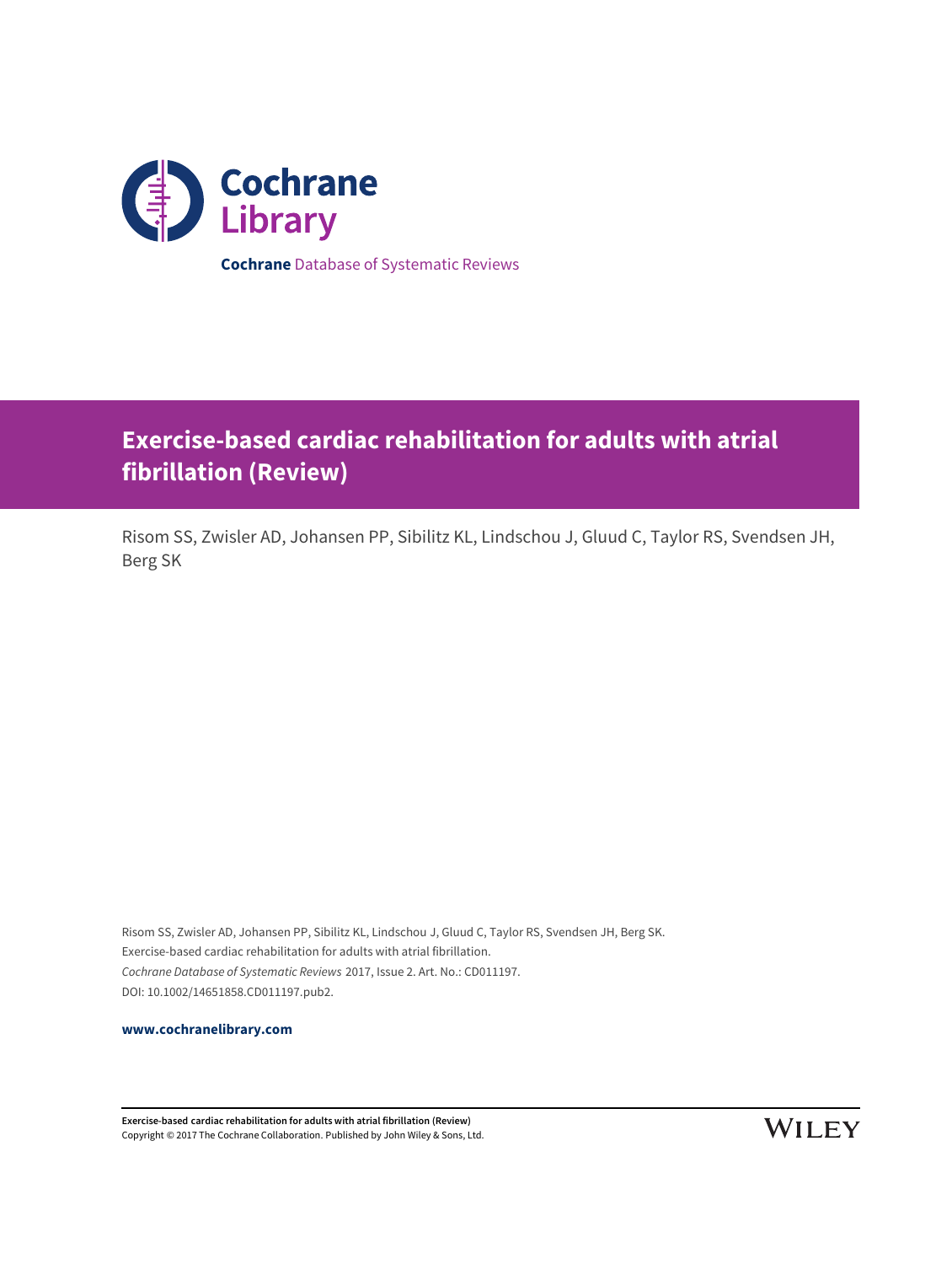# **TABLE OF CONTENTS**

| ı                                                                                                                                                                                                                                                        |
|----------------------------------------------------------------------------------------------------------------------------------------------------------------------------------------------------------------------------------------------------------|
|                                                                                                                                                                                                                                                          |
|                                                                                                                                                                                                                                                          |
|                                                                                                                                                                                                                                                          |
| <b>OBJECTIVES</b><br>and the contract of the contract of the contract of the contract of the contract of the contract of the contract of the contract of the contract of the contract of the contract of the contract of the contract of the contra<br>9 |
| $\mathbf{q}$                                                                                                                                                                                                                                             |
| 11                                                                                                                                                                                                                                                       |
| 14                                                                                                                                                                                                                                                       |
| Figure 2.<br>16                                                                                                                                                                                                                                          |
| Figure 3.<br>18                                                                                                                                                                                                                                          |
| Figure 4.<br>19                                                                                                                                                                                                                                          |
| Figure 5.<br>20                                                                                                                                                                                                                                          |
| Figure 6.<br>21                                                                                                                                                                                                                                          |
| Figure 7.<br>23                                                                                                                                                                                                                                          |
| Figure 8.<br>24<br>a constitución de la constitución de la constitución de la constitución de la constitución de la constitución                                                                                                                         |
| 25                                                                                                                                                                                                                                                       |
| 27                                                                                                                                                                                                                                                       |
| 27                                                                                                                                                                                                                                                       |
| 28                                                                                                                                                                                                                                                       |
| 33                                                                                                                                                                                                                                                       |
| 47                                                                                                                                                                                                                                                       |
| Analysis 1.1. Comparison 1 Exercise versus no exercise, Outcome 1 Mortality.<br>48                                                                                                                                                                       |
| Analysis 1.2. Comparison 1 Exercise versus no exercise, Outcome 2 Mortality (worst-best case scenario).<br>49                                                                                                                                            |
| Analysis 1.3. Comparison 1 Exercise versus no exercise, Outcome 3 Mortality (best-worst case scenario).<br>50                                                                                                                                            |
| Analysis 1.4. Comparison 1 Exercise versus no exercise, Outcome 4 Serious adverse events.<br>51                                                                                                                                                          |
| Analysis 1.5. Comparison 1 Exercise versus no exercise, Outcome 5 Serious adverse events (worst-best case scenario).<br>52                                                                                                                               |
| Analysis 1.6. Comparison 1 Exercise versus no exercise, Outcome 6 Serious adverse events (best-worst case scenario).<br>53                                                                                                                               |
| 54                                                                                                                                                                                                                                                       |
| Analysis 1.7. Comparison 1 Exercise versus no exercise, Outcome 7 Quality of life, SF-36, Physical Component Score.<br>54                                                                                                                                |
| Analysis 1.8. Comparison 1 Exercise versus no exercise, Outcome 8 Quality of life, SF-36, Mental Component Score.                                                                                                                                        |
| 55<br>Analysis 1.9. Comparison 1 Exercise versus no exercise, Outcome 9 Quality of Life, SF-36, Physical Function.                                                                                                                                       |
| Analysis 1.10. Comparison 1 Exercise versus no exercise, Outcome 10 Quality of Life, SF-36, Role-Physical.<br>56                                                                                                                                         |
| Analysis 1.11. Comparison 1 Exercise versus no exercise, Outcome 11 Quality of Life, SF-36, Bodily Pain.<br>56                                                                                                                                           |
| Analysis 1.12. Comparison 1 Exercise versus no exercise, Outcome 12 Quality of Life, SF-36, General Health.<br>57                                                                                                                                        |
| Analysis 1.13. Comparison 1 Exercise versus no exercise, Outcome 13 Quality of Life, SF-36, Vitality.<br>58                                                                                                                                              |
| Analysis 1.14. Comparison 1 Exercise versus no exercise, Outcome 14 Quality of Life, SF-36, Social Functioning. .<br>59                                                                                                                                  |
| Analysis 1.15. Comparison 1 Exercise versus no exercise, Outcome 15 Quality of Life, SF-36, Role Emotional.<br>60                                                                                                                                        |
| Analysis 1.16. Comparison 1 Exercise versus no exercise, Outcome 16 Quality of Life, SF-36, Mental Health.<br>61                                                                                                                                         |
| Analysis 1.17. Comparison 1 Exercise versus no exercise, Outcome 17 Exercise capacity (VO2 peak).<br>61                                                                                                                                                  |
| Analysis 1.18. Comparison 1 Exercise versus no exercise, Outcome 18 Exercise capacity (6MWT).<br>62                                                                                                                                                      |
| Analysis 1.19. Comparison 1 Exercise versus no exercise, Outcome 19 Exercise capacity (SMD).<br>63<br>$\mathbf{r}$ , $\mathbf{r}$ , $\mathbf{r}$ , $\mathbf{r}$ , $\mathbf{r}$ , $\mathbf{r}$                                                            |
| 63                                                                                                                                                                                                                                                       |
| <b>APPENDICES</b><br>64<br>a constitution of the constitution of the constitution of the constitution of the constitution of the constitution of the constitution of the constitution of the constitution of the constitution of the constitution of the |
| 78                                                                                                                                                                                                                                                       |
| 78                                                                                                                                                                                                                                                       |
| SOURCES OF SUPPORT<br><u>. In the second contract of the second contract of the second contract of the second</u><br>78                                                                                                                                  |
| 78                                                                                                                                                                                                                                                       |
| <b>INDEX TERMS</b><br>78<br>a constitution de la constitution de la constitution de la constitution de la constitution de la constitution                                                                                                                |

**Exercise-based cardiac rehabilitation for adults with atrial fibrillation (Review) i Copyright © 2017 The Cochrane Collaboration. Published by John Wiley & Sons, Ltd.**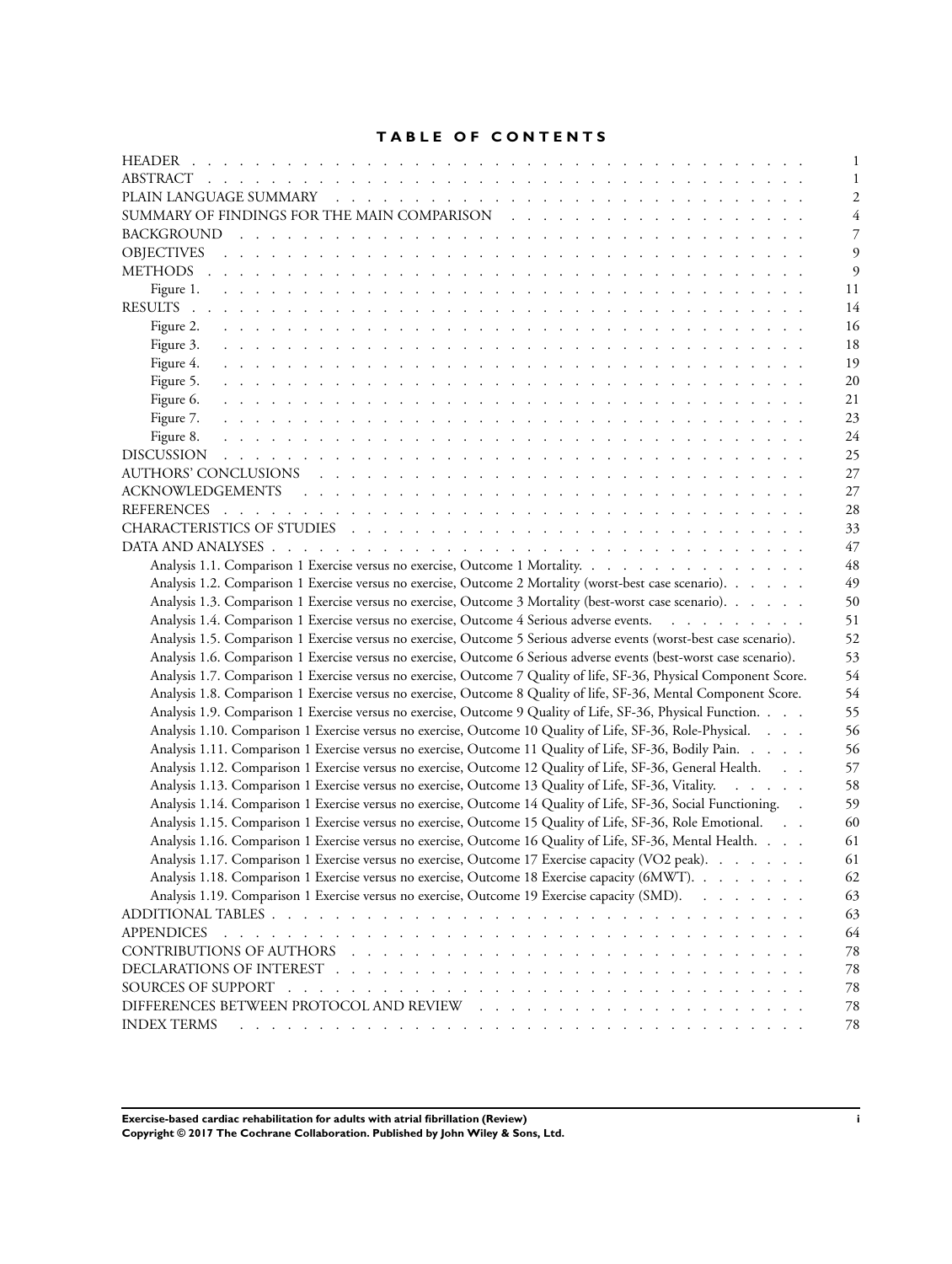**[Intervention Review]**

# **Exercise-based cardiac rehabilitation for adults with atrial fibrillation**

Signe S Risom<sup>1,2</sup>, Ann-Dorthe Zwisler<sup>1</sup>, Pernille P Johansen<sup>1,3</sup>, Kirstine L Sibilitz<sup>1</sup>, Jane Lindschou<sup>4</sup>, Christian Gluud<sup>5</sup>, Rod S Taylor  $^{6,7}$ , Jesper H Svendsen $^{1,\,8}$ , Selina K Berg $^{1,7,9,10}$ 

<sup>1</sup>Department of Cardiology, The Heart Centre, Copenhagen University Hospital, Rigshospitalet, Copenhagen, Denmark. <sup>2</sup>Faculty of Health and Technology, Metropolitan University College, Copenhagen, Denmark. <sup>3</sup>Department of Cardiology, Copenhagen University Hospital Bispebjerg, Copenhagen, Denmark. <sup>4</sup>Copenhagen Trial Unit, Centre for Clinical Intervention Research, Department 7812, Rigshospitalet, Copenhagen University Hospital, Copenhagen, Denmark. <sup>5</sup>The Cochrane Hepato-Biliary Group, Copenhagen Trial Unit, Centre for Clinical Intervention Research, Department 7812, Rigshospitalet, Copenhagen University Hospital, Copenhagen, Denmark. <sup>6</sup>Institute of Health Research, University of Exeter Medical School, Exeter, UK. <sup>7</sup>National Institute of Public Health, University of Southern Denmark, Copenhagen, Denmark. <sup>8</sup>The Danish National Research Foundation Centre for Cardiac Arrhythmia (DARC), Copenhagen, Denmark. <sup>9</sup>Faculty of Health and Medical Sciences, Copenhagen University, Copenhagen, Denmark. <sup>10</sup>University of Southern Denmark, Odense, Denmark

Contact address: Signe S Risom, Department of Cardiology, The Heart Centre, Copenhagen University Hospital, Rigshospitalet, Blegdamsvej 9, Copenhagen, 2100, Denmark. [signe.stelling.risom@rh.regionh.dk](mailto:signe.stelling.risom@rh.regionh.dk).

**Editorial group:** Cochrane Heart Group. **Publication status and date:** New, published in Issue 2, 2017.

**Citation:** Risom SS, Zwisler AD, Johansen PP, Sibilitz KL, Lindschou J, Gluud C, Taylor RS, Svendsen JH, Berg SK. Exercise-based cardiac rehabilitation for adults with atrial fibrillation. *Cochrane Database of Systematic Reviews* 2017, Issue 2. Art. No.: CD011197. DOI: 10.1002/14651858.CD011197.pub2.

Copyright © 2017 The Cochrane Collaboration. Published by John Wiley & Sons, Ltd.

# **A B S T R A C T**

## **Background**

Exercise-based cardiac rehabilitation may benefit adults with atrial fibrillation or those who had been treated for atrial fibrillation. Atrial fibrillation is caused by multiple micro re-entry circuits within the atrial tissue, which result in chaotic rapid activity in the atria.

## **Objectives**

To assess the benefits and harms of exercise-based rehabilitation programmes, alone or with another intervention, compared with noexercise training controls in adults who currently have AF, or have been treated for AF.

#### **Search methods**

We searched the following electronic databases; CENTRAL and the Database of Abstracts of Reviews of Effectiveness (DARE) in the Cochrane Library, MEDLINE Ovid, Embase Ovid, PsycINFO Ovid, Web of Science Core Collection Thomson Reuters, CINAHL EBSCO, LILACS Bireme, and three clinical trial registers on 14 July 2016. We also checked the bibliographies of relevant systematic reviews identified by the searches. We imposed no language restrictions.

# **Selection criteria**

We included randomised controlled trials (RCT) that investigated exercise-based interventions compared with any type of no-exercise control. We included trials that included adults aged 18 years or older with atrial fibrillation, or post-treatment for atrial fibrillation.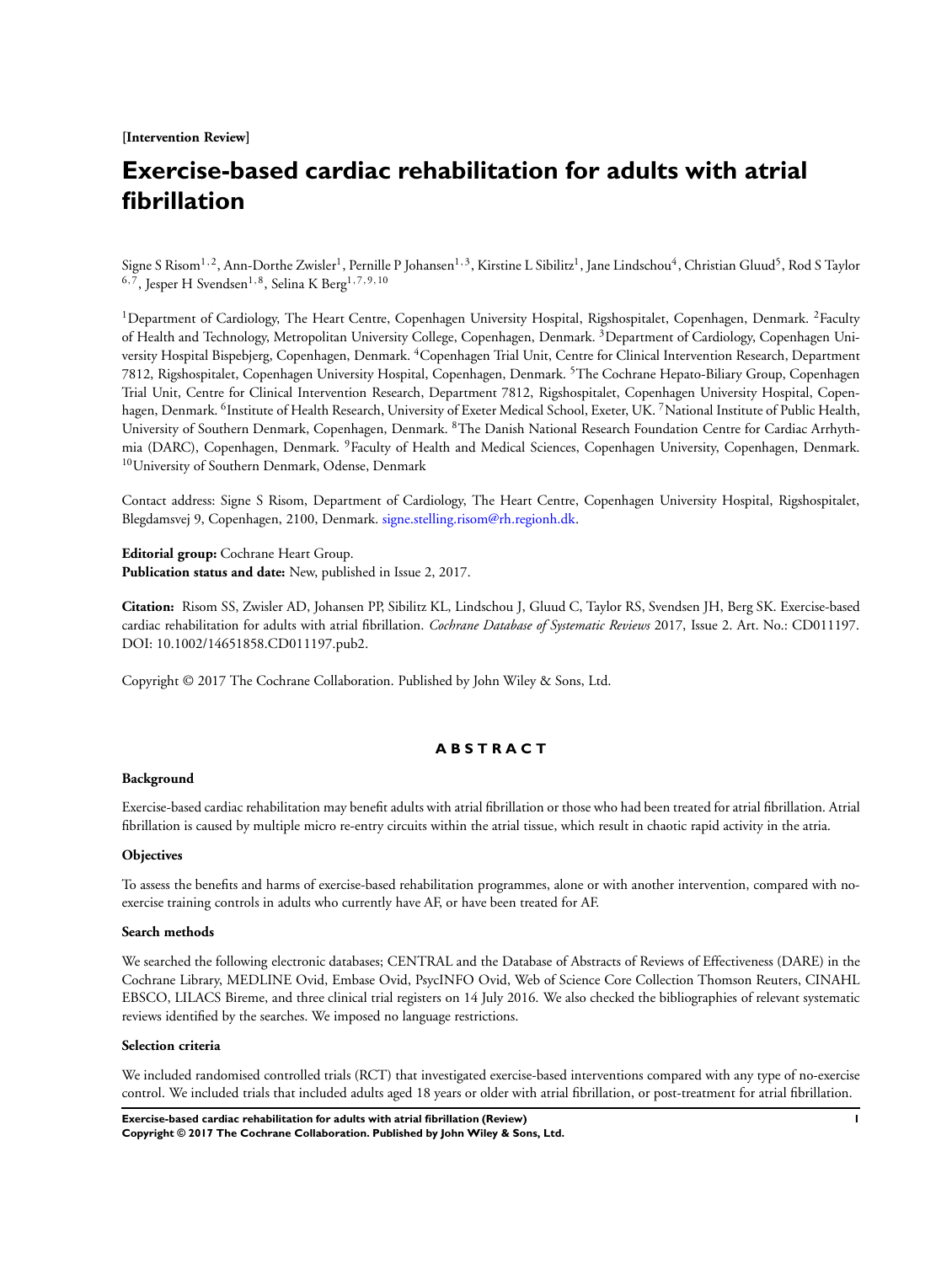#### **Data collection and analysis**

Two authors independently extracted data. We assessed the risk of bias using the domains outlined in the *Cochrane Handbook for Systematic Reviews of Interventions*. We assessed clinical and statistical heterogeneity by visual inspection of the forest plots, and by using standard Chi² and I² statistics. We performed meta-analyses using fixed-effect and random-effects models; we used standardised mean differences where different scales were used for the same outcome. We assessed the risk of random errors with trial sequential analysis (TSA) and used the GRADE methodology to rate the quality of evidence, reporting it in the 'Summary of findings' table.

## **Main results**

We included six RCTs with a total of 421 patients with various types of atrial fibrillation. All trials were conducted between 2006 and 2016, and had short follow-up (eight weeks to six months). Risks of bias ranged from high risk to low risk.The exercise-based programmes in four trials consisted of both aerobic exercise and resistance training, in one trial consisted of Qi-gong (slow and graceful movements), and in another trial, consisted of inspiratory muscle training.

For mortality, very low-quality evidence from six trials suggested no clear difference in deaths between the exercise and no-exercise groups (relative risk (RR) 1.00, 95% confidence interval (CI) 0.06 to 15.78; participants = 421;  $I^2 = 0\%$ ; deaths = 2). Very lowquality evidence from five trials suggested no clear difference between groups for serious adverse events (RR 1.01, 95% CI 0.98 to 1.05; participants = 381;  $I^2 = 0\%$ ; events = 8). Low-quality evidence from two trials suggested no clear difference in health-related quality of life for the Short Form-36 (SF-36) physical component summary measure (mean difference (MD) 1.96, 95% CI -2.50 to 6.42; participants = 224; I² = 69%), or the SF-36 mental component summary measure (MD 1.99, 95% CI -0.48 to 4.46; participants  $= 224$ ;  $I^2 = 0\%$ ). Exercise capacity was assessed by cumulated work, or maximal power (Watt), obtained by cycle ergometer, or by six minute walking test, or ergospirometry testing measuring VO2 peak. We found moderate-quality evidence from two studies that exercise-based rehabilitation increased exercise capacity, measured by VO2 peak, more than no exercise (MD 3.76, 95% CI 1.37 to 6.15; participants = 208;  $I^2 = 0\%$ ); and very low-quality evidence from four studies that exercise-based rehabilitation increased exercise capacity more than no exercise, measured by the six-minute walking test (MD 75.76, 95% CI 14.00 to 137.53; participants = 272;  $I<sup>2</sup> = 85%$ ). When we combined the different assessment tools for exercise capacity, we found very low-quality evidence from six trials that exercise-based rehabilitation increased exercise capacity more than no exercise (standardised mean difference (SMD) 0.86, 95% CI 0.46 to 1.26; participants = 359;  $I^2 = 65\%$ ). Overall, the quality of the evidence for the outcomes ranged from moderate to verylow.

## **Authors' conclusions**

Due to few randomised patients and outcomes, we could not evaluate the real impact of exercise-based cardiac rehabilitation on mortality or serious adverse events. The evidence showed no clinically relevant effect on health-related quality of life. Pooled data showed a positive effect on the surrogate outcome of physical exercise capacity, but due to the low number of patients and the moderate to very low-quality of the underpinning evidence, we could not be certain of the magnitude of the effect. Future high-quality randomised trials are needed to assess the benefits and harms of exercise-based cardiac rehabilitation for adults with atrial fibrillation on patient-relevant outcomes.

# **P L A I N L A N G U A G E S U M M A R Y**

## **Exercise-based cardiac rehabilitation for patients with atrial fibrillation**

#### **Background**

Atrial fibrillation (AF) is the most common irregular heart beat a person can experience. It affects the heart by 'taking over' and sending out electric pulses that makes the heartbeat irregular and inefficient. Symptoms can include irregular heartbeat, shortness of breath, weakness, dizziness, and fainting. Exercise-based cardiac rehabilitation aims to restore health in people with atrial fibrillation or those who have been treated for atrial fibrillation, through regular exercise.

#### **Review question**

This systematic review assessed the benefits and harms of exercise-based cardiac rehabilitation in adults with atrial fibrillation.

#### **Study characteristics**

We included six randomised trials with a total of 421 participants. The evidence is current to July 2016.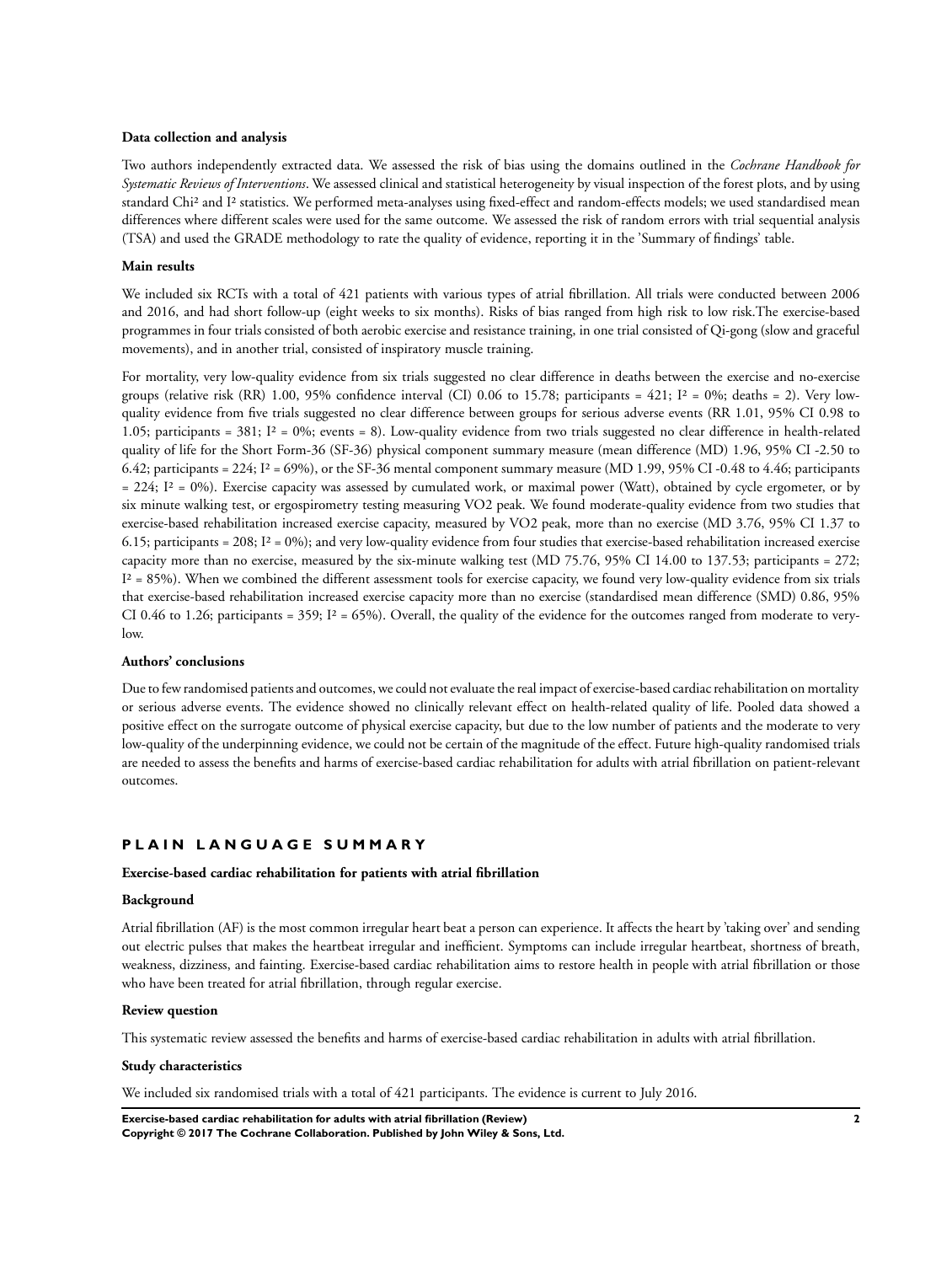# **Key results**

There were two deaths and eight serious adverse events (harmful side effects) reported in the six trials, therefore, we had insufficient data to conclude whether exercise-based cardiac rehabilitation improved outcomes that matter the most to patients, such as death and serious adverse events (e.g. hospitalisation). Exercise-based rehabilitation was not found to have a clinically relevant impact on quality of life for the patient group, but may increase exercise capacity.

# **Quality of the evidence**

The quality of the evidence ranged from moderate to very low for all outcomes. It was possible for people in the trials to know to which intervention group they were randomised, the reporting of the results was not complete in many trials, and for some outcomes, the results varied across trials. These considerations limit our confidence in the overall results of the review.

# **Conclusions**

Further randomised clinical trials that are conducted with low risks of bias and low risks of the play of chance, in a broader population of patients with AF, are needed to assess the impact of exercise-based interventions.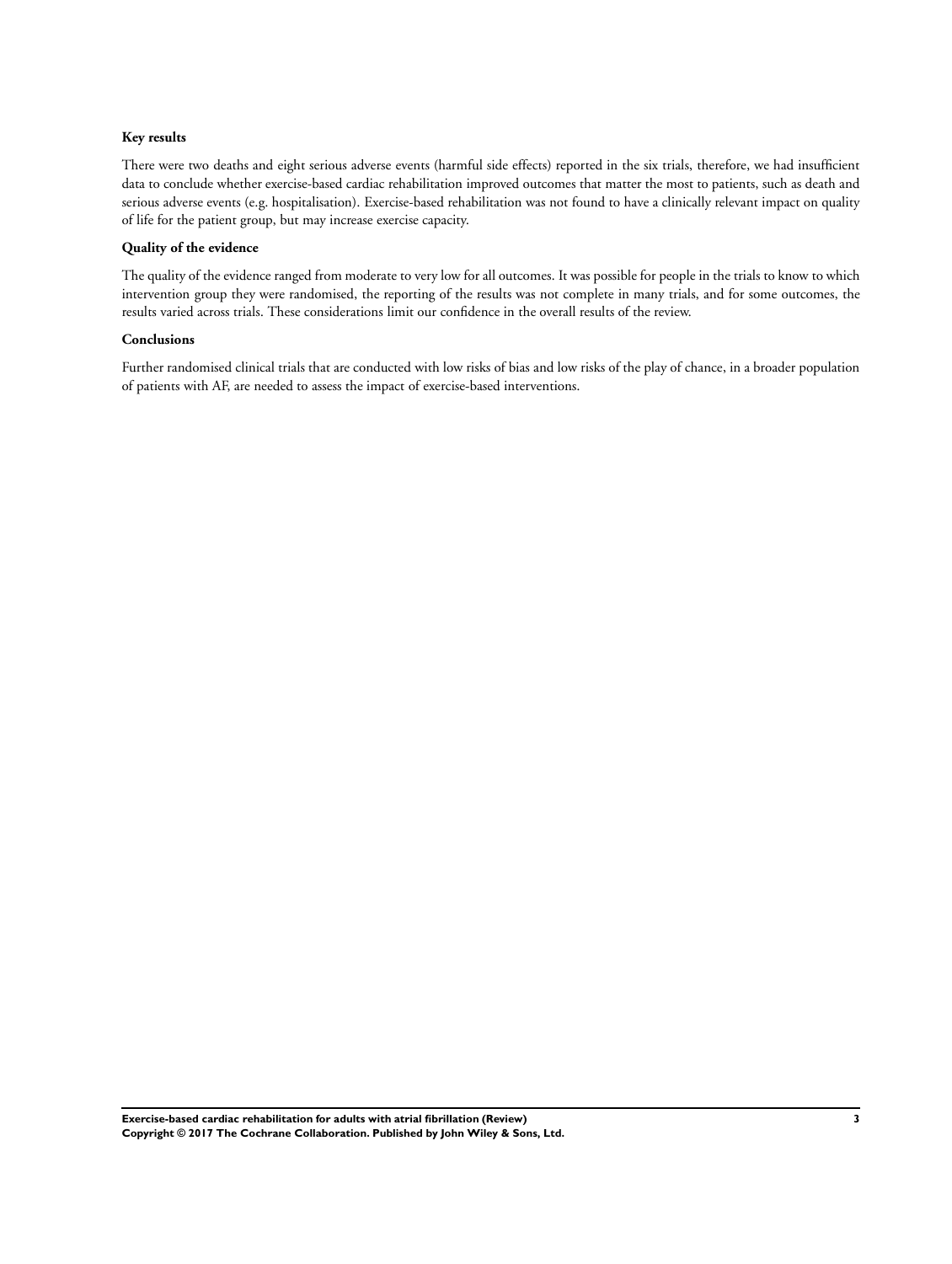# SUMMARY OF FINDINGS FOR THE MAIN COMPARISON *[\[Explanation\]](http://www.thecochranelibrary.com/view/0/SummaryFindings.html)*

**Exercise compared to No exercise for adults with atrial fibrillation**

**Patient or population:** adults with atrial fibrillation $\mathsf{Setting:}$  in hospital, in municitipalities $^1$ , and home-based **Intervention:** Exercise

**Comparison:** No exercise

|  | <b>Outcomes</b>                                                                                                                    | Anticipated absolute effects* (95% CI)                                              |                                                                                                                                                                                          | <b>Relative effect</b><br>(95% CI)    | № of participants<br>(studies) | Quality of the evidence Comments<br>(GRADE)                |                                                                                                                                                                                                         |  |  |  |  |
|--|------------------------------------------------------------------------------------------------------------------------------------|-------------------------------------------------------------------------------------|------------------------------------------------------------------------------------------------------------------------------------------------------------------------------------------|---------------------------------------|--------------------------------|------------------------------------------------------------|---------------------------------------------------------------------------------------------------------------------------------------------------------------------------------------------------------|--|--|--|--|
|  |                                                                                                                                    | <b>Risk with No exercise</b>                                                        | <b>Risk with Exercise</b>                                                                                                                                                                |                                       |                                |                                                            |                                                                                                                                                                                                         |  |  |  |  |
|  | Mortality<br>follow-up: 8 weeks to 6<br>months                                                                                     | Study population                                                                    |                                                                                                                                                                                          | RR 1.00<br>$(0.06 \text{ to } 15.78)$ | 421<br>$(6$ RCTs)              | $\bigoplus$ $\bigcirc$ $\bigcirc$<br>VERY LOW <sup>2</sup> | Trial sequential analy-<br>sis (TSA) showed that                                                                                                                                                        |  |  |  |  |
|  |                                                                                                                                    | 5 per 1000                                                                          | 5 per 1000<br>(0 to 76)                                                                                                                                                                  |                                       |                                |                                                            | only 0.15% of the re-<br>quired information size<br>$(141,997)$ was reached                                                                                                                             |  |  |  |  |
|  | Serious adverse events Study population<br>Follow-up: 8 weeks to 6<br>months                                                       |                                                                                     |                                                                                                                                                                                          | RR 1.01                               | 381                            | $\bigoplus$ $\bigcirc$ $\bigcirc$                          | TSA showed that only 1.                                                                                                                                                                                 |  |  |  |  |
|  |                                                                                                                                    | 26 per 1000                                                                         | 27 per 1000<br>(26 to 28)                                                                                                                                                                | $(0.98 \text{ to } 1.05)$             | (5 RCTs)                       | VERY LOW <sup>2</sup>                                      | 48% of the required in-<br>formation size (23,723)<br>was reached                                                                                                                                       |  |  |  |  |
|  | Quality of life<br>assessed with SF-36<br><b>PCS</b><br>Scale: 0 to 100<br>$Higher = better$<br>Follow-up: 20 weeks to<br>6 months | 5 points                                                                            | The mean quality of life The mean quality of life<br>in the control groups in the exercise groups<br>ranged from 47.9 to 49. was 1.96 points higher<br>$(2.5$ lower to $6.42$<br>higher) |                                       | 224<br>$(2$ RCTs)              | $\oplus \oplus \bigcirc \bigcirc$<br>LOW <sup>3</sup>      | TSA showed that the re-<br>quired information size<br>of 185 participants was<br>reached. This led us to<br>conclude that any pos-<br>sible intervention ef-<br>fect, if any, was less<br>than 7 points |  |  |  |  |
|  | Quality of life<br><b>MCS</b><br>Scale: 0 to 100                                                                                   | assessed with SF-36 in the control groups in the exercise groups<br>was 51.9 points | The mean quality of life The mean quality of life<br>was 1.99 points higher<br>(0.48 lower to 4.46                                                                                       |                                       | 224<br>$(2$ RCTs)              | $\oplus \oplus \bigcirc \bigcirc$<br>LOW $3$               | TSA showed that the re-<br>quired information size<br>of 57 participants was<br>reached. This led us to                                                                                                 |  |  |  |  |

<span id="page-5-0"></span>Exercise-based cardiac rehabilitation for adults with atrial fibrillation (Review)<br>Copyright © 2017 The Cochrane Collaboration. Published by John Wiley & Sons, Ltd **Copyright © 2017 The Cochrane Collaboration. Published by John Wiley & Sons, Ltd.H Exercise-based cardiac repredicts for a dults with a first a first atrizin fibrillation (Review)** 

 $\blacktriangle$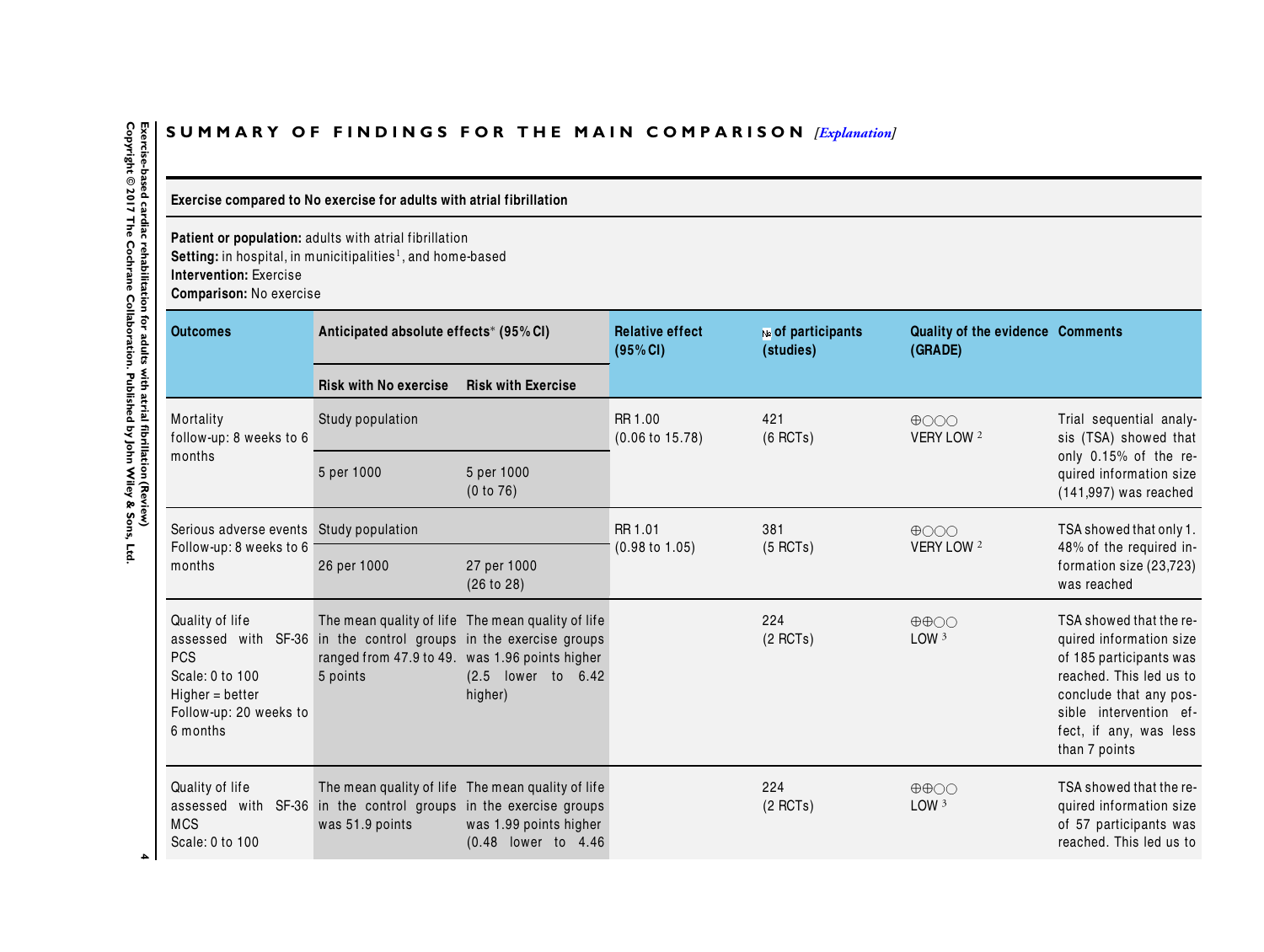| $Higher = better$<br>Follow-up: 20 weeks to<br>6 months                                                                      |                                                                     | higher)                                                                                                                                           |                   |                                                          | conclude that any pos-<br>sible intervention ef-<br>fect, if any, was less<br>than 7 points                                                                                                    |
|------------------------------------------------------------------------------------------------------------------------------|---------------------------------------------------------------------|---------------------------------------------------------------------------------------------------------------------------------------------------|-------------------|----------------------------------------------------------|------------------------------------------------------------------------------------------------------------------------------------------------------------------------------------------------|
| Exercise capacity mea-<br>sured by different tools<br>Follow-up: 8 weeks to 4<br>months                                      |                                                                     | The standardised mean<br>mean difference for ex-<br>ercise capacity was 0.<br>86 more in the exercise<br>groups (0.46 higher to<br>$1.26$ higher) | 359<br>$(6$ RCTs) | $\bigoplus$ OOO<br>VERY LOW 4                            | Exercise capacity as-<br>sessed with VO2 peak<br>in two trials, 6-minute<br>walking test in three tri-<br>als, and by cycle er-<br>gometer test in one trial                                   |
| Exercise capacity<br>VO <sub>2</sub><br>assessed<br>with<br>peak<br>$Higher = better$<br>Follow-up: 4 months to<br>5 months. | pacity in the control pacity was 3.76 mL/kg/<br>7 to 32.1 mL/kg/min | The mean exercise ca- The mean exercise ca-<br>groups ranged from 20. min higher in the exer-<br>cise groups<br>(1.37 higher to 6.15<br>higher)   | 208<br>$(2$ RCTs) | $\oplus \oplus \oplus \bigcirc$<br>MODERATE <sup>5</sup> | TSA showed the al-<br>pha-spending<br>bound-<br>aries for benefit were<br>crossed, indicating that<br>sufficient information<br>was obtained, and the<br>result was not due to<br>random error |
| Excercise capacity<br>assessed with 6-minute<br>walking test<br>$Higher = better$<br>Follow-up: 12 weeks to<br>4 months      | pacity ranged from 406. pacity was 76.76 me-<br>38 to 602 meters    | The mean exercise ca- The mean exercise ca- -<br>ters higher in the exer-<br>cise group<br>(14 higher to 137.53<br>higher)                        | 272<br>(4 RCTs)   | $\bigoplus$ OOO<br>VERY LOW 3                            | TSA showed that the re-<br>quired information size<br>(3392) was not reached<br>when assessing a mini-<br>mal relevant difference<br>of 25 meters                                              |

**CI:** Confidence interval; **RR:** Risk ratio; **OR:** Odds ratio;

# **GRADE Working Group grades of evidence**

**High quality:** We are very confident that the true effect lies close to that of the estimate of the effect

**M oderate quality:** We are moderately confident in the effect estimate: The true effect is likely to be close to the estimate of the effect, but there is <sup>a</sup> possibility that it is substantially different

**<sup>5</sup>Low quality:** Our confidence in the effect estimate is limited: The true effect may be substantially different from the estimate of the effect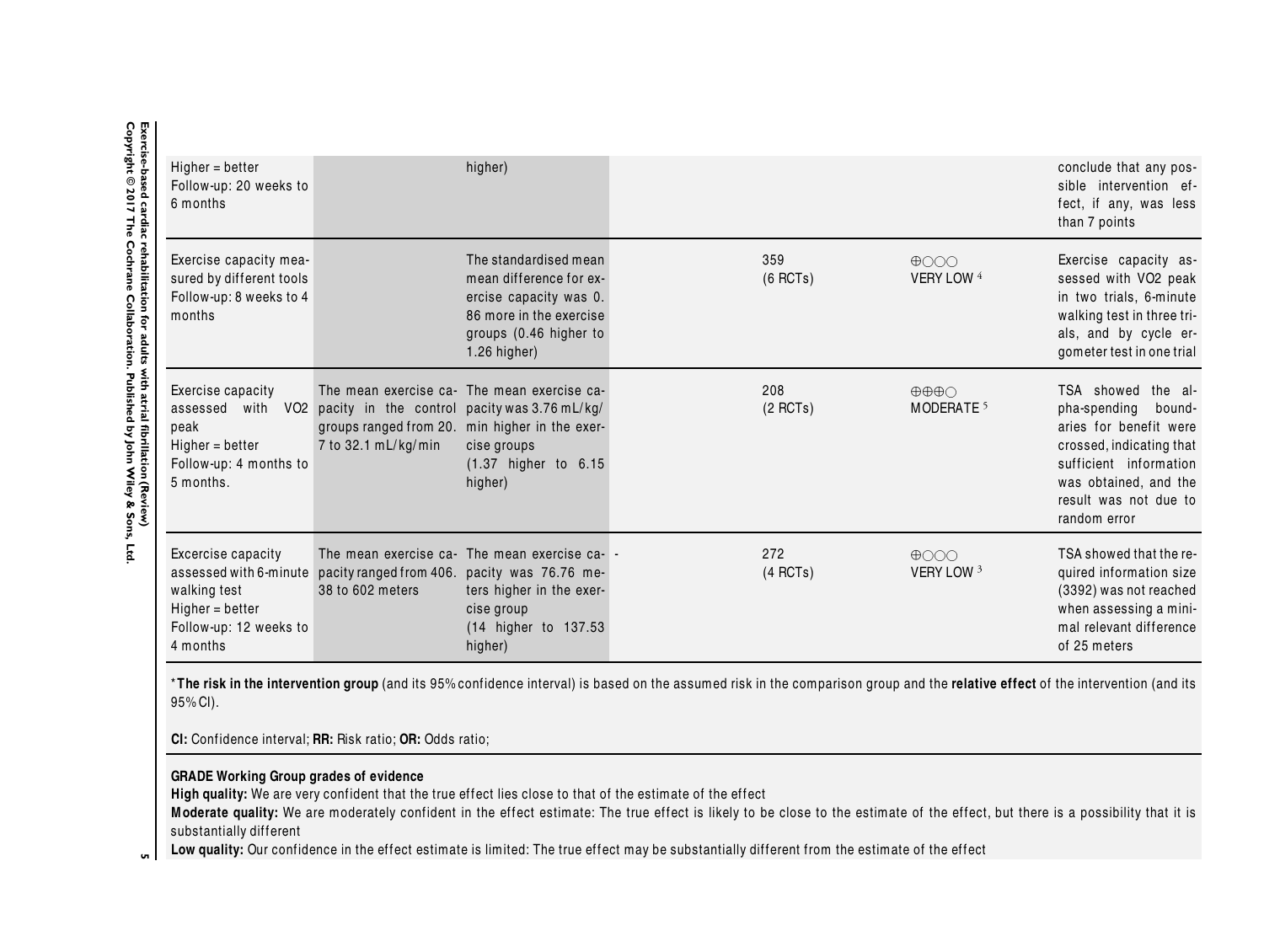# **Very low quality:** We have very little confidence in the effect estimate: The true effect is likely to be substantially different from the estimate of effect

SF-36 <sup>=</sup> Short Form-36

PCS <sup>=</sup> physical component summary measure

MCS <sup>=</sup> mental component summary measure

 $^1$  Training centres could be located in the municipalities (outside the hospitals), they were run by physiotherapists hired by the municipalities.

 $^2$  Downgraded by 3 levels because of serious limitations in study design (1 level) and very serious risk of imprecision (2 levels).

 $^3$  Downgraded by 2 levels because of a very serious limitation in study design (risk of bias due to lack of blinding and incomplete outcome data).

 $^4$  Downgraded by 3 levels because of very serious limitations in study design (2 levels) and serious risk of imprecision (1 level).

 $^5$  Downgraded by 1 level because of a serious limitation in study design (1 level).

 $\bullet$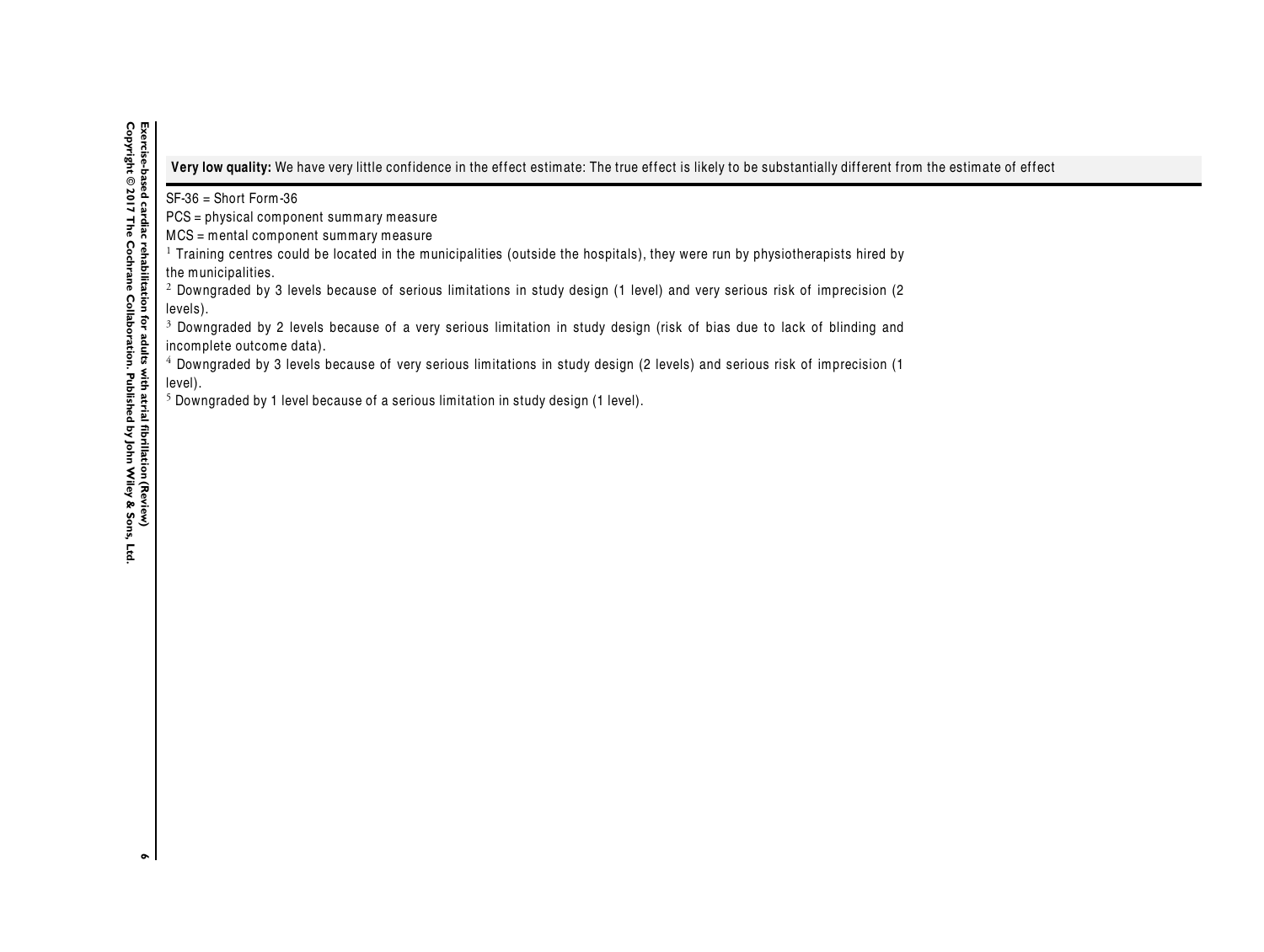# **B A C K G R O U N D**

# **Description of the condition**

Atrial fibrillation (AF) is the most common sustained cardiac arrhythmia (irregular heart beat). It affects 1.5% to 2% of the population in Europe and North America [\(Ball 2013;](#page-29-0) [Kirchhof 2016;](#page-29-0) [Nguyen 2013](#page-29-0)). The incidence of AF is increasing, mainly due to the ageing population ([Ball 2013](#page-29-0); [Camm 2012](#page-29-0); [Go 2001;](#page-29-0) [Ruigomez 2005;](#page-29-0) [Stewart 2001](#page-29-0)). Atrial fibrillation is associated with increased mortality, heart failure, stroke, and other thromboembolic events ([Camm 2010](#page-29-0); [Kirchhof 2016;](#page-29-0) [Kirchhof 2007;](#page-29-0) [Stewart 2002](#page-29-0)). As such, AF has now become a health, social, and economic burden [\(Brenyo 2011](#page-29-0)), and is expected to worsen over the coming decades [\(Camm 2012\)](#page-29-0).

Patients with AF can experience palpitations, shortness of breath, fatigue, dizziness, and syncope (fainting) [\(Kirchhof 2016](#page-29-0)). An American observational study of 655 individuals found that AF symptoms are a negative predictor for patients' physical capacity [\(Atwood 2007](#page-29-0)). Symptoms and duration of AF episodes vary within the individual, and from individual to individual ([Kirchhof](#page-29-0) [2016](#page-29-0)). Five different types of AF exist: first-diagnosed AF, paroxysmal AF, persistent AF, long-standing persistent AF, and permanent AF [\(Kirchhof 2016](#page-29-0)). First-diagnosed AF is the term given to the condition when a patient presents with AF for the first time, regardless of the duration of the arrhythmia, or the presence and severity of AF-related symptoms. Paroxysmal AF is self-limited, and usually the rhythm converts spontaneously to sinus rhythm within 48 hours. In persistent AF, the AF episode lasts longer than seven days, or requires cardioversion to end the episode. When the duration of AF exceeds one year, AF is considered to be longstanding persistent. Finally, permanent AF is when AF is accepted without further attempts of conversion, or these attempts have been shown to be unsuccessful or short-lasting ([Kirchhof 2016;](#page-29-0) [Lafuente-Lafuente 2012](#page-29-0)).

Treatment of AF focuses on re-establishing and maintaining sinus rhythm (so-called rhythm control) and protecting the patient against thromboembolic complications [\(Kirchhof 2016](#page-29-0)). When AF is longer-lasting (as in persistent AF, long-standing persistent AF, and permanent AF), an additional therapeutic goal is to control the heart rate in the range of 60 to 80 beats/minute at rest, and 90 to 115 beats/minute when active (rate control). This is achieved by treatment with antiarrhythmic drugs, which block the function of the atrioventricular node [\(Brenyo 2011;](#page-29-0) [Kirchhof 2016](#page-29-0)). Treatment should also aim at reducing symptoms and discomfort related to AF ([Brenyo 2011\)](#page-29-0).

Acute management of patients with AF includes acute conversion to sinus rhythm, protection against thromboembolic events, and acute improvement of cardiac function. However, AF recurrence is common despite administration of antiarrhythmic drugs to maintain normal sinus rhythm after cardioversion [\(Kirchhof 2016\)](#page-29-0).

Radiofrequency ablation is sometimes used to treat AF. It is an invasive treatment developed to cure AF. In a Cochrane systematic review, Chen and colleagues found that ablation had a better effect in inhibiting recurrence of AF compared with medical therapies, but there was limited evidence demonstrating that sinus rhythm was maintained after ablation and after long-term follow-up [\(Chen](#page-29-0) [2012](#page-29-0)). Despite the results of the systematic review, ablation seems to have an increasingly accepted role in the treatment of AF ( [Brenyo 2011](#page-29-0); [Calkins 2009](#page-29-0); [Kirchhof 2016](#page-29-0)).

Studies have found that quality of life is impaired in individuals with AF compared to healthy controls, the general population, or patients with coronary heart disease in the western world [\(Dabrowski 2010](#page-29-0); [Kang 2004](#page-29-0); [Thrall 2006](#page-29-0)). Studies have suggested that maintaining sinus rhythm improves quality of life, and may be associated with improved survival ([Dabrowski 2010;](#page-29-0) [Dorian 2000](#page-29-0); [Dorian 2002;](#page-29-0) [Kang 2004](#page-29-0); [McCabe 2011](#page-29-0); [Thrall](#page-29-0) [2006](#page-29-0)). If patients lack self-management skills, they can experience distress when trying to handle symptoms of AF, such as palpitations, dyspnoea, and fatigue. Some patients with AF report that they have not received education or help from health professionals regarding how to live with AF [\(McCabe 2011;](#page-29-0) [Lane 2015\)](#page-29-0).

#### **Description of the intervention**

Cardiac rehabilitation provides beneficial effects in patients following myocardial infarction and percutaneous coronary intervention and in those with heart failure, by improving physical, mental, cognitive, and social function; and reducing the risk of mortality, hospitalisation, and healthcare costs ([Anderson 2016](#page-29-0); [Piepoli](#page-29-0) [2014](#page-29-0); [Taylor 2014\)](#page-29-0). While there are many definitions of cardiac rehabilitation, the following presents the combined key elements: "The coordinated sum of activities required to favourably influence the underlying cause of cardiovascular disease, as well as to provide the best possible physical, mental and social conditions, so that patients may, by their own efforts, preserve or resume optimal functioning in their community, and through improved health behaviour, slow or reverse progression of disease" [\(BACPR 2012](#page-29-0)). According to this definition, cardiac rehabilitation is a complex, comprehensive intervention that should include not only exercise training, but also education and psychosocial management, and a behavioural modification programme designed to improve the physical and emotional well-being of patients with heart disease [\(Piepoli 2014\)](#page-29-0). Cardiac rehabilitation can include patient assessments, nutritional counselling, and risk factor management focusing on lipids, blood pressure, weight, diabetes mellitus, and smoking cessation [\(Piepoli 2014\)](#page-29-0).

Studies of exercise training for patients with AF have used various protocols, indicating the uncertainty of what should be the precise exercise advice for patients with AF. A review of exercise rehabilitation for AF that included 36 studies (six randomised clinical trials) in 1512 patients, made the following recommendations for exercise training: (1) include three or more weekly sessions of

**Exercise-based cardiac rehabilitation for adults with atrial fibrillation (Review) 7 Copyright © 2017 The Cochrane Collaboration. Published by John Wiley & Sons, Ltd.**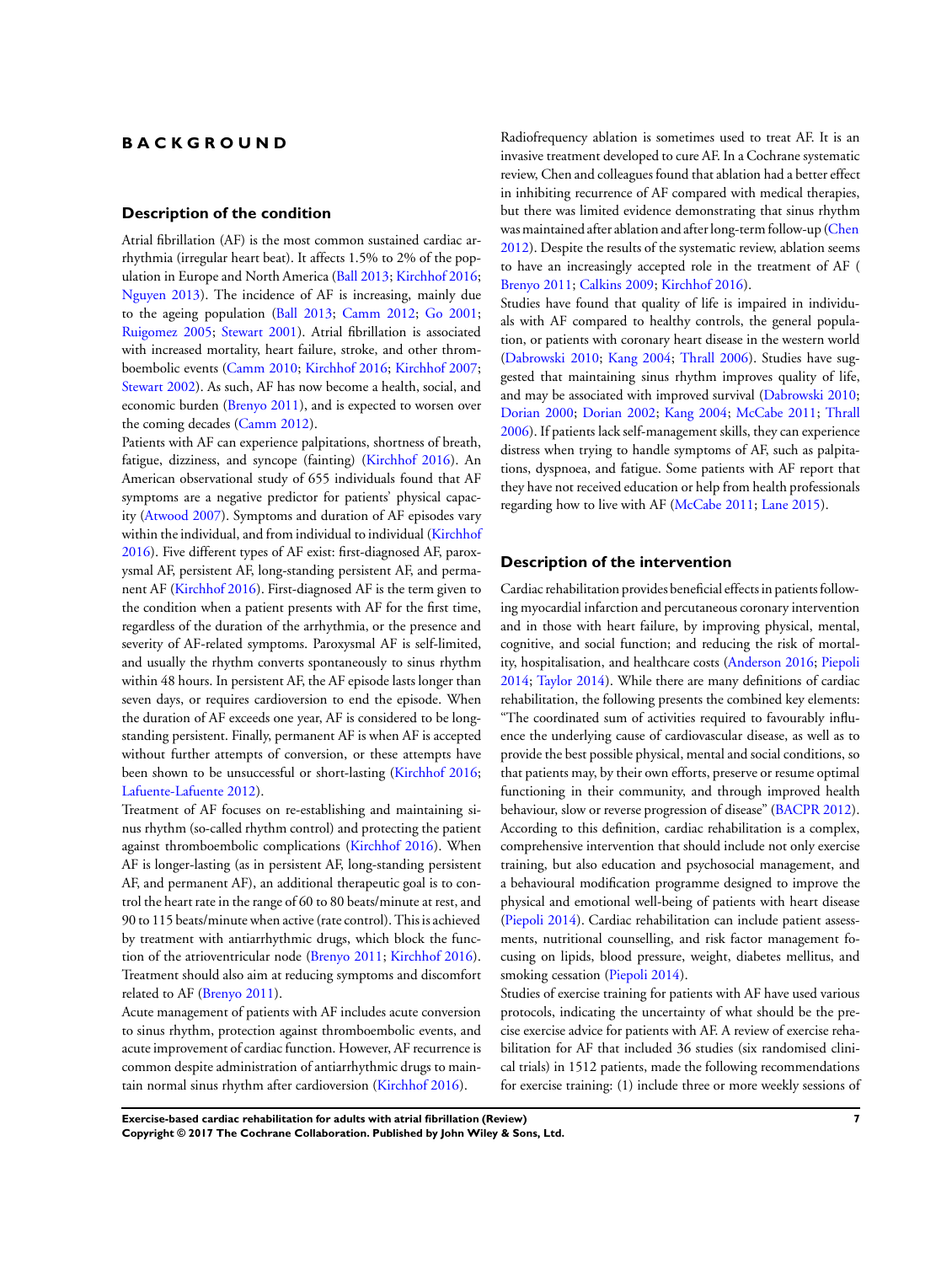moderate intensity whole-body aerobic activities (such as walking, jogging, cycling, or rowing); (2) each session should be at least 60 minutes long; continue the sessions for at least three months; and (3) sessions should include stretching, balance exercises, resistance training, and callisthenics [\(Giacomantonio 2013\)](#page-29-0). The review included studies with a variety of different designs, and did not consider rehabilitation components other than exercise training.

Current recommendations for rehabilitation following myocardial infarction, percutaneous coronary intervention, heart valve replacement, and heart failure recommend that psychosocial or educational support, or both, should be offered to patients, in addition to exercise training ([National Board of Health 2013](#page-29-0)). However, no such national or international recommendation for rehabilitation is currently provided for patients with AF. A systematic review including 30 studies of mixed designs exploring rehabilitation for patients living with permanent AF, reported that no studies had included psychosocial support, education, or both, with the aim of improving the patient's self-management skills ([Lowres](#page-29-0) [2011](#page-29-0)).

#### **How the intervention might work**

At present, the effect of exercise-based cardiac rehabilitation on total mortality, serious adverse events, and health-related quality of life for patients with AF remains uncertain. Existing evidence from both randomised clinical trials and observational studies indicates that exercise-based interventions positively affect heart rate control, exercise capacity, symptom burden, improves symptom and disease management, decrease rates of anxiety and depression, and increases quality of life for patients with AF ([Giacomantonio](#page-29-0) [2013](#page-29-0); [Hegbom 2006;](#page-29-0) [Osbak 2011;](#page-29-0) [Reed 2013\)](#page-29-0).

The general cardiovascular mechanisms of physical exercise in the healthy individual include an increase in heart rate, blood pressure, whole body oxygen uptake, facilitated by brainstem cardiovascular activation [\(Hambrecht 2000\)](#page-29-0). Cardiovascular adaption to dynamic physical exercise increases cardiac chamber size, facilitating an increased stroke volume, lowers blood pressure, lowers resting heart rate, and improves endurance training, by promoting volume hypertrophy due to increased wall stretch and increased venous return ([Hawley 2014](#page-29-0)). Physical exercise also increases activity in the parasympathetic nervous system, resulting in an increase in heart rate variability, a blunted arterial baroreflex response, and an impaired heart rate response to atropine, which independently decreases the risk of death ([Levy 1998\)](#page-29-0). Overall, physical inactivity is an independent predictor of morbidity and all-cause cardiovascular mortality ([Blair 1996;](#page-29-0) [Myers 2002\)](#page-29-0).

Evidence shows that exercise training for cardiac patients, has benefits on the heart and coronary vasculature, including myocardial oxygen demand, endothelial function, autonomic tone, coagulation and clotting factors, inflammatory markers, and the development of coronary collateral vessels ([Clausen 1976;](#page-29-0) [Hambrecht](#page-29-0) [2000](#page-29-0)). A randomised trial including 30 patients with permanent AF showed that exercise capacity and heart rate variability improved after two months of exercise training, compared with no exercise training [\(Hegbom 2006](#page-29-0)). A prospective uncontrolled pilot study in 10 patients with AF, found that among older individuals with AF, exercise training decreased the ventricular rate at rest and during exercise, and increased exercise capacity following regular moderate physical activity ([Plisiene 2008\)](#page-29-0). Similarly, a pre-post study of 20 patients showed increases in physical capacity (a 15% increase measured by maximum oxygen uptake (VO2 max)) after exercise [\(Mertens 1996\)](#page-29-0). In a randomised clinical trial including 49 patients with permanent AF, Osbak and colleagues concluded that exercise capacity measured by VO2 peak improved significantly after 12 weeks of exercise training compared to no exercise ([Osbak 2011](#page-29-0)).

We might anticipate the same, or similar effects of exercise-based cardiac rehabilitation, as seen in other cardiac populations who typically receive cardiac rehabilitation, i.e., those with myocardial infarction, post percutaneous intervention, and heart failure. Two Cochrane reviews have shown that exercise-based cardiac rehabilitation has a number of positive effects in these latter populations that include reductions in deaths and hospitalisation, and improvements in health-related quality of life [\(Anderson 2016;](#page-29-0) [Taylor 2014\)](#page-29-0).

Possible harmful effects of exercise-based cardiac rehabilitation for patients with AF could include increased risk of adverse events(e.g. arrhythmias) or serious adverse events like hospitalisation because of exercise-induced AF. A review reported serious adverse events to be 2/560 (2 events of Ischaemic chest pain in 560 patients with AF), and non-serious adverse events to be 43/560 (43 events of exercise-induced AF), which the authors considered to be a low risk ([Giacomantonio 2013\)](#page-29-0).

We have not been able to find examples of integrated rehabilitation programmes for patients with AF, or guidelines outlining recommendations for rehabilitation for patients with AF, but Hendriks and colleagues found, in a randomised trial, that follow-up in a nurse-led AF clinic significantly reduced cardiovascular hospitalisations and mortality compared with usual care [\(Hendriks 2012;](#page-29-0) [Hendriks 2014](#page-29-0)). They also found that the AF-related knowledge level was higher in the nurse-led group at one year follow-up, compared with the control group that received usual care ([Hendriks](#page-29-0) [2014](#page-29-0)).

In summary, studies show that exercise training has some positive effects on patients with AF. However, few studies have included psycho-educational interventions, which may offer further benefit to AF patients, such as improvements in mental health. Evidence exploring mortality and re-hospitalisation is lacking.

### **Why it is important to do this review**

Three reviews have sought to assess the effects of exercise training for patients with AF [\(Giacomantonio 2013;](#page-29-0) [Lowres 2011;](#page-29-0) [Reed](#page-29-0) [2013](#page-29-0)). In terms of informing rehabilitation practice for AF pa-

**Exercise-based cardiac rehabilitation for adults with atrial fibrillation (Review) 8 Copyright © 2017 The Cochrane Collaboration. Published by John Wiley & Sons, Ltd.**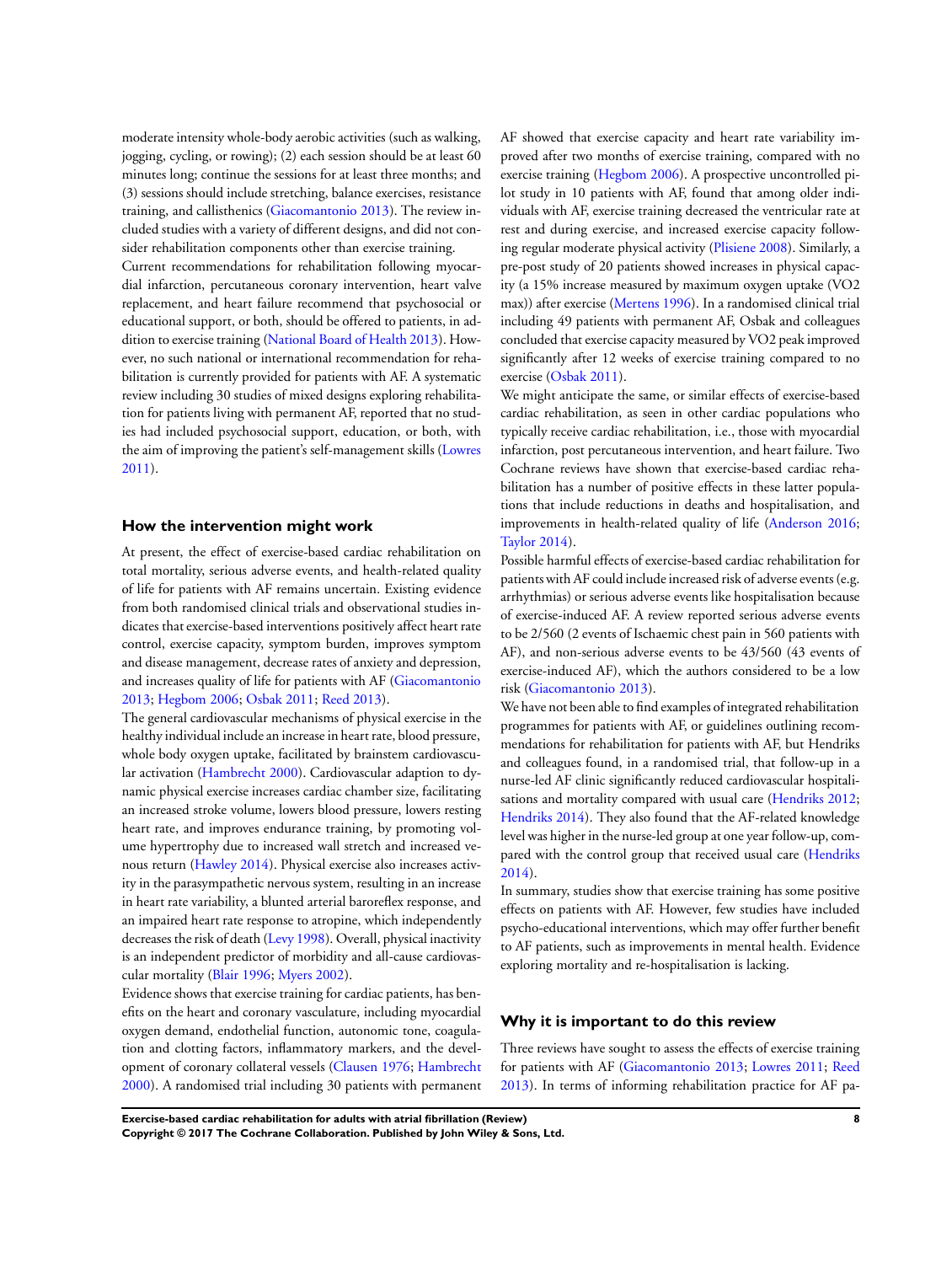tients, these reviews have a number of limitations: lack of published protocol before being conducted ([Giacomantonio 2013;](#page-29-0) [Lowres 2011;](#page-29-0) [Reed 2013](#page-29-0)); focused solely on exercise training [\(Giacomantonio 2013;](#page-29-0) [Reed 2013\)](#page-29-0); included observational studies ([Giacomantonio 2013;](#page-29-0) [Lowres 2011](#page-29-0); [Reed 2013](#page-29-0)); and none of the reviews presented potential harms ([Reed 2013\)](#page-29-0). This Cochrane review aims to overcome these limitations by assessing the evidence from randomised trials, and investigating both the benefits and harms of exercise-based rehabilitation in patients with AF. We will consider not only trials of exercise training alone, but also trials that include a psycho-educational interventional component, based on our published protocol (Risom 2013).

# **O B J E C T I V E S**

To assess the benefits and harms of exercise-based rehabilitation programmes compared with no exercise training controls in adults who currently have AF, or have been treated for AF. We will consider programmes that include exercise training alone or with another intervention (such as a psycho-educational component).

# **M E T H O D S**

# **Criteria for considering studies for this review**

## **Types of studies**

We included randomised clinical trials regardless of language, publication year, publication type, and publication status.

# **Types of participants**

Adult patients (18 years old or older) of both sexes and of all ethnicities, who currently have AF, or who have been treated for AF. We included patients regardless of the type of AF, and the treatment of the arrhythmia.

# **Types of interventions**

## **Experimental intervention**

The rehabilitation programme had to include exercise training. Exercise-based interventions were defined as: any rehabilitation programme in an inpatient, outpatient, or community- or homebased setting that was provided for a patient with AF. The rehabilitation programme must have included an exercise training component; it may also have included a psycho-educational component. The exercise component had to focus on strengthening the patient's exercise capacity, and preferably improve their rate control (i.e. reduced maximum heart rate during exercise). The psychoeducational component had to focus on psychosocial support or education, aiming to improve the patient's self-management skills. There were no restrictions in the length, intensity, or content of the training programme.

## **Control intervention**

We included the following control interventions:

• Treatment as usual (e.g. standard medical care, such as drug, and ablation therapy).

• No intervention.

• Any other type of cardiac rehabilitation programme, as long as it did not include a physical exercise element.

The last point was added after the protocol was published to include a comprehensive answer to the objectives in the review.

# **Co-interventions**

We included trials with co-interventions other than rehabilitation as long as they were equally delivered in the experimental and control groups. Co-interventions could include: drugs, ablation techniques, or dietary interventions.

#### **Types of outcome measures**

We assessed all outcomes at two time points:

- end of intervention (as defined by the trialists); and
- longest available follow-up.

There was no minimum length of follow-up for the studies that were eligible for the review.

#### **Primary outcomes**

1. Mortality: all-cause mortality and cardiovascular mortality.

2. Serious adverse events: defined as any untoward medical occurrence that was life threatening, resulting in death, or that was persistent or leading to significant disability; any medical event, which had jeopardised the patient or required intervention to prevent it; any hospital admission, or prolongation of existing hospital admission ([ICH-GCP 2015](#page-29-0)).

3. Health-related quality of life using generic or diseasespecific validated instruments, e.g. Short Form-36 (SF-36), or Minnesota Living with Heart Failure questionnaire.

#### **Secondary outcomes**

1. Exercise capacity: any measure of exercise capacity, including direct measurement of oxygen uptake (VO2 peak or VO2 max), or indirect measures such as exercise time, walking distance, etc.

**Exercise-based cardiac rehabilitation for adults with atrial fibrillation (Review) 9 Copyright © 2017 The Cochrane Collaboration. Published by John Wiley & Sons, Ltd.**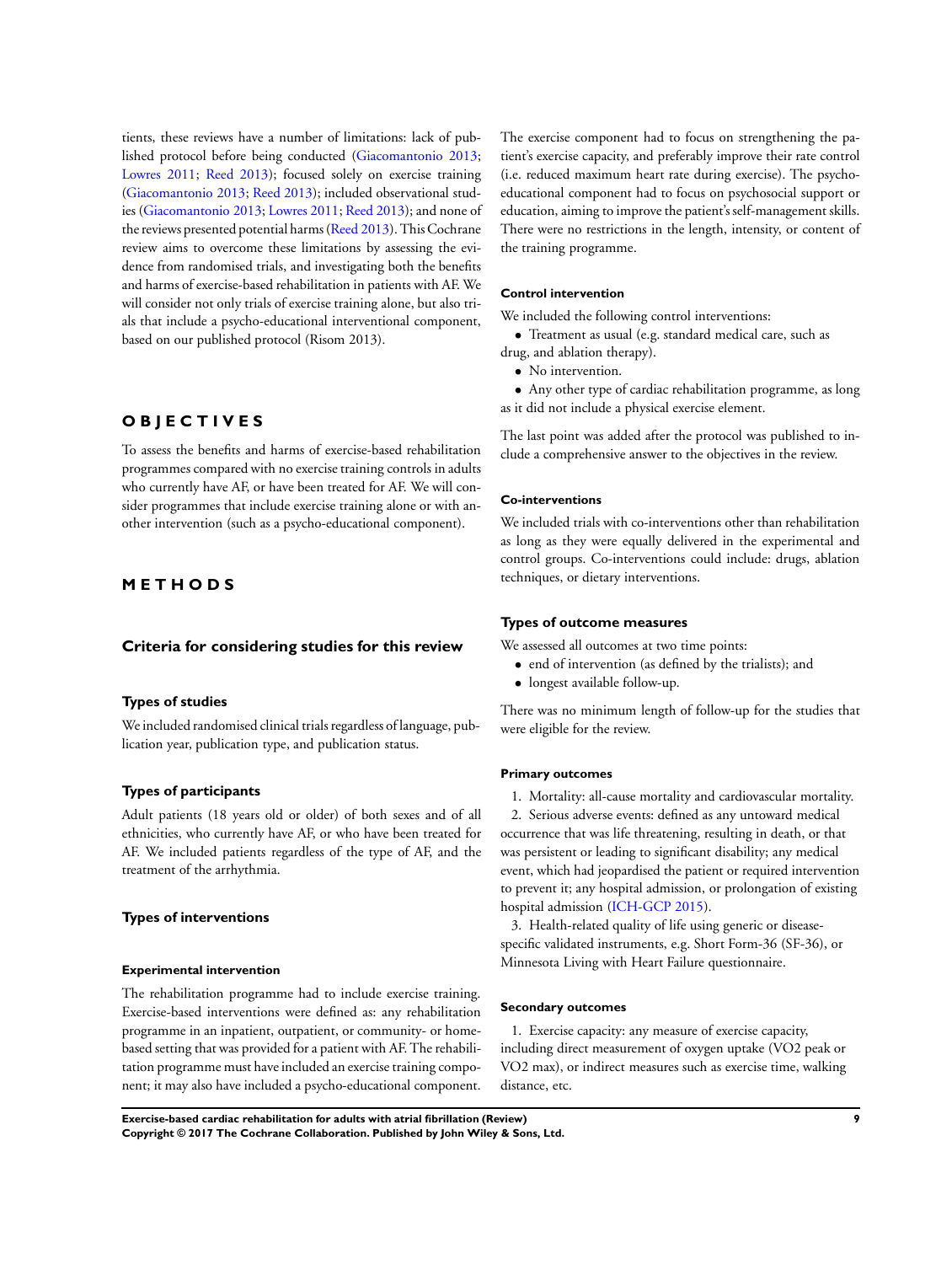2. Symptoms including palpitations, dyspnoea, dizziness, and episodes of AF during the intervention period [\(Kirchhof 2016\)](#page-29-0). 3. Return to work, or loss of employment.

# **Search methods for identification of studies**

# **Electronic searches**

We searched the following electronic databases from their inception to 14 July 2016, to identify reports of relevant randomised clinical trials:

1. Cochrane Central Register of Controlled Trials

(CENTRAL; 2016, Issue 6) in the Cochrane Library (searched 14 July 2016);

2. The Database of Abstracts of Reviews of Effectiveness (DARE; 2015, Issue 2) in the Cochrane Library (searched on 14 July 2016);

3. Epub Ahead of Print, In-Process & Other Non-Indexed Citations, MEDLINE Daily, MEDLINE Ovid (1946 to 14 July 2016);

4. Embase Classic, Embase Ovid (1947 to 2016 week 28);

5. PsycINFO Ovid (1806 to July week 2 2016);

6. Web of Science Core Collection Thomson Reuters (1990 to 14 July 2016);

7. CINAHL EBSCO (1937 to 14 July 2016);

8. LILACS Bireme (1987 to 14 July 2016).

The search strategy for MEDLINE Ovid was adapted for use in the other databases ([Appendix 1](#page-66-0)). The Cochrane sensitivity-maximising randomised clinical trial filter for MEDLINE was applied and adapted for the other databases where applicable ([Lefebvre](#page-29-0) [2011](#page-29-0)).

We also conducted a search for adverse effects in the following databases, from their inception to 14 July 2016.

1. Epub Ahead of Print, In-Process & Other Non-Indexed Citations, MEDLINE Daily, MEDLINE Ovid (1946 to 14 July 2016);

2. Embase Classic, Embase Ovid (1947 to 2016 week 28). The search strategies are in [Appendix 1](#page-66-0). An adverse effects filter was applied using terms as recommended in the *Cochrane Handbook of Systematic Reviews of Interventions* ([Loke 2011](#page-29-0)).

#### **Searching other resources**

We searched the following clinical trial registries on 16 September 2016, to identify ongoing trials. See the search strategy in [Appendix 1:](#page-66-0)

1. ClinicalTrials.gov ([www.clinicaltrials.gov](http://www.clinicaltrials.gov/));

2. Controlled-trials.com ([www.controlled-trials.com](http://www.controlled-trials.com));

3. The World Health Organization (WHO) International Clinical Trials Registry Platform (ICTRP; [apps.who.int/](http://apps.who.int/trialsearch/) [trialsearch/](http://apps.who.int/trialsearch/)).

We checked the reference lists of publications for included studies for any unidentified randomised trials. We did not impose any language restrictions.

# **Data collection and analysis**

# **Selection of studies**

Two authors (SSR and PPJ) independently read titles and abstracts of all publications identified from searches and excluded studies that did not meet the inclusion criteria. We retrieved fulltext copies of all potentially relevant studies, and the same two authors independently assessed them for eligibility, based on the defined inclusion criteria. The authors resolved disagreements by discussion, and when necessary, a third author (SKB) was asked to mediate. The study selection process was documented using a PRISMA study selection flow chart ([Figure 1](#page-12-0)); excluded studies with reasons for their exclusion were detailed in the [Characteristics](#page-45-0) [of excluded studies](#page-45-0) table.

**Exercise-based cardiac rehabilitation for adults with atrial fibrillation (Review) 10 Copyright © 2017 The Cochrane Collaboration. Published by John Wiley & Sons, Ltd.**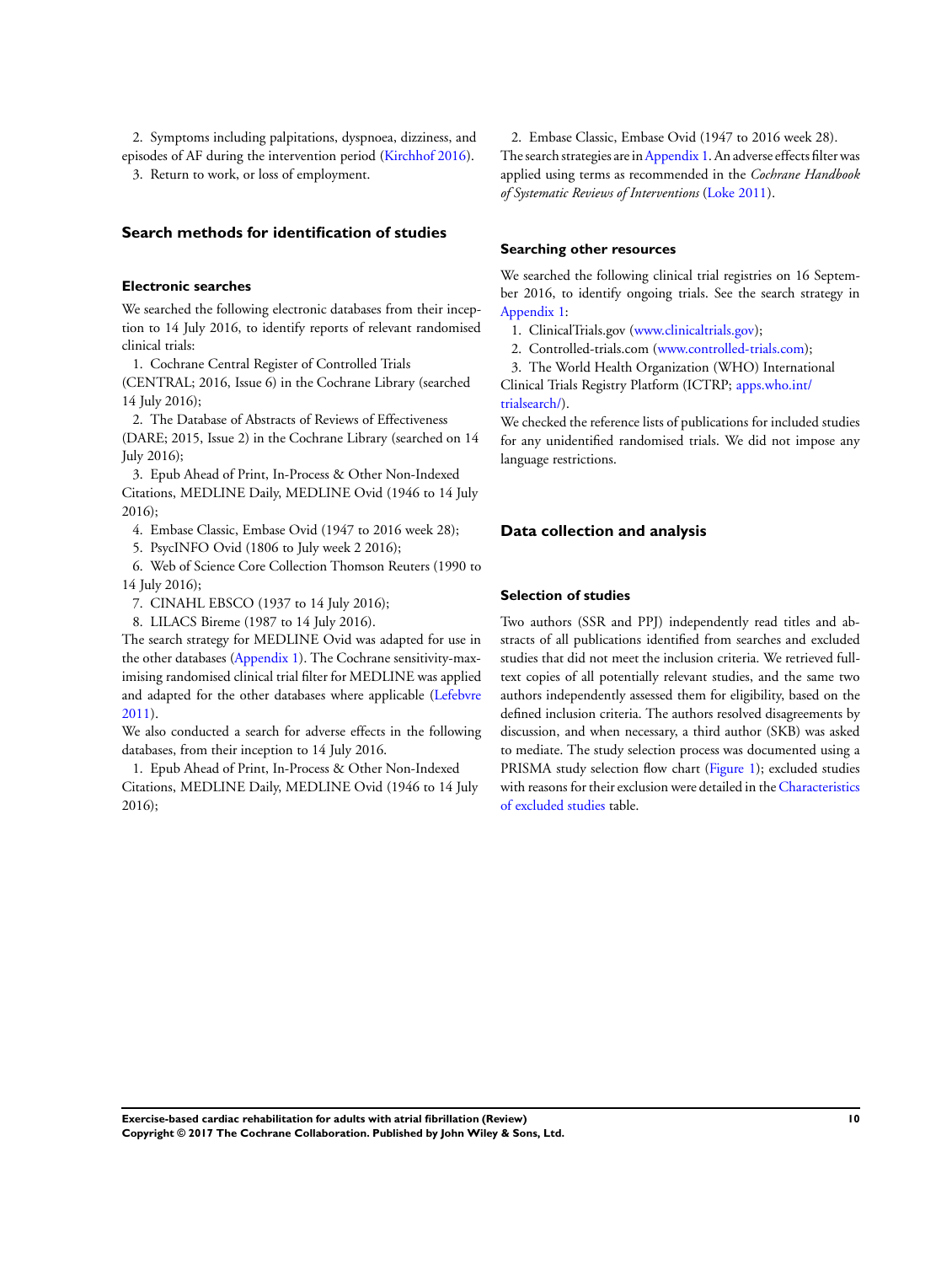<span id="page-12-0"></span>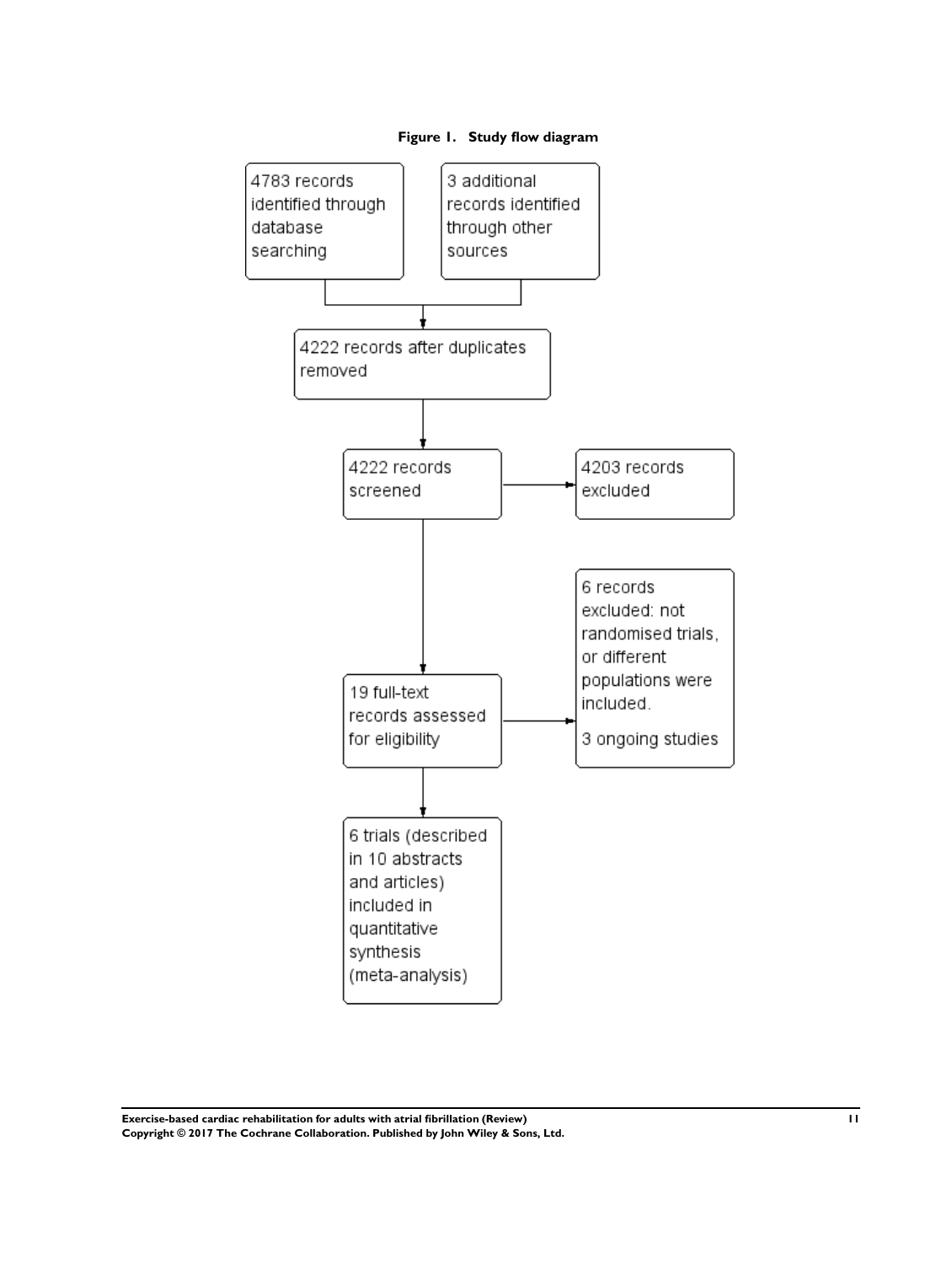#### <span id="page-13-0"></span>**Data extraction and management**

Two authors (SSR and PPJ) independently extracted data from the identified trials using standardised data extraction forms. For the trial conducted by some of the authors in this review, data were extracted by RST, who was not involved in the trial ([Risom](#page-29-0) [2016](#page-29-0)). Where data were presented both numerically (in tables or text) and graphically (in figures), we used numeric data, because of possible measurement error when estimating from graphs. A third author (SKB) confirmed all numeric calculations and extractions from graphs or figures. We resolved any discrepancies by consensus. SSR entered data into Cochrane's statistical software Review Manager 5 [\(RevMan 5 2014](#page-29-0)). In those cases where there were not sufficient data or data were unclear in the published trial reports, we contacted authors, them them to clarify the missing information.

We extracted the following data.

1. General information: published or unpublished, title, authors' names, source, country, contact address, language of publication, year of publication, duplicate publication, funding.

2. Study characteristics: design, duration of follow up.

3. Interventions: type and dose of exercise training, other rehabilitation interventions, setting (i.e. inpatient, outpatient, or home), time after hospitalisation, and type of control (e.g. intervention or conventional care).

4. Participants: inclusion and exclusion criteria, number of participants in intervention and control group, patient demographics (including sex and ethnicity), clinical characteristics (including type of AF), and losses to follow-up.

5. Outcomes: mortality (all-cause mortality, cardiovascular mortality), serious adverse events defined above, health-related quality of life (using generic or disease-specific validated instruments), exercise capacity, symptoms (including palpitations, dyspnoea, dizziness, and attacks during the intervention period), return to work or loss of employment.

6. Risk of bias: see Assessment of risk of bias in included studies below.

We sought to compare data from each intervention group of each parallel group trial; for cross-over trials, we had planned only to use data from the first phase of the trial (i.e. before cross-over).

## **Assessment of risk of bias in included studies**

Two authors (SSR and PPJ) independently assessed the risk of bias of the included trials using Cochrane's tool for assessing risk of bias [\(Higgins 2011a](#page-29-0)). Disagreements were resolved by discussion.

#### **Overall risk of bias**

We categorised a trial as being at low risk of bias if the trial was rated at low risk in all the domains listed below. We categorised a trial as being at high risk of bias if the risk of bias was rated as either uncertain or high in any of the domains listed below. We expected all trials to be categorised at an overall high risk of bias, as it is not possible to blind participants and personnel [\(Savovic 2012;](#page-29-0) [Wood](#page-29-0) [2008](#page-29-0)). Therefore, we also categorised trials as being at a lower risk of bias, if a trial was rated low risk of bias in all the domains listed below except blinding of participants and personnel. For viewing the bias risk domains see [Appendix 2.](#page-77-0)

**Measures of treatment effect**

Dichotomous outcomes were expressed as a risk ratio (RR) with 95% confidence intervals (CI). Continuous outcomes were expressed as a mean difference (MD) between intervention groups. We preferred not to calculate effect size measures (standardised mean difference (SMD)), however, when studies used different instruments to assess the same outcome (e.g. quality of life or exercise capacity), we calculated and pooled effect sizes using the SMD and transformed the effect back to the units of one or more of the specific instruments ([Higgins 2011](#page-29-0)).

## **Unit of analysis issues**

For cluster-randomised trials, we had planned to contact the trial authors to obtain an estimate of the intra-cluster correlation (ICC) when appropriate adjustments for the correlation between participants within clusters had not been made, or impute it using estimates from the other included trials, or from similar external trials. We included one trial that used a cross-over design, from which we only included participants in the analysis before the cross over.

# **Dealing with missing data**

We obtained missing data by contacting the authors of the trials, if possible. When data remained unavailable, we assessed and discussed the impact of the missing data.

We analysed dichotomous outcomes according to the intentionto-treat method, which included all participants regardless of compliance or follow-up ([Higgins 2011b](#page-29-0); [Sterne 2011\)](#page-29-0). For the primary analyses, we assumed that participants lost to follow-up were alive, had no serious adverse events, and did not experienced loss of employment. We conducted sensitivity analyses (see below). For continuous outcomes, we analysed available patient data and only included data of those for whom results were known [\(Sterne](#page-29-0) [2011](#page-29-0)). Where mean (M) and standard deviations (SD) were missing, we obtained those directly from the authors. We had also planned to obtain SDs by calculation, or by imputing SDs from

**Exercise-based cardiac rehabilitation for adults with atrial fibrillation (Review) 12 Copyright © 2017 The Cochrane Collaboration. Published by John Wiley & Sons, Ltd.**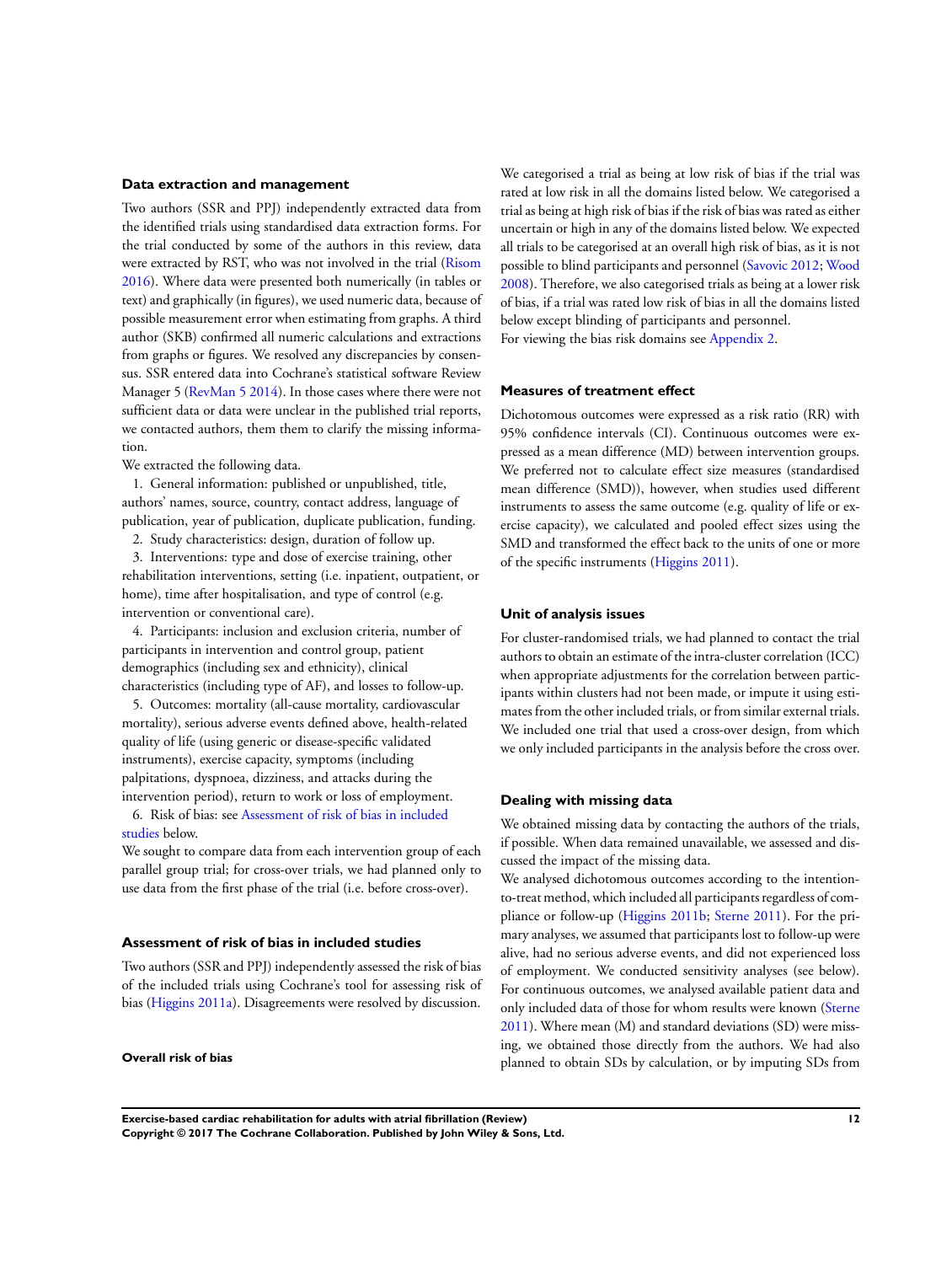other included trials, specifically trials with a low risk of bias, however, that was not necessary in this review.

#### **Assessment of heterogeneity**

We explored clinical heterogeneity by comparing the population, experimental intervention and control intervention. We observed statistical heterogeneity in the trials both by visual inspection of a forest plot and by using a standard Chi² value with a significance level of  $P = 0.10$ . We assessed heterogeneity using the  $I<sup>2</sup>$  statistic. We interpreted an I<sup>2</sup> estimate of at least 50% and a statistically significant Chi² statistic as evidence of a substantial problem with heterogeneity [\(Higgins 2011\)](#page-29-0).

## **Assessment of reporting biases**

## **Small study (publication) bias**

We had planned to construct funnel plots for each outcome for which there were at least ten trials, or all trials were of similar sizes, to establish the potential influence of small study effects and potential publication bias ([Furukawa 2006](#page-29-0)). Therefore, due to the limited number of included studies (six studies), we were not able to construct funnel plots.

#### **Data synthesis**

We performed data synthesis according to recommendations in the *Cochrane Handbook for Systematic Reviews of Interventions* [\(Higgins 2011\)](#page-29-0), and statistical analyses using the latest version of Review Manager 5 ([RevMan 5 2014](#page-29-0)), and Trial Sequential Analysis software ([TSA 2011\)](#page-29-0). We used both random-effects and fixed-effect models for meta-analyses [\(Deeks 2011](#page-29-0); [DeMets 1987;](#page-29-0) [DerSimonian 1986](#page-29-0)). We presented results from the random-effects model when heterogeneity was high and from fixed-effects when heterogeneity was low. When different measuring scales were used (e.g. exercise capacity) to measure the same outcome, we reported data from each measuring scale, and finally calculated a SMD.

#### **Trial Sequential Analysis**

Trial sequential analysis was the planned application to control risks of random errors, because cumulative meta-analyses are at risk of producing such errors due to sparse data and repetitive testing on the accumulating data ([Thorlund 2009a;](#page-29-0) [Thorlund 2009b;](#page-29-0) [TSA 2011](#page-29-0); [Wetterslev 2008;](#page-29-0) [Wetterslev 2009](#page-29-0)). The underlying assumption of trial sequential analysis is that testing for significance may be performed each time a new trial is added to the metaanalysis. To minimise random errors, we calculated the required information size (i.e. the number of participants needed in a metaanalysis to detect or reject a certain intervention effect [\(Wetterslev](#page-29-0)

[2008](#page-29-0))). We adjusted the required information size with the diversity (D-square) of the meta-analysis [\(Wetterslev 2009](#page-29-0)). We added the trials according to the year of publication, and if more than one trial was published in a year, we added trials alphabetically, by the last name of the first author ([Wetterslev 2008](#page-29-0)).

In our meta-analysis, the diversity-adjusted required information size for binary outcomes was based on the assumption of a plausible relative risk reduction (RRR) of 20% from the proportion with the outcome in the control group [\(Wetterslev 2008\)](#page-29-0). For continuous outcomes, we had planned to assess a minimal relevant difference of 0.5 SDs, using the SD in the control group. However, instead, we used a minimal relevant difference of seven points for the SF-36 physical and mental component scales [\(Berg 2015](#page-29-0); [Dorian 2000](#page-29-0)), 3 mL/kg/min for VO2 peak [\(Mertens 1996](#page-29-0)), and 25 meters for the six-minute walking test [\(ATS statement 2002](#page-29-0); [Wise 2005;](#page-29-0) [Gremeaux 2011\)](#page-29-0). These differences were decided before the TSAs were conducted. As a default, we used a type I error of 5%, a type II error of 20%, and diversity-adjusted required information size, unless otherwise stated [\(Wetterslev 2008;](#page-29-0) [Wetterslev 2009\)](#page-29-0).

We constructed trial sequential monitoring boundaries on the basis of the required information size and the risks for type I and type II errors [\(TSA 2011;](#page-29-0) [Wetterslev 2008\)](#page-29-0). These boundaries determine the statistical inference that may be drawn regarding the cumulative meta-analysis. If the monitoring boundaries for benefits or harms are crossed before the diversity-adjusted required information size is reached, it is possible that firm evidence may be established, and further trials may turn out to be superfluous, at least for the postulated intervention effect. On the other hand, if the boundaries are not surpassed, it would most probably be necessary to continue conducting trials in order to detect or reject a certain intervention effect.

#### **Subgroup analysis and investigation of heterogeneity**

We had planned to perform subgroup analyses on the primary outcomes using stratified meta-analysis. However, due to the small number of included trials and participants, small number of events, and poor reporting within the trials, this was not possible. In the future, we plan to perform subgroup analyses on the fol-

- Trials including women compared to trials including men.
- Trials including younger patients compared to trials

lowing.

including older patients, defined by the trialists or by mean age. • Trials with exercise intervention only, compared to trials

with exercise intervention plus any other co-intervention, such as psycho-educational intervention.

• Participants with persistent AF compared to participants with paroxysmal AF.

• Hospitalisation after rehabilitation because of AF compared to no hospitalisation because of AF.

**Exercise-based cardiac rehabilitation for adults with atrial fibrillation (Review) 13 Copyright © 2017 The Cochrane Collaboration. Published by John Wiley & Sons, Ltd.**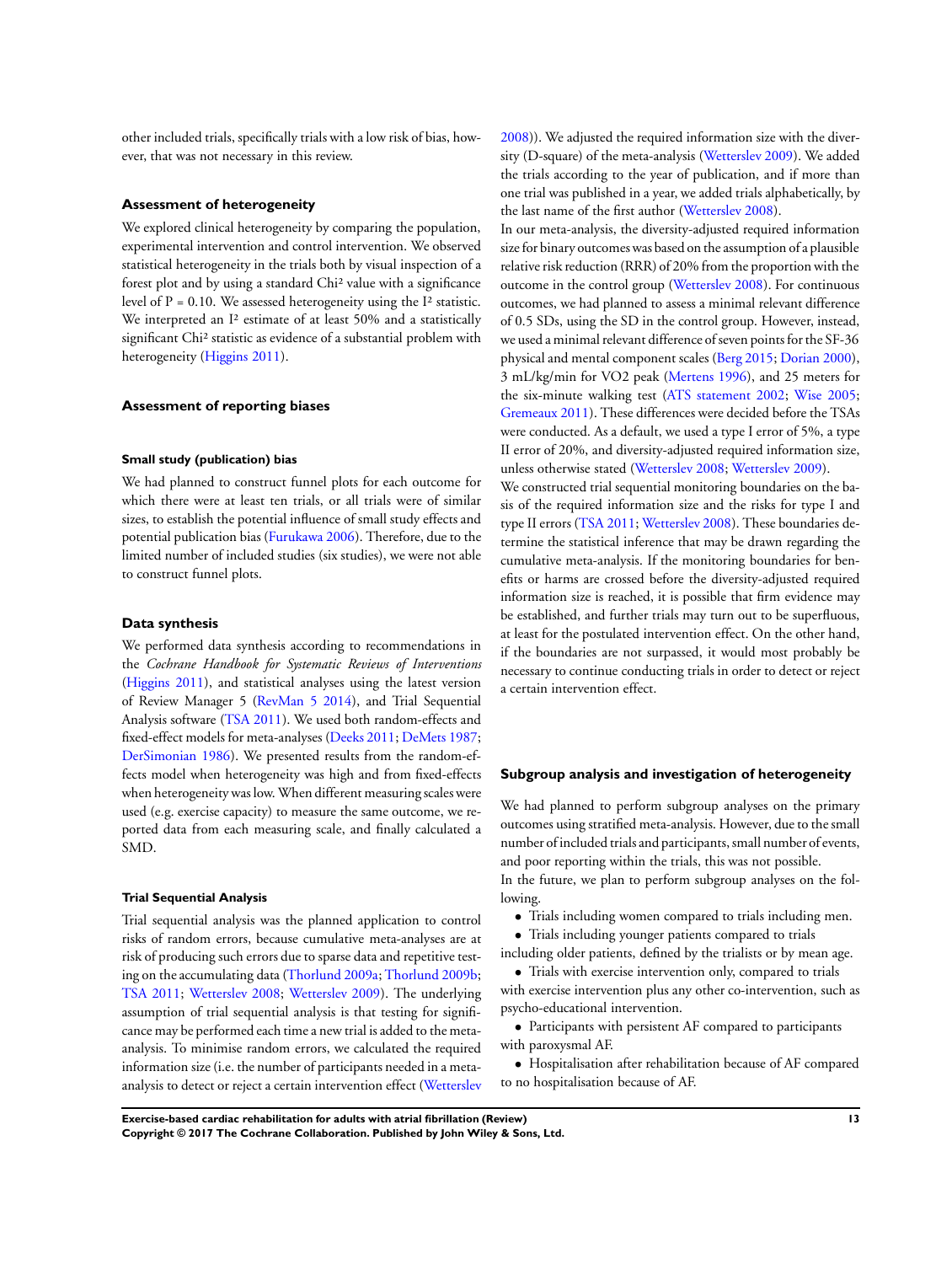#### **Sensitivity analysis**

In the future, for the primary outcomes, we plan to perform sensitivity analyses on the following:

• Trials with overall low risk of bias. If no trials are categorised as overall low risk of bias, we will analyses trials with overall lower risk of bias separately.

## **Dichotomous outcomes**

## **Best-worse case scenario**

For this analysis, we assumed that all participants lost to followup in the experimental group had not experienced the outcome (e.g. death), and all those with missing outcomes in the control group had experienced the outcome (e.g. death).

# **Worst-best case scenario**

For this analysis, we assumed that all participants lost to followup in the experimental group had experienced the outcome (e.g. death), and all those with missing outcomes in the control group had not experienced the outcome (e.g. death).

#### **Continuous data**

# **Assumptions for lost data**

It was not necessary to make any assumptions for lost continuous data in this review (see [Dealing with missing data](#page-13-0)). However, had it been necessary, we would have compared the findings from our assumptions with data only from those participants who completed the trials.

#### **Summary of findings**

We developed a 'Summary of findings' table, which incorporates GRADE methods to assess the quality of the body of evidence supporting each of the major outcomes in our review; please see [Summary of findings for the main comparison](#page-5-0) ([Guyatt](#page-29-0) [2008](#page-29-0)). For our assessments, we evaluated the risk of bias, inconsistency, imprecision, directness, and risk of publication bias. We used GRADEpro GDT software to create 'Summary of findings' table [\(GRADEpro GDT 2014\)](#page-29-0). Our decisions were guided by the GRADE guidelines ([Andrews 2013a;](#page-29-0) [Andrews 2013b;](#page-29-0) [Balshem 2011;](#page-29-0) [Brunetti 2013](#page-29-0); [Guyatt 2011a;](#page-29-0) [Guyatt 2011b;](#page-29-0) [Guyatt 2011c;](#page-29-0) [Guyatt 2011d](#page-29-0); [Guyatt 2011e](#page-29-0); [Guyatt 2011f;](#page-29-0) [Guyatt 2011g;](#page-29-0) [Guyatt 2011h;](#page-29-0) [Guyatt 2013a](#page-29-0); [Guyatt 2013b;](#page-29-0) [Guyatt 2013c](#page-29-0); [Mustafa 2013](#page-29-0)).

# **R E S U L T S**

# **Description of studies**

See:[Characteristics of included studies;](#page-35-0)[Characteristics of excluded](#page-45-0) [studies.](#page-45-0)

#### **Results of the search**

Our electronic searches for this review yielded a total of 4222 titles (following removal of duplicates). After reviewing titles and abstracts, we retrieved 19 records for possible inclusion. After examining the texts, six articles and three ongoing studies were excluded, and ten records (abstracts and full-text articles) on six randomised clinical trials were included. The study selection process is summarised in the PRISMA flow diagram shown in [Figure 1.](#page-12-0) The information on the three ongoing trials can be found in the [Characteristics of ongoing studies](#page-45-0) table.

#### **Included studies**

We included six trials, with a total of 421 patients, described in ten abstracts and papers, which compared exercise-based rehabilitation versus no intervention or treatment as usual for patients with AF or patients who had been treated for AF ([Hegbom](#page-29-0) [2006](#page-29-0); [Malmo 2016;](#page-29-0) [Osbak 2011](#page-29-0); [Pippa 2007](#page-29-0); [Risom 2016](#page-29-0); [Zeren](#page-29-0) [2016](#page-29-0)). Details of included trials are provided in the[Characteristics](#page-35-0) [of included studies](#page-35-0) tables.

One trial had a cross-over design, where the patients in the control group received the intervention after the control period ([Hegbom](#page-29-0) [2006](#page-29-0)). We have only included the patient data from the first part of the trial (intervention  $N = 15$ ; control  $N = 15$ ).

One trial was conducted in Norway [\(Hegbom 2006\)](#page-29-0), two in Denmark [\(Osbak 2011;](#page-29-0) [Risom 2016](#page-29-0) ), one in Italy [\(Pippa 2007](#page-29-0)), one in Sweden [\(Malmo 2016\)](#page-29-0), and one in Turkey ([Zeren 2016](#page-29-0)).

All trials reported outcomes at the end of the intervention, which was either eight weeks [\(Hegbom 2006\)](#page-29-0), 12 weeks ([Osbak 2011;](#page-29-0) [Zeren 2016](#page-29-0)), 16 weeks [\(Pippa 2007](#page-29-0)), 20 weeks ([Malmo 2016](#page-29-0)), or six months post-randomisation ([Risom 2016\)](#page-29-0).

All six trials compared an exercise training programme with no additional interventions; one trial included two hours of education on best practices for cardiovascular risk management for both the intervention and the control groups ([Pippa 2007](#page-29-0)), and one trial included psycho-educational consultations as a supplement to the physical exercise ([Risom 2016](#page-29-0)).

The exercise training interventions differed in duration (8 weeks to 16 weeks), frequency (from twice a day, seven days a week, to two or three sessions per week), and session length (15 minutes, to 90 minutes per session). The exercise training sessions were supervised or non-supervised home-based sessions. In four of the trials, the intervention consisted of aerobic training and cool down and warm-up periods ([Hegbom 2006](#page-29-0); [Malmo 2016;](#page-29-0) [Osbak 2011;](#page-29-0)

**Exercise-based cardiac rehabilitation for adults with atrial fibrillation (Review) 14 Copyright © 2017 The Cochrane Collaboration. Published by John Wiley & Sons, Ltd.**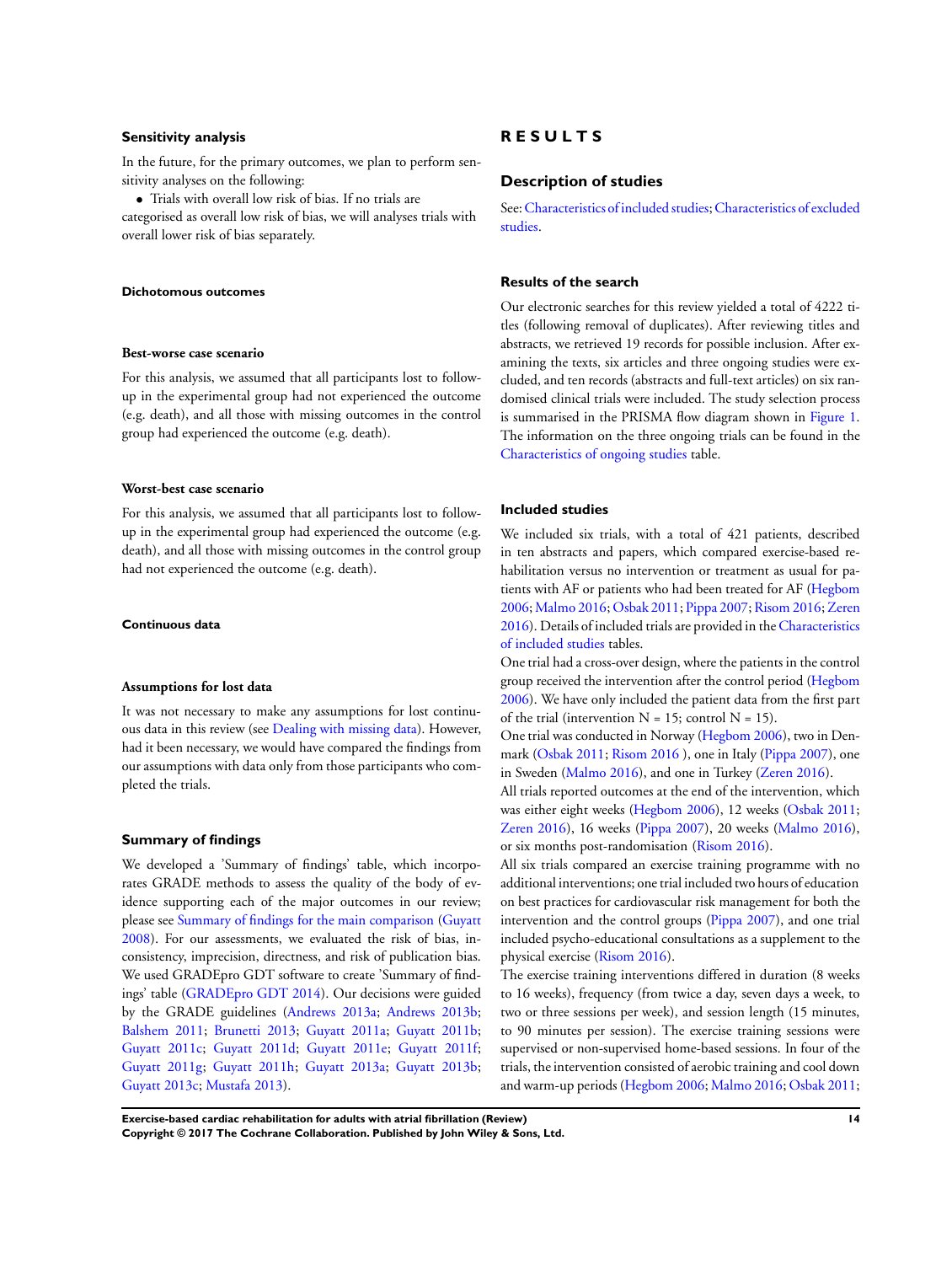[Risom 2016\)](#page-29-0). The aerobic training was undertaken at an intensity corresponding to 70% of maximal exercise capacity ([Osbak](#page-29-0) [2011](#page-29-0)), 70% to 90% of maximum heart rate [\(Hegbom 2006](#page-29-0)), or up to 85% to 95% of peak heart rate ([Malmo 2016](#page-29-0)). In one trial, the Borg scale was used and intensity was progressively increased during the weeks (Borg 11 to 17 ([Risom 2016\)](#page-29-0)), another trial used 85% to 90% of maximal heart rate and Borg 6 to 20 in fourminute intervals ([Malmo 2016](#page-29-0)).

In the one trial, the intervention consisted of Qi-gong, which is slow and graceful movements with a focus on breathing, with the aims of inducing emotional control, increasing muscle tone, and enhancing body flexibility and strength ([Pippa 2007](#page-29-0)). Another trial included an intervention that consisted of inspiratory muscle training at 30% of maximal inspiratory pressure ([Zeren 2016](#page-29-0)).

All six trials recruited adult patients with, or treated for, AF. Three trials included patients with permanent AF ([Hegbom 2006](#page-29-0); [Osbak](#page-29-0) [2011](#page-29-0); [Zeren 2016](#page-29-0)); in one trial, the patients were diagnosed with AF at least three months prior to the start of the trial and were taking anticoagulant treatment for at least two months [\(Pippa](#page-29-0) [2007](#page-29-0)). Another trial recruited patients who had had an ablation for paroxysmal or persistent AF [\(Risom 2016\)](#page-29-0), and one trial recruited patients with nonpermanent AF ([Malmo 2016\)](#page-29-0).

#### **Excluded studies**

After review of the full-text reports, six publications of six studies were excluded from the review. One abstract was excluded since no intervention was applied ([Angergard K 2015](#page-29-0)), and one was excluded because the control group also received the experimental intervention ([Borland 2015](#page-29-0)). Two studies were excluded since patient groups other than patients with AF were included ([Kim](#page-29-0) [2014](#page-29-0); [Frederix 2015](#page-29-0)), and two studies were excluded as no randomisation was performed [\(Mertens 1996;](#page-29-0) [Vanhees 2000](#page-29-0)). The three ongoing studies were excluded since no results were presented (see [Ongoing studies\)](#page-29-0).

# **Risk of bias in included studies**

See [Figure 2](#page-17-0) for overview of risk of bias in the included trials. The six trials demonstrated various risks of bias across the domains.

**Exercise-based cardiac rehabilitation for adults with atrial fibrillation (Review) 15 Copyright © 2017 The Cochrane Collaboration. Published by John Wiley & Sons, Ltd.**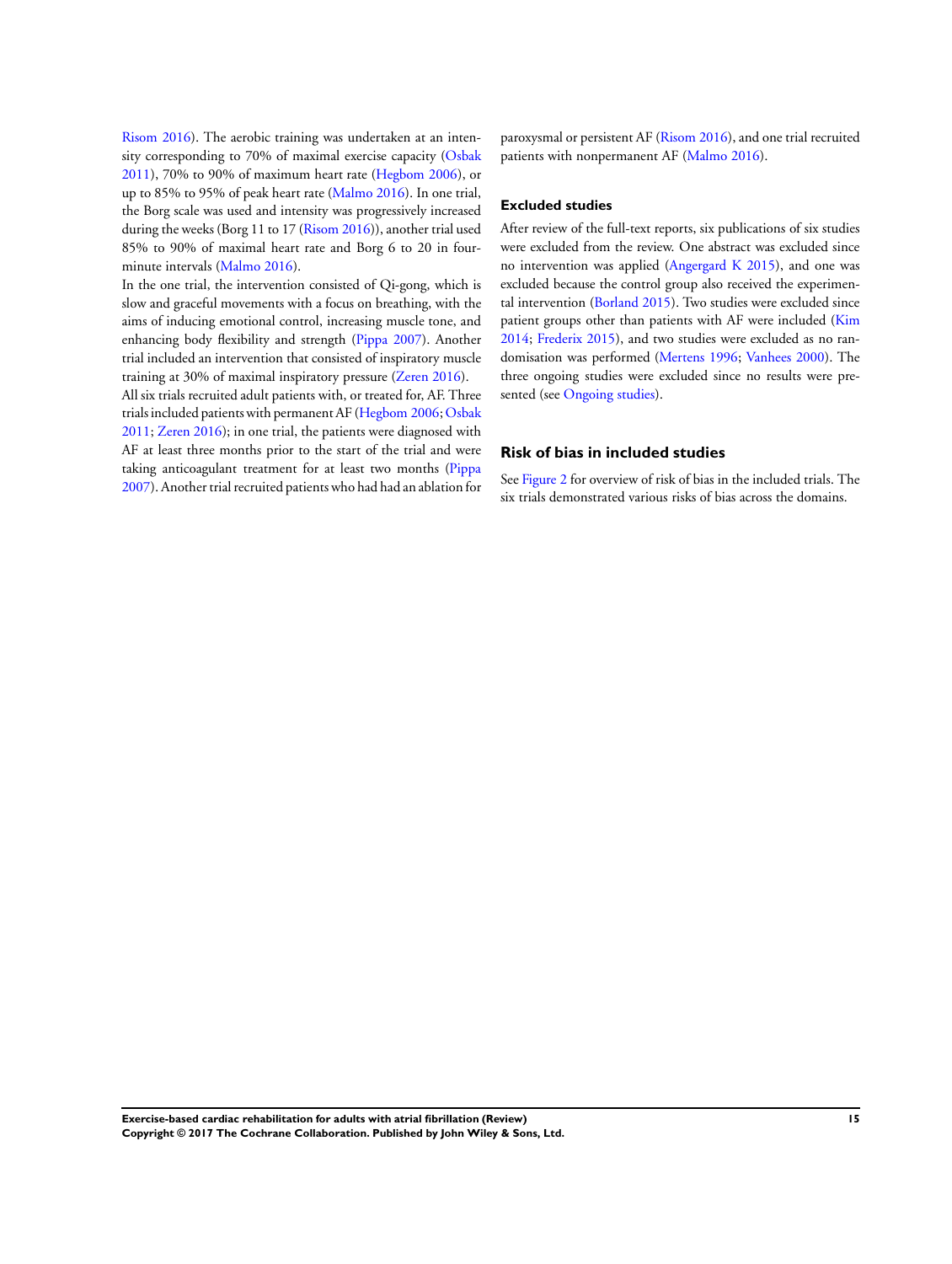|             | Random sequence generation (selection bias) | Allocation concealment (selection bias) | Blinding of participants and personnel (performance bias) | Blinding of outcome assessment (detection bias) | (Incomplete outcome data (attrition bias | Selective reporting (reporting bias) | Groups balanced at baseline | Groups received same intervention (performance bias) | For-profit-bias | Intention-to-treat |
|-------------|---------------------------------------------|-----------------------------------------|-----------------------------------------------------------|-------------------------------------------------|------------------------------------------|--------------------------------------|-----------------------------|------------------------------------------------------|-----------------|--------------------|
| Hegbom 2006 | ?                                           | ?                                       | ?                                                         | ?                                               | Ŧ                                        | ?                                    | $\ddot{}$                   | ?                                                    | ?               | ۸                  |
| Malmo 2016  | ?                                           | ?                                       |                                                           | ÷                                               | ÷                                        | ÷                                    | ÷                           |                                                      | ÷               | $\ddot{}$          |
| Osbak 2011  | Ŧ                                           | ÷                                       | ۰                                                         | ?                                               | Ŧ                                        | ÷                                    | ÷                           | ?                                                    | Ŧ               | Ŧ                  |
| Pippa 2007  | ÷                                           | ÷                                       | ?                                                         | ?                                               | ÷                                        | Ĩ,                                   | ÷                           | Ĩ,                                                   | Ĩ,              | Ŧ                  |
| Risom 2016  | ÷                                           | ÷                                       |                                                           | ÷                                               |                                          | ÷                                    | ÷                           | ٠                                                    | ÷               | ÷                  |
| Zeren 2016  | ÷                                           | ٠                                       |                                                           | ÷                                               | ۳                                        | ÷                                    | ÷                           | ÷                                                    | ÷               |                    |

<span id="page-17-0"></span>**Figure 2. Risk of bias summary: review authors' judgements about each risk of bias item for each included study**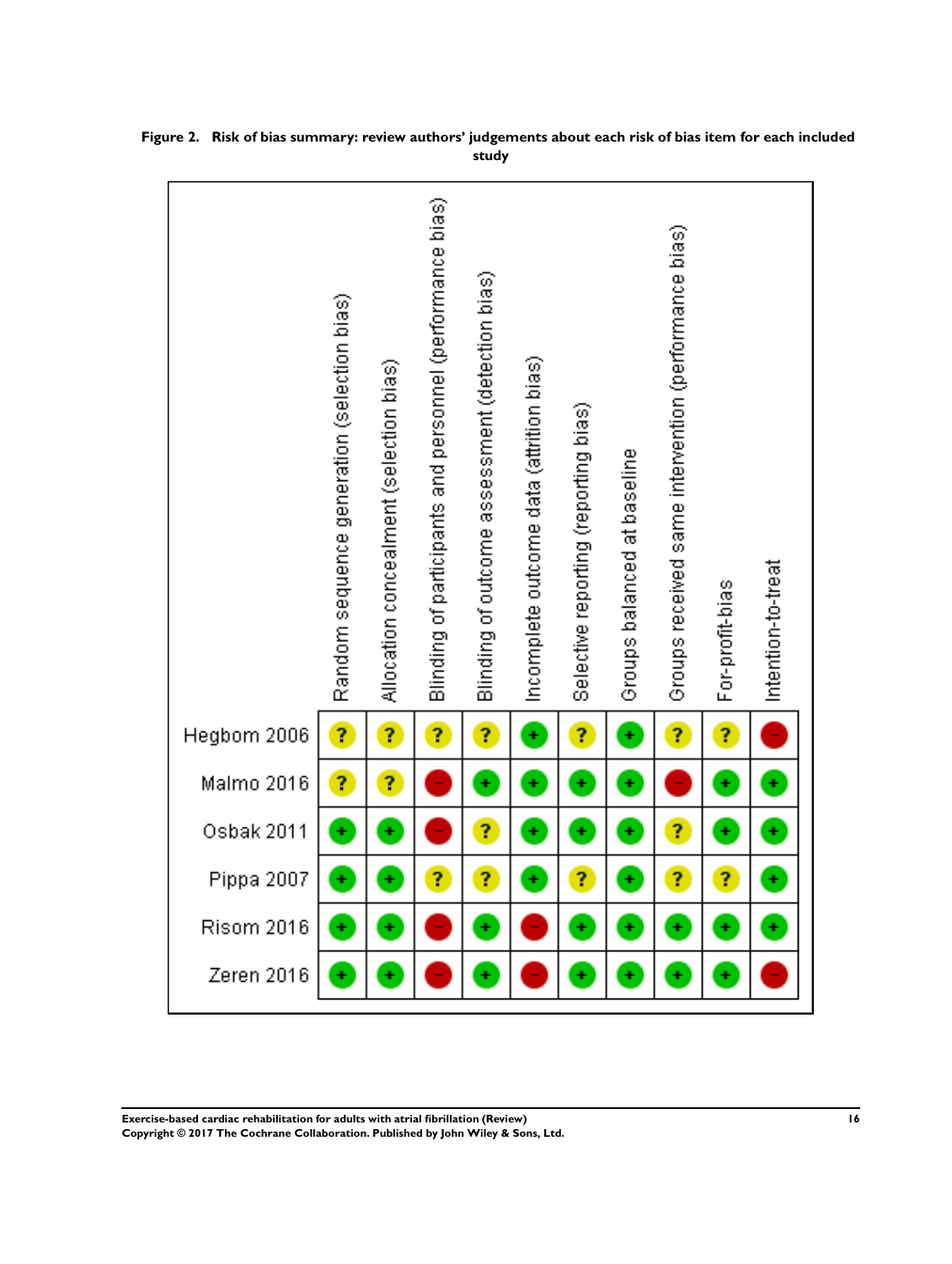# **Allocation**

Randomisation was adequately reported in four trials. In one trial, random sequence generation was generated by a random numbers table ([Pippa 2007](#page-29-0)), one was generated by a random list ([Osbak](#page-29-0) [2011](#page-29-0)), one was computer-generated ([Risom 2016](#page-29-0)), and one used prefilled envelops ([Zeren 2016\)](#page-29-0). Allocation concealment was secured by computer-generated allocation in three trials, and sealed envelopes in one trial, as previously described. Two trials did not describe their method of allocation (Hegbom 2006; Malmo 2016).

# **Blinding**

It is not possible to blind patients, clinicians or carers in studies of exercise-based cardiac rehabilitation. However, outcome assessment should be blinded to patient allocation. Four of the trials stated that they took measures to blind outcome assessment [\(Malmo 2016;](#page-29-0) [Osbak 2011;](#page-29-0) [Risom 2016](#page-29-0); [Zeren 2016](#page-29-0)).

# **Incomplete outcome data**

We judged all trials to be at low risk for incomplete outcome data. Information about all patients was available, and the number and reasons for dropouts and withdrawals were properly described in all trials. In the trial by Risom and colleagues, a larger number of patients did not complete all assessments, which is described in the trial [\(Risom 2016](#page-29-0)).

## **Selective reporting**

All outcomes described in the method sections were reported in all trials. One trial had documented the hierarchy of outcomes in a published design article (Risom 2013).

# **Other potential sources of bias**

# **Groups balanced at baseline**

In all trials, the intervention groups appeared to be balanced at baseline.

#### **Groups received same intervention (performance bias)**

One trial used a cross-over design, which meant that we only used the before cross-over data ([Hegbom 2006](#page-29-0)). In the trial by Pippa and colleagues, both groups received two hours of cardiovascular disease training, but they did not describe what kind of standard care the control group received otherwise [\(Pippa 2007\)](#page-29-0). Osbak and colleagues described that the patients in the control group were advised to continue a habitual physical activity, but they did not describe if the groups received any standard care ([Osbak 2011](#page-29-0)). Patients in the control groups received standard medical treatment in two trials [\(Risom 2016;](#page-29-0) [Zeren 2016\)](#page-29-0), and in one trial, patients continued their previous exercise habits ([Malmo 2016\)](#page-29-0).

## **For-profit-bias**

Three trials described their funding sources as being from independent private sources or grants from national government funds [\(Malmo 2016;](#page-29-0) [Osbak 2011;](#page-29-0) [Risom 2016\)](#page-29-0). Two trials did not describe funding sources [\(Hegbom 2006;](#page-29-0) [Pippa 2007](#page-29-0)). One trial did not receive any funding to conduct the trial [\(Zeren 2016](#page-29-0)).

# **Intention-to-treat analysis**

Although not stated, three trials appeared to undertake an intention-to-treat analysis as groups were analysed according to the initial random allocation [\(Malmo 2016;](#page-29-0) [Osbak 2011](#page-29-0); [Pippa 2007](#page-29-0)); one trial used intention-to-treat analysis ([Risom 2016](#page-29-0)); and one trial did not use intention-to-treat in the analysis ([Zeren 2016](#page-29-0)). The impact of loss to follow-up was not examined in the trials.

#### **Small-trial bias**

There were insufficient trials to assess for small trial effects, or to assess whether the effect estimated varied systematically according to sample size.

# **Effects of interventions**

See: **[Summary of findings for the main comparison](#page-5-0)** [Exercise](#page-5-0) [compared to No exercise for adults with atrial fibrillation](#page-5-0)

## **Primary outcomes**

### **Mortality (all-cause mortality and cardiovascular mortality)**

Two deaths were reported in one of the six trials, one death in each group [\(Risom 2016](#page-29-0)). A trial physician judged both deaths to be unrelated to the intervention or the trial. Very low-quality evidence from pooled results showed no clear difference between groups (RR 1.00, 95% CI 0.06 to 15.78; participants = 421; studies = 6;  $I^2 = 0\%$ ; [Analysis 1.1\)](#page-49-0).

Trial sequential analysis (TSA) showed that the diversity-adjusted required information size of 140,645 participants was not reached, as the accrued number of participants was only 421 (0.3%). We assumed a control event proportion of 0.5% (as observed in the control group), and used an empirical continuity correction of 0.01 for zero event trials [\(Figure 3](#page-19-0)).

**Exercise-based cardiac rehabilitation for adults with atrial fibrillation (Review) 17 Copyright © 2017 The Cochrane Collaboration. Published by John Wiley & Sons, Ltd.**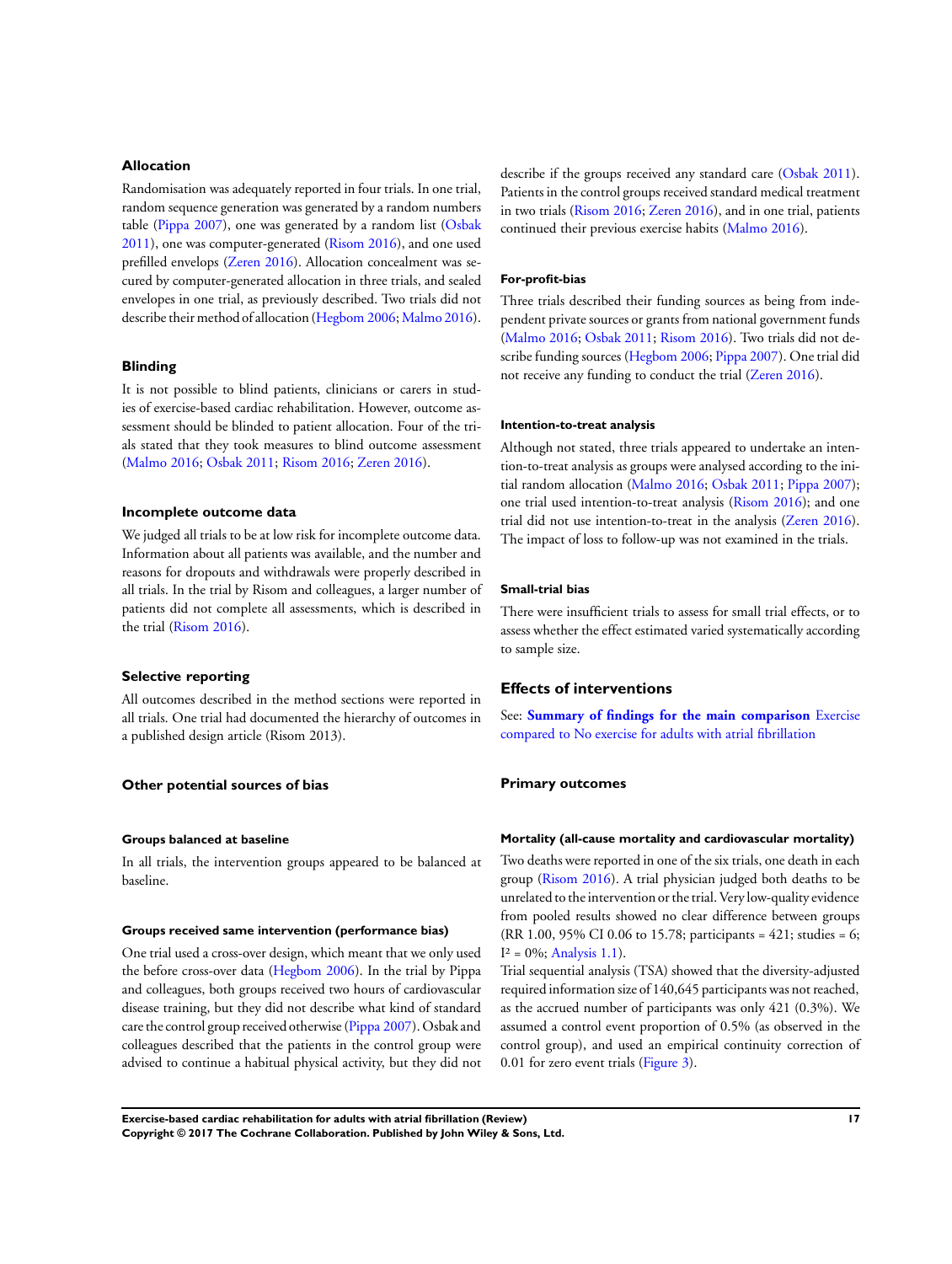<span id="page-19-0"></span>**Figure 3. Mortality. Trial Sequential Analysis on mortality in the six trials was performed based on the proportion with mortality in the control group set at 0.5%, a relative risk reduction of 20%, a type I error of 5%, a type II error of 20% (80% power), and diversity of 1%. The diversity-adjusted required information size was 140,645 participants. The blue line represents the cumulative Z-score of the meta-analysis. The green lines represent the conventional statistical boundaries of P = 0.05. The cumulative Z-curve (blue line) does not cross the conventional statistical boundaries. The trial sequential monitoring boundaries and the diversity-adjusted required information size are not shown as the accrued number of participants only amounted to 421/140,645**





#### **Sensitivity analysis**

We performed sensitivity analysis to assess the possible impact of data loss on death. Taking the worst-best case assumption that all patients lost to follow-up in the exercise group died, and the patients with missing outcomes in the no-exercise control group survived, there was no clear difference between groups in mortality (RR 0.83, 95% CI 0.26 to 2.65; participants = 421; studies = 6; I²  $= 0\%$ ; [Analysis 1.2\)](#page-50-0); we also found no clear difference when taking the best-worst case assumption (lost to follow-up in exercise group survived and lost to follow-up in the control group died (RR 0.59, 95% CI 0.08 to 4.35; participants = 421; studies = 6;  $I^2 = 0\%$ ; [Analysis 1.3\)](#page-51-0)).

#### **Serious adverse events**

Only one of the trials stated that they formally collected serious adverse events as an outcome ([Risom 2016](#page-29-0)). Nevertheless, five trials did report a total of eight serious adverse events; see additional [Table 1](#page-64-0) ([Hegbom 2006;](#page-29-0) [Malmo 2016](#page-29-0); [Osbak 2011;](#page-29-0) [Pippa 2007;](#page-29-0)

**Exercise-based cardiac rehabilitation for adults with atrial fibrillation (Review) 18 Copyright © 2017 The Cochrane Collaboration. Published by John Wiley & Sons, Ltd.**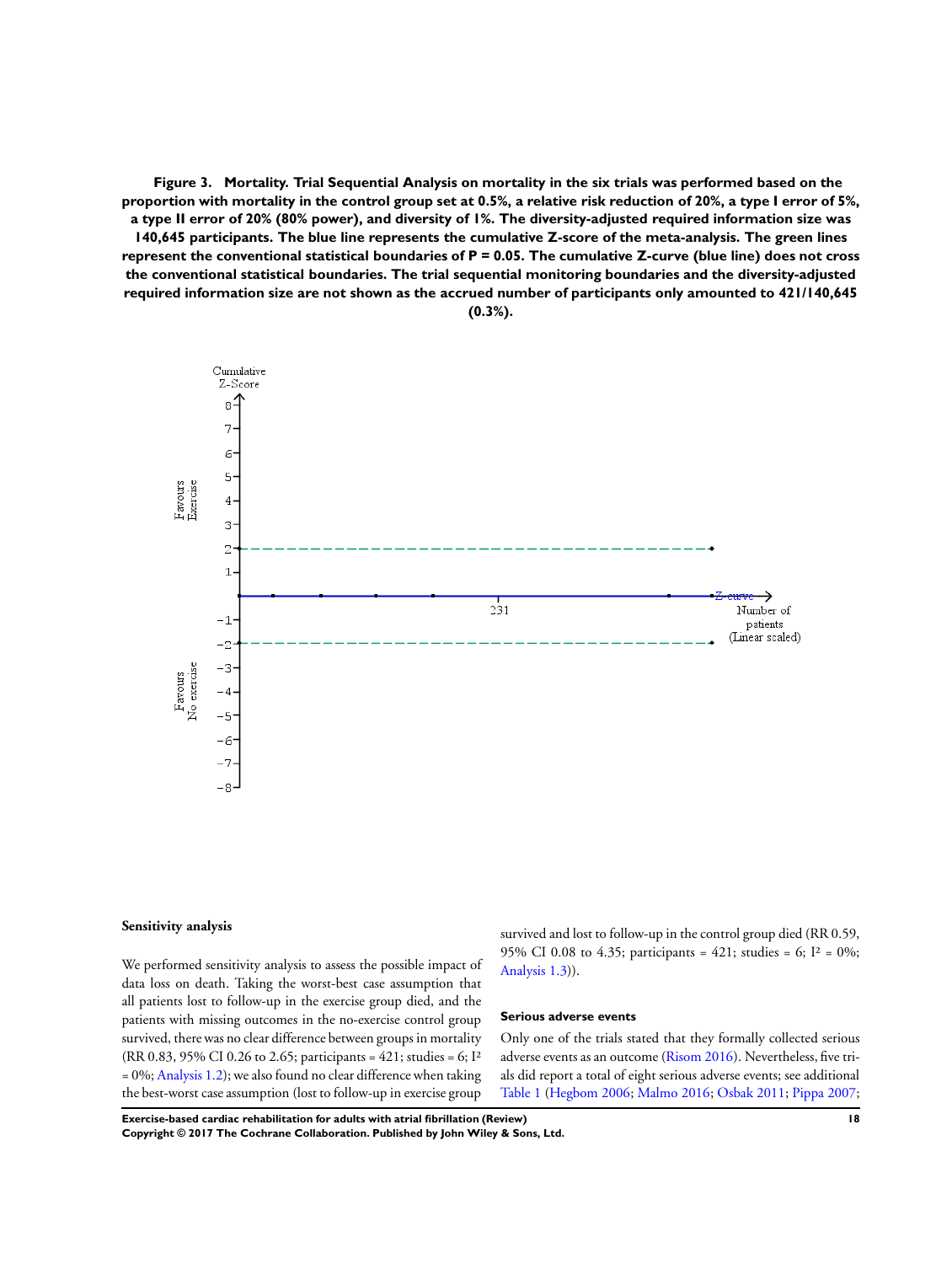[Risom 2016\)](#page-29-0). We found very low-quality of no clear difference between groups in the number of patients with serious adverse events (exercise-based rehabilitation: 3/192 (1.56%) versus control: 5/189 (2.65%); the RR for non-events was 1.01, 95% CI 0.98 to 1.05; participants =  $381$ ; studies = 5;  $I^2 = 0\%$ ; [Analysis](#page-52-0) [1.4](#page-52-0)).

Trial sequential analysis showed that the diversity-adjusted information size of 23,723 participants was not reached. We assumed a control event proportion of 2.9% (as observed in the control group), and used an empirical continuity correction of 0.01 for zero event trials (Figure 4).

**Figure 4. Serious adverse events. Trial Sequential Analysis on serious adverse events in four trials was performed based on the proportion with serious adverse events in the control group set at 2.9%, a relative risk reduction of 20%, a type I error of 5%, a type II error of 20% (80% power), and diversity of 0%. The diversityadjusted required information size was 23,723 participants. The blue line represents the cumulative Z-score of the meta-analysis. The light blue lines represent the conventional statistical boundaries of P = 0.05. The trial sequential monitoring boundaries and the diversity-adjusted required information size are not shown as the accrued number of participants only amounted to 351/23723 (1.48%).**

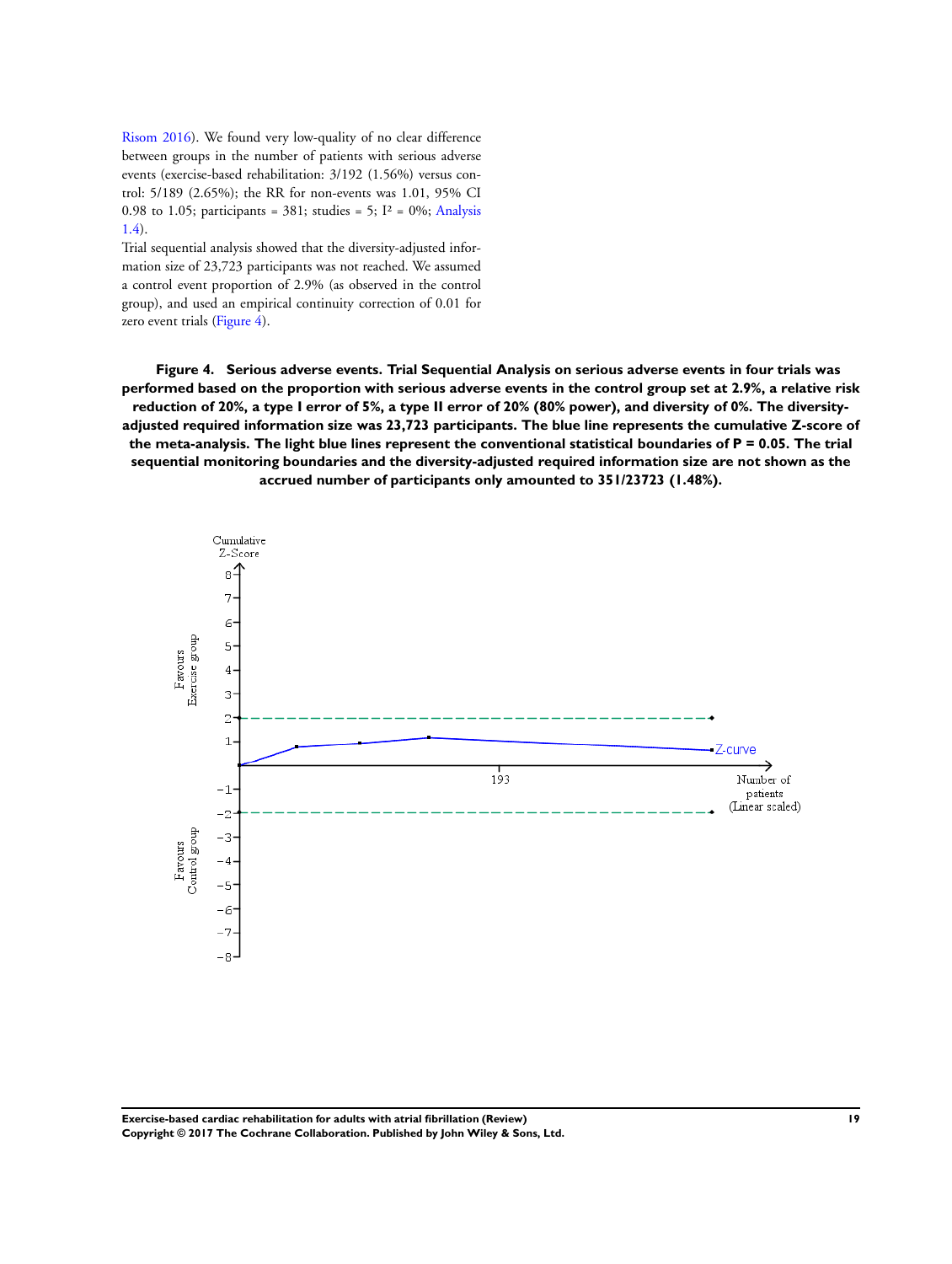#### **Sensitivity analysis**

We found no clear differences in the risk of serious adverse events in the sensitivity analyses; worst-best case scenario (assuming all rehabilitation group drop-outs experienced a serious adverse event, and all control group drop-outs did not (RR 1.46, 95% CI 0.54 to 3.97; participants = 383; studies = 5;  $I^2 = 0\%$ ; [Analysis 1.5](#page-53-0))); and best-worst case scenario (assuming rehabilitation group dropouts did not experience a serious adverse event, and all control drop-outs did (RR 0.65, 95% CI 0.19 to 2.24; participants = 383; studies = 5;  $I^2 = 0\%$ ; [Analysis 1.6](#page-54-0)).

#### **Health-related quality of life (HRQL)**

We have provided an overview of the tools used to measure HRQL in [Table 2.](#page-65-0) Four trials reported HRQL measured by SF-36 ([Hegbom 2006;](#page-29-0) [Malmo 2016](#page-29-0); [Osbak 2011](#page-29-0); [Risom 2016](#page-29-0)).

[Hegbom 2006](#page-29-0) only reported combined results for the intervention and control groups, therefore, we were unable to include those results in the meta-analysis [\(Hegbom 2006](#page-29-0)).

#### **SF-36 physical component summary measures (PCS)**

[Malmo 2016](#page-29-0) and [Risom 2016](#page-29-0)) reported results for the mental (MCS) and physical component summary measures (PCS). When we pooled results from the PCS, we found low-quality evidence of no clear difference between groups (MD 1.96, 95% CI -2.50 to 6.42; participants = 224; studies = 2;  $I^2$  = 69%; [Analysis 1.7](#page-55-0)). We performed TSA on these two trials (Figure 5). We found that the cumulative Z-score crossed the diversity-adjusted required information size, indicating that sufficient information was provided. Thus, we could conclude that a possible intervention effect, if any, was less than seven points.

**Figure 5. Quality of life, SF-36 physical component score. Trial sequential analysis on quality of life assessed with SF-36 physical component score assessing a minimal relevant clinical difference of 7 points, and variance of 70 points (empirical data), was performed based on a type I error of 5%, a type II error of 20% (80% power), and diversity of 75.78%. The diversity-adjusted required information size was 175 participants. The blue line represents the cumulative Z-score of the meta-analysis. The green lines represent the conventional statistical boundaries of P = 0.05. The red inward sloping lines represent the trial sequential monitoring boundaries. The cumulative Z-curve crossed the diversity-adjusted required information size (red vertical line), indicating that sufficient information was provided.**



**Exercise-based cardiac rehabilitation for adults with atrial fibrillation (Review) 20 Copyright © 2017 The Cochrane Collaboration. Published by John Wiley & Sons, Ltd.**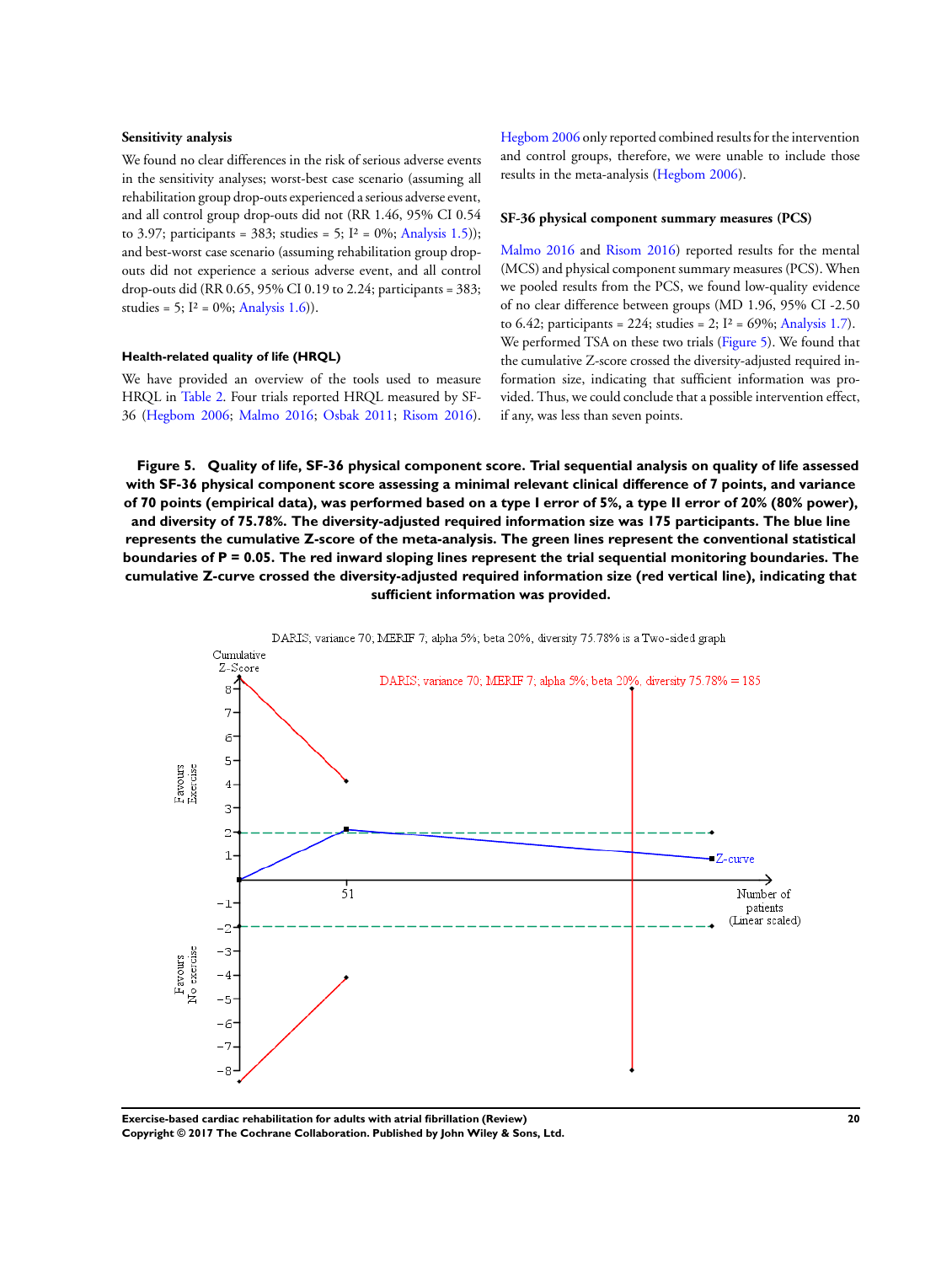#### **SF-36 mental component summary measures (PCS)**

We found low-quality evidence of no clear difference between groups for the MCS, (MD 1.99, 95% CI -0.48 to 4.46; participants = 224; studies = 2;  $I^2 = 0\%$ ; [Analysis 1.8](#page-55-0) ([Malmo 2016;](#page-29-0) [Risom 2016\)](#page-29-0)).

We performed TSA on these two trials (Figure 6). We found that the cumulative Z-score crossed the diversity-adjusted required information size, indicating that sufficient information was provided. Thus, we could conclude that a possible intervention effect, if any, was less than 7 points.

**Figure 6. Quality of life, SF-36 mental component score. Trial sequential analysis on quality of life assessed with SF-36 mental component score assessing a minimal relevant clinical difference of 7 points, and variance of 89 points (empirical data), was performed based on a type I error of 5%, a type II error of 20% (80% power), and diversity of 0%. The diversity-adjusted required information size was 57 participants. The blue line represents the cumulative Z-score of the meta-analysis. The green lines represent the conventional statistical boundaries of P = 0.05. The red inward sloping lines represent the trial sequential monitoring boundaries. The cumulative Z-curve (blue line) did not cross the trial sequential monitoring boundaries for benefit or harm (red inward sloping lines). The cumulative Z-curve crossed the diversity-adjusted required information size (red vertical line) indicating that sufficient information was provided.**



**Exercise-based cardiac rehabilitation for adults with atrial fibrillation (Review) 21 Copyright © 2017 The Cochrane Collaboration. Published by John Wiley & Sons, Ltd.**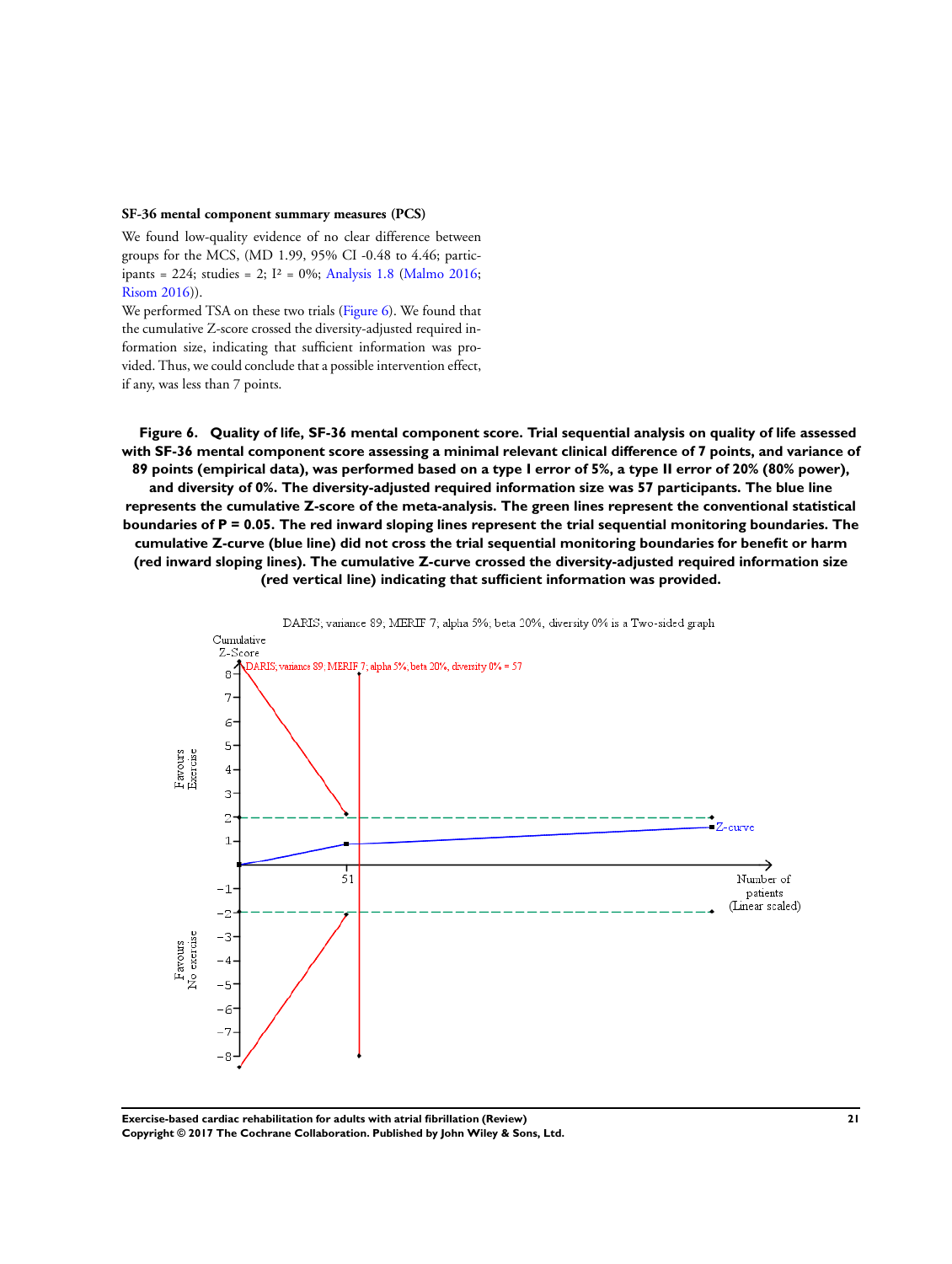# **SF-36 subscale summary measures**

Three trials reported results for the eight subscales for SF-36 ( [Malmo 2016](#page-29-0); [Osbak 2011;](#page-29-0) [Risom 2016](#page-29-0)). We found low-quality evidence from pooled data of the subscales ([Analysis 1.12](#page-58-0); [Analysis](#page-59-0) [1.13\)](#page-59-0):

- Physical function: MD 1.46, 95% CI -1.26 to 4.18; participants =  $274$ ; studies =  $3$ ;  $I^2 = 0\%$ ;
- Role physical: MD 2.79, 95% CI -0.52 to 6.10;

participants = 274; studies =  $3$ ;  $I^2 = 0\%$ ;

 $\bullet$  Bodily pain: MD 0.73, 95% CI -3.99 to 5.45; participants  $= 274$ ; studies  $= 3$ ;  $I<sup>2</sup> = 23\%$ ;

• General health: MD 7.11, 95% CI 3.46 to 10.77;

participants = 273; studies =  $3$ ;  $I^2 = 0\%$ ;

• Vitality: MD 6.10, 95% CI 1.91 to 10.30; participants = 274; studies =  $3;I^2 = 0\%$ ;

• Social functioning: MD 2.85, 95% CI -0.72 to 6.41; participants =  $274$ ; studies =  $3$ ;  $I^2 = 0\%$ .

- Role emotional: MD 2.91, 95% CI -1.69 to 7.50; participants = 275; studies =  $3$ ;  $I^2 = 0\%$ ;
- Mental health: MD 2.09, 95% CI -1.08 to 5.26; participants = 274; studies =  $3$ ;  $I^2 = 0\%$ ;

# **Minnesota Living with Heart Failure questionnaire (MLHF-Q)**

One study used the MLHF-Q questionnaire to measure self-rated quality of life, and reported a statistically insignificant difference between groups in the global score (MLHF-Q total potential) in favour of the exercise group, measured at post-intervention followup (exercise group mean 15 points, SD 17 points versus no exercise group mean 23 points, SD 21 points, p=0.13) ([Osbak 2011](#page-29-0)). The trialists did not report if this difference was clinically relevant.

#### **Hospital Anxiety and Depression scale (HADS)**

One study also reported a statistical insignificant difference between groups at follow-up in the HADS-anxiety scale (exercise group 3.85 points versus no exercise group 3.8 points, p=0.09) and in the HADS-depression scale (exercise group 2.92 points versus no exercise group 2.36 points, p=0.41) ([Risom 2016](#page-29-0)).

#### **Exercise capacity**

Exercise capacity was assessed by measuring cumulated work ( [Hegbom 2006](#page-29-0)), or maximal power (Watt [\(Osbak 2011](#page-29-0))), obtained with a cycle ergometer; a six-minute walking test (6MWT ([Osbak](#page-29-0) [2011](#page-29-0); [Pippa 2007](#page-29-0); [Risom 2016;](#page-29-0) [Zeren 2016](#page-29-0))), or ergospirometry testing that measured VO2 peak ([Malmo 2016](#page-29-0); [Risom 2016\)](#page-29-0).

# **VO2 peak**

We found moderate-quality evidence from pooled data that exercise-based rehabilitation increased exercise capacity compared with no exercise, measured at the end of intervention (MD 3.76, 95% CI 1.37 to 6.15; participants = 208; studies = 2;  $I^2 = 0\%$ ; [Analysis 1.17](#page-62-0)).

We performed TSA on exercise capacity, assessed with VO2 peak with a minimal relevant clinical difference of 3 mL/kg/min, variance of 78 mL/kg/min (empirical data), based on a type I error of 5%, a type II error of 20% (80% power), and diversity of 0% ([Figure 7\)](#page-24-0). The diversity-adjusted required information size of 271 participants was not met. However, the cumulative Z-curve crossed the trial sequential monitoring boundaries for benefit, indicating that sufficient information had been obtained, and the result was not due to random error.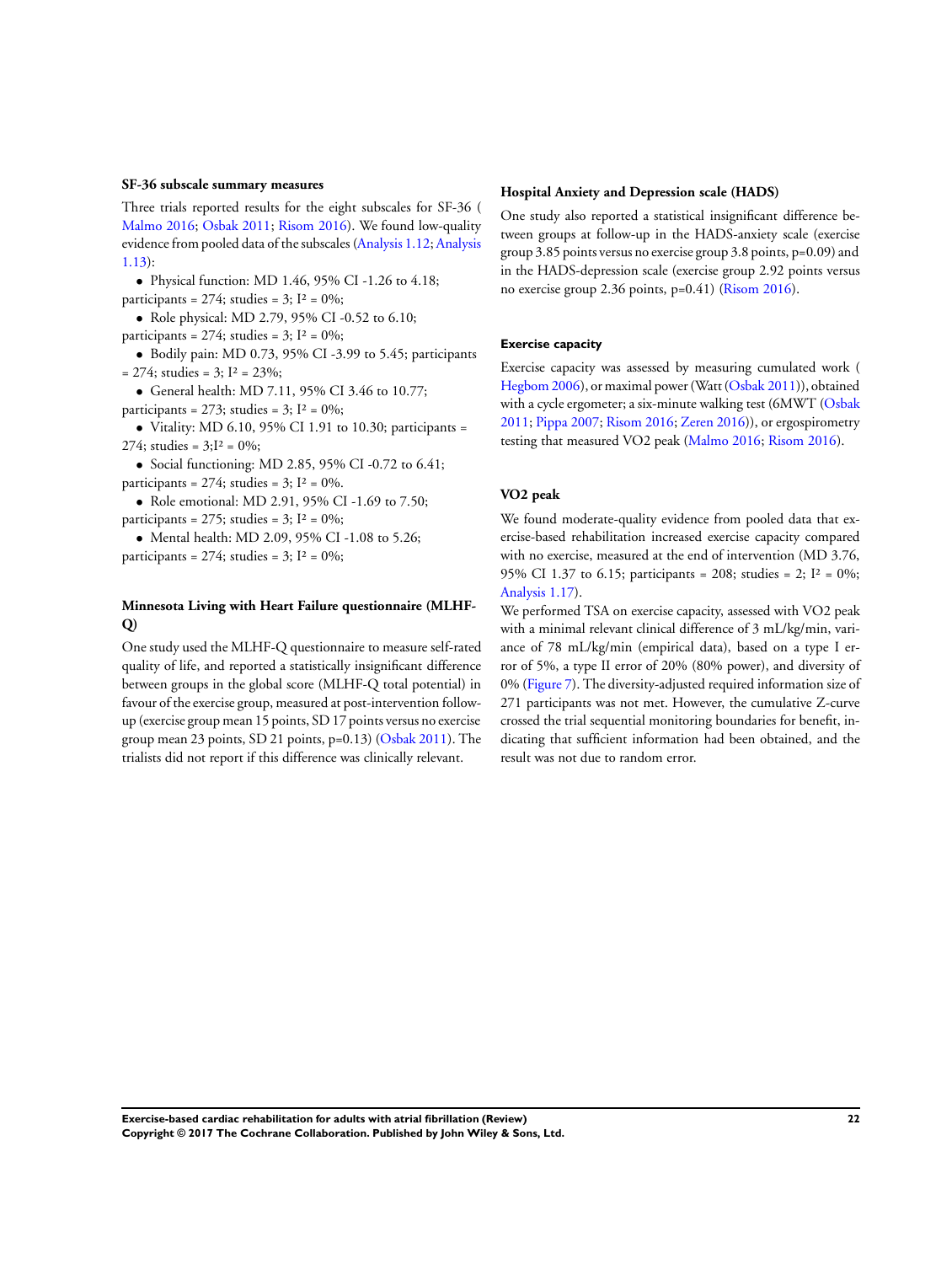<span id="page-24-0"></span>**Figure 7. Exercise capacity, VO2 peak. Trial sequential analysis on exercise capacity assessed with VO2 peak assessing a minimal relevant clinical difference of 3 mL/kg/min, and variance of 78 mL/kg/min (empirical data), was performed based on a type I error of 5%, a type II error of 20% (80% power), and diversity of 0%. The diversity-adjusted required information size was 271 participants. The blue line represents the cumulative Zscore of the meta-analysis. The green lines represent the conventional statistical boundaries of P = 0.05. The red inward sloping lines represent the trial sequential monitoring boundaries. The cumulative Z-curve (blue line) crosses the trial sequential monitoring boundaries for benefit, indicating that sufficient information was obtained.**



#### **Six-minute walking test (6MWT)**

We found very low-quality evidence from pooled data that exercise-based rehabilitation increased exercise capacity, measured by 6MWT, compared with no exercise at the end of the intervention (MD 75.76, 95% CI 14.00 to 137.53; participants = 272; studies  $= 4$ ; I<sup>2</sup> = 85%; [Analysis 1.18\)](#page-63-0). The TSA showed that there was not enough information to confirm or reject a difference of 25 meters [\(Figure 8\)](#page-25-0).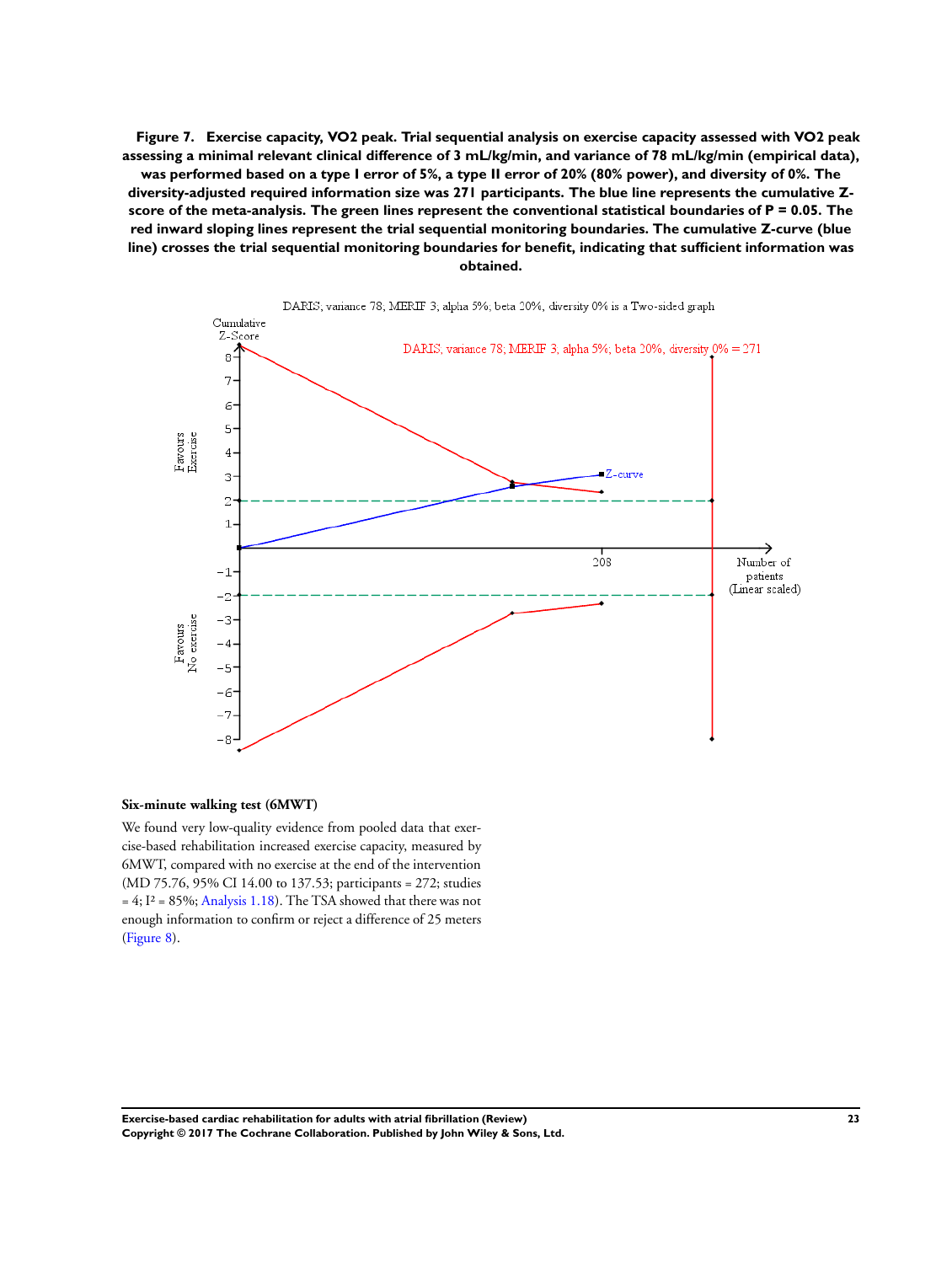<span id="page-25-0"></span>**Figure 8. Physical capacity, 6-minute walking test. Trial sequential analysis on exercise capacity assessed with 6-minute walking test assessing a minimal relevant clinical difference of 25 meters, and variance of 8280 m (empirical data), was performed based on a type I error of 5%, a type II error of 20% (80% power), and diversity of 87.74%. The diversity-adjusted required information size was 3392 participants. The blue line represents the cumulative Z-score of the meta-analysis. The green lines represent the conventional statistical boundaries of P = 0.05. The cumulative Z-curve (blue line) crosses the conventional statistical boundaries. However, the trial sequential monitoring boundaries and the diversity-adjusted required information size are not crossed, indicating that insufficient information is obtained.**



#### **Cumulated work**

One study reports that exercise-based rehabilitation increased exercise capacity statistically significant compared with no exercise at post intervention follow-up (exercise group mean 2,077 watts (SD 753 watts) versus no exercise group mean 1,152 watts (SD 341 watts), p<0.001) ([Hegbom 2006\)](#page-29-0).

#### **Maximal power**

One study reports that exercise-based rehabilitation increased exercise capacity statistically significantly compared with no exercise at post-intervention follow-up (exercise mean 174 watt (SD 56 watt) versus no exercise mean 127 watt (SD 37 watt), p=0.002) [\(Osbak 2011\)](#page-29-0).

# **Standardised mean difference estimate of effect**

We combined the results from the three different assessment tools in a meta-analysis to determine a pooled estimate of effect, and found very low-quality evidence that exercise-based rehabilitation increased exercise capacity compared with no exercise at the end of intervention (SMD 0.86, 95% CI 0.46 to 1.26; participants = 359; studies = 6;  $I^2$  = 65%; [Analysis 1.19](#page-64-0)).

## **AF symptoms**

Three trials reported AF symptoms ([Hegbom 2006](#page-29-0); [Malmo 2016;](#page-29-0) [Risom 2016\)](#page-29-0). One study measured AF symptoms at post-intervention follow-up with the Symptom and Severity Checklist questionnaire [\(Malmo 2016](#page-29-0)). They found a larger decrease in the exer-

**Exercise-based cardiac rehabilitation for adults with atrial fibrillation (Review) 24 Copyright © 2017 The Cochrane Collaboration. Published by John Wiley & Sons, Ltd.**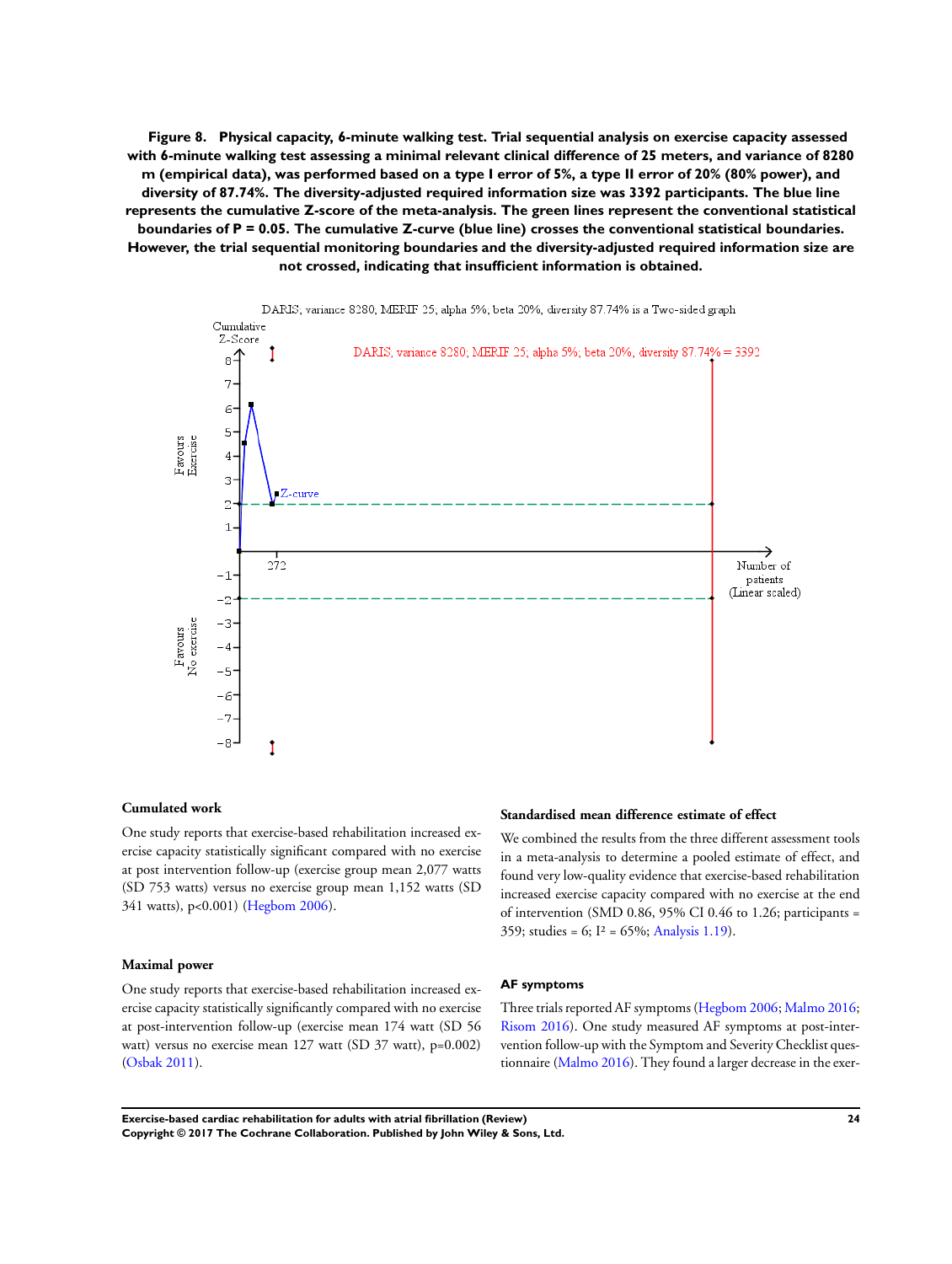cise group compared to the no exercise group in AF frequency (exercise mean 11.5 points (SD 5.3 points) versus no exercise mean 16.7 points (SD 5.2 points); and AF severity (exercise mean 8.1 points (SD 6.1 points) versus no exercise mean 14.1 points (SD 3.5 points), however the authors did not report if the difference was statistically or clinically significant. One study reported post-intervention AF symptoms on the entire population (including crossover data), therefore, the data are observational [\(Hegbom 2006](#page-29-0)). It reported no change in AF symptom frequency measured on the Symptom and Severity Checklist at baseline (mean 14 points (SD 5 points) and after exercise training (mean 12 points (SD 7 points). No data were reported for the control group. One study reported self-reported AF symptoms related to physical exercise (exercise group  $n = 2$ , no exercise group  $n = 1$ ) and not related to physical exercise (exercise group  $n = 1$ , no exercise group  $n = 2$ ) [\(Risom 2016\)](#page-29-0).

#### **Employment loss or return to work**

None of the trials reported employment loss or return to work.

#### **Subgroup analyses**

There were insufficient trials to undertake subgroup analyses.

#### **Summary of findings tables**

We found very low-quality evidence for mortality, serious adverse events, exercise capacity assessed with 6MWT, and exercise capacity estimated with SMD. We found low-quality evidence for quality of life assessed with the SF-36 physical and mental component summary measures, and moderate-quality evidence for exercise capacity assessed with VO2 peak [\(Summary of findings for the main](#page-5-0) [comparison\)](#page-5-0).

# **D I S C U S S I O N**

#### **Summary of main results**

This systematic review identified six randomised clinical trials with a total of 421 patients that compared exercise-based cardiac rehabilitation with a no exercise control. The exercise-based programmes in four trials consisted of both aerobic exercise and resistance training or joint movements ([Hegbom 2006](#page-29-0); [Malmo](#page-29-0) [2016](#page-29-0); [Osbak 2011;](#page-29-0) [Risom 2016](#page-29-0)); the exercise-based programme in [\(Pippa 2007\)](#page-29-0) consisted of Qi-gong (slow and graceful movements that is reported to increase muscle tone and enhance body flexibility and strength; and in ([Zeren 2016](#page-29-0)), the exercise-based programme consisted of inspiratory muscle training at 30% of maximal inspiratory pressure. All six trials complied with the European Society of Cardiology recommendation for physical activity

for secondary prevention ([Piepoli 2014](#page-29-0))). There were inadequate data to assess the impact of exercise-based cardiac rehabilitation on the primary outcomes of mortality and serious adverse events. Regarding health-related quality of life, the trial sequential analysis showed that there were adequate data to make conclusions for the SF-36 mental and physical component summary measures, but the pooled data showed no beneficial effects of exercise training on these measures. The quality of evidence was low for those outcomes.

We found moderate to very low-quality of evidence from pooled estimates that exercise training led to short-term improvements in exercise capacity, measured at the end of intervention. This effect could have been due to the high risks of bias and imprecision, as the trial sequential analysis showed that the required information size was not reached. Due to lack of data, we could not assess the impact of exercise-based cardiac rehabilitation on the other secondary outcomes of this review: symptoms including palpitations, dyspnoea, dizziness, and AF episodes during the intervention period, return to work, or loss of employment ([Kirchhof 2016](#page-29-0)).

Because of the overall low quality of evidence, exercise should still only be provided in randomised clinical trials and tested against no intervention. From more trials, we can achieve adequate information on patients with AF, so we can assess the risk of important, patient-relevant, primary outcomes.

# **Overall completeness and applicability of evidence**

The generalisability of this review is limited by the low number of randomised clinical trials, the low number of patients with AF included, and the few patients with outcomes. The included trials all recruited highly selected study populations. In three of the trials, the participants had permanent AF ([Hegbom 2006](#page-29-0); [Osbak 2011;](#page-29-0) [Zeren 2016](#page-29-0)), in one trial, the patients had to be symptomatic, and have non-permanent AF to be included ([Malmo 2016\)](#page-29-0), another trial required the patients to have had AF for at least three months [\(Pippa 2007](#page-29-0)), and one trial included patients if they had been treated with an ablation for paroxysmal or persistent AF ([Risom](#page-29-0) [2016](#page-29-0)). The patients were primarily younger men, who were willing to participate in an exercise training programme.

Only one of the trials included two centres for recruitment ([Risom](#page-29-0) [2016](#page-29-0)); the other five trials were single-centre trials ([Hegbom 2006;](#page-29-0) [Malmo 2016](#page-29-0); [Osbak 2011;](#page-29-0) [Pippa 2007;](#page-29-0) [Zeren 2016](#page-29-0)). Taken together, these factors potentially limit the applicability of this review to the broader group of AF patients. However, given the potential safety considerations in this population, recruitment to trials of exercise-based rehabilitation is likely to be limited to highly selected study populations. Larger multi-centre trials of exerciserehabilitation with a broader population of patients with AF are warranted.

**Exercise-based cardiac rehabilitation for adults with atrial fibrillation (Review) 25 Copyright © 2017 The Cochrane Collaboration. Published by John Wiley & Sons, Ltd.**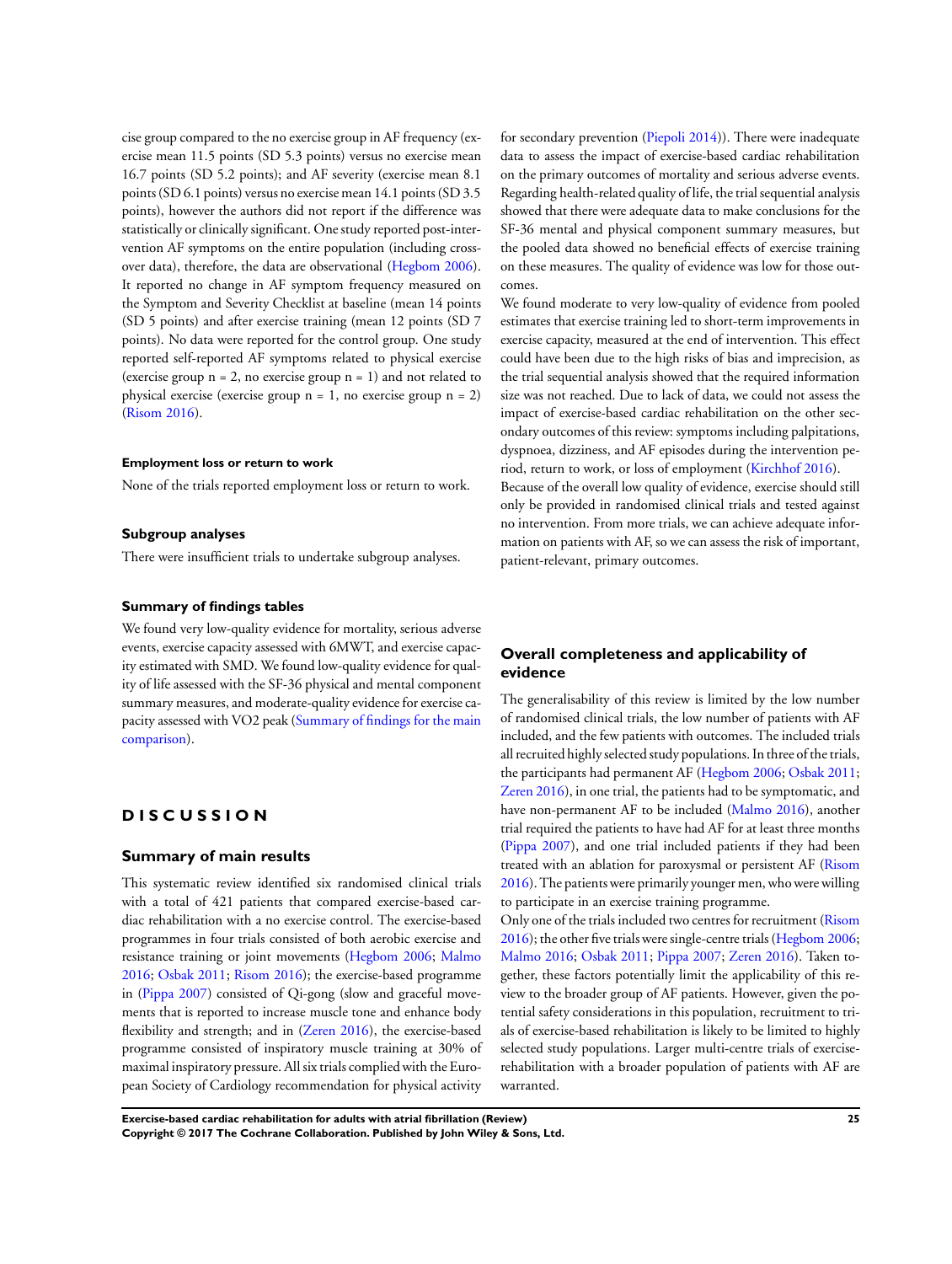# **Quality of the evidence**

The overall risk of bias summary shows that in some trials, lack of reporting of methods in the included randomised trials, especially blinding of patients, personnel, and outcome assessment, made it difficult to assess their methodological quality and thereby judge their risk of bias. Other trials described their methodology in more depth and therefore, we classified some of the bias domains as low risk of bias. Using the GRADE methodology and 'Summary of findings' table, we assessed the quality of the evidence to range from moderate to very low across the outcomes. We were able to judge the minimal clinical important difference for the major predefined outcomes but not the minor outcomes.

# **Potential biases in the review process**

We conducted the review according to the recommendations provided in the *Cochrane Handbook for Systematic Review of Interventions* ([Higgins 2011a](#page-29-0)).

We followed our peer-reviewed and pre-published protocol in order to avoid biases during the conduct and write-up of the review. In addition, we performed a comprehensive literature search to identify published and unpublished trials. We contacted study authors for further information.

Our review has some limitations. As already stated, the majority of included trials were relatively small and were all of short-term follow-up, therefore, the numbers of reported events were small. Only one of the trials sought to formally collect data on mortality and serious adverse events as outcomes. Therefore, inclusions of these outcomes in this review have been based on our judgments of the descriptions of losses to follow-up, and data provided by the authors on request.

# **Agreements and disagreements with other studies or reviews**

Our findings are broadly in accord with three reviews of exercisetraining for AF [\(Giacomantonio 2013;](#page-29-0) [Lowres 2011;](#page-29-0) [Reed 2013](#page-29-0)). All three reviews included randomised trials plus other studies of various designs. Some of the same randomised clinical trials that we included in this systematic review were identified in the reviews [\(Hegbom 2006;](#page-29-0) [Osbak 2011](#page-29-0); [Pippa 2007\)](#page-29-0).

Similar to our findings, mortality was not reported in most reviews. One review [\(Lowres 2011](#page-29-0)) looked for mortality in their included studies and found that only one trial reported deaths [\(Vanhees 2000\)](#page-29-0) - two cardiac-related deaths and one death from stroke during the intervention period or at least 48 hours after participating in exercise training. Other Cochrane reviews evaluating rehabilitation for patients with heart failure and coronary heart disease have reported that mortality is the same or lower in the cardiac rehabilitation group compared with the control group [\(Anderson 2014;](#page-29-0) [Anderson 2016](#page-29-0); [Taylor 2014\)](#page-29-0).

One review [\(Giacomantonio 2013](#page-29-0)) found that out of 560 patients with AF in their systematic review, there were two life-threatening events reported in the included studies. We find that out of the six trials we included, five trials reported few serious adverse events. Cochrane reviews exploring re-hospitalisation among patients who have participated in cardiac rehabilitation because of heart failure or coronary heart disease, found a trend towards lower hospitalisation rates in patients who participated in cardiac rehabilitation compared with patients in the control group ([Anderson](#page-29-0) [2016](#page-29-0); [Taylor 2014\)](#page-29-0). Taken together, it seems likely that it is safe for patients with AF to participate in exercise-based cardiac rehabilitation programmes. However, firm evidence is lacking.

In [\(Lowres 2011\)](#page-29-0) and [\(Reed 2013](#page-29-0)), they reported that healthrelated quality of life was measured in few studies in their systematic reviews. They found that health-related quality of life was improved on some of the SF-36 domains, and that the physical component summary was significantly improved  $(P < 0.05)$  in two trials [\(Lowres 2011](#page-29-0)). As described in the results, we did not find a beneficial effect of rehabilitation on health-related quality of life measured on the SF-36. The SF-36 is designed to measure general health and physical function rather than disease-specific symptoms and challenges related to life with AF, and therefore, it can be discussed how well the SF-36 measures health-related quality of life among patients with AF or those who have been treated for AF ([Aliot 2014\)](#page-29-0).

Our finding that exercise-based cardiac rehabilitation may increase physical capacity in the short term is consistent with the previous systematic reviews by Lowres and colleagues and Reed and colleagues [\(Lowres 2011](#page-29-0); [Reed 2013](#page-29-0)). ([Lowres 2011\)](#page-29-0) included randomised trials and prospective cohort studies published in English, and found a statistically significant increase in physical capacity in most trials after participating in cardiac rehabilitation. [\(Reed 2013](#page-29-0)) found that exercise capacity improved in all included trials after exercise intervention. However, neither review followed a pre-published protocol, they were limited to English literature only, and included studies of various designs.

Studies have suggested that maintaining sinus rhythm improves quality of life ([Dabrowski 2010](#page-29-0); [McCabe 2011](#page-29-0); [Thrall 2006\)](#page-29-0), and patients can experience distress when trying to handle symptoms of AF such as palpitations, dyspnoea, and fatigue ([McCabe 2011](#page-29-0)). Therefore, we wanted to assess these issues in this review. We found that only two of the included trials assessed symptom severity as an outcome [\(Hegbom 2006;](#page-29-0) [Malmo 2016](#page-29-0)). [Hegbom 2006](#page-29-0) found that symptom frequency did not change statistically before and after a physical exercise intervention. However, they did find a statistically significant difference in symptom severity. Hegbom had chosen an incomplete cross-over study design, where patients served as their own controls. Because of that and the small sample size, it was not possible to draw a conclusion based on this trial. [Malmo 2016](#page-29-0) found that patients in the exercise group experienced fewer symptoms after the physical exercise program compared to the patients in the no exercise group.

**Exercise-based cardiac rehabilitation for adults with atrial fibrillation (Review) 26 Copyright © 2017 The Cochrane Collaboration. Published by John Wiley & Sons, Ltd.**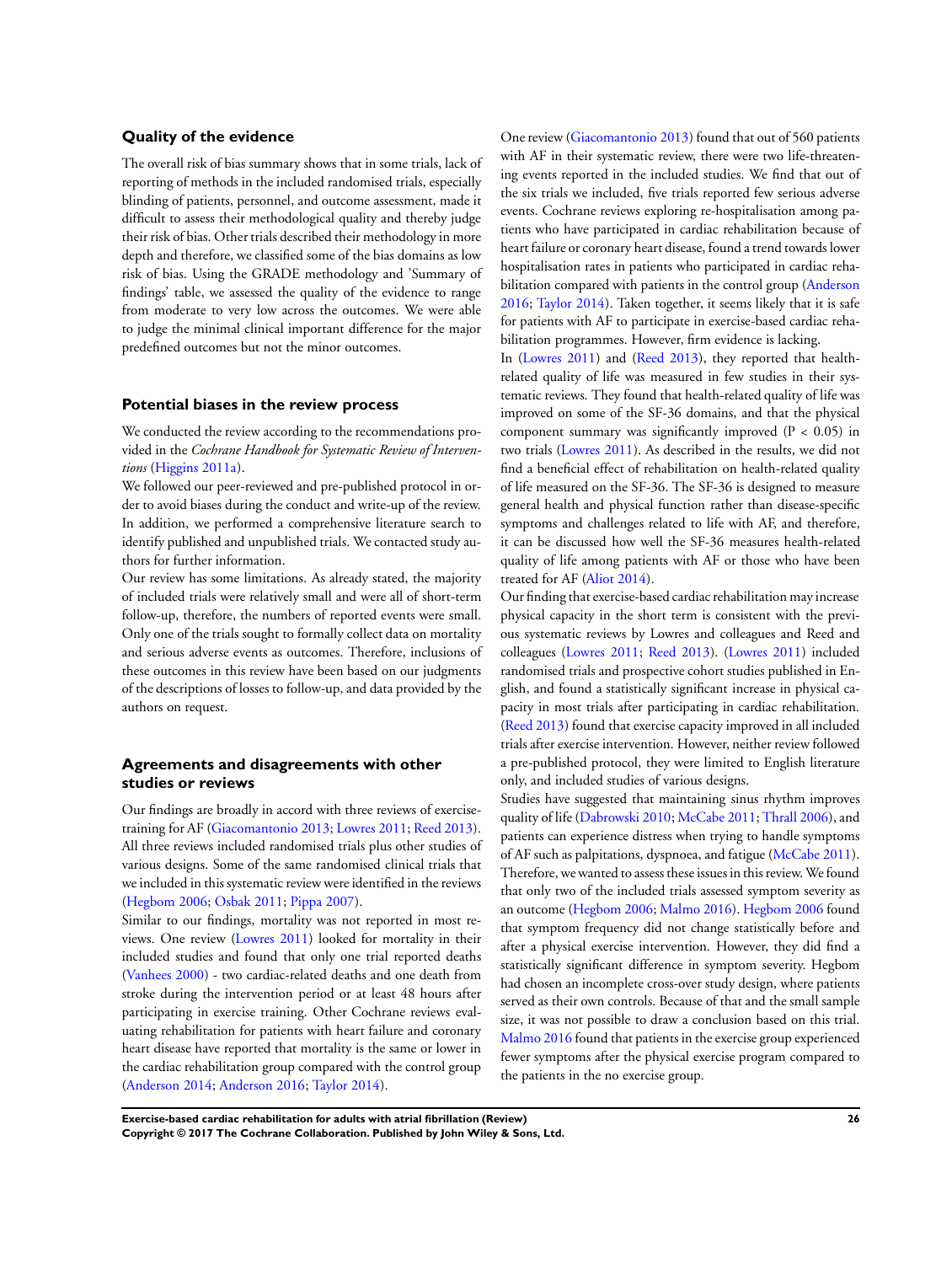Adherence to the rehabilitation programme was discussed in three of the six included trials. [Pippa 2007](#page-29-0) described how three participants did not participate in the full rehabilitation programme due to lack of interest (two participants), and to retinal embolism (one participant), but since they all participated in more than half of the intervention sessions, they were included in the final analysis. [Malmo 2016](#page-29-0) described six patients who completed less than 80% of the exercise programme due to intercurrent infections and musculoskeletal symptoms. [Risom 2016](#page-29-0) also described adherence to the programme, defined as at least 75% adherence; 44% of the patients adherend to both the exercise and psycho-educational programme.There is a need for more focus on adherence in future rehabilitation research to be able to analyse the effect of the rehabilitation programmes in more detail, and to know if lack of effect is due to low adherence to the programme ([Anderson 2014](#page-29-0)).

As the trials in this review reported few deaths and only few serious adverse events in the short follow-up, we cannot judge the possible long-term harms of exercise-based cardiac rehabilitation for adults with AF. Therefore, future research needs to address longterm harms of exercise training. In [Giacomantonio 2013,](#page-29-0) they reported serious adverse events and adverse events among all the patients with AF in the studies they had included (N = 1120) and found that two patients experienced a life-threatening event and 43 patients experienced a non-life-threatening event per 13,628 exercise sessions (an estimated total 519,412 minutes of exercise). In summary, the findings of this review are broadly in accord with previous systematic reviews of exercise-training for AF [\(Giacomantonio 2013;](#page-29-0) [Lowres 2011](#page-29-0); [Reed 2013](#page-29-0)). However, all three reviews included non-randomised studies, which are associated with increased risk of selection bias, overestimation of benefits, and underestimation of harms ([Jakobsen 2013](#page-29-0)). Reporting bias cannot be ruled out if studies do not explicitly report having had a protocol. Also, when including non-randomised studies, we need to consider how potential confounders are addressed, and consider the likelihood of increased heterogeneity resulting from residual confounding and from other biases that vary across studies.

# **A U T H O R S ' C O N C L U S I O N S**

## **Implications for practice**

This systematic review shows that there was limited and low-quality evidence that assessed the impact of exercise-based cardiac rehabilitation for adults with AF or those who were treated for AF. There was insufficient evidence to decide if exercise-based rehabilitation should be provided for patients with AF. Furthermore, the

trials were conducted primarily in younger males, therefore, these potential benefits may not be generalisable to the wider community of patients with AF or those who were treated for AF. Our findings were in line with the European Society of Cardiology guidelines that do not recommend exercise-based cardiac rehabilitation for patients with AF because of lack of evidence ([Kirchhof](#page-29-0) [2016](#page-29-0)). In particular, the impact of exercise-based cardiac rehabilitation on mortality and serious adverse events remains unclear, with low- to very low-quality evidence.

# **Implications for research**

Adequately powered randomised trials, conducted with low risk of bias are needed to determine whether the effects of exercise-based cardiac rehabilitation reported in small short-term trials can be confirmed for outcomes that matter most to patients (i.e. mortality, serious adverse events, and health-related quality of life). Multicentre trials that include comprehensive cardiac rehabilitation that test not only exercise training, but also risk-factor education and counselling, and psychosocial interventions should be the focus of future trials of exercise-based rehabilitation in patients with AF. Future trials should be designed according to the SPIRIT guidelines and reported according to the CONSORT statements for nonpharmacological trials ([Chan 2013;](#page-29-0) [www.consort-statement.org](http://www.consort-statement.org)).

Patients included in exercised-based cardiac rehabilitation studies are typically highly selected. We still do not know if cardiac rehabilitation for patients with AF is safe, due to a small number of non-serious and serious adverse events reported by the trials identified in this review. Also, criteria and predictors to identify the patients who benefit most from rehabilitation are still lacking. Until more trials providing higher quality evidence exist, exercise-based cardiac rehabilitation should be tailored and adjusted throughout as necessary.

# **A C K N O W L E D G E M E N T S**

We extend our gratitude to all participants and investigators who took part in the randomised clinical trials. We are grateful to Philip Samuel Osbak who kindly responded to our requests for further information on the trial in which he was involved.

We would like to thank all the authors who provided important contributions to the drafting of this review. We thank Nicole Martin and Joanne Abbott for the search strategy. Lindsey Anderson for assisting with Review Manager and commenting on a draft of the review manuscript, and Anne Alexandrine Øhlers, who assisted with the analysis.

**Exercise-based cardiac rehabilitation for adults with atrial fibrillation (Review) 27 Copyright © 2017 The Cochrane Collaboration. Published by John Wiley & Sons, Ltd.**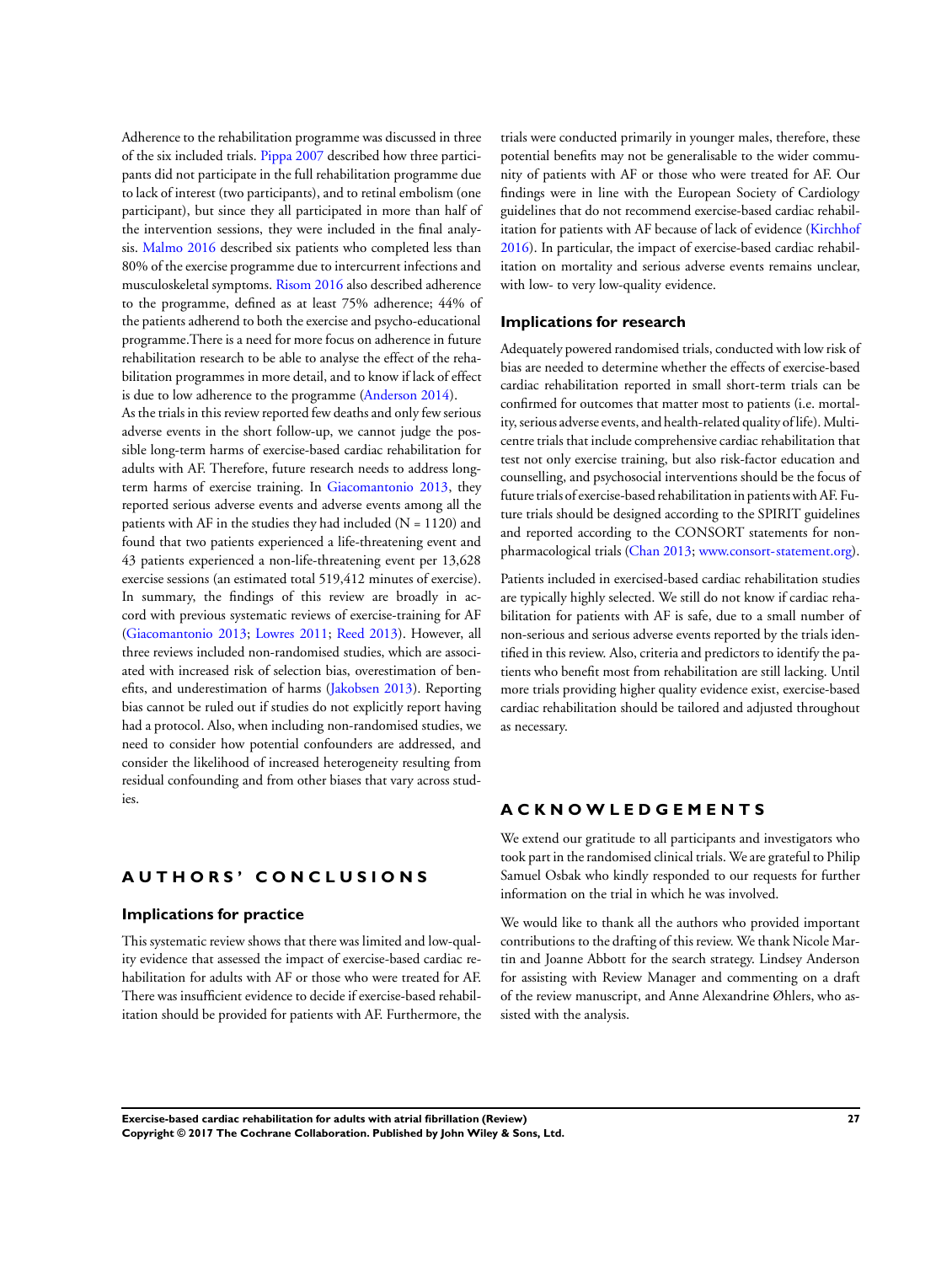# **R E F E R E N C E S**

## <span id="page-29-0"></span>**References to studies included in this review**

#### **Hegbom 2006** *{published data only}*

Hegbom F, Sire S, Heldal M, Orning OM, Stavem K, Gjesdal K. Short-term exercise training in patients with chronic atrial fibrillation: effects on exercise capacity, AV conduction, and quality of life. *Journal of Cardiopulmonary Rehabilitation* 2006;**26**(1):24–9.

Hegbom F, Stavem K, Sire S, Heldal M, Orning OM, Gjesdal K. Effects of short-term exercise training on symptoms and quality of life in patients with chronic atrial fibrillation. *International Journal of Cardiology* 2007;**116** (1):86–92.

#### **Malmo 2016** *{published data only}*

Malmo V, Nes BM, Amundsen BH, Tjonna AE, Stoylen A, Rossvoll O, et al. Aerobic interval training reduces the burden of atrial fibrillation in the short term: a randomized trial. *Circulation* 2016;**133**(5):466–73.

## **Osbak 2011** *{published data only}*

Osbak PS, Mourier M, Henriksen JH, Kofoed KF, Jensen GB. Effect of physical exercise training on muscle strength and body composition, and their association with functional capacity and quality of life in patients with atrial fibrillation: a randomized controlled trial. *Journal of Rehabilitation Medicine* 2012;**44**(11):975–9. [DOI: 10.2340/16501977-1039]

<sup>∗</sup> Osbak PS, Mourier M, Kjaer A, Henriksen JH, Kofoed KF, Jensen GB. A randomized study of the effects of exercise training on patients with atrial fibrillation. *American Heart Journal* 2011;**162**(6):1080–7. [DOI: 10.1016/ j.ahj.2011.09.013]

# **Pippa 2007** *{published data only}*

Pippa L, Lamberto M, Corti I, Congedo G, Romanazzi L, Parruti G. Functional capacity after traditional Chinese medicine (Qi Gong) training in patients with chronic atrial fibrillation: a randomized controlled trial. *Preventive Cardiology* 2007;**10**(1):22–5.

# **Risom 2016** *{published data only}*

Risom SS, Zwisler AD, Rasmussen TB, Sibilitz KL, Madsen TLS, Svendsen JH, et al. Cardiac rehabilitation versus usual care for patients treated with catheter ablation for atrial fibrillation: results of the randomized CopenHeartRFA trial. *American Heart Journal* 2016;**181**:120–9. [DOI: 10.1016/j.ahj.2016.08.013]

Risom SS, Zwisler AD, Svendsen JH, Rasmussen TB, Sibilitz KL, Madsen TLS, et al. Comprehensive rehabilitation for patients treated for atrial fibrillation with ablation: results from the CopenHeartRFA randomized trial. *European Heart Journal* 2015;**36**(Abstract Supplement):516. Risom SS, Zwisler ADO, Rasmussen TB, Sibilitz KL, Svendsen JH, Gluud C, et al. The effect of integrated cardiac rehabilitation versus treatment as usual for atrial fibrillation patients treated with ablation: the randomised CopenHeartRFA trial protocol. *BMJ Open* 2013;**3**: e002377.

#### **Zeren 2016** *{published data only}*

Zeren M, Demir R, Yigit Z, Gurses HN. Effects of inspiratory muscle training on pulmonary function, respiratory muscle strength and functional capacity in patients with atrial fibrillation: a randomized controlled trial. *Clinical Rehabilitation* 2016 [Epub ahead of print 2016 January 27];**30**(12):1165–74. [DOI: 10.1177/ 0269215515628038]

#### **References to studies excluded from this review**

#### **Angergard K 2015** *{published data only}*

Angergard K. The effects of physical activity in patients with persistent atrial fibrillation. *Physiotherapy* 2015;**101** (Suppl 1):e78–9.

#### **Borland 2015** *{published data only}*

Borland M, Rosenkvist A. Henriksson M, Olsson K, Sundberg H, Philip Wigh J, et al. Should supervised exercise or physical activity counselling be used to improve physical fitness in elderly patients with permanent atrial fibrillation?. *Physiotherapy* 2015;**101**(Suppl 1):e164.

## **Frederix 2015** *{published data only}*

Frederix I, Hansen D, Coninx K, Vandervoort P, Vandijck D, Hens N, et al. Effect of comprehensive cardiac telerehabilitation on one-year cardiovascular rehospitalization rate, medical costs and quality of life: a cost-effectiveness analysis. *European Journal of Preventive Cardiology* 2015;**23**(7):674–82.

#### **Kim 2014** *{published data only}*

Kim JY, Lee SJ, Kim JH, Choi CM, Yoon SR, Jung KI. Effects of atrial fibrillation on the outcome of the rehabilitation in patients with cerebral infarction. *Annals of Rehabilitation Medicine* 2014;**38**(6):766–74.

# **Mertens 1996** *{published data only}*

Mertens DJ, Kavanagh T. Exercise training for patients with chronic atrial fibrillation. *Journal of Cardiopulmonary Rehabilitation* May/June 1996;**16**(3):193–6.

#### **Vanhees 2000** *{published data only}*

Vanhees L, Schepers D, Defoor J, Brusselle S, Tchursh N, Fagard R. Exercise Performance and training in cardiac patients with atrial fibrillation. *Journal of Cardiopulmonary Rehabilitation* November/December 2000;**20**(6):346–52.

# **References to ongoing studies**

#### **NCT01673139** *{unpublished data only}*

NCT01673139. Effect of 3 years of exercise in patients with atrial fibrillation. clinicaltrials.gov/ct2/show/ NCT01673139 (first received 22 August 2012).

### **NCT01721863** *{unpublished data only}*

NCT01721863. Effects of exercise training in patients with permanent atrial fibrillation. clinicaltrials.gov/ct2/show/ NCT01721863 (first received 22 November 2010).

**Exercise-based cardiac rehabilitation for adults with atrial fibrillation (Review) 28 Copyright © 2017 The Cochrane Collaboration. Published by John Wiley & Sons, Ltd.**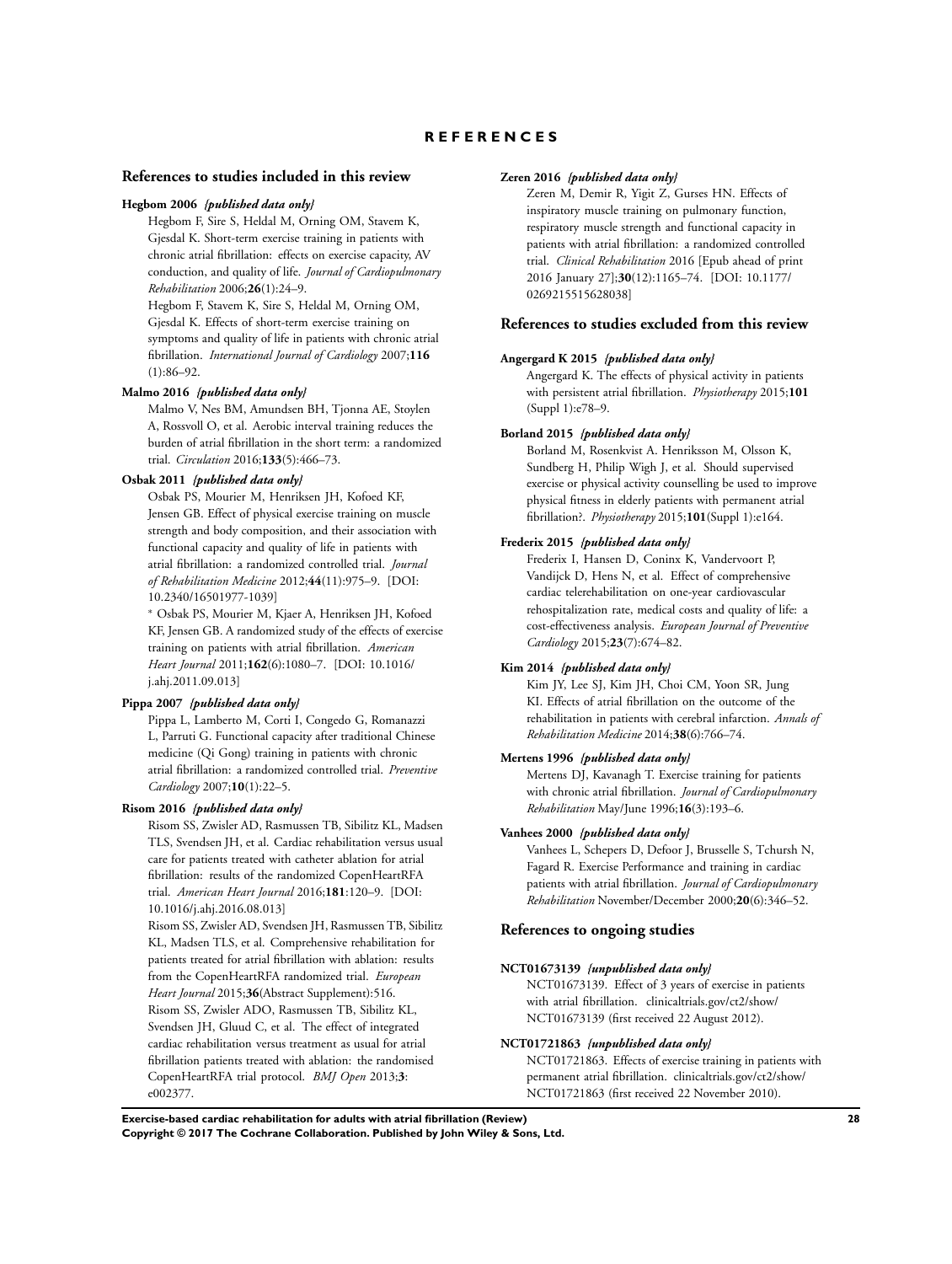# **NCT01817998** *{unpublished data only}*

NCT01817998. Atrial fibrillation (AF) and physical exercise (EXAF). clinicaltrials.gov/ct2/show/NCT01817998 (first received 21 March 2013).

# **Additional references**

#### **Aliot 2014**

Aliot E, Botto GL, Crijns HJ, Kirchhof P. Quality of life in patients with atrial fibrillation: how to assess it and how to improve it. *Europace* 2014 [Epub ahead of print 26 January 2014];**16**(6):787–96. [DOI: 10.1093/europace/eut369]

## **Anderson 2014**

Anderson LJ, Taylor RS. Cardiac rehabilitation for people with heart disease: an overview of Cochrane systematic reviews. *Cochrane Database of Systematic Reviews* 2014, Issue 12. [DOI: 10.1002/14651858.CD011273.pub2]

#### **Anderson 2016**

Anderson L, Oldridge N, Zwisler AD, Rees K, Martin N, Taylor RS. Exercise-based cardiac rehabilitation for coronary heart disease. *Cochrane Database of Systematic Reviews* 2016, Issue 1. [DOI: 10.1002/14651858.CD001800.pub3]

# **Andrews 2013a**

Andrews J, Guyatt G, Oxman AD, Alderson P, DahmP, Falck-Ytter Y, et al. GRADE guidelines: 14. Going from evidence to recommendations: the significance and presentation of recommendations. *Journal of ClinicalEpidemiology* 2013;**66**(7):719-25.

## **Andrews 2013b**

Andrews JC, Schünemann HJ, Oxman AD, Pottie K, Meerpohl JJ, Coello PA, et al. GRADE guidelines: 15. Going from evidence to recommendation - determinants of a recommendation's direction and strength. *Journal of Clinical Epidemiology* 2013;**66**(7):726-35.

#### **ATS statement 2002**

ATS Committee on Proficiency Standards for Clinical Pulmonary Function Laboratories. ATS statement: guidelines for the six-minute walk test. *American Journal of Respiratory and Critical Care Medicine* 2002;**166**(1):111–7.

#### **Atwood 2007**

Atwood JE, Myers JN, Tang XC, Reda DJ, Singh SN, Singh BN. Exercise capacity in atrial fibrillation: a substudy of the Sotalol-amiodarone Atrial Fibrillation Efficacy trial (SAFE-T). *American Heart Journal* 2007;**153**(4):566–72.

# **BACPR 2012**

British Association for Cardiovascular Prevention and Rehabilitation. Cardiovascular disease prevention and rehabilitation 2012. www.bacpr.com/resources/ 46C˙BACPR˙Standards˙and˙Core˙Components˙2012.pdf (accessed 2 February 2017); Vol. 2nd edition.

## **Ball 2013**

Ball J, Carrington MJ, McMurray JJV, Steward S. Atrial fibrillation: profile and burden of an evolving epidemic in the 21st century. *International Journal of Cardiology* 2013; **167**(5):1807–24.

#### **Balshem 2011**

Balshem H, Helfand M, Schu nemann HJ, Oxman AD, Kunz R, Brozek J, et al. GRADE guidelines: 3. Rating the quality of evidence. *Journal of Clinical Epidemiology* 2011; **64**(4):401-6. [PUBMED: 21208779]

# **Berg 2015**

Berg SK, Pedersen PU, Zwisler AD, Winkel P, Gluud C, Pedersen BD, et al. Comprehensive cardiac rehabilitation improves outcome for patients with implantable cardioverter defibrillator. Findings from the COPE-ICD randomised clinical trial. *European Journal of Cardiovascular Nursing* 2015;**14**(1):34–44.

#### **Blair 1996**

Blair SN, Kampert JB, Kohl HW 3rd, Barlow CE, Macera CA, Paffenbarger RS Jr, et al. Influences of cardiorespiratory fitness and other precursors on cardiovascular disease and all-cause mortality in men and women. *JAMA* 1996;**276**  $(3):205-10.$ 

#### **Brenyo 2011**

Brenyo AJ, Aktas MK. Non-pharmacologic management of atrial fibrillation. *American Journal of Cardiology* 2011;**108** (2):317–25.

# **Brunetti 2013**

Brunetti M, Shemilt I, Pregno S, Vale L, Oxman AD, Lord J, et al. GRADE guidelines: 10. Considering resource use and rating the quality of economic evidence. *Journal of Clinical Epidemiology* 2013;**66**(2):140-50.

# **Calkins 2009**

Calkins H, Reynolds MR, Spector P, Sondhi M, Xu Y, Martin A, et al. Treatment of atrial fibrillation with antiarrhythmic drugs or radiofrequency ablation: two systematic literature reviews and meta-analyses. *Circulation. Arrhythmia and Electrophysiology* 2009;**2**(4):349–61.

#### **Camm 2010**

Camm AJ, Kirchhof P, Lip GY, Schotten U, Savelieva I, Ernst S, et al. Guidelines for the management of atrial fibrillation: the task force for the management of atrial fibrillation of the European Society of Cardiology (ESC). *Europace* 2010;**12**(10):1360–420.

#### **Camm 2012**

Camm AJ, Lip GY, De Caterina R, Savelieva I, Atar D, Hohnloser SH, et al. ESC Committee for Practice Guidelines-CPG, Document Reviewers. 2012 focused update of the ESC Guidelines for the management of atrial fibrillation: an update of the 2010 ESC Guidelines for the management of atrial fibrillation - developed with the special contribution of the European Heart Rhythm Association. *European Heart Journal* 2012;**33**(21):2719–47.

#### **Chan 2013**

Chan AW, Tetzlaff JM, Altman DG, Laupacis A, Gøtzsche PC, Krlez a-Jeric K, et al. SPIRIT 2013 statement: defining standard protocol items for clinical trials. *Annals of Internal Medicine* 2013;**158**(3):200–7.

## **Chen 2012**

Chen HS, Wen JM, Wu SN, Liu JP. Catheter ablation for paroxysmal and persistent atrial fibrillation. *Cochrane*

**Exercise-based cardiac rehabilitation for adults with atrial fibrillation (Review) 29 Copyright © 2017 The Cochrane Collaboration. Published by John Wiley & Sons, Ltd.**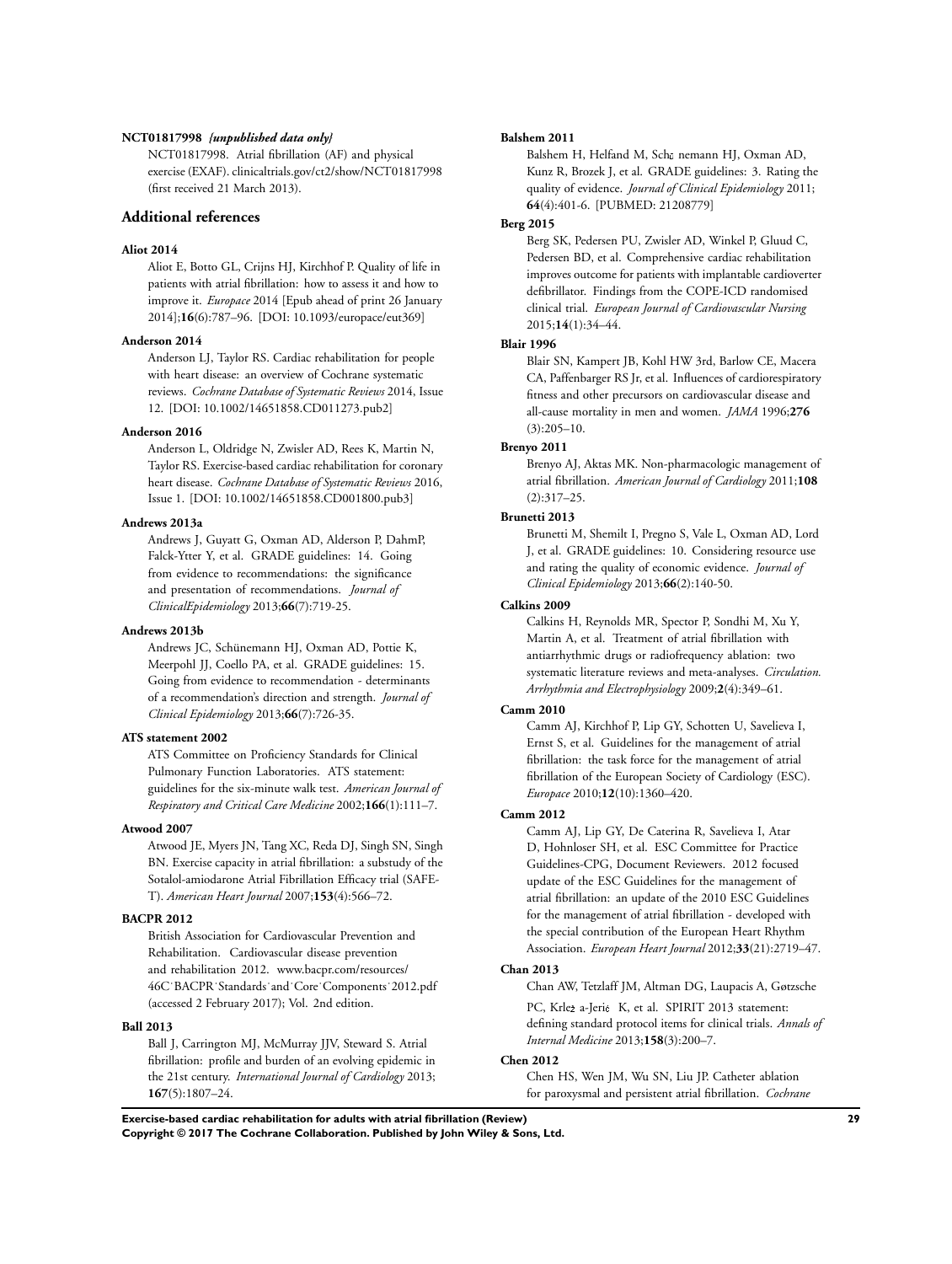*Database of Systematic Reviews* 2012, Issue 4. [DOI: 10.1002/14651858.CD007101.pub2]

#### **Clausen 1976**

Clausen JP, Trap-Jensen J. Heart rate and arterial blood pressure during exercise in patients with angina pectoris: effects of exercise training and of nitroglycerin. *Circulation* 1976;**53**:436–42.

# **Dabrowski 2010**

Dabrowski R, Smolis-Bak E, Kowalik I, Kazimierska B, Wojcicka M, Szwed H. Quality of life and depression in patients with different patterns of atrial fibrillation. *Kardiologia Polska* 2010;**68**(10):1133–9.

### **Deeks 2011**

Deeks JJ, Higgins JPT, Altman DG (editors). Chaptor 9: Analysing data and undertaking meta-analyses. In: Higgins JP, Green S, editor(s). Cochrane Handbook for Systematic Reviews of Interventions Version 5.1.0 (updated March 2011). The Cochrane Collaboration, 2011. Available from handbook.cochrane.org.

#### **DeMets 1987**

DeMets DL. Methods for combining randomized clinical trials: strengths and limitations. *Statistics in Medicine* 1987; **6**(3):341–50.

# **DerSimonian 1986**

DerSimonian R, Laird N. Meta-analysis in clinical trials. *Controlled Clinical Trials* 1986;**7**(3):177–88.

#### **Dorian 2000**

Dorian P, Jung W, Newman D, Paquette M, Wood K, Ayers GM, et al. The impairment of health-related quality of life in patients with intermittent atrial fibrillation: implications for the assessment of investigational therapy. *Journal of the American College of Cardiology* 2000;**36**(4):1303–9.

# **Dorian 2002**

Dorian P, Paquette M, Newman D, Green M, Connolly SJ, Talajic M, et al. Quality of life improves with treatment in the Canadian trial of atrial fibrillation. *American Heart Journal* 2002;**143**(6):884–990.

#### **Furukawa 2006**

Furukawa TA, Barbuib C, Ciprianib A, Brambillac P, Watanabe N. Imputing missing standard deviations in meta-analyses can provide accurate results. *Jounal of Clinical Epidemiology* 2006;**59**(1):7–10.

# **Giacomantonio 2013**

Giacomantonio NB, Bredin SS, Foulds HJ, Warburton DE. A systematic review of the health benefits of exercise rehabilitation in persons living with atrial fibrillation. *Canadian Journal of Cardiology* 2013;**29**(4):483–91.

## **Go 2001**

Go AS, Hylek EM, Phillips KA, Chang Y, Henault LE, Selby JV, et al. Prevalence of diagnosed atrial fibrillation in adults: national implications for rhythm management and stroke prevention: the AnTicoagulation and Risk Factors in Atrial Fibrillation (ATRIA) Study. *JAMA* 2001;**285**(18): 2370–5.

#### **GRADEpro GDT 2014 [Computer program]**

GRADE Working Group, McMaster University. GRADEpro GDT. Version accessed 14 July 2016. Hamilton (ON): GRADE Working Group, McMaster University, 2014.

## **Gremeaux 2011**

Gremeaux V, Troisgros O, Benaïm S, Hannequin A, Laurent Y, Casillas JM, et al. Determining the minimal clinically important difference for the six-minute walk test and the 200-meter fast-walk test during cardiac rehabilitation program in coronary artery disease patients after acute coronary syndrome. *Archives of Physical Medicine and Rehabilitation* 2011;**92**:611–9.

# **Guyatt 2008**

Guyatt GH, Oxman AD, Vist GE, Kunz R, Falck-Ytter Y, Alonso-Coello P, et al. GRADE Working Group. GRADE: an emerging consensus on rating quality of evidence and strength of recommendations. *BMJ* 2008;**336**(7650): 924–6.

### **Guyatt 2011a**

Guyatt G, Oxman AD, Akl EA, Kunz R, Vist G, Brozek J, et al. GRADE guidelines: 1. Introduction-GRADE evidence profiles and summary of findings tables. *Journal of Clinical Epidemiology* 2011;**64**(4):383-94. [PUBMED: 21195583]

# **Guyatt 2011b**

Guyatt GH, Oxman AD, Kunz R, Atkins D, BrozekJ, Vist G, et al. GRADE guidelines: 2. Framing the question and deciding on important outcomes. *Journal of Clinical Epidemiology* 2011;**64**(4):395-400. [PUBMED: 21194891]

#### **Guyatt 2011c**

Guyatt GH, Oxman AD, Vist G, Kunz R, Brozek J, Alonso-Coello P, et al. GRADE guidelines: 4. Rating the quality of evidence-study limitations (risk of bias). *Journal of Clinical Epidemiology* 2011;**64**(4):407–15. [PUBMED: 21247734]

### **Guyatt 2011d**

Guyatt GH, Oxman AD, Montori V, Vist G, Kunz R, Brozek J, et al. GRADE guidelines: 5. Rating the quality of evidence--publication bias. *Journal of Clinical Epidemiology* 2011;**64**(12):1277-82. [PUBMED: 21802904]

## **Guyatt 2011e**

Guyatt GH, Oxman AD, Kunz R, Brozek J, Alonso-CoelloP, Rind D, et al. GRADE guidelines 6. Rating the quality of evidence-imprecision. *Journal of Clinical Epidemiology* 2011;**64**(12):1283-93.

#### **Guyatt 2011f**

Guyatt GH, Oxman AD, Kunz R, Woodcock J, Brozek J, Helfand M, et al. GRADE guidelines: 7. Rating the quality of evidence-inconsistency. *Journal of Clinical Epidemiology* 2011;**64**(12):1294–302. [PUBMED: 21803546]

# **Guyatt 2011g**

Guyatt GH, Oxman AD, Kunz R, Woodcock J, Brozek J, Helfand M, et al. GRADE guidelines: 8. Rating the quality of evidence--indirectness. *Journal of Clinical Epidemiology* 2011;**64**(12):1303-10. [PUBMED: 21802903]

**Exercise-based cardiac rehabilitation for adults with atrial fibrillation (Review) 30 Copyright © 2017 The Cochrane Collaboration. Published by John Wiley & Sons, Ltd.**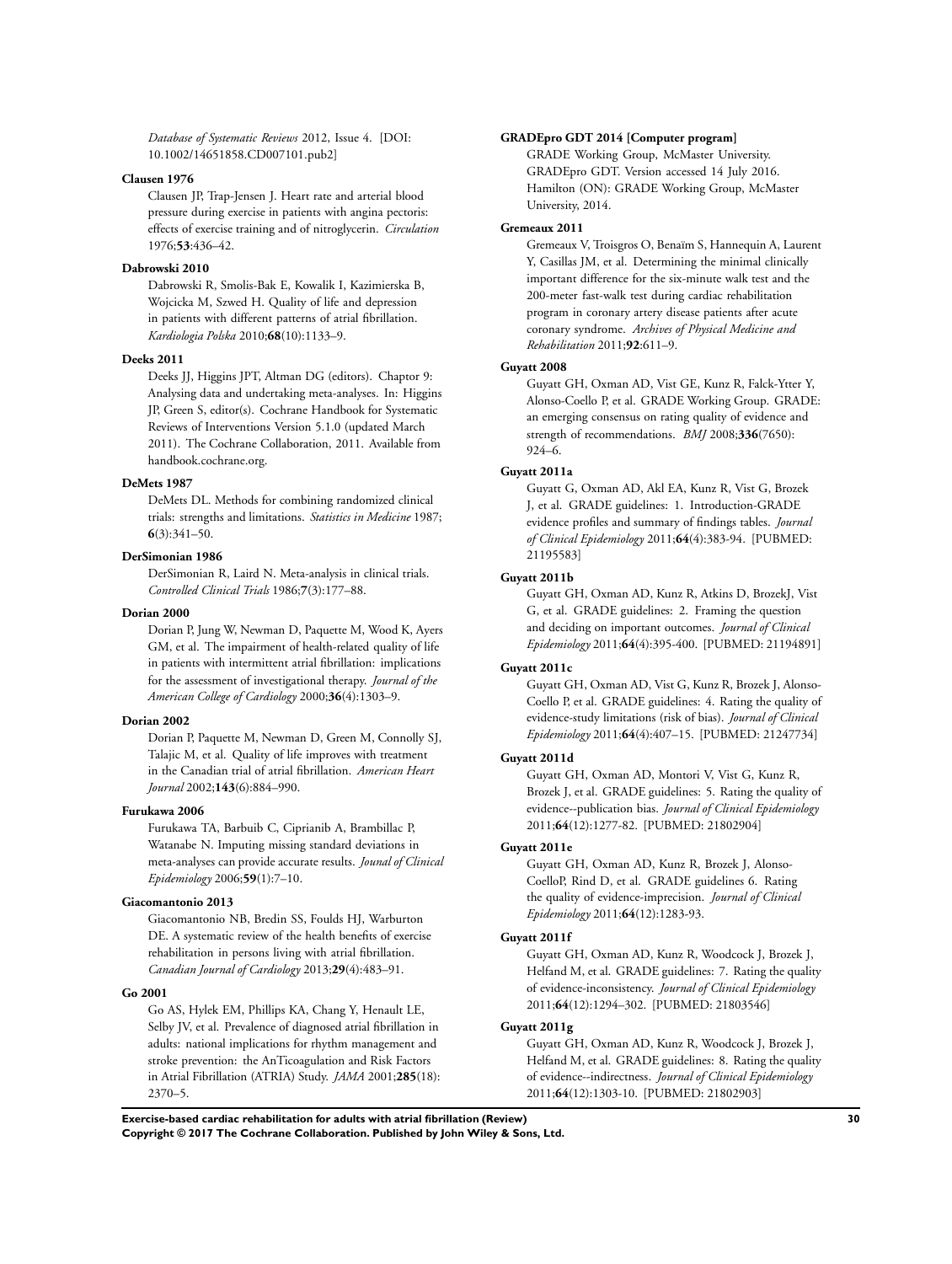# **Guyatt 2011h**

Guyatt GH, Oxman AD, Sultan S, Glasziou P, Akl EA, Alonso-Coello P, et al. GRADE guidelines: 9. Rating up the quality of evidence. *Journal of Clinical Epidemiology* 2011;**64**(12):1311-6. [PUBMED: 21802902]

# **Guyatt 2013a**

Guyatt G, Oxman AD, Sultan S, Brozek J, Glasziou P, Alonso-Coello P, et al. GRADE guidelines: 11. Makingan overall rating of confidence in effect estimates for a single outcome and for all outcomes. *Journal of Clinical Epidemiology* 2013;**66**(2):151-7. [PUBMED: 22542023]

## **Guyatt 2013b**

Guyatt GH, Oxman AD, Santesso N, Helfand M, Vist G, Kunz R, et al. GRADE guidelines: 12. Preparing summary of findings tables-binary outcomes. *Journal of Clinical Epidemiology* 2013;**66**(2):158-72. [PUBMED: 22609141]

## **Guyatt 2013c**

Guyatt GH, Thorlund K, Oxman AD, Walter SD, PatrickD, Furukawa TA, et al. GRADE guidelines: 13. Preparing summary of findings tables and evidence profilescontinuous outcomes. *Journal of Clinical Epidemiology* 2013;**66**(2):173-83. [PUBMED: 23116689]

#### **Hambrecht 2000**

Hambrecht R, Gielen S, Linke A, Fiehn E, Yu J, Walther C, et al. Effects of exercise training on left ventricular function and peripheral resistance in patients with chronic heart failure: a randomised trial. *JAMA* 2000;**283**(23): 3095–101.

### **Hawley 2014**

Hawley JA, Hargreaves M, Joyner MJ, Zierath JR. Integrative biology of exercise. *Cell* 2014;**159**(4):738–49.

#### **Hendriks 2012**

Hendriks JM, De Wit R, Crijns HJ, Vrijhoef HJ, Prins MH, Pisters R, et al. Nurse-led care vs. usual care for patients with atrial fibrillation: results of a randomized trial of integrated chronic care vs. routine clinical care in ambulatory patients with atrial fibrillation. *European Heart Journal* 2012;**33**(21):2692–9.

#### **Hendriks 2014**

Hendriks JML, Vrijhoef HJM, Crijns HJGM, Rocca HPBL. The effect of a nurse-led integrated chronic care approach on quality of life in patients with atrial fibrillation. *Europace* 2014;**16**(4):491–9.

#### **Higgins 2011**

Higgins JPT, Green S (editors). Cochrane Handbook for Systematic Reviews of Interventions Version 5.1.0 (updated March 2011). The Cochrane Collaboration, 2011. Available from handbook.cochrane.org.

## **Higgins 2011a**

Higgins JPT, Altman DG, Sterne JAC (editors). Chaptor 8: Assessing risk of bias in included studies. In: Higgins JP, Green S, editor(s). Cochrane Handbook for Systematic Reviews of Interventions Version 5.1.0 (updated March 2011). The Cochrane Collaboration, 2011. Available from handbook.cochrane.org. Chichester: John Wiley & Sons.

#### **Higgins 2011b**

Higgins JPT, Deeks JJ, Altman DG (editors). Chapter 16: Special topics in statistics. In: Higgins JP, Green S, editor(s). Cochrane Handbook for Systematic Reviews of Interventions Version 5.1.0 (updated March 2011). The Cochrane Collaboration, 2011. Available from handbook.cochrane.org.

# **ICH-GCP 2015**

U.S. Department of Health and Human Services. International Conference on Harmonisation Guideline for International conference on harmonisation of technical requirements for registration of pharmaceuticals for human use. ICH Harmonised Guideline. Integrated addendum to ICH E6(R1). Guideline for Good Clinical Practice E6(R2). http://www.ich.org/fileadmin/ Public˙Web˙Site/ICH˙Products/Guidelines/Efficacy/E6/ E6˙R1˙Guideline.pdf (accessed 7 February 2017) June 11 2015.

#### **Jakobsen 2013**

Jakobsen JC, Gluud C. The necessity of randomized clinical trials. *British Journal of Medicine & Medical Research* 2013;**3** (4):1453–2013.

## **Kang 2004**

Kang Y, Bahler R. Health-related quality of life in patients newly diagnosed with atrial fibrillation. *European Journal of Cardiovascular Nursing* 2004;**April 3rd**(1):71–6.

## **Kirchhof 2007**

Kirchhof P, Auricchio A, Bax J, Crijns H, Camm J, Diener HC, et al. Outcome parameters for trials in atrial fibrillation: recommendations from a consensus conference organized by the German Atrial Fibrillation Competence NETwork and the European Heart Rhythm Association. *Europace* 2007;**9**(11):1006–23.

# **Kirchhof 2016**

Kirchhof P, Benussi S, Kotecha D, Ahlsson A, Atar D, Casadei B, et al. 2016 ESC Guidelines for the management of atrial fibrillation developed in collaboration with EACTS. *Europace* 2016;**18**(11):1609–78. [10.1093/europace/ euw295 ESC]

#### **Lafuente-Lafuente 2012**

Lafuente-Lafuente C, Mouly S, Longas-Tejero MA, Bergman JF. Antiarrhythmics for maintaining sinus rhythm after cardioversion of atrial fibrillation. *Cochrane Database of Systematic Reviews* 2012, Issue 5. [DOI: 10.1002/ 14651858.CD005049.pub3]

#### **Lane 2015**

Lane DA, Aguinaga L, Blomstrom-Lundqvist C, Boriani G, Dan GA, Hills MT el al. Cardiac tachyarrhythmias and patient values and preferences for their management: the European Heart Rhythm Association (EHRA) consensus document endorsed by the Heart Rhythm Society (HRS), Asia Pacific Heart Rhythm Society (APHRS), and

Sociedad Latinoamericana de Estimulacion Card aca

y Electrofisiolog ´ a (SOLEACE). *Europace* 2015;**17**: 1747–69.

**Exercise-based cardiac rehabilitation for adults with atrial fibrillation (Review) 31**

**Copyright © 2017 The Cochrane Collaboration. Published by John Wiley & Sons, Ltd.**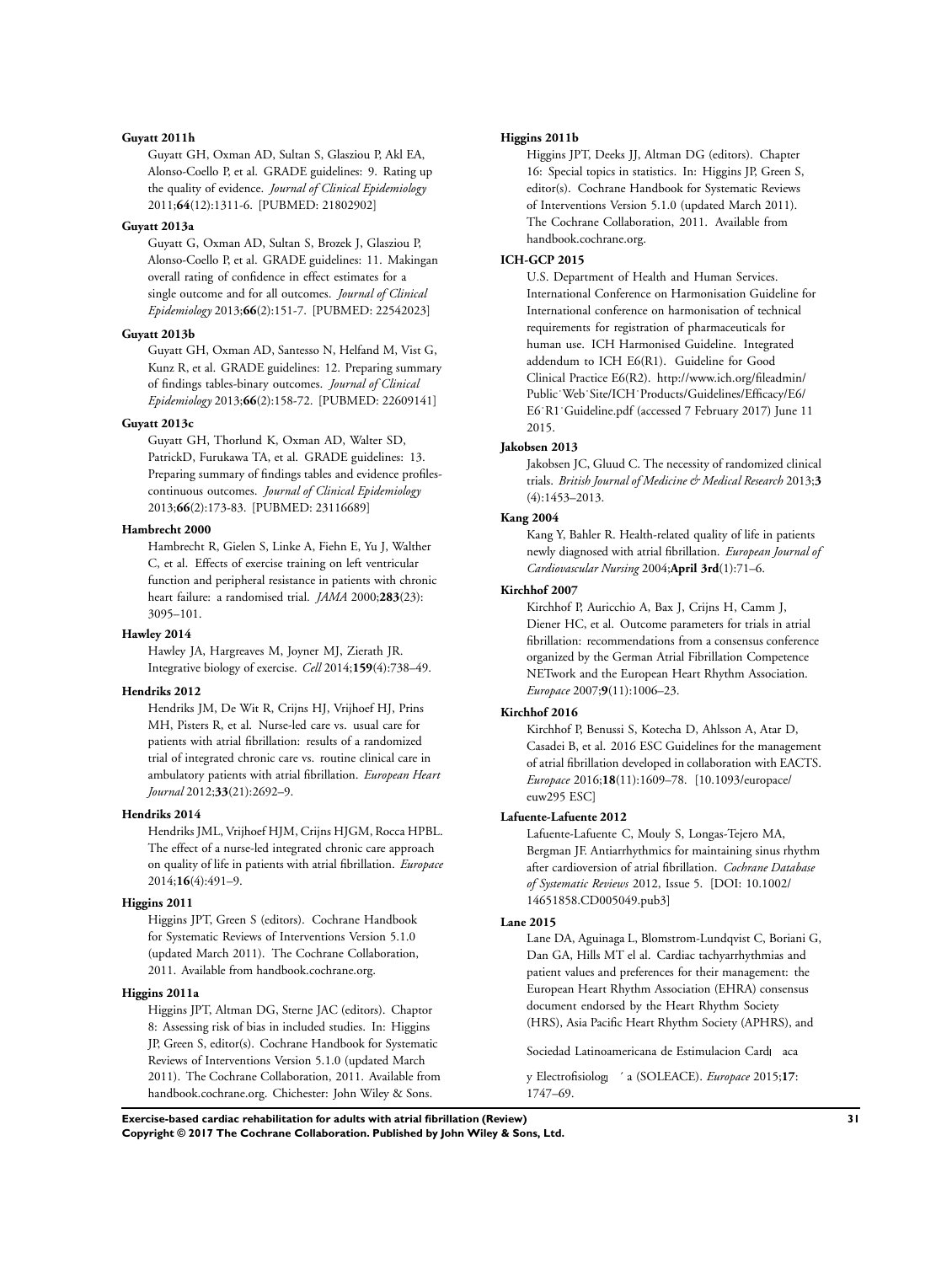# **Lefebvre 2011**

Lefebvre C, Manheimer E, Glanville J. Chapter 6: Searching for studies. In: Higgins JP, Green S, editor(s). Cochrane Handbook for Systematic Reviews of Interventions Version 5.1.0 (updated March 2011). The Cochrane Collaboration, 2011. Available from handbook.cochrane.org.

# **Levy 1998**

Levy WC, Cerqueira MD, Harp GD, Jahannessen KA, Abass IB, Schwartz RS, et al. Effect of endurance exercise training on heart rate variability at rest in healthy young and older men. *American Journal of Cardiology* 1998;**82**: 1236–41.

# **Loke 2011**

Loke YK, Price D, Herxheimer A. Chapter 14: Adverse effects. In: Higgins JP, Green S, editor(s). Cochrane Handbook for Systematic Reviews of Interventions Version 5.1.0 (updated March 2011). The Cochrane Collaboration, 2011. Available from handbook.cochrane.org.

## **Lowres 2011**

Lowres N, Neubeck L, Freedman SB, Briffa T, Bauman A, Redfern J. Lifestyle risk reduction interventions in atrial fibrillation: a systematic review. *European Journal of Preventive Cardiology* 2011;**19**(5):1091–100.

# **McCabe 2011**

McCabe PJ, Schumacher K, Barnason SA. Living with atrial fibrillation: a qualitative study. *Journal of Cardiovascular Nursing* 2011;**26**(4):336–44.

# **Mustafa 2013**

Mustafa RA, Santesso N, Brozek J, Akl EA, Walter SD, Norman G, et al. The GRADE approach is reproducible in assessing the quality of evidence of quantitative evidence syntheses. *Journal of Clinical Epidemiology* 2013;**66**(7): 736–42. [PUBMED: 23623694]

#### **Myers 2002**

Myers J, Prakash M, Froelicher V, Do D, Partington S, Atwood JE. Exercise capacity and mortality among men referred for exercise testing. *New England Journal of Medicine* 2002;**346**(11):793–801.

## **National Board of Health 2013**

The Danish National Board of Health. National clinical guidelines for heart rehabilitation [National klinisk retningslinje for hjerterehabilitering]. Report 2013; Vol. Available from sundhedsstyrelsen.dk/~/media/ F276E39E72CE4D918C44CA47FF35378A.ashx, issue accessed 1 June 2014.

## **Nguyen 2013**

Nguyen TN, Hilmer SN, Cumming RG. Review of epidemiology and management of atrial fibrillation in developing countries. *International Journal of Cardiology* 2013;**167**(6):2412–20.

# **Piepoli 2014**

Piepoli MF, Corrà U, Adamopoulos S, Benzer W, Bjarnason-Wehrens B, Cupples M, et al. Secondary prevention in the clinical management of patients with cardiovascular diseases. Core components, standards and outcome measures for

referral and delivery: a policy statement from the cardiac rehabilitation section of the European Association for Cardiovascular Prevention & Rehabilitation. Endorsed by the Committee for Practice Guidelines of the European Society of Cardiology. *Journal of Preventive Cardiology* 2014;**21**(6):664–81.

#### **Plisiene 2008**

Plisiene J, Blumberg A, Haager G, Knackstedt C, Latsch J, Norra C, et al. Moderate physical exercise: a simplified approach for ventricular rate control in older patients with atrial fibrillation. *Clinical Research in Cardiology* 2008;**97**  $(11):820-6.$ 

# **Reed 2013**

Reed JL, Mark AE, Reid RD, Pipe AL. The effects of chronic exercise training in individuals with permanent atrial fibrillation: a systematic review. *Canadian Journal of Cardiology* 2013;**29**:1721–8.

# **RevMan 5 2014 [Computer program]**

The Nordic Cochrane Centre, The Cochrane Collaboration. Review Manager 5 (RevMan 5). Version 5.3. Copenhagen: The Nordic Cochrane Centre, The Cochrane Collaboration, 2014.

# **Ruigomez 2005**

Ruigomez A, Johansson S, Wallander MA, Garcia Rodriguez LA. Predictors and prognosis of paroxysmal atrial fibrillation in general practice in the UK. *BMC Cardiovascular Disorders* 2005;**5**:20.

#### **Savovic 2012**

Savovic J, Jones H, Altman D, Harris R, Juni P, Pildal J, et al. Influence of reported study design characteristics on intervention effect estimates from randomised controlled trials: combined analysis of meta-epidemiological studies. *Health Technology Assessment* 2012;**16**(35):1–82.

#### **Sterne 2011**

Sterne JAC, Egger M, Moher D (editors). Chaptor 10: Adressing reporting biases. In: Higgins JP, Green S, editor(s). Cochrane Handbook for Systematic Reviews of Interventions Version 5.1.0 (updated March 2011). The Cochrane Collaboration, 2011. Available from handbook.cochrane.org.

# **Stewart 2001**

Stewart S, Hart CL, Hole DJ, McMurray JJV. Population prevalence, incidence, and predictors of atrial fibrillation in the Renfrew/Paisley study. *Heart* 2001;**86**(5):516–21.

#### **Stewart 2002**

Stewart S, Hart CL, Hole DJ, McMurray JJ. A populationbased study of the long-term risks associated with atrial fibrillation: 20-year follow-up of the Renfrew/Paisley study. *American Journal of Medicine* 2002;**113**(5):359–64.

## **Taylor 2014**

Taylor RS, Sagar VA, Davies EJ, Briscoe S, Coats AJ, Dalal H, et al. Exercise-based rehabilitation for heart failure. *Cochrane Database of Systematic Reviews* 2014, Issue 4. [DOI: 10.1002/14651858.CD003331.pub4]

**Exercise-based cardiac rehabilitation for adults with atrial fibrillation (Review) 32 Copyright © 2017 The Cochrane Collaboration. Published by John Wiley & Sons, Ltd.**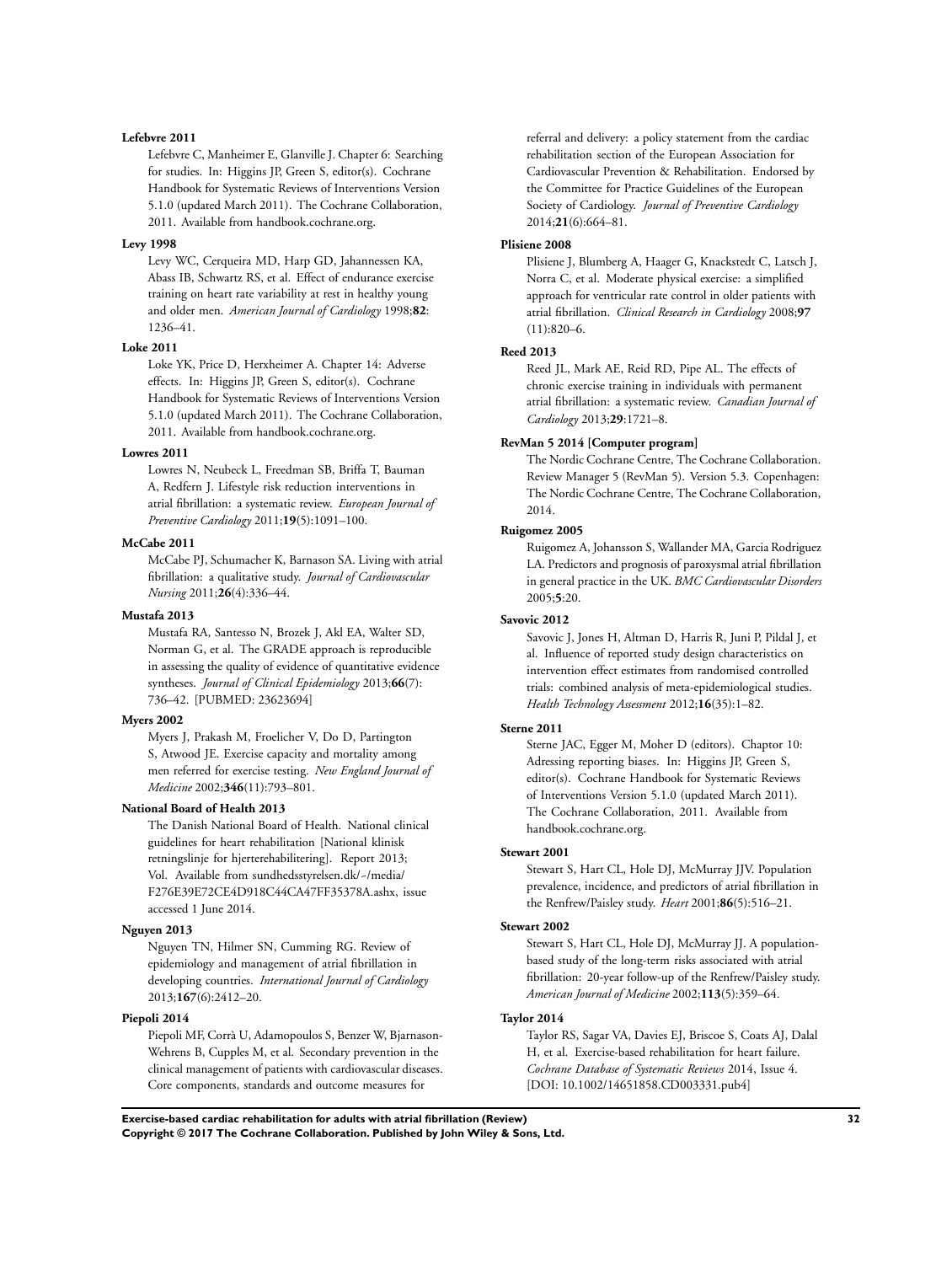## **Thorlund 2009a**

Thorlund K, Devereaux PJ, Wetterslev J, Guyatt G, Ioannidis JP, Thabane L, et al. Can trial sequential monitoring boundaries reduce spurious inferences from meta-analyses?. *International Journal of Epidemiology* 2009; **38**(1):276–86.

# **Thorlund 2009b**

Thorlund K, Engstrøm J, Wetterslev J, Brok J, Imberger G, Gluud C, The Copenhagen Trial Unit. User manual for Trial Sequential Analysis (TSA). Available from www.ctu.dk/ tsa/files/tsa˙manual.pdf (accessed 15 January 2014).

# **Thrall 2006**

Thrall G, Lane D, Carroll D, Lip GY. Quality of life in patients with atrial fibrillation: a systematic review. *American Journal of Medicine* 2006;**119**(5):448.e1–19.

## **TSA 2011 [Computer program]**

TSA. Trial Sequential Analysis. Copenhagen: The Copenhagen Trial Unit, 2011.

# **Wetterslev 2008**

Wetterslev J, Thorlund K, Brok J, Gluud C. Trial sequential

analysis may establish when firm evidence is reached in cumulative meta-analysis. *Journal of Clinical Epidemiology* 2008;**61**(1):64–75.

#### **Wetterslev 2009**

Wetterslev J, Thorlund K, Brok J, Gluud C. Estimating required information size by quantifying diversity in random-effects model meta-analysis. *BMC Medical Research Methodology* 2009;**9**:86.

# **Wise 2005**

Wise RA, Brown CD. Minimal clinically important differences in the six-minute walk test and the incremental shuttle walking test. *COPD* 2005;**2**(1):125–9.

# **Wood 2008**

Wood L, Egger M, Gluud LL, Schulz KF, Jüni P, Altman DG, et al. Empirical evidence of bias in treatment effect estimates in controlled trials with different interventions and outcomes: meta-epidemiological study. *BMJ* 2008;**336** (7644):601–5.

∗ *Indicates the major publication for the study*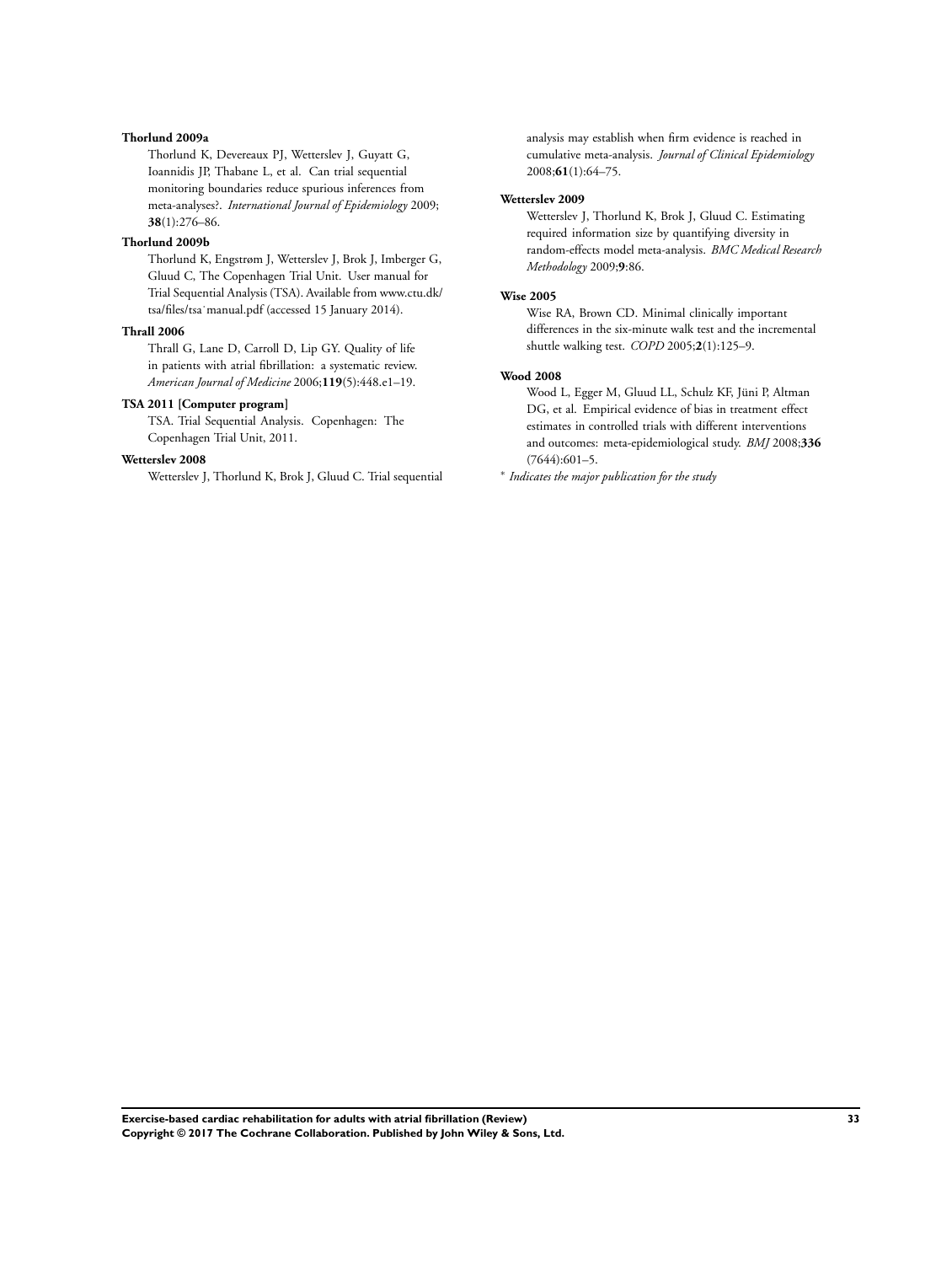# <span id="page-35-0"></span>**CHARACTERISTICS OF STUDIES**

# **Characteristics of included studies** *[ordered by year of study]*

# **[Hegbom 2006](#page-29-0)**

| Methods                                                     | RCT cross-over design, Single centre Norway                                                                                                                                                                                                                                                                                                                                                                                                                                                                                                                                                                                                                                                                                    |                       |  |  |  |  |
|-------------------------------------------------------------|--------------------------------------------------------------------------------------------------------------------------------------------------------------------------------------------------------------------------------------------------------------------------------------------------------------------------------------------------------------------------------------------------------------------------------------------------------------------------------------------------------------------------------------------------------------------------------------------------------------------------------------------------------------------------------------------------------------------------------|-----------------------|--|--|--|--|
| Participants                                                | $N = 30$ (Intervention $N = 15$ ; control $N = 15$ ).<br>Numbers of participants lost to follow up: 2.<br>Number of early drop outs: 1.<br>Number with complications:1 (respiratory infection).<br>Sex: male 87.5%.<br>Age: Intervention 62 years (SD 7); control: 62 years (SD 7.)<br>Diagnosis; AF type: Permanent AF.<br>Ethnicity: Not reported.<br>Inclusion: Permanent AF, age younger than 75 years, and willing to participate in a 2-<br>month training program<br>Exclusion: Patients who already participated in exercise training more than twice weekly,<br>who had medical contraindications to exercise, or those unable to participate for any<br>logistic reason<br>Time after hospitalisation: Not reported. |                       |  |  |  |  |
| Interventions                                               | Intervention: Duration: 1.25 hr class, 3 sessions/week for 8 weeks. Consisting of 5<br>minutes of warm-up, three 15-minute periods of aerobics at HRmax, interrupted by<br>strengthening exercise for the back, thighs, and stomach. The session ended with a 5-<br>minute cool down followed by 15 minutes of stretching and relaxation. intensity: 70%<br>to 90% of maximum heart rate. Modality: Not reported. The sessions were supervised<br>and held at one of two rehabilitation centres<br>Control:Controls did not perform physical exercise.<br>Other: Patients were also encouraged to be generally physically active during the training<br>period                                                                 |                       |  |  |  |  |
| Outcomes                                                    | Relevant outcomes: QoL by SF-36, exercise testing by cycle ergometer test, measured by<br>cumulated work that was calculated by adding the workload every minute, symptoms<br>severity checklist<br>Other outcomes: 24-hour Holter recording, activities of daily living                                                                                                                                                                                                                                                                                                                                                                                                                                                       |                       |  |  |  |  |
| Notes                                                       | follow up 8 weeks.                                                                                                                                                                                                                                                                                                                                                                                                                                                                                                                                                                                                                                                                                                             |                       |  |  |  |  |
| <b>Risk of bias</b>                                         |                                                                                                                                                                                                                                                                                                                                                                                                                                                                                                                                                                                                                                                                                                                                |                       |  |  |  |  |
| <b>Bias</b>                                                 | Authors' judgement                                                                                                                                                                                                                                                                                                                                                                                                                                                                                                                                                                                                                                                                                                             | Support for judgement |  |  |  |  |
| Random sequence generation (selection Unclear risk<br>bias) |                                                                                                                                                                                                                                                                                                                                                                                                                                                                                                                                                                                                                                                                                                                                | not described.        |  |  |  |  |
| Allocation concealment (selection bias)                     | Unclear risk                                                                                                                                                                                                                                                                                                                                                                                                                                                                                                                                                                                                                                                                                                                   | not described.        |  |  |  |  |

**Exercise-based cardiac rehabilitation for adults with atrial fibrillation (Review) 34 Copyright © 2017 The Cochrane Collaboration. Published by John Wiley & Sons, Ltd.**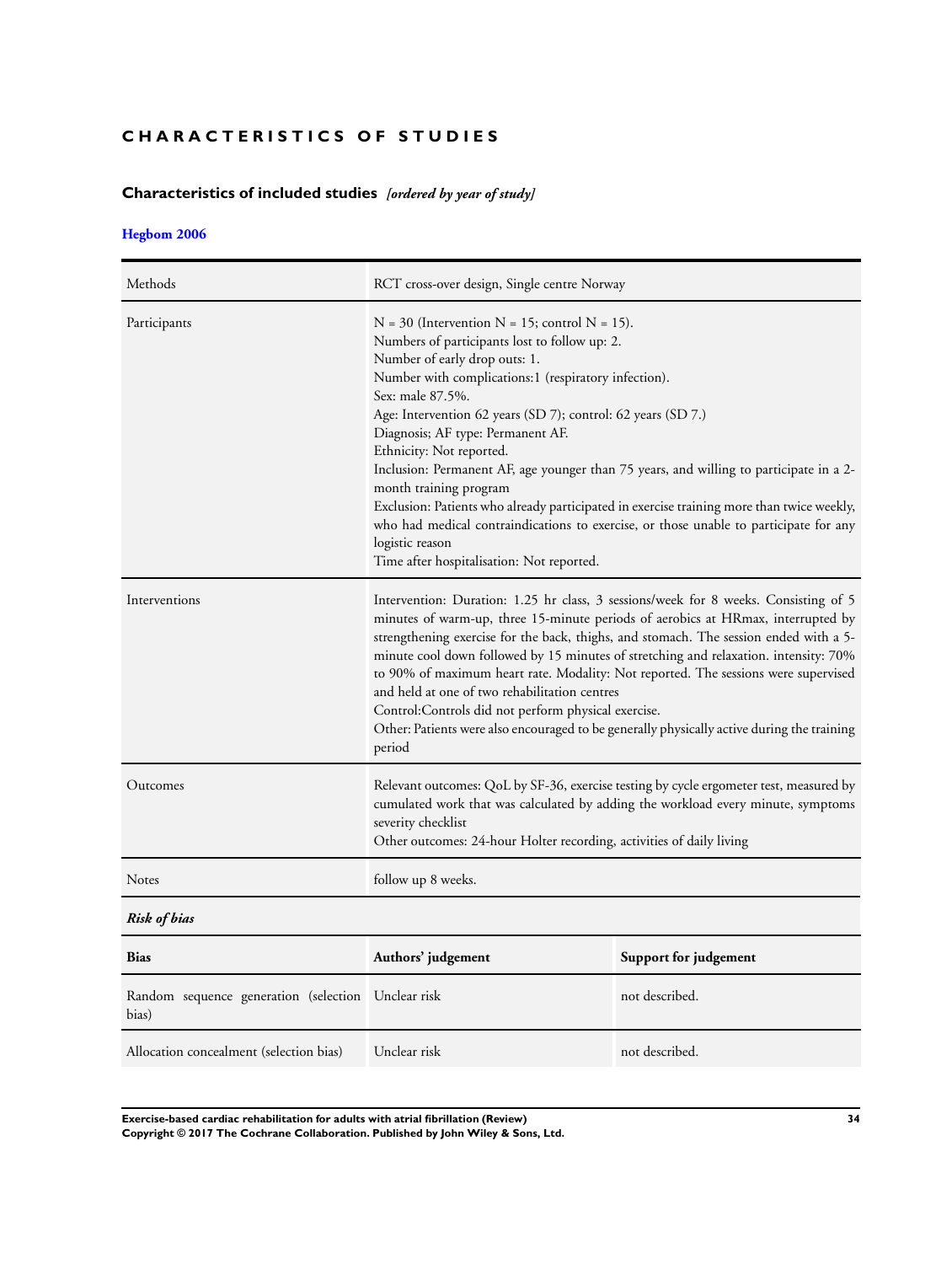# **[Hegbom 2006](#page-29-0)** (*Continued)*

| Blinding of participants and personnel Unclear risk<br>(performance bias)<br>All outcomes |              | not described.                                                                                                                                                  |
|-------------------------------------------------------------------------------------------|--------------|-----------------------------------------------------------------------------------------------------------------------------------------------------------------|
| Blinding of outcome assessment (detection Unclear risk<br>bias)<br>All outcomes           |              | not described.                                                                                                                                                  |
| Incomplete outcome data (attrition bias)<br>All outcomes                                  | Low risk     | Less than 10% of the participants were not<br>analysed.                                                                                                         |
| Selective reporting (reporting bias)                                                      | Unclear risk | We could not identify any protocol pub-<br>lished before the trial was conducted. All<br>outcomes described in the method section<br>of the paper were reported |
| Groups balanced at baseline                                                               | Low risk     | Groups were balanced at baseline according<br>to the authors.                                                                                                   |
| Groups received same intervention (perfor- Unclear risk<br>mance bias)                    |              | Both groups received an exercise training<br>programme, but one group worked as con-<br>trol group                                                              |
| For-profit-bias                                                                           | Unclear risk | Not described.                                                                                                                                                  |
| Intention-to-treat                                                                        | High risk    | Intention-to-treat not used.                                                                                                                                    |

# **[Pippa 2007](#page-29-0)**

| Methods      | RCT; Single centre, Italy; 16-week follow-up                                                                                                                                                                                                                                                                                                                                                                                                                                                                                                                                                                                                                                                                                                                                                                                                                                                                                                                                                                                                                                                     |
|--------------|--------------------------------------------------------------------------------------------------------------------------------------------------------------------------------------------------------------------------------------------------------------------------------------------------------------------------------------------------------------------------------------------------------------------------------------------------------------------------------------------------------------------------------------------------------------------------------------------------------------------------------------------------------------------------------------------------------------------------------------------------------------------------------------------------------------------------------------------------------------------------------------------------------------------------------------------------------------------------------------------------------------------------------------------------------------------------------------------------|
| Participants | $N = 43$ (Intervention $N = 22$ ; control $N = 21$ ).<br>Numbers of participants lost to follow up: 0.<br>Number of early drop outs: 3.<br>Number with complications: 2 (one with retinal embolism and one had deep vein throm-<br>bosis)<br>Sex: male Intervention 63.6%; control 76.2%.<br>Age: Intervention 68.3 years (SD 7.2); control 67.8 years (SD 9.1)<br>Diagnosis; AF type: Permanent AF defined as at least 3 months with AF<br>Ethnicity: 100% Caucasian.<br>Inclusion: diagnosed with AF at least 3 months prior, and were taking anticoagulant<br>treatment for at least 2 months<br>Exclusion: ejection fraction < 30%, New York Heart Association class III-IV, or both,<br>history or suspicion of a recent thromboembolic event, recent heart rate instability, or<br>other indication for electrocardiographic monitoring during exercise training, chronic<br>systemic diseases in the acute phase, bone or joint conditions limiting exercise training,<br>major logistic impairments, involvement in regular training programs, and inability to<br>give informed consent |

**Exercise-based cardiac rehabilitation for adults with atrial fibrillation (Review) 35**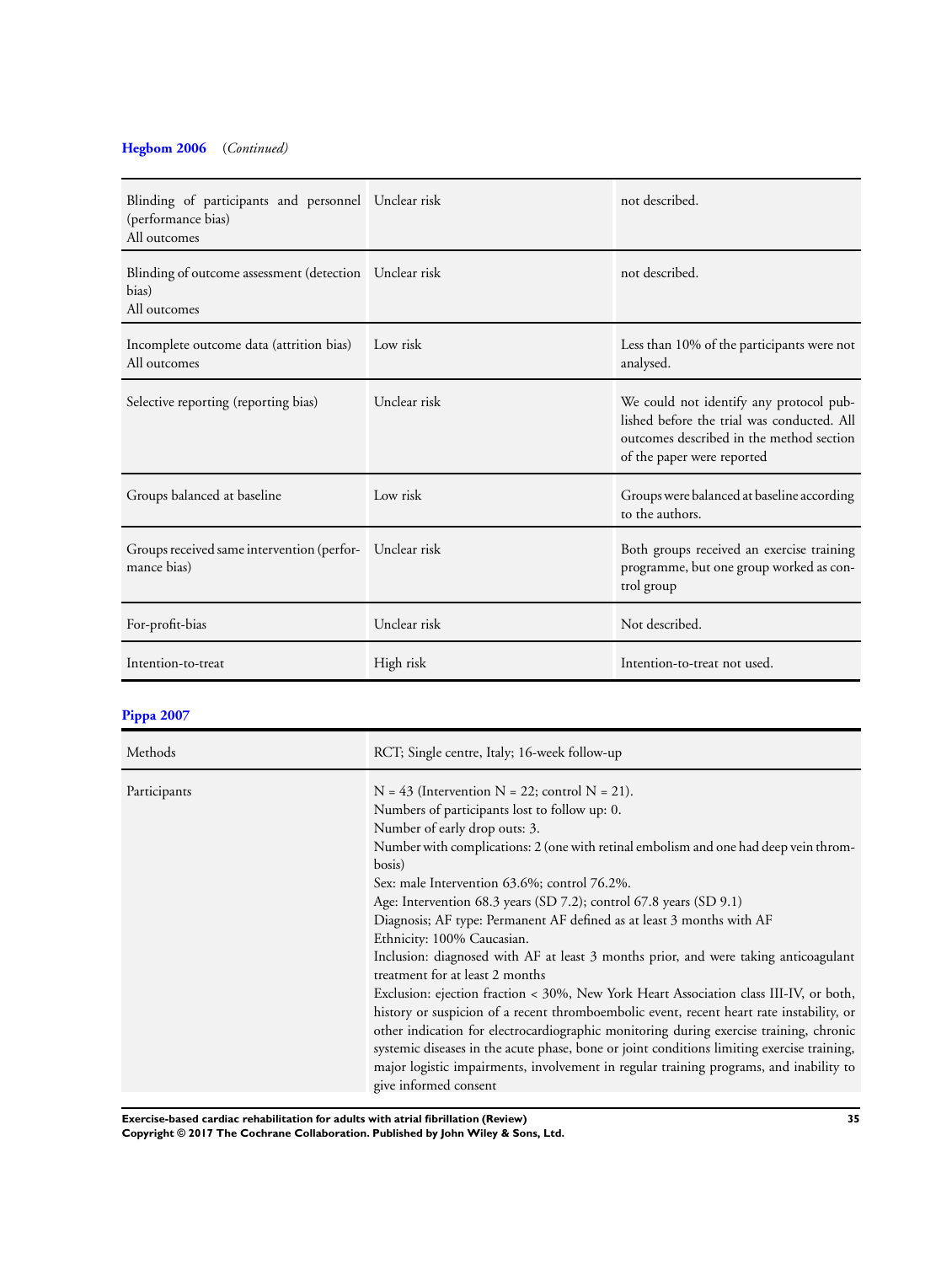## **[Pippa 2007](#page-29-0)** (*Continued)*

|                                                                                           | Time after hospitalisation: Not reported.                                                                                                                                                                                                                                                                                                                                                                                                                                                                                                     |                                                                                                                                                              |
|-------------------------------------------------------------------------------------------|-----------------------------------------------------------------------------------------------------------------------------------------------------------------------------------------------------------------------------------------------------------------------------------------------------------------------------------------------------------------------------------------------------------------------------------------------------------------------------------------------------------------------------------------------|--------------------------------------------------------------------------------------------------------------------------------------------------------------|
| Interventions                                                                             | Intervention: program consisted of two sessions/week (90 min) for 16 weeks of qigong.<br>Qigong consist of slow and graceful movements with a focus on breathing. All classes<br>were assisted by a physician and a therapist. Qigong is reported to induce emotional<br>control, increase muscle tone, and enhance body flexibility and strength<br>Control: No intervention.<br>Other:<br>All patients: before the start of the study, all participants revised 2 hours of training on<br>best practices for cardiovascular risk management |                                                                                                                                                              |
| Outcomes                                                                                  | Relevant outcomes: 6-minute walking test, serious adverse events<br>Other outcomes: Ejection fraction, Body mass index, biochemical markers                                                                                                                                                                                                                                                                                                                                                                                                   |                                                                                                                                                              |
| <b>Notes</b>                                                                              | follow-up at 16 weeks.                                                                                                                                                                                                                                                                                                                                                                                                                                                                                                                        |                                                                                                                                                              |
| <b>Risk of bias</b>                                                                       |                                                                                                                                                                                                                                                                                                                                                                                                                                                                                                                                               |                                                                                                                                                              |
| <b>Bias</b>                                                                               | Authors' judgement                                                                                                                                                                                                                                                                                                                                                                                                                                                                                                                            | Support for judgement                                                                                                                                        |
| Random sequence generation (selection Low risk<br>bias)                                   |                                                                                                                                                                                                                                                                                                                                                                                                                                                                                                                                               | Random numbers table.                                                                                                                                        |
| Allocation concealment (selection bias)                                                   | Low risk                                                                                                                                                                                                                                                                                                                                                                                                                                                                                                                                      | The randomisation was computer-gener-<br>ated.                                                                                                               |
| Blinding of participants and personnel Unclear risk<br>(performance bias)<br>All outcomes |                                                                                                                                                                                                                                                                                                                                                                                                                                                                                                                                               | Not described.                                                                                                                                               |
| Blinding of outcome assessment (detection Unclear risk<br>bias)<br>All outcomes           |                                                                                                                                                                                                                                                                                                                                                                                                                                                                                                                                               | Not described.                                                                                                                                               |
| Incomplete outcome data (attrition bias)<br>All outcomes                                  | Low risk                                                                                                                                                                                                                                                                                                                                                                                                                                                                                                                                      | Analyses were carried out on all 43 partic-<br>ipants.                                                                                                       |
| Selective reporting (reporting bias)                                                      | Unclear risk                                                                                                                                                                                                                                                                                                                                                                                                                                                                                                                                  | We could not identify any protocol pub-<br>lished before the trial was conducted. All<br>outcomes described in methods section of<br>the paper were reported |
| Groups balanced at baseline                                                               | Low risk                                                                                                                                                                                                                                                                                                                                                                                                                                                                                                                                      | Groups were balanced at baseline, accord-<br>ing to the authors.                                                                                             |
| Groups received same intervention (perfor-<br>mance bias)                                 | Unclear risk                                                                                                                                                                                                                                                                                                                                                                                                                                                                                                                                  | Both Intervention and control groups re-<br>ceived two hours of cardiovascular disease<br>training, but did not describe what else the                       |

**Exercise-based cardiac rehabilitation for adults with atrial fibrillation (Review) 36**

**Copyright © 2017 The Cochrane Collaboration. Published by John Wiley & Sons, Ltd.**

control group received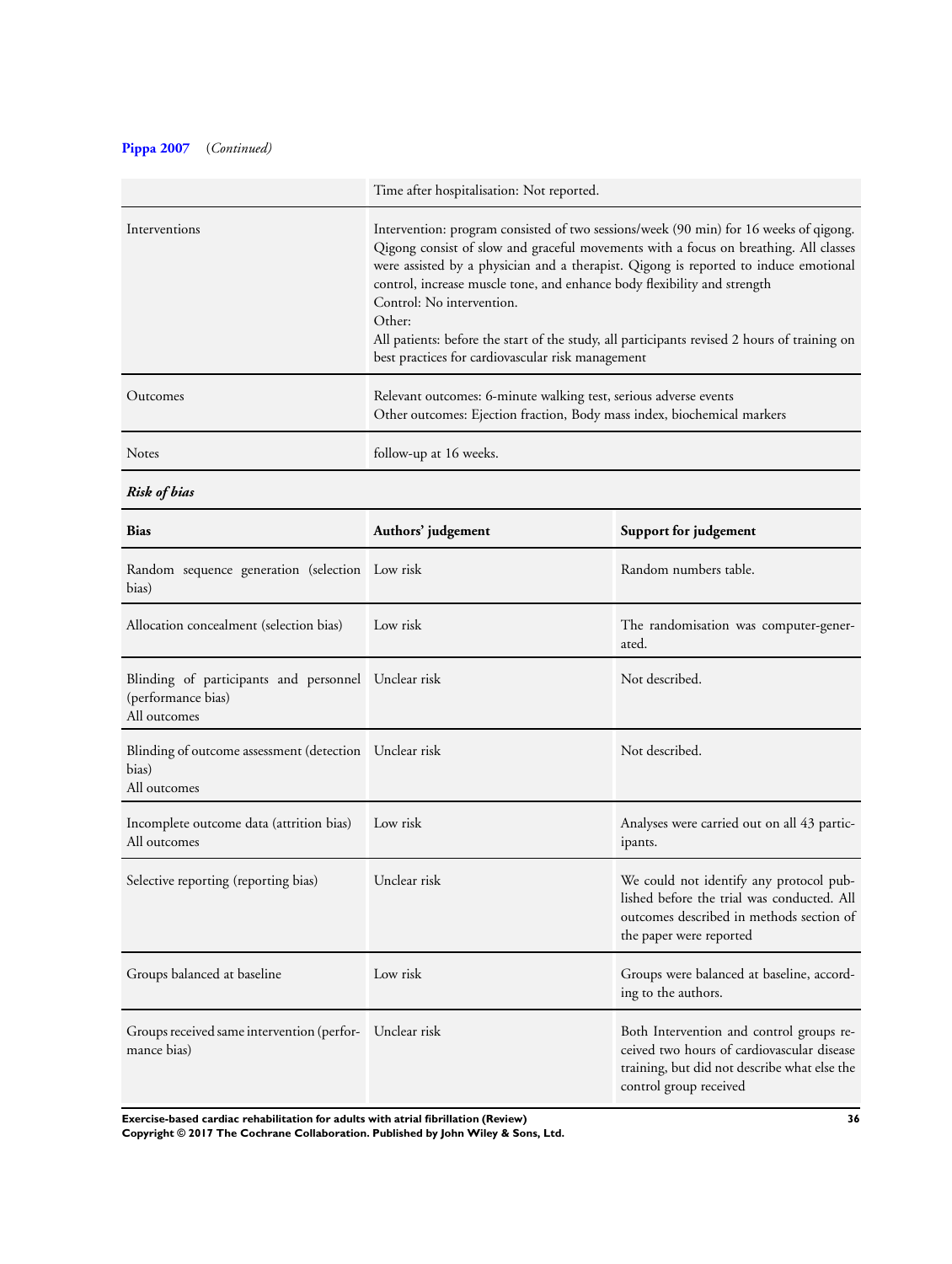## **[Pippa 2007](#page-29-0)** (*Continued)*

| For-profit-bias    | Unclear risk | Not described.                                                                                                                                      |
|--------------------|--------------|-----------------------------------------------------------------------------------------------------------------------------------------------------|
| Intention-to-treat | Low risk     | The term intention-to-treat (ITT) was not<br>stated, but it was clear from the paper that<br>the results were analysed according to ITT<br>analyses |

## **[Osbak 2011](#page-29-0)**

| Methods             | RCT; single centre, Denmark                                                                                                                                                                                                                                                                                                                                                                                                                                                                                                                                                                                                                                                                                                                                                                                             |                       |
|---------------------|-------------------------------------------------------------------------------------------------------------------------------------------------------------------------------------------------------------------------------------------------------------------------------------------------------------------------------------------------------------------------------------------------------------------------------------------------------------------------------------------------------------------------------------------------------------------------------------------------------------------------------------------------------------------------------------------------------------------------------------------------------------------------------------------------------------------------|-----------------------|
| Participants        | $N = 49$ , (Intervention $N = 25$ ; control $N = 24$ ).<br>Numbers of participants lost to follow up: 0.<br>Number of early drop outs: 2.<br>Number with complications: 2 (one had influenza and one needed surgery)<br>Sex: male 74.5%.<br>Age: Intervention 69.5 years (SD 7.3); control 70.9 years (SD 8.3)<br>Diagnosis: AF type: permanent AF.<br>Ethnicity: not reported.<br>Inclusion: adults with permanent AF who were willing to participate in a training pro-<br>gram and able to give informed consent for participation<br>Exclusion: severe CHF (New York Heart Association classes III-IV), severe refractory<br>hypertension, previous heart valve surgery, moderate to severe pulmonary disease, low<br>life expectancy, and lack of ability to exercise<br>time after hospitalisation: Not reported. |                       |
| Interventions       | Intervention: duration: 3 sessions/week; 1-hour classes for 12 weeks; including aerobic<br>training, cool down and warm-up periods, at least 30 min by Borg 14 to 16 corresponding<br>to 70% of maximal exercise capacity. The exercise was carried out by ergometer cycling,<br>walking on stairs, running, fitness training on physioballs, and interval training. The<br>exercise sessions were carried out in groups of five lead by a physiotherapist<br>Other: exercise component was based on the ETICA trial. Encouraged to do light exercise<br>for 30 min daily<br>Standard care group: They were advised to continue their habitual physical activity                                                                                                                                                        |                       |
| Outcomes            | Relevant outcomes: Ergometer testing, 6-minute walking test, health-related quality of<br>life measured by SF-36 and Minnesota Living with Heart Failure questionnaire<br>Other outcomes: CO measure by cardioScreen, blood samples - natriuretic peptides<br>(ANP, NT, BNP)<br>Data on serious adverse events were obtained directly from authors                                                                                                                                                                                                                                                                                                                                                                                                                                                                      |                       |
| Notes               | follow-up 12 weeks                                                                                                                                                                                                                                                                                                                                                                                                                                                                                                                                                                                                                                                                                                                                                                                                      |                       |
| <b>Risk of bias</b> |                                                                                                                                                                                                                                                                                                                                                                                                                                                                                                                                                                                                                                                                                                                                                                                                                         |                       |
| <b>Bias</b>         | Authors' judgement                                                                                                                                                                                                                                                                                                                                                                                                                                                                                                                                                                                                                                                                                                                                                                                                      | Support for judgement |

**Exercise-based cardiac rehabilitation for adults with atrial fibrillation (Review) 37**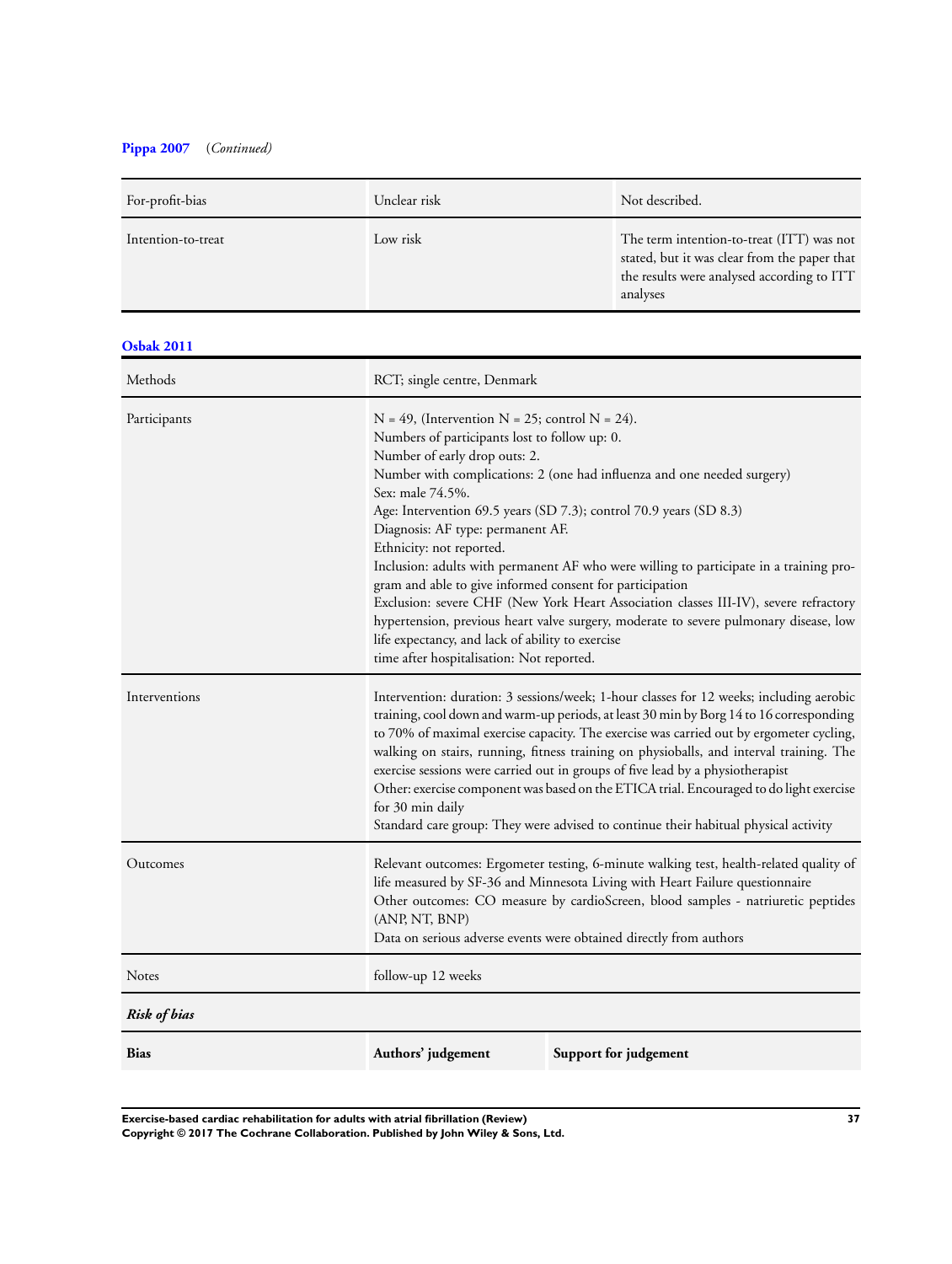### **[Osbak 2011](#page-29-0)** (*Continued)*

| Random sequence generation (selection Low risk<br>bias)                                |              | Generated by a random list.                                                                                                                                                                                                                                                                                                                                                                                                                             |
|----------------------------------------------------------------------------------------|--------------|---------------------------------------------------------------------------------------------------------------------------------------------------------------------------------------------------------------------------------------------------------------------------------------------------------------------------------------------------------------------------------------------------------------------------------------------------------|
| Allocation concealment (selection bias)                                                | Low risk     | Randomisation was carried out by envelopes contain-<br>ing either the text 'control' or 'active'. There was no<br>information about the distribution of the envelopes                                                                                                                                                                                                                                                                                   |
| Blinding of participants and personnel High risk<br>(performance bias)<br>All outcomes |              | Ergometer test: "A physician and a research assistant<br>blinded to the group allocation status of the patients<br>were present. However, remarks were sometimes made<br>by the patient hinting to their trial status. In an exer-<br>cise study, it is not possible to keep the study double<br>blinded. Obviously, the patients knew which group they<br>belonged to, but we have tried to maintain blinding as<br>far as possible for the examiner." |
| Blinding of outcome assessment (detection Unclear risk<br>bias)<br>All outcomes        |              | Not described.                                                                                                                                                                                                                                                                                                                                                                                                                                          |
| Incomplete outcome data (attrition bias)<br>All outcomes                               | Low risk     | No drop-outs and all participants were included in the<br>analysis                                                                                                                                                                                                                                                                                                                                                                                      |
| Selective reporting (reporting bias)                                                   | Low risk     | All outcomes described in methods were reported, but<br>adverse events and safety were added                                                                                                                                                                                                                                                                                                                                                            |
| Groups balanced at baseline                                                            | Low risk     | Judging from the baseline tables, groups were balanced<br>at baseline                                                                                                                                                                                                                                                                                                                                                                                   |
| Groups received same intervention (perfor-<br>mance bias)                              | Unclear risk | Not clear. The control patients were advised to continue<br>a habitual physical activity. Standard care not described                                                                                                                                                                                                                                                                                                                                   |
| For-profit-bias                                                                        | Low risk     | The study was supported by grants from the Danish<br>Medical Association Research Foundation, Hvidovre<br>Hospital Research Foundation, and Lundbeck Founda-<br>tion                                                                                                                                                                                                                                                                                    |
| Intention-to-treat                                                                     | Low risk     | The term 'intention-to-treat' was not stated, but it was<br>clear from the paper that the results were analysed ac-<br>cording to ITT                                                                                                                                                                                                                                                                                                                   |

**Exercise-based cardiac rehabilitation for adults with atrial fibrillation (Review) 38 Copyright © 2017 The Cochrane Collaboration. Published by John Wiley & Sons, Ltd.**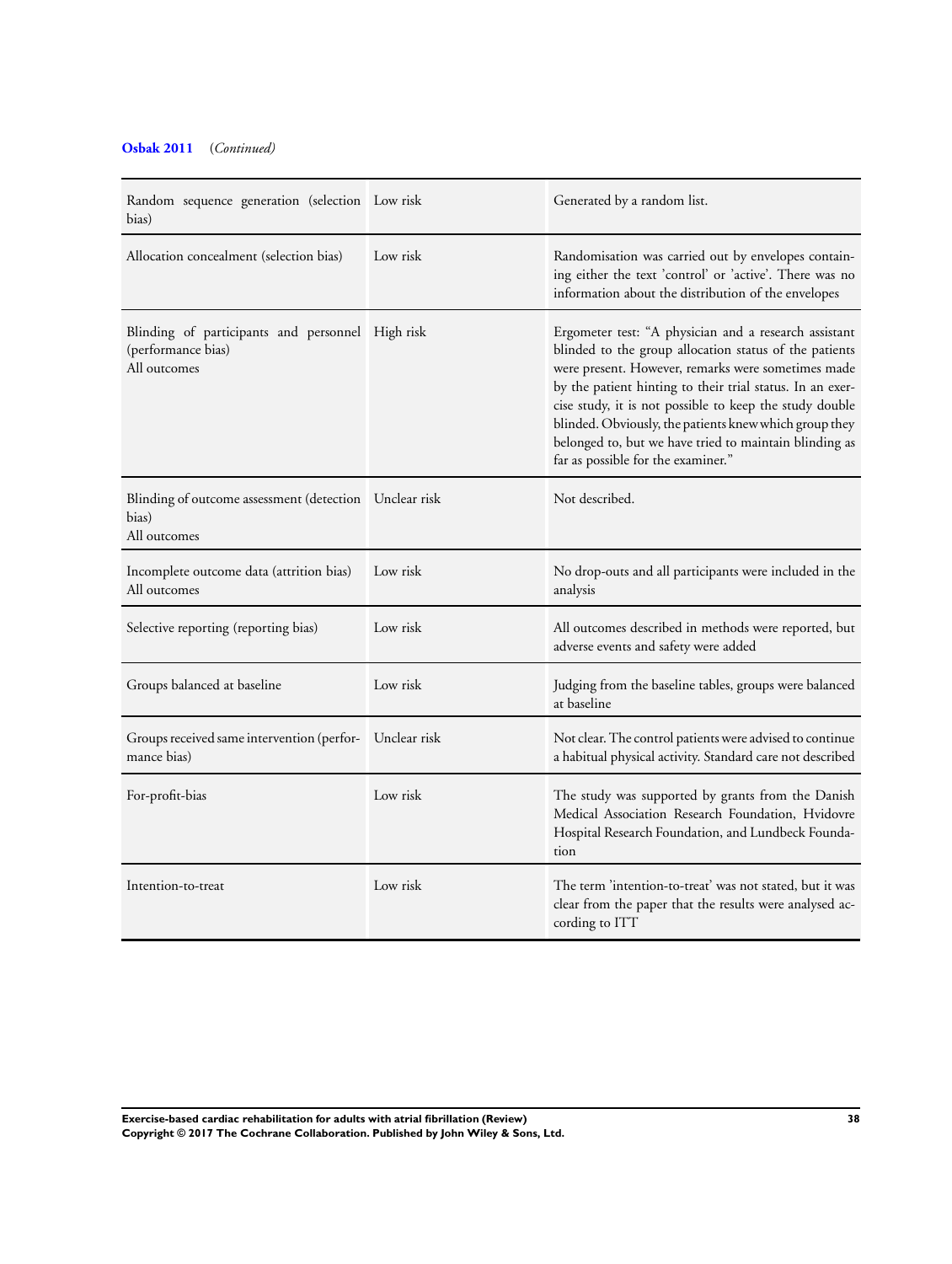**[Risom 2016](#page-29-0)**

| Methods       | RCT; two centres, Denmark.                                                                                                                                                                                                                                                                                                                                                                                                                                                                                                                                                                                                                                                                                                                                                                                                                                                                                                                                                                                                                                                                                                                                                                                                                                                                                                                                                                                                                                                                                                                                                                                                                                                                                                                                                                                                                                         |
|---------------|--------------------------------------------------------------------------------------------------------------------------------------------------------------------------------------------------------------------------------------------------------------------------------------------------------------------------------------------------------------------------------------------------------------------------------------------------------------------------------------------------------------------------------------------------------------------------------------------------------------------------------------------------------------------------------------------------------------------------------------------------------------------------------------------------------------------------------------------------------------------------------------------------------------------------------------------------------------------------------------------------------------------------------------------------------------------------------------------------------------------------------------------------------------------------------------------------------------------------------------------------------------------------------------------------------------------------------------------------------------------------------------------------------------------------------------------------------------------------------------------------------------------------------------------------------------------------------------------------------------------------------------------------------------------------------------------------------------------------------------------------------------------------------------------------------------------------------------------------------------------|
| Participants  | $N = 210$ , (Intervention $N = 105$ ; control $N = 105$ ).<br>Numbers of participants lost to follow up: 3.<br>Number of early drop-outs: $N = 17$ (Intervention $N = 10$ ; control $N = 7$ )<br>Number with complications: 2 deaths not related to the trial (Intervention = 2; control<br>= 1); 1 serious adverse event (Intervention) related to the trial; 23 adverse events (Inter-<br>vention = 16; control = 7) related to the trial<br>Sex: male 70% intervention; 73% control.<br>Age: Intervention 60 years (SD 9); control: 59 years (SD 12.25)<br>Diagnosis: AF type: paroxysmal or persistent AF.<br>Ethnicity: not reported.<br>Inclusion criteria: consecutive patients planned for treatment with radiofrequency<br>catheter ablation for AF were screened for inclusion. Patients $\geq$ 18 years of age, Danish<br>speaking, and providing oral and written informed consent<br>Exclusion criteria: unable to understand trial instructions, pregnant or breastfeeding,<br>reduced ability to follow the planned programme due to other physical illness, prior<br>to RFA had been engaged in intense physical exercise or sports at a competitive level<br>several times a week, did not wish to participate, or were enrolled in a clinical trial that<br>prohibited participation in additional trials.<br>Time after hospitalisation: patients were approached by the trial nurse for information<br>about the trial after ablation procedure                                                                                                                                                                                                                                                                                                                                                                                                |
| Interventions | Physical exercise Intervention: duration: 3 sessions/week, 1-hour classes for 12 weeks;<br>The training program consisted of graduated cardiovascular training based on intensity<br>prescription using the Borg 15-point scale and strength exercises altered stepwise during<br>training sessions. Training intensity was progressively increased during the 12 weeks<br>The program was initiated with one mandatory training session at the hospital; the<br>continuing physical exercise program was then offered in three locations according to the<br>patient's preference: (1) supervised training at hospital; (2) local trial protocol-certified,<br>supervised facility; or (3) home-based training with physiotherapist contact when needed<br>Psycho-educational intervention: duration: 4 consultations/6 months; Education and<br>information were provided about AF to prepare the patients for expected symptoms,<br>and a consultation guide was developed to ensure that certain areas were discussed, e.<br>g. the ablation and fear of AF recurrence. The psycho-educational consultations were<br>inspired by R.R. Parse's Human becoming practice methodologies theory. Furthermore,<br>the consultations complied with recommendations on the use of patient education and<br>psychosocial support in secondary prevention. Two cardiac care nurses were trained in<br>the theory and conducted the consultations, a physician could be contacted if needed.<br>Consultations were performed face-to-face or by telephone<br>Standard care group: The usual care group followed usual care for patients treated for AF<br>with RFA, which included a 3- to 6-month follow-up consultation with a physician at<br>the treating hospital and no further rehabilitation or after-care. Usual care was the same<br>in both included hospitals |
| Outcomes      | Relevant outcomes: mortality, serious adverse events, and adverse events, physical ca-<br>pacity measured by VO2 testing, health-related quality of life measured by Short Form-<br>36, and anxiety and depression measured by Hospital Anxiety and Depression scale, 6-<br>minute walking test, sit-to-stand test<br>Raw data on quality of life and 6-minute walking test were obtained directly from authors                                                                                                                                                                                                                                                                                                                                                                                                                                                                                                                                                                                                                                                                                                                                                                                                                                                                                                                                                                                                                                                                                                                                                                                                                                                                                                                                                                                                                                                    |

**Exercise-based cardiac rehabilitation for adults with atrial fibrillation (Review) 39**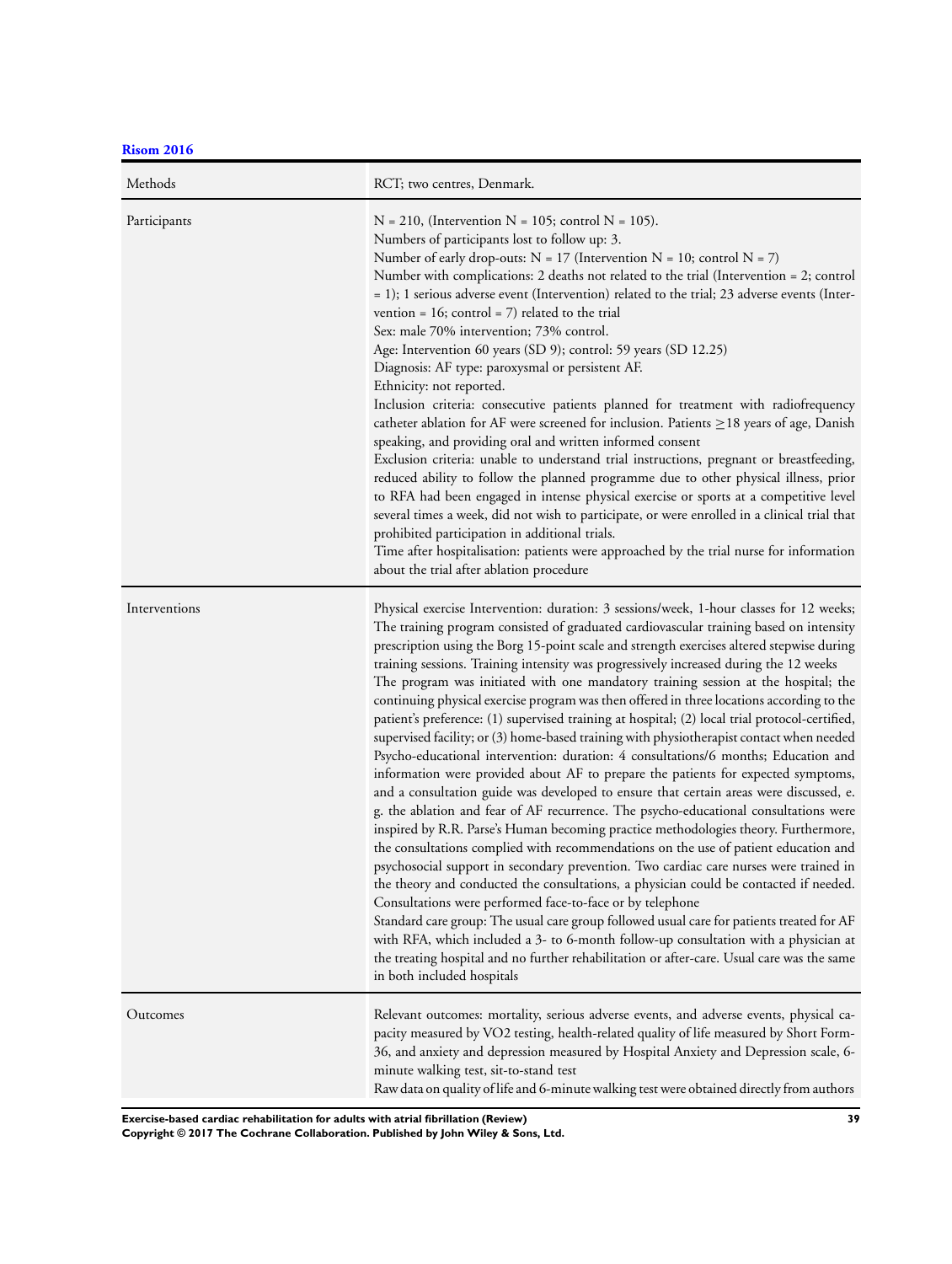| Notes                                                                                  | follow-up 6 months. |                                                                                                                                                                                                                                                                                                                                                                                                                        |
|----------------------------------------------------------------------------------------|---------------------|------------------------------------------------------------------------------------------------------------------------------------------------------------------------------------------------------------------------------------------------------------------------------------------------------------------------------------------------------------------------------------------------------------------------|
| <b>Risk of bias</b>                                                                    |                     |                                                                                                                                                                                                                                                                                                                                                                                                                        |
| <b>Bias</b>                                                                            | Authors' judgement  | Support for judgement                                                                                                                                                                                                                                                                                                                                                                                                  |
| Random sequence generation (selection Low risk<br>bias)                                |                     | Patients were randomised 1:1 to comprehensive cardiac<br>rehabilitation plus usual care versus usual care alone,<br>using a computer-generated allocation sequence with a<br>varying block size of 6, 8, and 12                                                                                                                                                                                                        |
| Allocation concealment (selection bias)                                                | Low risk            | Randomizstion was carried out centrally by a computer,<br>and was obtained by telephone                                                                                                                                                                                                                                                                                                                                |
| Blinding of participants and personnel High risk<br>(performance bias)<br>All outcomes |                     | Patients were not blinded to which intervention group<br>they were in. Outcome assessment staff were blinded to<br>which group patients were allocated                                                                                                                                                                                                                                                                 |
| Blinding of outcome assessment (detection Low risk<br>bias)<br>All outcomes            |                     | "Outcome assessment including ergospirometry testing,<br>data management, and analyses were undertaken by re-<br>search staff masked to group allocation."                                                                                                                                                                                                                                                             |
| Incomplete outcome data (attrition bias)<br>All outcomes                               | High risk           | 17 drop-outs (10 intervention, 37 control), were han-<br>dled by using intention-to-treat analyses                                                                                                                                                                                                                                                                                                                     |
| Selective reporting (reporting bias)                                                   | Low risk            | A protocol describing the trial was published. All out-<br>comes described in the methods section were reported<br>in the results section of the paper. Other outcomes were<br>described in the protocol and will be reported elsewhere                                                                                                                                                                                |
| Groups balanced at baseline                                                            | Low risk            | Judging from the baseline table, groups were balanced<br>at baseline                                                                                                                                                                                                                                                                                                                                                   |
| Groups received same intervention (perfor- Low risk<br>mance bias)                     |                     | Patients in the experimental cardiac rehabilitation group<br>followed a comprehensive programme consisting of ex-<br>ercise training and psycho-educational consultations<br>plus usual care. The usual care consisted of a 3- to 6-<br>month follow-up consultation with a physician at the<br>treating hospital, and no further rehabilitation or after-<br>care. Usual care was the same in both included hospitals |
| For-profit-bias                                                                        | Low risk            | "This trial was supported by the Danish Strategic<br>Research Council, The Heart Centre, Rigshospitalet,<br>Copenhagen, Denmark, Metropolitan University Col-<br>lege, Copenhagen, Denmark, The Copenhagen Trial<br>Unit, Denmark and The Lundbeck Foundation, Den-<br>mark."                                                                                                                                          |

**Exercise-based cardiac rehabilitation for adults with atrial fibrillation (Review) 40**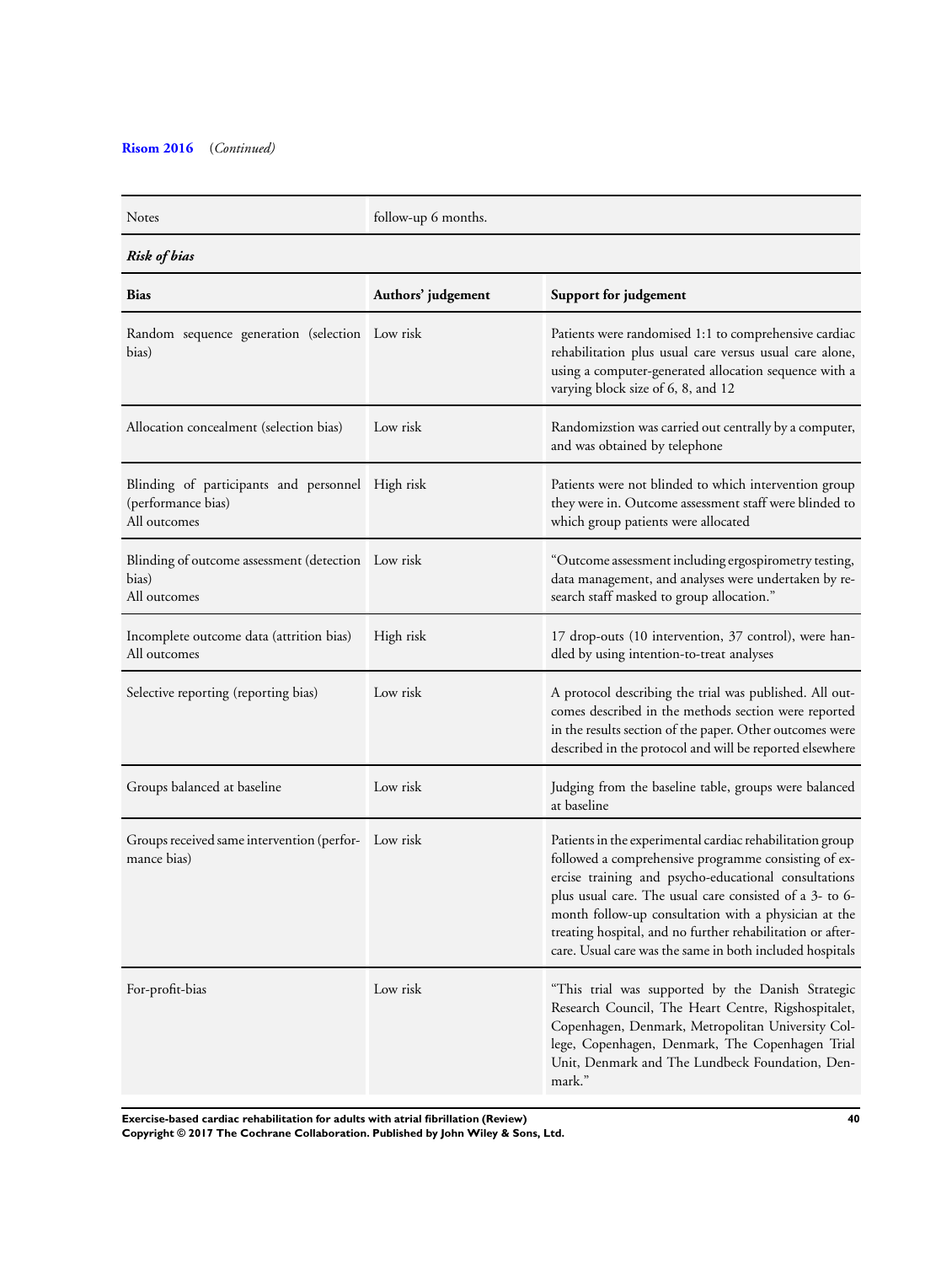## **[Risom 2016](#page-29-0)** (*Continued)*

| Intention-to-treat  | Low risk                                                                                                                                                                                                                                                                                                                                                                                                                                                                                                                                                                                                                                                                                                                                                                                                                                                                                                                                                                                                                                                                             | ITT was used in the analyses. |
|---------------------|--------------------------------------------------------------------------------------------------------------------------------------------------------------------------------------------------------------------------------------------------------------------------------------------------------------------------------------------------------------------------------------------------------------------------------------------------------------------------------------------------------------------------------------------------------------------------------------------------------------------------------------------------------------------------------------------------------------------------------------------------------------------------------------------------------------------------------------------------------------------------------------------------------------------------------------------------------------------------------------------------------------------------------------------------------------------------------------|-------------------------------|
| <b>Malmo 2016</b>   |                                                                                                                                                                                                                                                                                                                                                                                                                                                                                                                                                                                                                                                                                                                                                                                                                                                                                                                                                                                                                                                                                      |                               |
| Methods             | RCT; single centre, Norway.                                                                                                                                                                                                                                                                                                                                                                                                                                                                                                                                                                                                                                                                                                                                                                                                                                                                                                                                                                                                                                                          |                               |
| Participants        | $N = 51$ , (Intervention $N = 26$ ; control $N = 25$ ).<br>Numbers of participants lost to follow up: 0.<br>Number of early drop outs: 0.<br>Number with complications: 1 in the control group (1 stroke)<br>Sex: male 77% intervention; 88% control.<br>Age: Intervention 56 years (SD 8); control 62 years (SD 9).<br>Diagnosis; AF type: symptomatic, ECG-documented, non-permanent AF<br>Ethnicity: not reported.<br>Inclusion: symptomatic, ECG-documented, non-permanent AF who were referred for<br>first AF ablation, or to the outpatient clinic<br>Exclusion: performing endurance training at high intensity > 2 times a week or at mod-<br>erate intensity for > 3 times a week, previous open heart surgery, left ventricular ejection<br>fraction < 45%, significant cardiac valve disease, implanted cardiac pacemaker, coronary<br>artery disease without complete revascularization, or inability to accomplish the exercise<br>programme<br>Time after hospitalisation: Patients were recruited when referred for first AF ablation or<br>to the outpatient clinic |                               |
| Interventions       | Intervention: duration: 3 sessions/week for 12 weeks; including aerobic training, warm-<br>up and cool down periods, with four 4-minute intervals at 85% to 90% of maximal<br>heart rate and Borg 6 to 20. The exercise was walking or running on a treadmill. The<br>exercise sessions were carried out in a facility with the option of one additional exercise<br>session at home when trained in using the heart monitor<br>Standard care group: continued their previous exercise habits                                                                                                                                                                                                                                                                                                                                                                                                                                                                                                                                                                                        |                               |
| Outcomes            | Relevant outcomes: Change in time in AF from baseline to follow-up, AF symptoms,<br>exercise capacity measured as peak oxygen uptake (VO2 peak), health-related quality<br>of life measured by SF-36 and AF symptoms and severity checklist, and number of<br>cardioversions and hospital admissions resulting from AF<br>Other outcomes: lipid status, cardiac volumes, level of physical activity                                                                                                                                                                                                                                                                                                                                                                                                                                                                                                                                                                                                                                                                                  |                               |
| Notes               | follow-up 20 weeks.                                                                                                                                                                                                                                                                                                                                                                                                                                                                                                                                                                                                                                                                                                                                                                                                                                                                                                                                                                                                                                                                  |                               |
| <b>Risk of bias</b> |                                                                                                                                                                                                                                                                                                                                                                                                                                                                                                                                                                                                                                                                                                                                                                                                                                                                                                                                                                                                                                                                                      |                               |
| <b>Bias</b>         | Authors' judgement                                                                                                                                                                                                                                                                                                                                                                                                                                                                                                                                                                                                                                                                                                                                                                                                                                                                                                                                                                                                                                                                   | Support for judgement         |

| <b>Bias</b>                                                 | Authors' judgement | Support for judgement |
|-------------------------------------------------------------|--------------------|-----------------------|
| Random sequence generation (selection Unclear risk<br>bias) |                    | not described.        |
| Allocation concealment (selection bias)                     | Unclear risk       | not described.        |

**Exercise-based cardiac rehabilitation for adults with atrial fibrillation (Review) 41**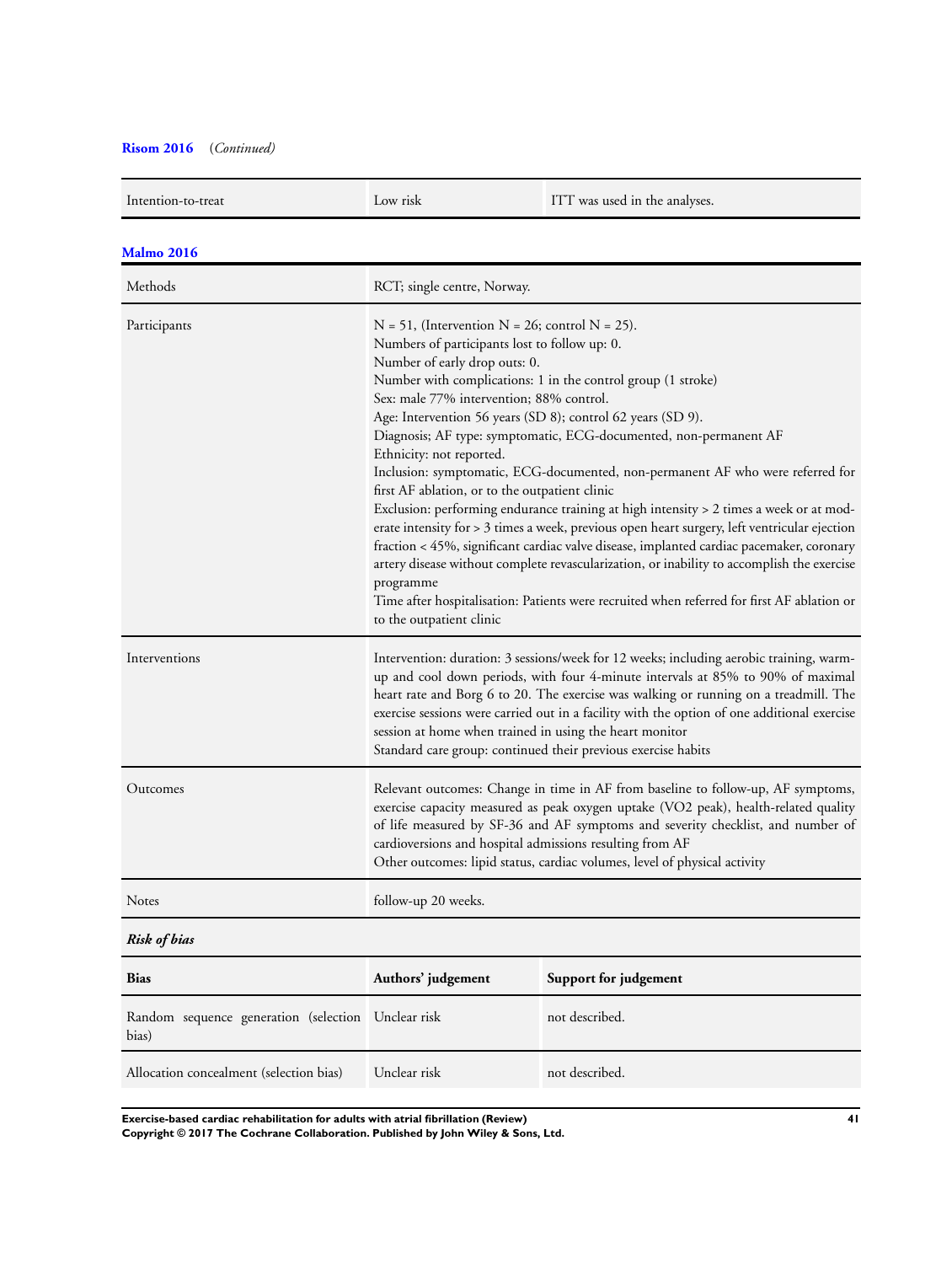### **[Malmo 2016](#page-29-0)** (*Continued)*

| Blinding of participants and personnel High risk<br>(performance bias)<br>All outcomes |                                                                                                          | Patients were not blinded to which intervention group<br>they were in. "The investigators performing the data<br>analyses were blinded for intervention identity, and none<br>of the study investigators were involved in treatment of<br>the patients."                                                                                       |
|----------------------------------------------------------------------------------------|----------------------------------------------------------------------------------------------------------|------------------------------------------------------------------------------------------------------------------------------------------------------------------------------------------------------------------------------------------------------------------------------------------------------------------------------------------------|
| Blinding of outcome assessment (detection Low risk<br>bias)<br>All outcomes            |                                                                                                          | "The investigators performing the data analyses were<br>blinded for intervention identity."                                                                                                                                                                                                                                                    |
| Incomplete outcome data (attrition bias)<br>All outcomes                               | Low risk                                                                                                 | No drop-outs and all participants were included in the<br>analysis                                                                                                                                                                                                                                                                             |
| Selective reporting (reporting bias)                                                   | Low risk                                                                                                 | All outcomes described in methods were reported, ad-<br>verse events and safety were added                                                                                                                                                                                                                                                     |
| Groups balanced at baseline                                                            | Low risk                                                                                                 | Judging from the baseline tables, groups were balanced<br>at baseline, only differences in patients age were reported                                                                                                                                                                                                                          |
| Groups received same intervention (perfor-<br>mance bias)                              | High risk                                                                                                | The control patients were advised to continue their ha-<br>bitual physical activity. Standard care not described                                                                                                                                                                                                                               |
| For-profit-bias                                                                        | Low risk                                                                                                 | The study was supported by grants from the Norwe-<br>gian Council of Cardiovascular Disease (Oslo, Norway)<br>, Liaison Committee between the Central Norway Re-<br>gional Health Authority and the Norwegian University<br>of Science and Technology (Trondheim, Norway), K.G.<br>Jebsen Foundation, and SINTEF Unimed (Trondheim,<br>Norway) |
| Intention-to-treat                                                                     | Low risk                                                                                                 | All patients completed the intervention and were in-<br>cluded in the analysis                                                                                                                                                                                                                                                                 |
| <b>Zeren 2016</b>                                                                      |                                                                                                          |                                                                                                                                                                                                                                                                                                                                                |
| Methods                                                                                | RCT; single centre, Turkey.                                                                              |                                                                                                                                                                                                                                                                                                                                                |
| Participants                                                                           | $N = 38$ , (Intervention $N = 19$ ; control $N = 19$ ).<br>Numbers of participants lost to follow up: 3. |                                                                                                                                                                                                                                                                                                                                                |

Number of early drop outs: 2.

Ethnicity: not reported.

Diagnosis: AF type: permanent AF.

Number with complications: not reported. Sex: male 47% intervention, 56% control.

Age: Intervention 66.18 years (SD 8.76); control 67.06 years (SD 6.39)

Inclusion: clinically stable, left ventricular ejection fraction above 40% and New York Heart Association Class I (cardiac disease, but no symptoms and no limitation in ordinary physical activity, e.g. no shortness of breath when walking, climbing stairs, etc.), and

**Exercise-based cardiac rehabilitation for adults with atrial fibrillation (Review) 42**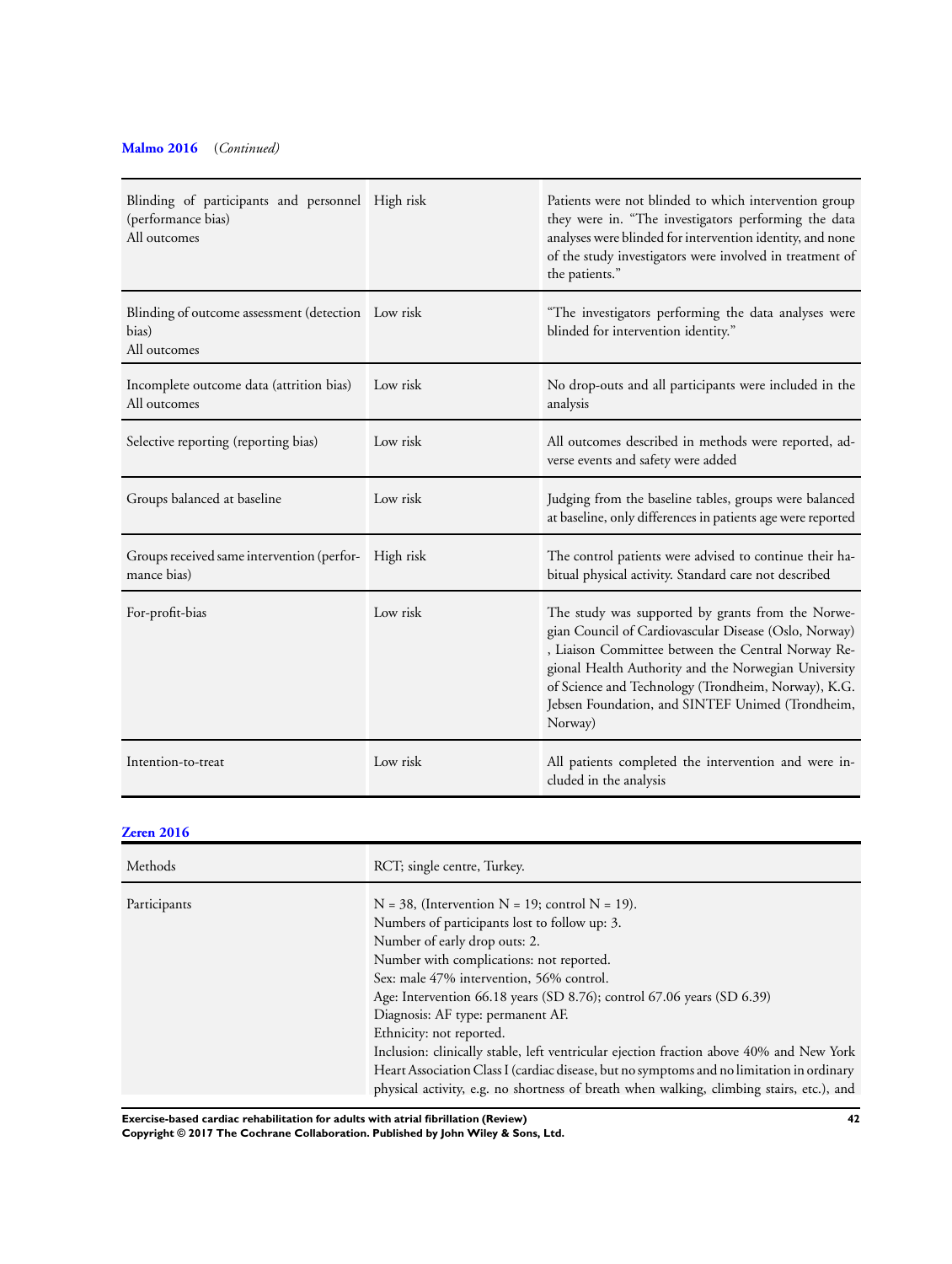### **[Zeren 2016](#page-29-0)** (*Continued)*

|               | Class II (mild symptoms (mild shortness of breath and/or angina) and slight limitation<br>during ordinary activity)<br>Exclusion: chronic obstructive lung disease, rheumatic valvular heart disease, previous<br>heart valve surgery, recent coronary bypass surgery (three months prior to study), acute<br>myocardial infarction, hypertrophic obstructive cardiomyopathy, and having a pace-<br>maker<br>time after hospitalisation: not reported.                                                                                                                                                                                                                                                                                                                                                                                                                                                                                                                           |
|---------------|----------------------------------------------------------------------------------------------------------------------------------------------------------------------------------------------------------------------------------------------------------------------------------------------------------------------------------------------------------------------------------------------------------------------------------------------------------------------------------------------------------------------------------------------------------------------------------------------------------------------------------------------------------------------------------------------------------------------------------------------------------------------------------------------------------------------------------------------------------------------------------------------------------------------------------------------------------------------------------|
| Interventions | Intervention: duration: 15 minutes twice a day, 7 days a week, for 12 weeks. Once a week<br>patients in the training group came to the department, had their maximal inspiratory<br>pressure measured again, and received a supervised inspiratory muscle training session.<br>Intervention: threshold inspiratory muscle trainer (Threshold IMT) device (Respironics,<br>U.S.) was used for inspiratory muscle training. The training group received inspiratory<br>muscle training at 30% of maximal inspiratory pressure. Patients were instructed to<br>maintain diaphragmatic breathing with the device for five breaths and rest for 5 to 10<br>seconds before the next five breaths. All patients wore nose-clips during training<br>Standard medical treatment of permanent atrial fibrillation was based on the ventricular<br>rate control and antithrombotic therapy, for the purpose of preventing atrial fibrillation-<br>related complications and thromboembolism |
| Outcomes      | Relevant outcomes: functional capacity measured by 6-minute walking test<br>Other outcomes: pulmonary function, respiratory muscle strength                                                                                                                                                                                                                                                                                                                                                                                                                                                                                                                                                                                                                                                                                                                                                                                                                                      |
| <b>Notes</b>  | follow-up 12 weeks.                                                                                                                                                                                                                                                                                                                                                                                                                                                                                                                                                                                                                                                                                                                                                                                                                                                                                                                                                              |

*Risk of bias*

| <b>Bias</b>                                                                            | Authors' judgement | Support for judgement                                                                                                                                                                                                                            |
|----------------------------------------------------------------------------------------|--------------------|--------------------------------------------------------------------------------------------------------------------------------------------------------------------------------------------------------------------------------------------------|
| Random sequence generation (selection Low risk<br>bias)                                |                    | A numbered series of 38 prefilled envelops specifying<br>group assignment were used                                                                                                                                                              |
| Allocation concealment (selection bias)                                                | Low risk           | Randomisation was carried out by a computer-based pro-<br>gram.                                                                                                                                                                                  |
| Blinding of participants and personnel High risk<br>(performance bias)<br>All outcomes |                    | Patients were not blinded to which intervention group<br>they were in. "Patients' assessments and inspiratory muscle<br>training were performed by different and blinded physio-<br>therapists."                                                 |
| Blinding of outcome assessment (detection Low risk<br>bias)<br>All outcomes            |                    | "The physiotherapist that collected the data was not aware<br>of which patients belonged to the training group or the<br>control group. Patients' assessments and inspiratory mus-<br>cle training were performed by different physiotherapists. |
| Incomplete outcome data (attrition bias)<br>All outcomes                               | High risk          | 5 drop-outs (2 intervention group, 3 control group); they<br>were not included in the analysis                                                                                                                                                   |

**Exercise-based cardiac rehabilitation for adults with atrial fibrillation (Review) 43 Copyright © 2017 The Cochrane Collaboration. Published by John Wiley & Sons, Ltd.**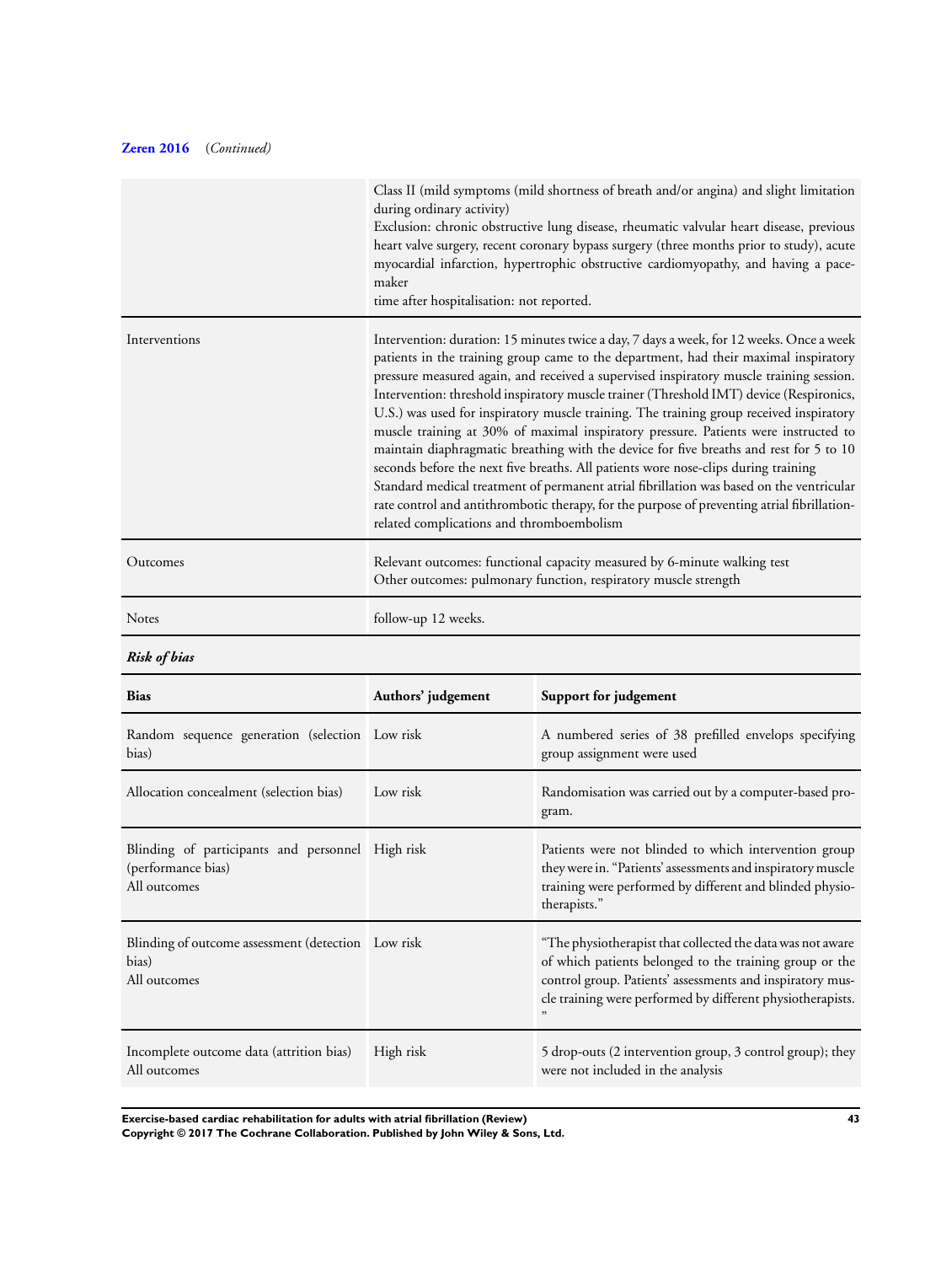### **[Zeren 2016](#page-29-0)** (*Continued)*

| Selective reporting (reporting bias)                               | Low risk  | All outcomes described in the methods were reported.                                                                                                                                                                                                |
|--------------------------------------------------------------------|-----------|-----------------------------------------------------------------------------------------------------------------------------------------------------------------------------------------------------------------------------------------------------|
| Groups balanced at baseline                                        | Low risk  | Judging from the baseline table, groups were balanced at<br>baseline                                                                                                                                                                                |
| Groups received same intervention (perfor- Low risk<br>mance bias) |           | "Standard medical treatment of permanent atrial fibril-<br>lation was based on the ventricular rate control and an-<br>tithrombotic therapy, for the purpose of preventing atrial<br>fibrillation-related complications and thromboembolism.<br>, 2 |
| For-profit-bias                                                    | Low risk  | The researchers were not financially supported to conduct<br>the trial                                                                                                                                                                              |
| Intention-to-treat                                                 | High risk | ITT was not used in the analysis.                                                                                                                                                                                                                   |

# **Characteristics of excluded studies** *[ordered by study ID]*

| Study            | Reason for exclusion                                                                                                                                                                                    |
|------------------|---------------------------------------------------------------------------------------------------------------------------------------------------------------------------------------------------------|
| Angergard K 2015 | No intervention was applied.                                                                                                                                                                            |
| Borland 2015     | The control group also received the intervention.                                                                                                                                                       |
| Frederix 2015    | The study evaluated the cost-effectiveness of a comprehensive cardiac telerehabilitation programme for various<br>patients with different heart diseases who had participated in cardiac rehabilitation |
| Kim 2014         | The study evaluated the influence of atrial fibrillation on the clinical characteristics and rehabilitation outcomes<br>of patients with cerebral infarction                                            |
| Mertens 1996     | The study was not randomised                                                                                                                                                                            |
| Vanhees 2000     | The study was not randomised                                                                                                                                                                            |

# **Characteristics of ongoing studies** *[ordered by study ID]*

## **[NCT01673139](#page-29-0)**

| Trial name or title | Effect of 3 years of exercise in patients with atrial fibrillation                            |
|---------------------|-----------------------------------------------------------------------------------------------|
| Methods             | <b>RCT</b>                                                                                    |
| Participants        | 150 70 to 75 year-old persons with atrial fibrillation included in the "Generation 100 study" |

**Exercise-based cardiac rehabilitation for adults with atrial fibrillation (Review) 44 Copyright © 2017 The Cochrane Collaboration. Published by John Wiley & Sons, Ltd.**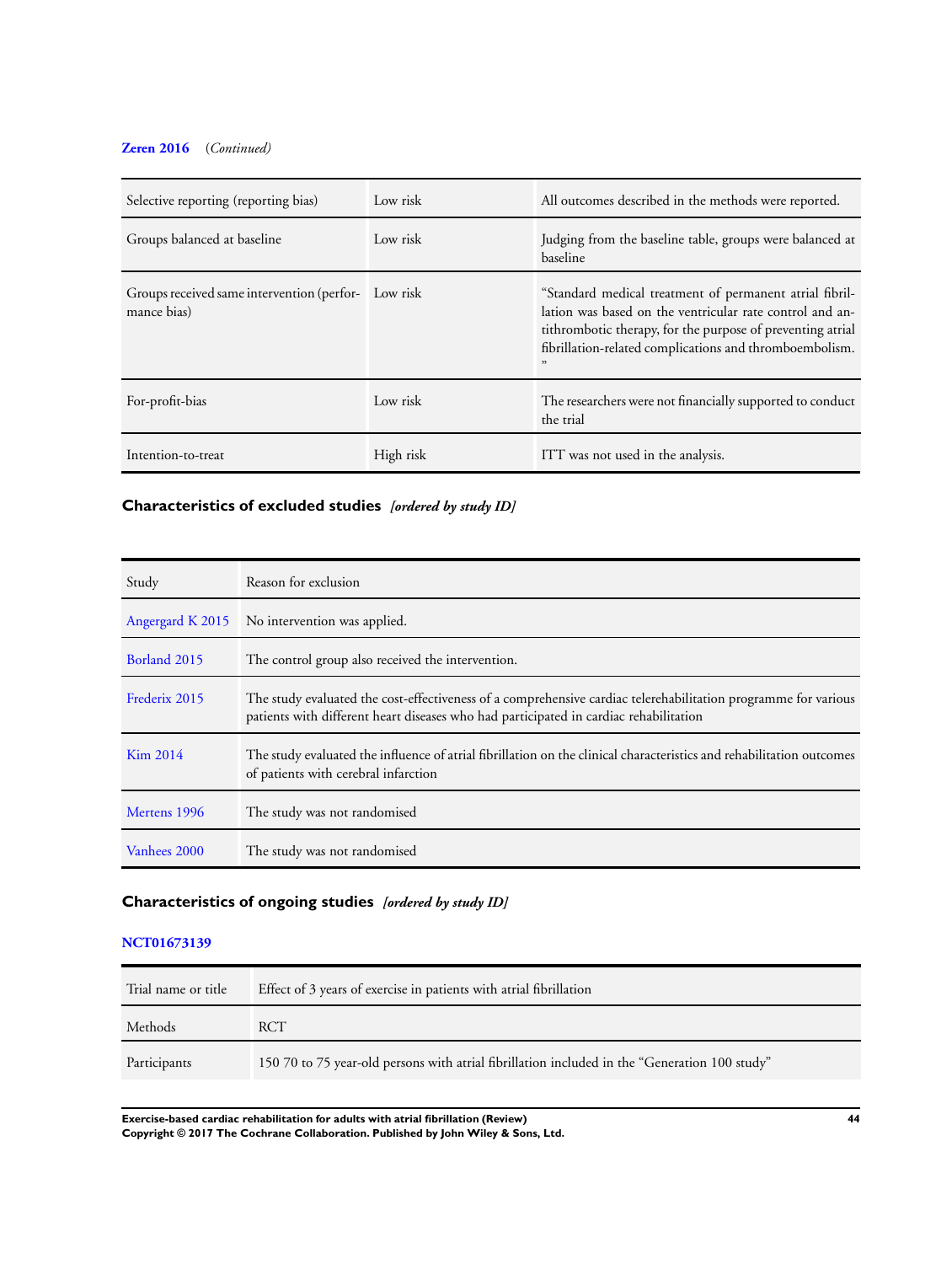#### **[NCT01673139](#page-29-0)** (*Continued)*

| Interventions       | 3 years of interval or moderate exercise                                                                                                                                                                                                                                                                                                                                                                                                                                                                                                                                                                                                                       |
|---------------------|----------------------------------------------------------------------------------------------------------------------------------------------------------------------------------------------------------------------------------------------------------------------------------------------------------------------------------------------------------------------------------------------------------------------------------------------------------------------------------------------------------------------------------------------------------------------------------------------------------------------------------------------------------------|
| Outcomes            | Primary outcome measures: change in burden of atrial fibrillation (timeframe: At baseline and 3 years); burden<br>of atrial fibrillation measured by Holter monitor and the patient<br>Secondary outcome measures: size of left ventricle, quality of life, endothelial function, diameter of brachial<br>artery measured by ultrasound. maximal oxygen uptake, atrial extra systoles, number of hospitalisations with<br>atrial fibrillation as main diagnosis, total number of electrical cardioversions, number of electrical cardiover-<br>sions because of atrial fibrillation, size of left atrium, function of left atrium, function of left ventricle, |
| Starting date       | September 2012                                                                                                                                                                                                                                                                                                                                                                                                                                                                                                                                                                                                                                                 |
| Contact information | Jan Paal Loennechen, Norweigian University of Science and Technology, Trondheim                                                                                                                                                                                                                                                                                                                                                                                                                                                                                                                                                                                |
| <b>Notes</b>        | Norway                                                                                                                                                                                                                                                                                                                                                                                                                                                                                                                                                                                                                                                         |

## **[NCT01721863](#page-29-0)**

| Trial name or title | Effects of exercise training in patients with permanent atrial fibrillation                                                                                                         |
|---------------------|-------------------------------------------------------------------------------------------------------------------------------------------------------------------------------------|
| Methods             | <b>RCT</b>                                                                                                                                                                          |
| Participants        | 58 patients with permanent atrial fibrillation                                                                                                                                      |
| Interventions       | Progressive aerobic exercise training with 40% to 85% maximal oxygen consumption for 40 minutes, 3<br>sessions per week for 12 weeks versus treatment as usual                      |
| Outcomes            | Primary outcome measures: exercise capacity<br>Secondary outcome measures: heart rate variability, change values of head-up tilt test, endothelial function,<br>and quality of life |
| Starting date       | 2010                                                                                                                                                                                |
| Contact information | Ying-Tai Wu, National Taiwan University Hospital, Department of Health                                                                                                              |
| <b>Notes</b>        | Taiwan                                                                                                                                                                              |

#### **[NCT01817998](#page-29-0)**

| Trial name or title | Atrial fibrillation (AF) and physical exercise (EXAF)                                               |
|---------------------|-----------------------------------------------------------------------------------------------------|
| Methods             | <b>RCT</b>                                                                                          |
| Participants        | 60 patients older than 18 years with ECG-documented paroxysmal or persistent AF                     |
| Interventions       | Moderate to severe (80% to 85% of maximum capacity) or low intensity (50% of max capacity) training |

**Exercise-based cardiac rehabilitation for adults with atrial fibrillation (Review) 45 Copyright © 2017 The Cochrane Collaboration. Published by John Wiley & Sons, Ltd.**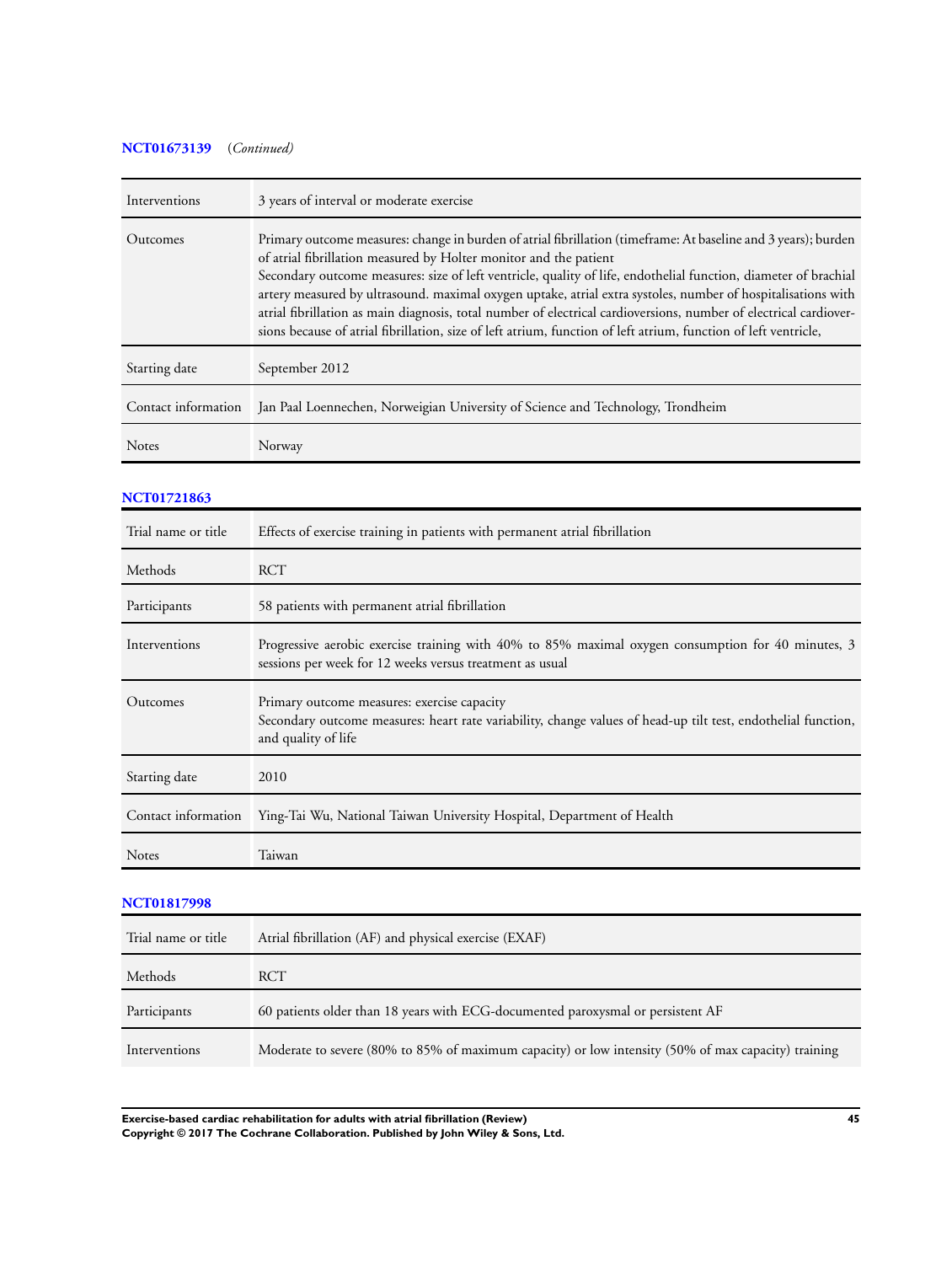#### **[NCT01817998](#page-29-0)** (*Continued)*

| <b>Outcomes</b>     | 1. The effect of physical exercise on AF burden.<br>2. The effect of physical exercise on the risk of cardiovascular hospitalisation |
|---------------------|--------------------------------------------------------------------------------------------------------------------------------------|
| Starting date       | November 2012                                                                                                                        |
| Contact information | Ane Katrine Skielboe: a.k.skielboe@gmail.com<br>Ulrik Dixen, Consultant: ulrik.dixen@regionh.dk                                      |
| <b>Notes</b>        | Denmark                                                                                                                              |

**Exercise-based cardiac rehabilitation for adults with atrial fibrillation (Review) 46 Copyright © 2017 The Cochrane Collaboration. Published by John Wiley & Sons, Ltd.**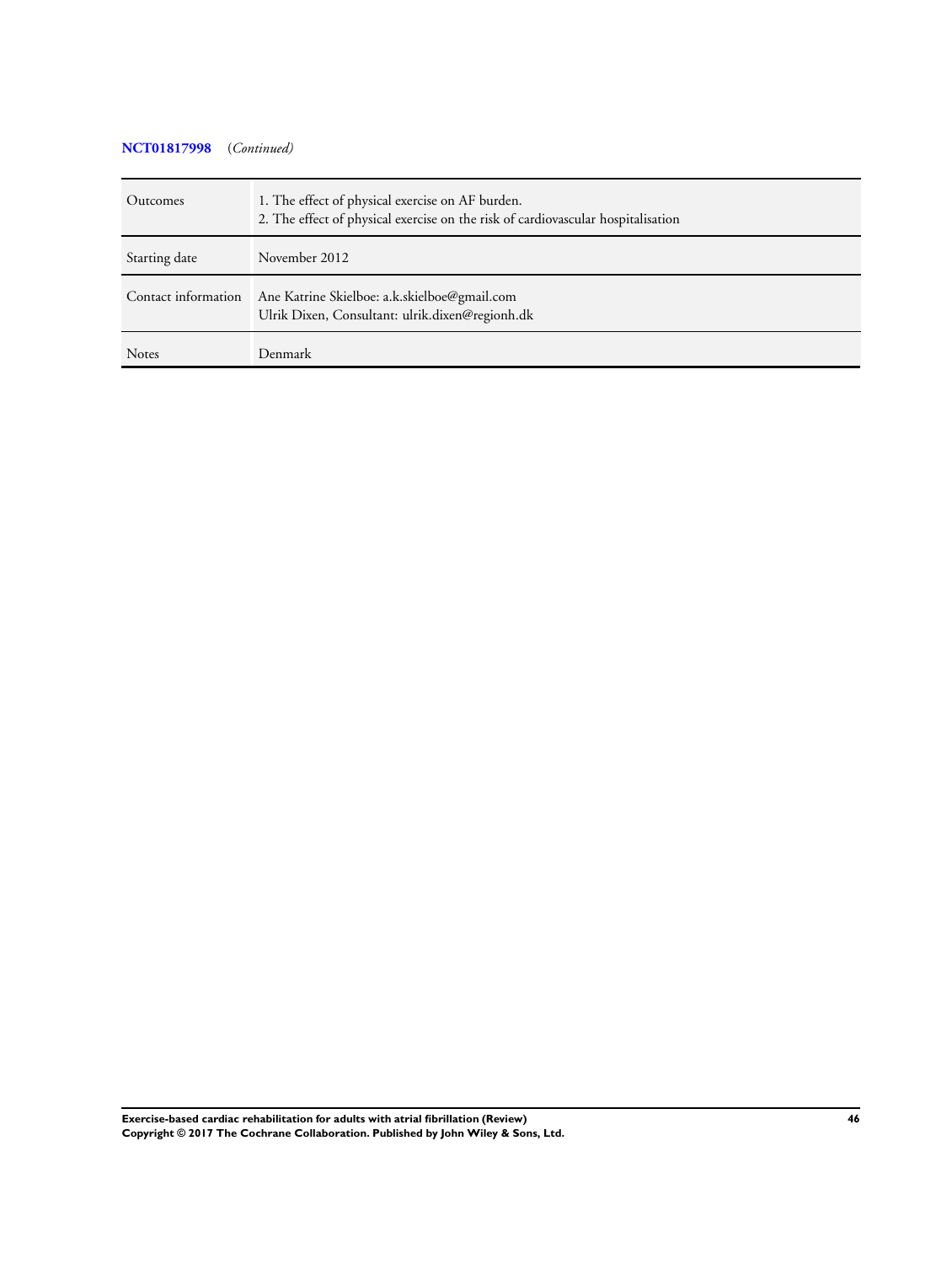## **D A T A A N D A N A L Y S E S**

#### **Comparison 1. Exercise versus no exercise**

| Outcome or subgroup title                                    | No. of<br>studies    | No. of<br>participants | <b>Statistical method</b>                 | <b>Effect</b> size          |
|--------------------------------------------------------------|----------------------|------------------------|-------------------------------------------|-----------------------------|
| 1 Mortality                                                  | 6                    | 421                    | Risk Ratio (M-H, Fixed, 95% CI)           | 1.0 [0.06, 15.78]           |
| 2 Mortality (worst-best case<br>scenario)                    | 6                    | 421                    | Risk Ratio (M-H, Fixed, 95% CI)           | $0.83$ [0.26, 2.65]         |
| 3 Mortality (best-worst case<br>scenario)                    | 6                    | 421                    | Risk Ratio (M-H, Fixed, 95% CI)           | $0.59$ [0.08, 4.35]         |
| 4 Serious adverse events                                     | 5                    | 381                    | Risk Ratio (M-H, Fixed, 95% CI)           | $1.01$ [0.98, 1.05]         |
| 5 Serious adverse events<br>(worst-best case scenario)       | 5                    | 383                    | Risk Ratio (M-H, Fixed, 95% CI)           | 1.46 [0.54, 3.97]           |
| 6 Serious adverse events<br>(best-worst case scenario)       | 5                    | 383                    | Risk Ratio (M-H, Fixed, 95% CI)           | $0.65$ [0.19, 2.24]         |
| 7 Quality of life, SF-36, Physical<br><b>Component Score</b> | $\sqrt{2}$           | 224                    | Mean Difference (IV, Random, 95% CI)      | $1.96$ [ $-2.50$ , $6.42$ ] |
| 8 Quality of life, SF-36, Mental<br><b>Component Score</b>   | $\sqrt{2}$           | 224                    | Mean Difference (IV, Fixed, 95% CI)       | $1.99$ [-0.48, 4.46]        |
| 9 Quality of Life, SF-36, Physical<br>Function               | $\boldsymbol{\beta}$ | 274                    | Mean Difference (IV, Fixed, 95% CI)       | $1.46$ [-1.26, 4.18]        |
| 10 Quality of Life, SF-36,<br>Role-Physical                  | 3                    | 274                    | Mean Difference (IV, Fixed, 95% CI)       | 2.79 [-0.52, 6.10]          |
| 11 Quality of Life, SF-36, Bodily<br>Pain                    | $\mathfrak{Z}$       | 274                    | Mean Difference (IV, Random, 95% CI)      | $0.73$ [-3.99, 5.45]        |
| 12 Quality of Life, SF-36, General<br>Health                 | $\mathfrak{Z}$       | 273                    | Mean Difference (IV, Fixed, 95% CI)       | 7.11 [3.46, 10.77]          |
| 13 Quality of Life, SF-36, Vitality                          | $\boldsymbol{\beta}$ | 274                    | Mean Difference (IV, Fixed, 95% CI)       | 6.10 [1.91, 10.30]          |
| 14 Quality of Life, SF-36, Social<br>Functioning             | $\mathfrak{Z}$       | 274                    | Mean Difference (IV, Fixed, 95% CI)       | 2.85 [-0.72, 6.41]          |
| 15 Quality of Life, SF-36, Role<br>Emotional                 | 3                    | 275                    | Mean Difference (IV, Fixed, 95% CI)       | 2.91 [-1.69, 7.50]          |
| 16 Quality of Life, SF-36, Mental<br>Health                  | $\mathfrak{Z}$       | 274                    | Mean Difference (IV, Fixed, 95% CI)       | $2.09$ [-1.08, 5.26]        |
| 17 Exercise capacity (VO2 peak)                              | $\mathfrak{2}$       | 208                    | Mean Difference (IV, Fixed, 95% CI)       | 3.76 [1.37, 6.15]           |
| 18 Exercise capacity (6MWT)                                  | 4                    | 272                    | Mean Difference (IV, Random, 95% CI)      | 75.76 [14.00, 137.<br>53]   |
| 19 Exercise capacity (SMD)                                   | 6                    | 359                    | Std. Mean Difference (IV, Random, 95% CI) | $0.86$ [0.46, 1.26]         |

**Exercise-based cardiac rehabilitation for adults with atrial fibrillation (Review) 47 Copyright © 2017 The Cochrane Collaboration. Published by John Wiley & Sons, Ltd.**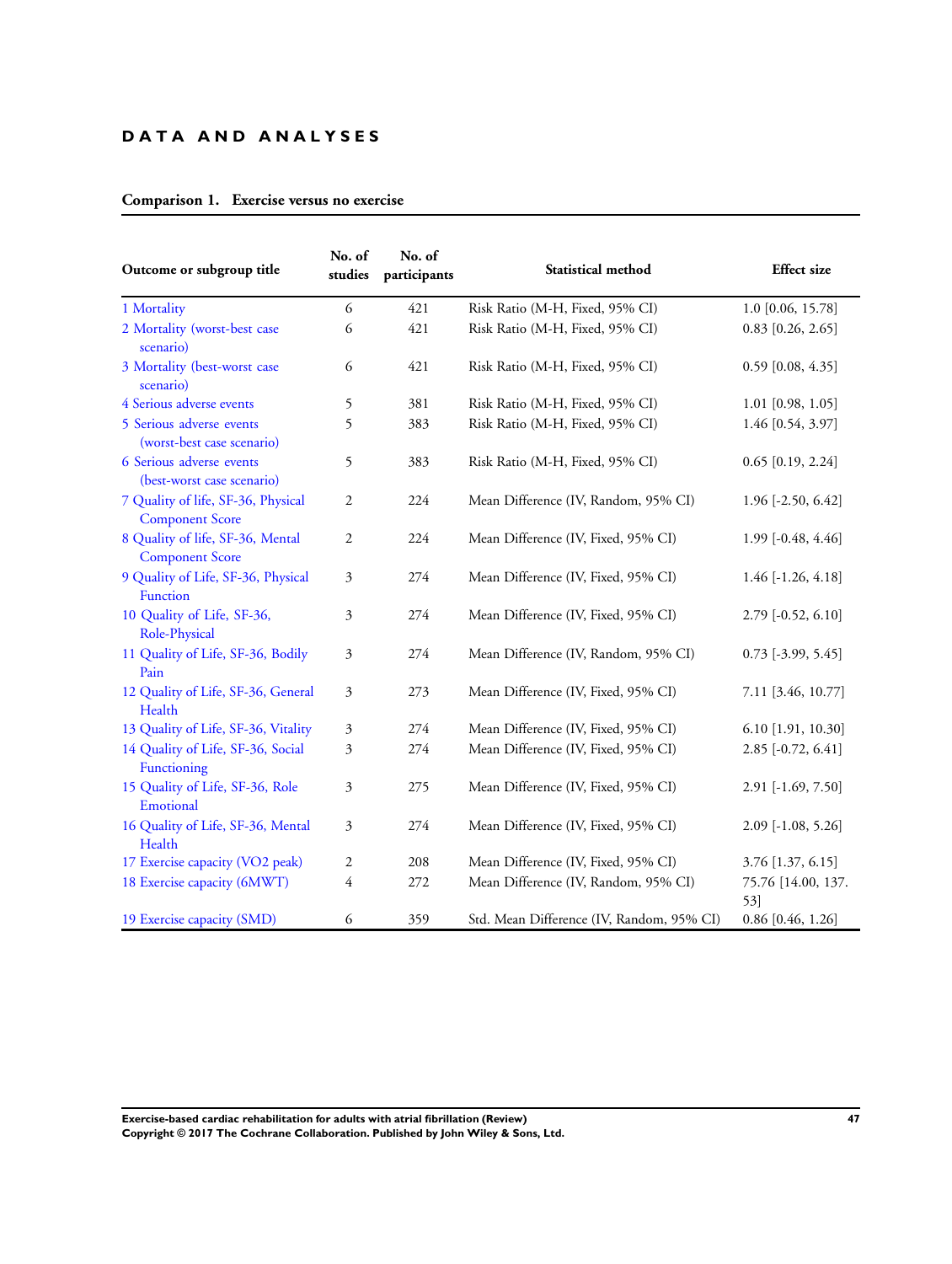#### **Analysis 1.1. Comparison 1 Exercise versus no exercise, Outcome 1 Mortality.**

<span id="page-49-0"></span>Review: Exercise-based cardiac rehabilitation for adults with atrial fibrillation

Comparison: 1 Exercise versus no exercise

Outcome: | Mortality

| Study or subgroup                             | Favours exercise                                            | Favours no exercise | <b>Risk Ratio</b>                                  | Weight  | <b>Risk Ratio</b>      |
|-----------------------------------------------|-------------------------------------------------------------|---------------------|----------------------------------------------------|---------|------------------------|
|                                               | n/N                                                         | n/N                 | M-H, Fixed, 95% CI                                 |         | M-H, Fixed, 95% CI     |
| Hegbom 2006                                   | 0/15                                                        | 0/15                |                                                    |         | Not estimable          |
| Pippa 2007                                    | 0/22                                                        | 0/2                 |                                                    |         | Not estimable          |
| Osbak 2011                                    | 0/25                                                        | 0/24                |                                                    |         | Not estimable          |
| Malmo 2016                                    | 0/26                                                        | 0/25                |                                                    |         | Not estimable          |
| <b>Risom 2016</b>                             | 1/105                                                       | 1/105               |                                                    | 100.0 % | $1.00$ $[0.06, 15.78]$ |
| Zeren 2016                                    | 0/19                                                        | 0/19                |                                                    |         | Not estimable          |
| <b>Total (95% CI)</b>                         | 212                                                         | 209                 |                                                    | 100.0%  | $1.00$ [ 0.06, 15.78 ] |
|                                               | Total events: I (Favours exercise), I (Favours no exercise) |                     |                                                    |         |                        |
| Heterogeneity: not applicable                 |                                                             |                     |                                                    |         |                        |
| Test for overall effect: $Z = 0.0$ (P = 1.0)  |                                                             |                     |                                                    |         |                        |
| Test for subgroup differences: Not applicable |                                                             |                     |                                                    |         |                        |
|                                               |                                                             |                     |                                                    |         |                        |
|                                               |                                                             |                     | $0.001$ $0.01$ $0.1$<br>100 1000<br>$\overline{0}$ |         |                        |

Favours no exercise Favours exercise

**Exercise-based cardiac rehabilitation for adults with atrial fibrillation (Review) 48 Copyright © 2017 The Cochrane Collaboration. Published by John Wiley & Sons, Ltd.**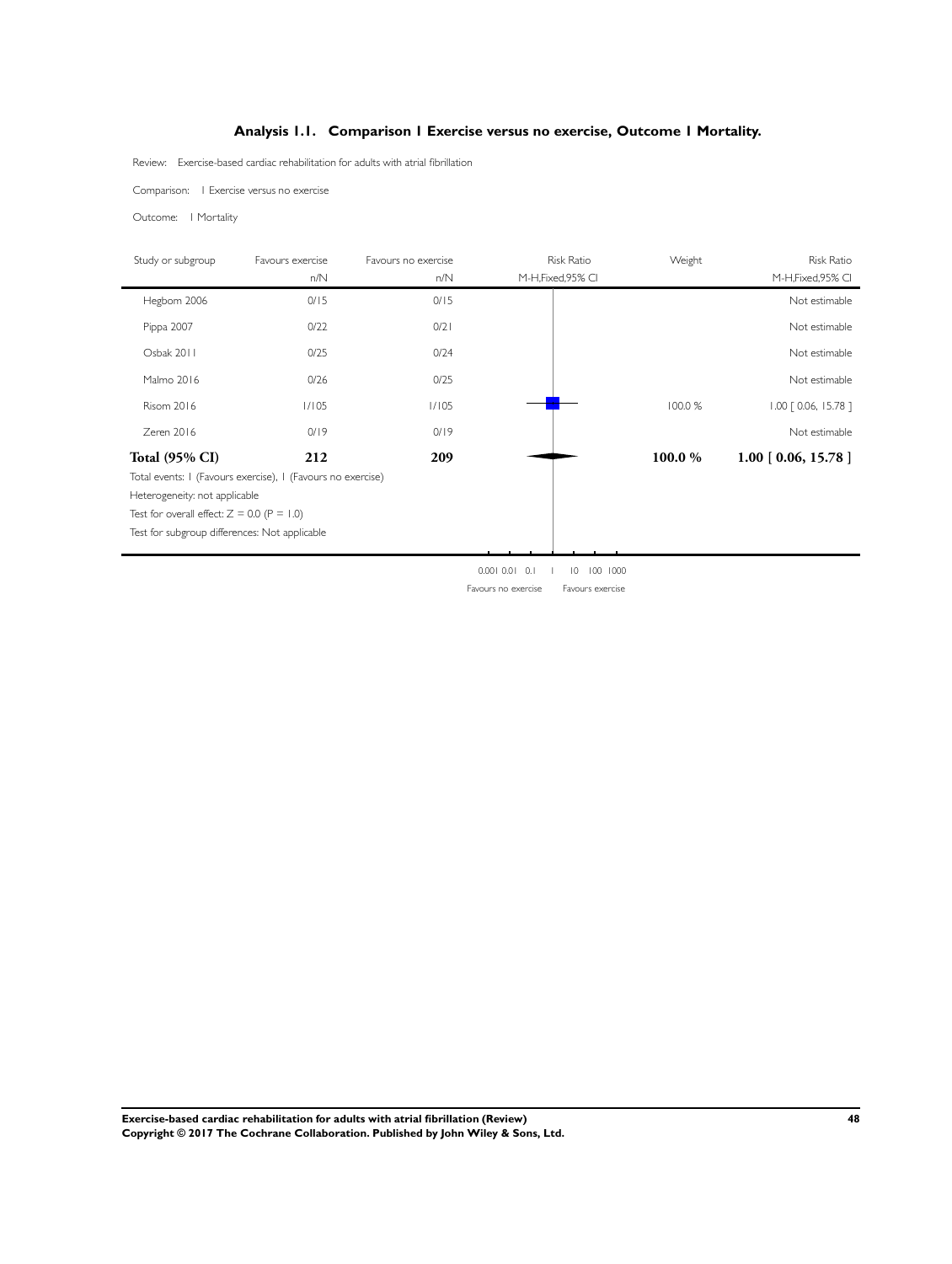#### <span id="page-50-0"></span>**Analysis 1.2. Comparison 1 Exercise versus no exercise, Outcome 2 Mortality (worst-best case scenario).**

Review: Exercise-based cardiac rehabilitation for adults with atrial fibrillation

Comparison: 1 Exercise versus no exercise

Outcome: 2 Mortality (worst-best case scenario)

| Study or subgroup                              | Favours exercise                                                        | Favours no exercise | Risk Ratio                              | Weight | <b>Risk Ratio</b>      |
|------------------------------------------------|-------------------------------------------------------------------------|---------------------|-----------------------------------------|--------|------------------------|
|                                                | n/N                                                                     | n/N                 | M-H, Fixed, 95% CI                      |        | M-H, Fixed, 95% CI     |
| Hegbom 2006 (1)                                | 2/15                                                                    | 0/15                |                                         | 8.3 %  | 5.00 [ 0.26, 96.13 ]   |
| Pippa 2007                                     | 0/22                                                                    | 0/2                 |                                         |        | Not estimable          |
| Osbak 2011                                     | 1/25                                                                    | 1/24                |                                         | 16.9%  | $0.96$ $[0.06, 14.50]$ |
| Zeren 2016                                     | 0/19                                                                    | 3/19                |                                         | 58.1 % | $0.14$ $[0.01, 2.59]$  |
| Malmo 2016                                     | 0/26                                                                    | 0/25                |                                         |        | Not estimable          |
| <b>Risom 2016</b>                              | 1/105                                                                   | 1/105               |                                         | 16.6 % | 1.00 [ 0.06, 15.78 ]   |
| <b>Total (95% CI)</b>                          | 212                                                                     | 209                 |                                         | 100.0% | $0.83$ [ 0.26, 2.65 ]  |
|                                                | Total events: 4 (Favours exercise), 5 (Favours no exercise)             |                     |                                         |        |                        |
|                                                | Heterogeneity: Chi <sup>2</sup> = 2.86, df = 3 (P = 0.41); $1^2$ = 0.0% |                     |                                         |        |                        |
| Test for overall effect: $Z = 0.32$ (P = 0.75) |                                                                         |                     |                                         |        |                        |
| Test for subgroup differences: Not applicable  |                                                                         |                     |                                         |        |                        |
|                                                |                                                                         |                     |                                         |        |                        |
|                                                |                                                                         |                     | 0.01<br>0.1<br>$\overline{0}$<br>100    |        |                        |
|                                                |                                                                         |                     | Favours no exercise<br>Favours exercise |        |                        |

(1) In the worst-best case scenario we assumed that all missing were dead, meaning that we counted them as events.

**Exercise-based cardiac rehabilitation for adults with atrial fibrillation (Review) 49 Copyright © 2017 The Cochrane Collaboration. Published by John Wiley & Sons, Ltd.**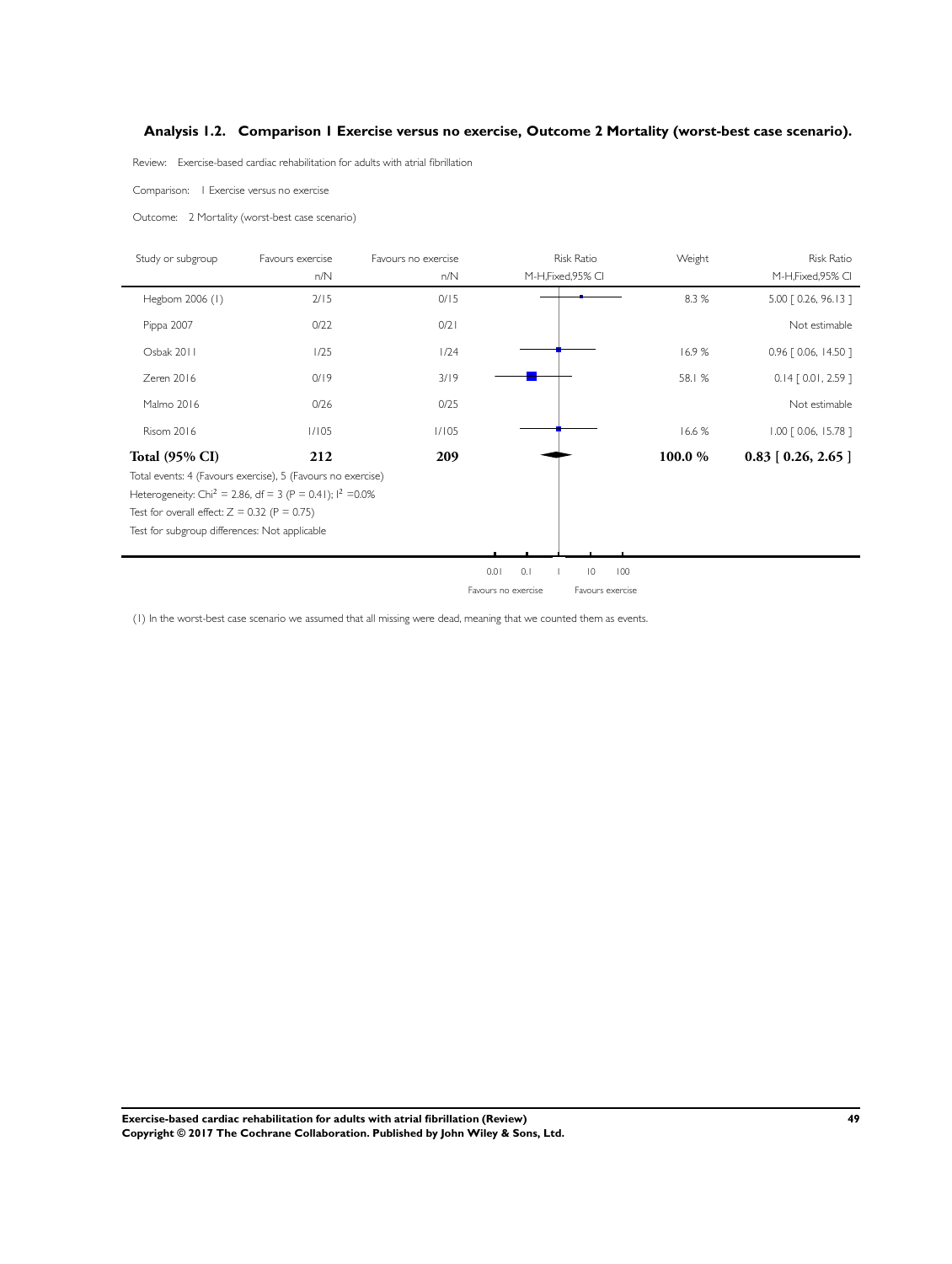#### <span id="page-51-0"></span>**Analysis 1.3. Comparison 1 Exercise versus no exercise, Outcome 3 Mortality (best-worst case scenario).**

Review: Exercise-based cardiac rehabilitation for adults with atrial fibrillation

Comparison: 1 Exercise versus no exercise

Outcome: 3 Mortality (best-worst case scenario)



(1) In the best-worst case scenario we assumed that all missing were not dead, meaning that we did not count them as events.

**Exercise-based cardiac rehabilitation for adults with atrial fibrillation (Review) 50 Copyright © 2017 The Cochrane Collaboration. Published by John Wiley & Sons, Ltd.**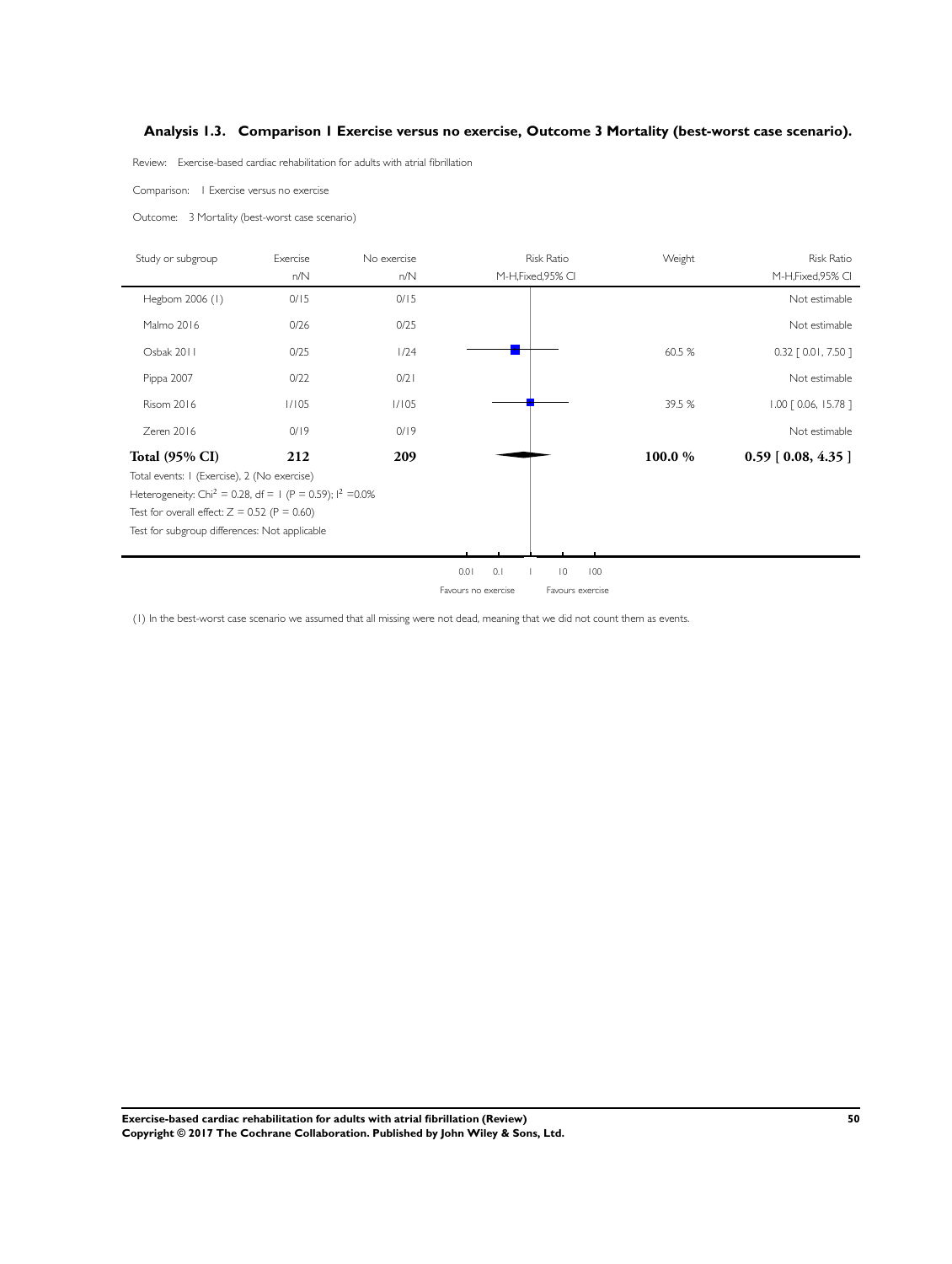#### **Analysis 1.4. Comparison 1 Exercise versus no exercise, Outcome 4 Serious adverse events.**

<span id="page-52-0"></span>Review: Exercise-based cardiac rehabilitation for adults with atrial fibrillation

Comparison: 1 Exercise versus no exercise

Outcome: 4 Serious adverse events

| Study or subgroup                                                                                                                                                                                                                                 | Exercise | No exercise | <b>Risk</b><br>Ratio(Non-<br>event) | Weight                | Risk<br>Ratio(Non-<br>event) |
|---------------------------------------------------------------------------------------------------------------------------------------------------------------------------------------------------------------------------------------------------|----------|-------------|-------------------------------------|-----------------------|------------------------------|
|                                                                                                                                                                                                                                                   | n/N      | n/N         | M-H, Fixed, 95% CI                  |                       | M-H, Fixed, 95% CI           |
| Hegbom 2006                                                                                                                                                                                                                                       | 0/15     | 0/15        |                                     | 8.3 %                 | $1.00$ $[0.88, 1.13]$        |
| Pippa 2007                                                                                                                                                                                                                                        | 1/22     | 2/2         |                                     | 10.4%                 | $1.06$ $[0.89, 1.25]$        |
| Osbak 2011                                                                                                                                                                                                                                        | 0/24     | 1/23        |                                     | 12.3%                 | $1.05$ $[0.93, 1.18]$        |
| Malmo 2016                                                                                                                                                                                                                                        | 0/26     | 1/25        |                                     | 13.4 %                | $1.04$ $[0.93, 1.16]$        |
| <b>Risom 2016</b>                                                                                                                                                                                                                                 | 2/105    | 1/105       |                                     | 55.7 %                | 0.99 [0.96, 1.02]            |
| <b>Total (95% CI)</b><br>Total events: 3 (Exercise), 5 (No exercise)<br>Heterogeneity: Chi <sup>2</sup> = 2.47, df = 4 (P = 0.65); $1^2$ =0.0%<br>Test for overall effect: $Z = 0.66$ (P = 0.51)<br>Test for subgroup differences: Not applicable | 192      | 189         |                                     | 100.0 %               | $1.01$ [ 0.98, 1.05 ]        |
|                                                                                                                                                                                                                                                   |          |             | 0.7<br>0.5                          | 1.5<br>$\overline{2}$ |                              |
|                                                                                                                                                                                                                                                   |          |             | Favours no exercise                 | Favours exercise      |                              |

**Exercise-based cardiac rehabilitation for adults with atrial fibrillation (Review) 51 Copyright © 2017 The Cochrane Collaboration. Published by John Wiley & Sons, Ltd.**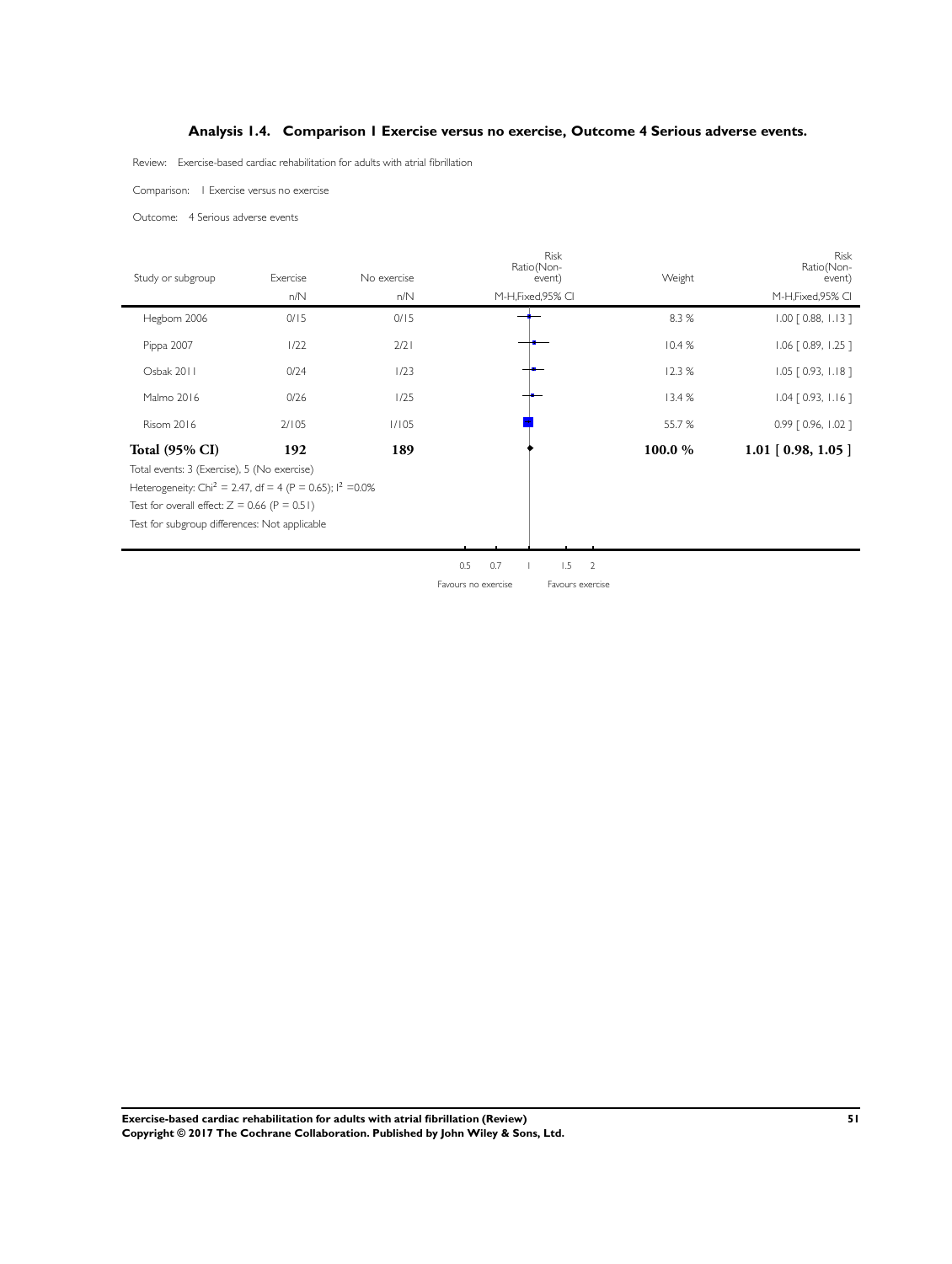### <span id="page-53-0"></span>**Analysis 1.5. Comparison 1 Exercise versus no exercise, Outcome 5 Serious adverse events (worst-best case scenario).**

Review: Exercise-based cardiac rehabilitation for adults with atrial fibrillation

Comparison: 1 Exercise versus no exercise

Outcome: 5 Serious adverse events (worst-best case scenario)

| Study or subgroup                                                                | Exercise | No exercise |                     | <b>Risk Ratio</b>     | Weight | Risk Ratio            |
|----------------------------------------------------------------------------------|----------|-------------|---------------------|-----------------------|--------|-----------------------|
|                                                                                  | n/N      | n/N         |                     | M-H, Fixed, 95% CI    |        | M-H, Fixed, 95% CI    |
| Hegbom 2006 (1)                                                                  | 2/15     | 0/15        |                     |                       | 8.2 %  | 5.00 [ 0.26, 96.13 ]  |
| Pippa 2007                                                                       | 3/22     | 2/2         |                     |                       | 33.6 % | $1.43$ $[0.27, 7.73]$ |
| Osbak 2011                                                                       | 1/25     | 1/24        |                     |                       | 16.7%  | 0.96 [ 0.06, 14.50 ]  |
| Malmo 2016                                                                       | 0/26     | 1/25        |                     |                       | 25.1 % | $0.32$ [ 0.01, 7.53 ] |
| <b>Risom 2016</b>                                                                | 2/105    | 1/105       |                     |                       | 16.4%  | 2.00 [ 0.18, 21.72 ]  |
| <b>Total (95% CI)</b>                                                            | 193      | 190         |                     |                       | 100.0% | $1.46$ [ 0.54, 3.97 ] |
| Total events: 8 (Exercise), 5 (No exercise)                                      |          |             |                     |                       |        |                       |
| Heterogeneity: Chi <sup>2</sup> = 1.71, df = 4 (P = 0.79); l <sup>2</sup> = 0.0% |          |             |                     |                       |        |                       |
| Test for overall effect: $Z = 0.74$ (P = 0.46)                                   |          |             |                     |                       |        |                       |
| Test for subgroup differences: Not applicable                                    |          |             |                     |                       |        |                       |
|                                                                                  |          |             |                     |                       |        |                       |
|                                                                                  |          |             | 0.1<br>0.01         | $\overline{0}$<br>100 |        |                       |
|                                                                                  |          |             | Favours no exercise | Favours exercise      |        |                       |

(1) In the worst-best case scenario we assumed that all missing had a serious adverse event, meaning that we counted them as events.

**Exercise-based cardiac rehabilitation for adults with atrial fibrillation (Review) 52 Copyright © 2017 The Cochrane Collaboration. Published by John Wiley & Sons, Ltd.**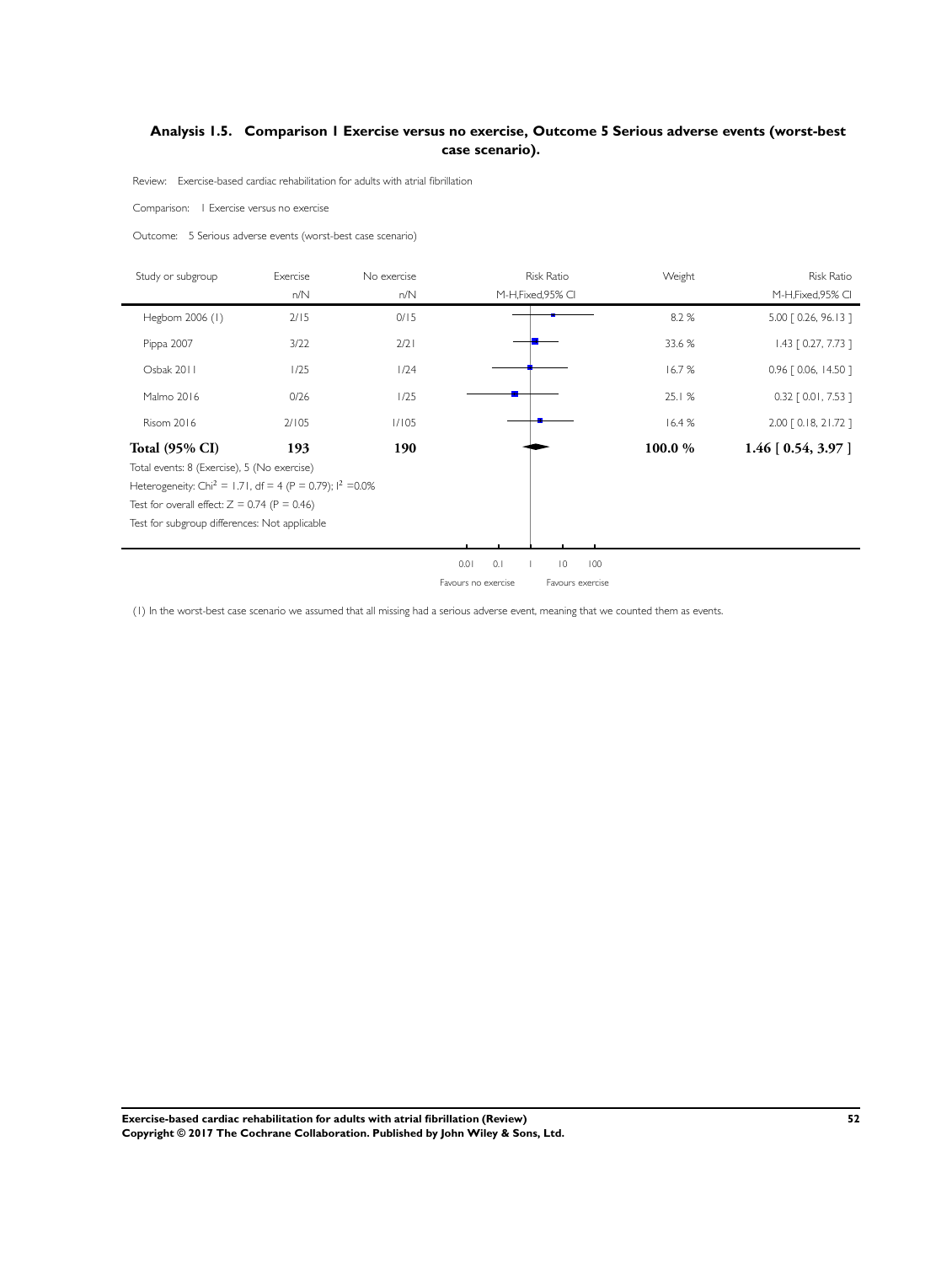#### <span id="page-54-0"></span>**Analysis 1.6. Comparison 1 Exercise versus no exercise, Outcome 6 Serious adverse events (best-worst case scenario).**

Review: Exercise-based cardiac rehabilitation for adults with atrial fibrillation

Comparison: 1 Exercise versus no exercise

Outcome: 6 Serious adverse events (best-worst case scenario)

| Study or subgroup                                                      | Exercise | No exercise |                     | <b>Risk Ratio</b>  | Weight | <b>Risk Ratio</b>       |
|------------------------------------------------------------------------|----------|-------------|---------------------|--------------------|--------|-------------------------|
|                                                                        | n/N      | n/N         | M-H, Fixed, 95% CI  |                    |        | M-H, Fixed, 95% CI      |
| Hegbom 2006 (1)                                                        | 0/15     | 0/15        |                     |                    |        | Not estimable           |
| Pippa 2007                                                             | 1/22     | 2/2         |                     |                    | 33.5 % | $0.48$ $[0.05, 4.88]$   |
| Osbak 2011                                                             | 0/25     | 1/24        |                     |                    | 25.1%  | $0.32$ $[0.01, 7.50]$   |
| <b>Risom 2016</b>                                                      | 2/105    | 1/105       |                     |                    | 16.4%  | 2.00 [ 0.18, 21.72 ]    |
| Malmo 2016                                                             | 0/26     | 1/25        |                     |                    | 25.0 % | $0.32$ [ 0.01, 7.53 ]   |
| <b>Total (95% CI)</b>                                                  | 193      | 190         |                     |                    | 100.0% | $0.65$ [ $0.19, 2.24$ ] |
| Total events: 3 (Exercise), 5 (No exercise)                            |          |             |                     |                    |        |                         |
| Heterogeneity: Chi <sup>2</sup> = 1.31, df = 3 (P = 0.73); $1^2$ =0.0% |          |             |                     |                    |        |                         |
| Test for overall effect: $Z = 0.69$ (P = 0.49)                         |          |             |                     |                    |        |                         |
| Test for subgroup differences: Not applicable                          |          |             |                     |                    |        |                         |
|                                                                        |          |             |                     |                    |        |                         |
|                                                                        |          |             | 0.1<br>0.01         | 100<br>$ 0\rangle$ |        |                         |
|                                                                        |          |             | Favours no exercise | Favours exercise   |        |                         |

(1) In the best-worst case scenario we assumed that all missing did not have a serious adverse event, meaning that we did not count them as events.

**Exercise-based cardiac rehabilitation for adults with atrial fibrillation (Review) 53 Copyright © 2017 The Cochrane Collaboration. Published by John Wiley & Sons, Ltd.**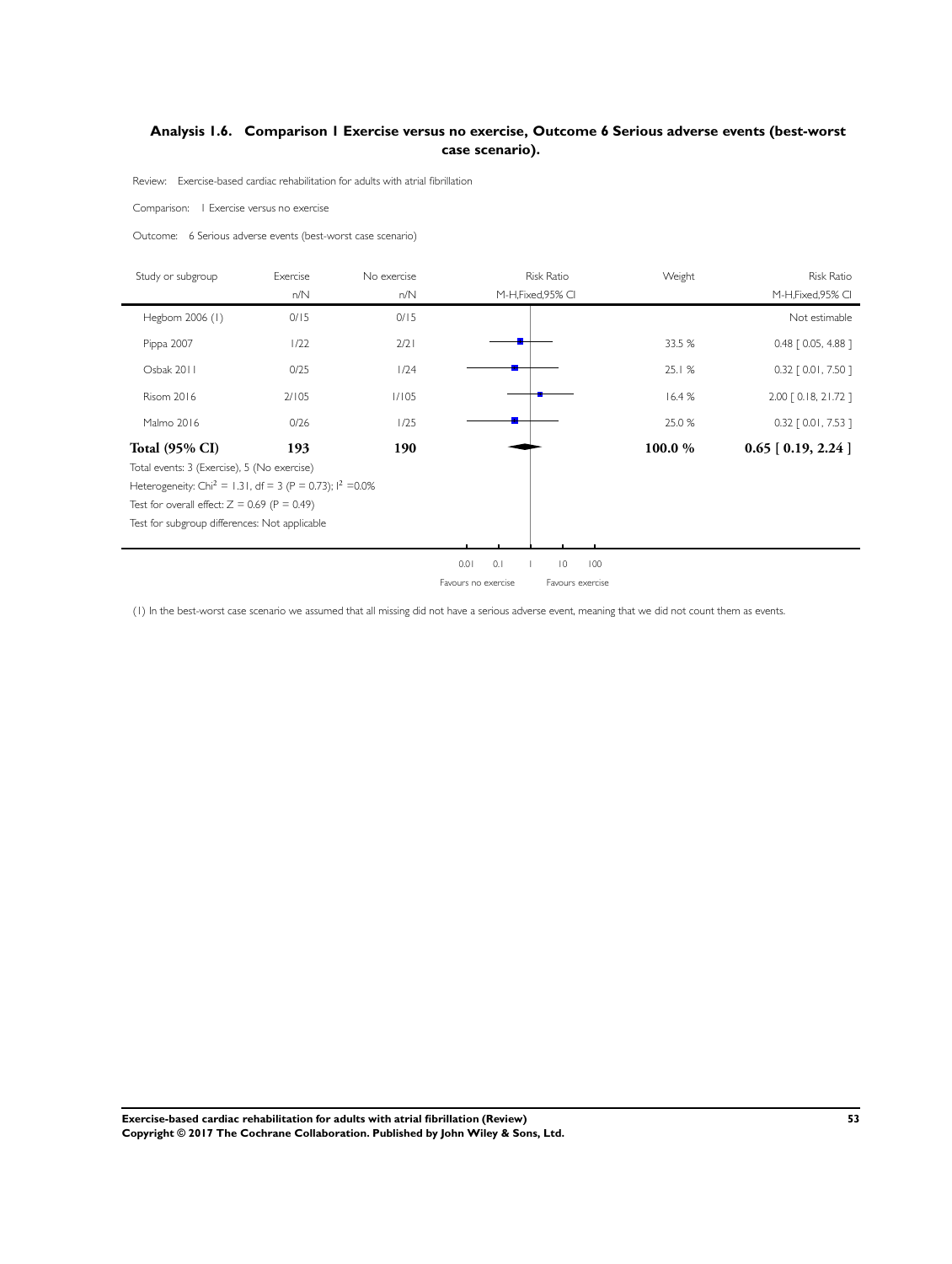#### <span id="page-55-0"></span>**Analysis 1.7. Comparison 1 Exercise versus no exercise, Outcome 7 Quality of life, SF-36, Physical Component Score.**

Review: Exercise-based cardiac rehabilitation for adults with atrial fibrillation

Comparison: 1 Exercise versus no exercise

Outcome: 7 Quality of life, SF-36, Physical Component Score

| Study or subgroup                                                                              | Exercise |            | No exercise |           |       |       | Mean<br>Difference |                |    | Weight  | Mean<br>Difference                |
|------------------------------------------------------------------------------------------------|----------|------------|-------------|-----------|-------|-------|--------------------|----------------|----|---------|-----------------------------------|
|                                                                                                | N        | Mean(SD)   | N           | Mean(SD)  |       |       | IV.Random.95% CI   |                |    |         | IV.Random.95% CI                  |
| Malmo 2016                                                                                     | 26       | 52.5(8.8)  | 25          | 47.9(6.8) |       |       |                    |                |    | 42.6 %  | 4.60 [ 0.29, 8.9   ]              |
| <b>Risom 2016</b>                                                                              | 83       | 49.5 (8.5) | 90          | 49.5(8.6) |       |       |                    |                |    | 57.4 %  | $0.0$ $\lceil -2.55, 2.55 \rceil$ |
| <b>Total (95% CI)</b>                                                                          | 109      |            | 115         |           |       |       |                    |                |    | 100.0 % | $1.96$ [ -2.50, 6.42 ]            |
| Heterogeneity: Tau <sup>2</sup> = 7.32; Chi <sup>2</sup> = 3.25, df = 1 (P = 0.07); $1^2$ =69% |          |            |             |           |       |       |                    |                |    |         |                                   |
| Test for overall effect: $Z = 0.86$ (P = 0.39)                                                 |          |            |             |           |       |       |                    |                |    |         |                                   |
| Test for subgroup differences: Not applicable                                                  |          |            |             |           |       |       |                    |                |    |         |                                   |
|                                                                                                |          |            |             |           |       |       |                    |                |    |         |                                   |
|                                                                                                |          |            |             |           | $-20$ | $-10$ | $\Omega$           | $\overline{0}$ | 20 |         |                                   |

Favours no exercise Favours exercise

#### **Analysis 1.8. Comparison 1 Exercise versus no exercise, Outcome 8 Quality of life, SF-36, Mental Component Score.**

Review: Exercise-based cardiac rehabilitation for adults with atrial fibrillation

Comparison: 1 Exercise versus no exercise

Outcome: 8 Quality of life, SF-36, Mental Component Score

| Study or subgroup                                                      | Exercise    |           | No exercise |            |                     | Mean<br>Difference | Weight      | Mean<br>Difference     |
|------------------------------------------------------------------------|-------------|-----------|-------------|------------|---------------------|--------------------|-------------|------------------------|
|                                                                        | $\mathbb N$ | Mean(SD)  | $\mathbb N$ | Mean(SD)   |                     | IV, Fixed, 95% CI  |             | IV, Fixed, 95% CI      |
| Malmo 2016                                                             | 26          | 54.2(8.4) | 25          | 51.9(10.8) |                     |                    | 21.5 %      | 2.30 [ -3.02, 7.62 ]   |
| <b>Risom 2016</b>                                                      | 83          | 53.8(8.7) | 90          | 51.9(10)   |                     |                    | 78.5 %      | 1.90 [-0.89, 4.69]     |
| <b>Total (95% CI)</b>                                                  | 109         |           | 115         |            |                     |                    | 100.0 %     | $1.99$ [ -0.48, 4.46 ] |
| Heterogeneity: Chi <sup>2</sup> = 0.02, df = 1 (P = 0.90); $1^2$ =0.0% |             |           |             |            |                     |                    |             |                        |
| Test for overall effect: $Z = 1.58$ (P = 0.11)                         |             |           |             |            |                     |                    |             |                        |
| Test for subgroup differences: Not applicable                          |             |           |             |            |                     |                    |             |                        |
|                                                                        |             |           |             |            |                     |                    |             |                        |
|                                                                        |             |           |             |            | $-5$<br>$-10$       | 5<br>$\Omega$      | $ 0\rangle$ |                        |
|                                                                        |             |           |             |            | Favours no exercise | Favours exercise   |             |                        |

**Exercise-based cardiac rehabilitation for adults with atrial fibrillation (Review) 54**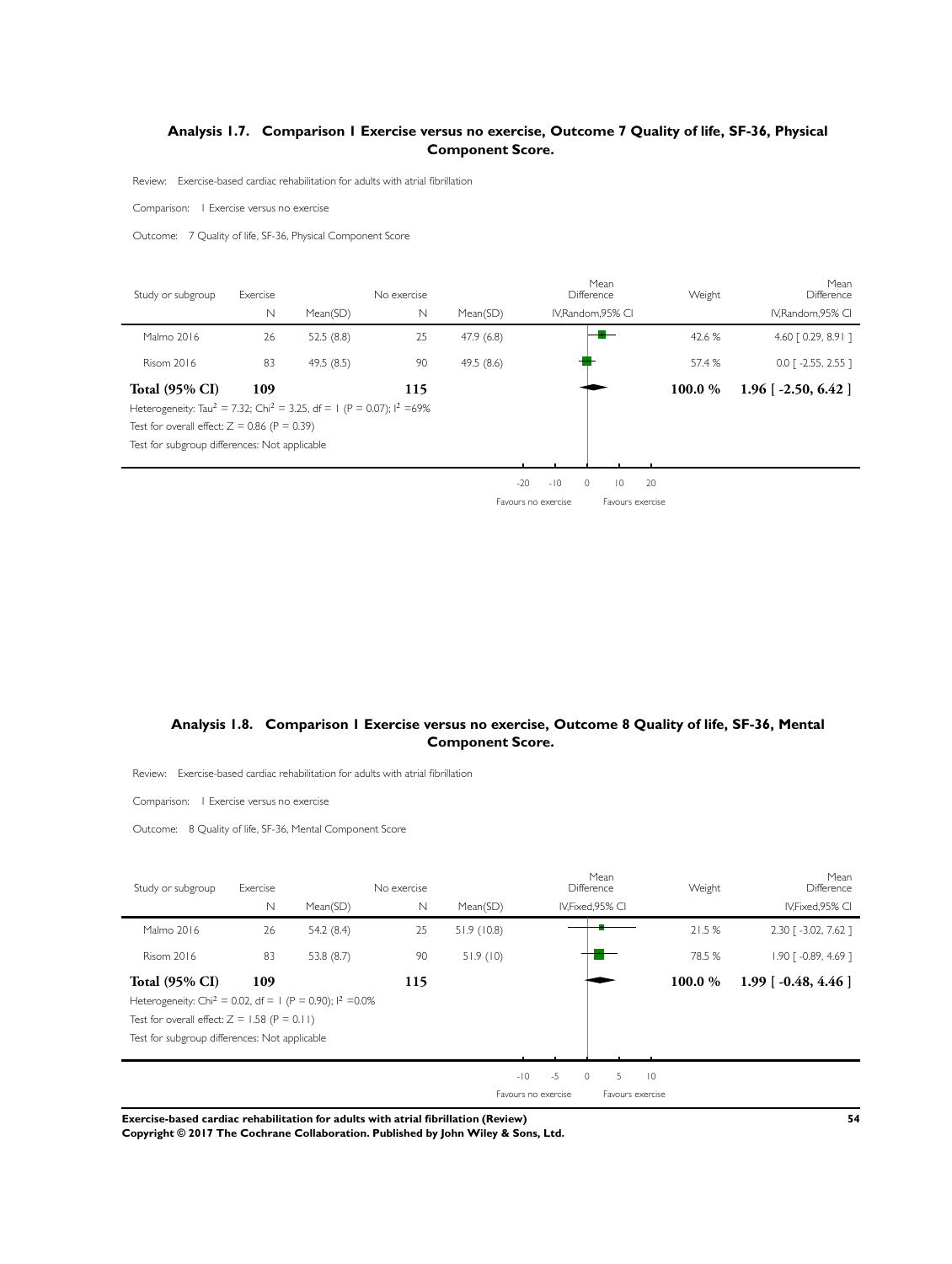## <span id="page-56-0"></span>**Analysis 1.9. Comparison 1 Exercise versus no exercise, Outcome 9 Quality of Life, SF-36, Physical Function.**

Review: Exercise-based cardiac rehabilitation for adults with atrial fibrillation

Comparison: 1 Exercise versus no exercise

Outcome: 9 Quality of Life, SF-36, Physical Function

| Study or subgroup                                                      | Exercise |           | No exercise    |          |                | Mean<br>Difference         | Weight  | Mean<br>Difference                |
|------------------------------------------------------------------------|----------|-----------|----------------|----------|----------------|----------------------------|---------|-----------------------------------|
|                                                                        | N        | Mean(SD)  | $\mathbb N$    | Mean(SD) |                | IV, Fixed, 95% CI          |         | IV, Fixed, 95% CI                 |
| Osbak 2011                                                             | 25       | 77(16)    | 24             | 68 (27)  |                |                            | 4.7 %   | 9.00 [ -3.49, 21.49 ]             |
| Malmo 2016                                                             | 26       | 51.8(6.7) | 25             | 50.1(6)  |                |                            | 60.9%   | $1.70$ [ $-1.79$ , $5.19$ ]       |
| <b>Risom 2016</b>                                                      | 83       | 87 (13.4) | 9 <sub>1</sub> | 87(17.7) |                |                            | 34.4 %  | $0.0$ $\lceil -4.64, 4.64 \rceil$ |
| <b>Total (95% CI)</b>                                                  | 134      |           | 140            |          |                |                            | 100.0 % | $1.46$ [ -1.26, 4.18 ]            |
| Heterogeneity: Chi <sup>2</sup> = 1.80, df = 2 (P = 0.41); $1^2$ =0.0% |          |           |                |          |                |                            |         |                                   |
| Test for overall effect: $Z = 1.05$ (P = 0.29)                         |          |           |                |          |                |                            |         |                                   |
| Test for subgroup differences: Not applicable                          |          |           |                |          |                |                            |         |                                   |
|                                                                        |          |           |                |          |                |                            |         |                                   |
|                                                                        |          |           |                |          | $-10$<br>$-20$ | $\overline{0}$<br>$\Omega$ | 20      |                                   |

Favours exercise Favours no exercise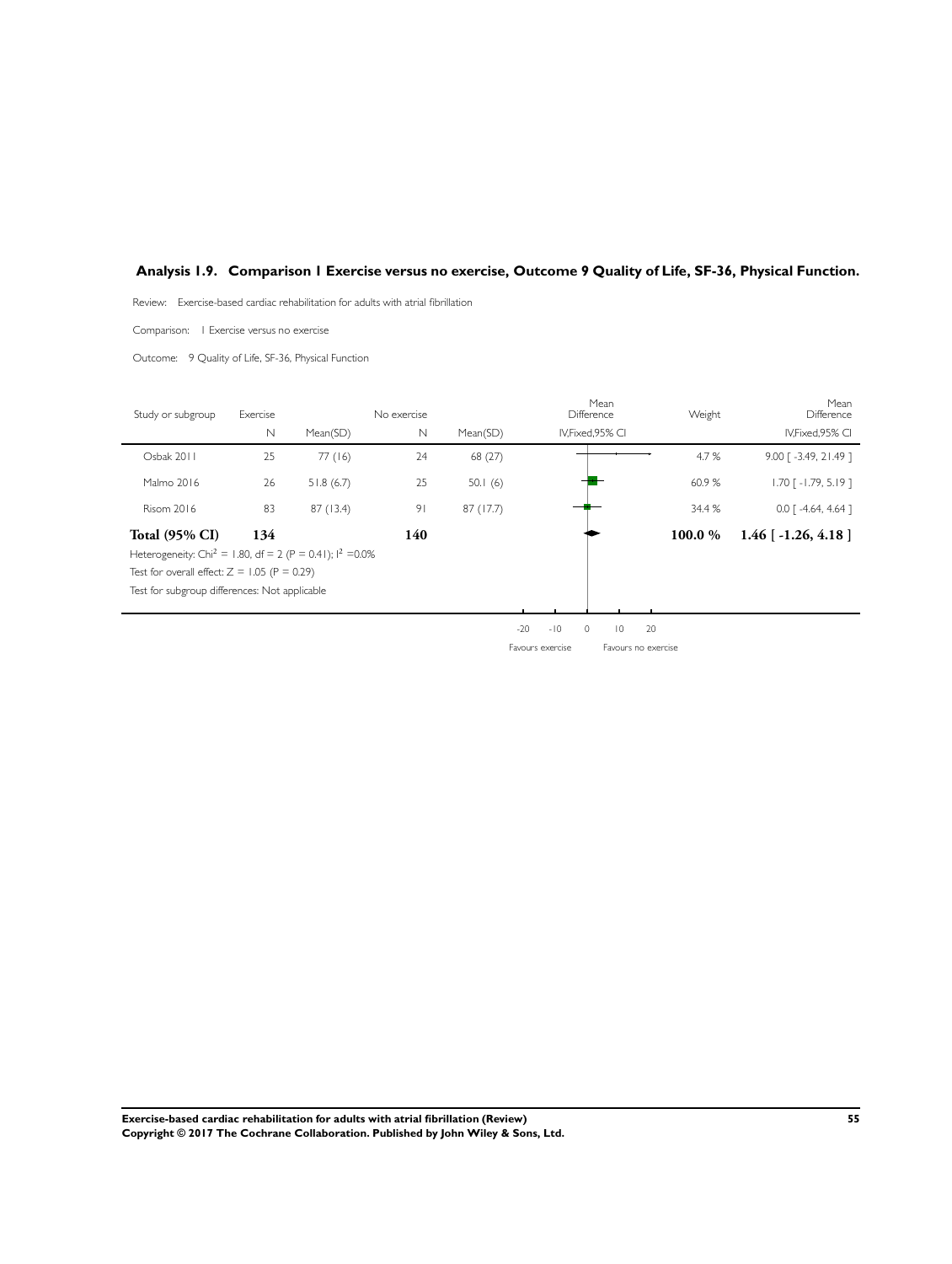#### <span id="page-57-0"></span>**Analysis 1.10. Comparison 1 Exercise versus no exercise, Outcome 10 Quality of Life, SF-36, Role-Physical.**

Review: Exercise-based cardiac rehabilitation for adults with atrial fibrillation

Comparison: 1 Exercise versus no exercise

Outcome: 10 Quality of Life, SF-36, Role-Physical

| Study or subgroup                                                      | Exercise |           | No exercise |             | Mean<br>Difference | Weight  | Mean<br>Difference                    |
|------------------------------------------------------------------------|----------|-----------|-------------|-------------|--------------------|---------|---------------------------------------|
|                                                                        | N        | Mean(SD)  | $\mathbb N$ | Mean(SD)    | IV, Fixed, 95% CI  |         | IV, Fixed, 95% CI                     |
| Osbak 2011                                                             | 25       | 62(44)    | 24          | 66 (42)     |                    | 1.9%    | $-4.00$ $\lceil -28.08, 20.08 \rceil$ |
| <b>Risom 2016</b>                                                      | 83       | 71(40.7)  | 91          | 74.7 (38.6) |                    | 7.9%    | $-3.70$ [ $-15.5$ ], 8.11]            |
| Malmo 2016                                                             | 26       | 51.8(6.7) | 25          | 48.3(6)     |                    | 90.2%   | 3.50 [ 0.01, 6.99 ]                   |
| <b>Total (95% CI)</b>                                                  | 134      |           | 140         |             |                    | 100.0 % | $2.79$ [ -0.52, 6.10 ]                |
| Heterogeneity: Chi <sup>2</sup> = 1.62, df = 2 (P = 0.44); $1^2$ =0.0% |          |           |             |             |                    |         |                                       |
| Test for overall effect: $Z = 1.65$ (P = 0.099)                        |          |           |             |             |                    |         |                                       |
| Test for subgroup differences: Not applicable                          |          |           |             |             |                    |         |                                       |
|                                                                        |          |           |             |             |                    |         |                                       |

-20 -10 0 10 20

Favours Exercise Favours No Exercise

#### **Analysis 1.11. Comparison 1 Exercise versus no exercise, Outcome 11 Quality of Life, SF-36, Bodily Pain.**

Review: Exercise-based cardiac rehabilitation for adults with atrial fibrillation

Comparison: 1 Exercise versus no exercise

Outcome: 11 Quality of Life, SF-36, Bodily Pain

| Study or subgroup                                                                               | Exercise    |            | No exercise    |             |                  | Mean<br>Difference               | Weight | Mean<br>Difference                  |
|-------------------------------------------------------------------------------------------------|-------------|------------|----------------|-------------|------------------|----------------------------------|--------|-------------------------------------|
|                                                                                                 | $\mathbb N$ | Mean(SD)   | $\mathbb N$    | Mean(SD)    |                  | IV, Random, 95% CI               |        | IV, Random, 95% CI                  |
| Osbak 2011                                                                                      | 25          | 76 (24)    | 24             | 79 (27)     |                  |                                  | 10.0%  | $-3.00$ [ $-17.32$ , $11.32$ ]      |
| <b>Risom 2016</b>                                                                               | 83          | 84.1(20.1) | 9 <sub>1</sub> | 86.3 (20.4) |                  |                                  | 42.2 % | $-2.20$ $\lceil -8.22, 3.82 \rceil$ |
| Malmo 2016                                                                                      | 26          | 54.4(9.2)  | 25             | 50.3(10.7)  |                  |                                  | 47.8%  | $4.10$ [ -1.39, 9.59 ]              |
| <b>Total (95% CI)</b>                                                                           | 134         |            | 140            |             |                  |                                  | 100.0% | $0.73$ [ -3.99, 5.45 ]              |
| Heterogeneity: Tau <sup>2</sup> = 4.30; Chi <sup>2</sup> = 2.61, df = 2 (P = 0.27); $1^2$ = 23% |             |            |                |             |                  |                                  |        |                                     |
| Test for overall effect: $Z = 0.30$ (P = 0.76)                                                  |             |            |                |             |                  |                                  |        |                                     |
| Test for subgroup differences: Not applicable                                                   |             |            |                |             |                  |                                  |        |                                     |
|                                                                                                 |             |            |                |             |                  |                                  |        |                                     |
|                                                                                                 |             |            |                |             | $-10$<br>$-20$   | $\circ$<br>$\overline{10}$<br>20 |        |                                     |
|                                                                                                 |             |            |                |             | Favours Exercise | Favours No exercise              |        |                                     |

**Exercise-based cardiac rehabilitation for adults with atrial fibrillation (Review) 56**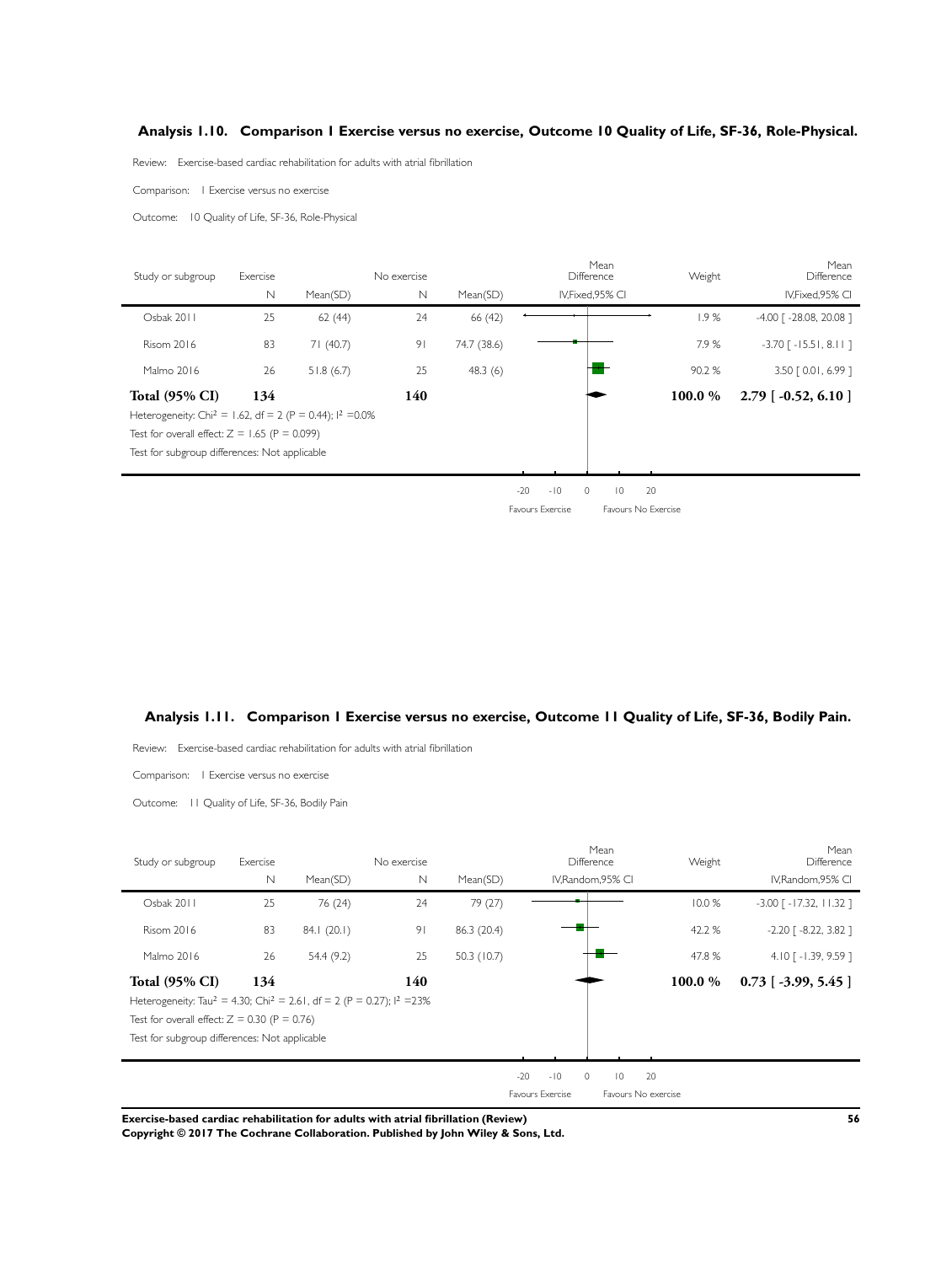### <span id="page-58-0"></span>**Analysis 1.12. Comparison 1 Exercise versus no exercise, Outcome 12 Quality of Life, SF-36, General Health.**

Review: Exercise-based cardiac rehabilitation for adults with atrial fibrillation

Comparison: 1 Exercise versus no exercise

Outcome: 12 Quality of Life, SF-36, General Health

| Study or subgroup                                                          | Exercise    |             | No Exercise |             |                  | Mean<br>Difference          | Weight              | Mean<br>Difference      |
|----------------------------------------------------------------------------|-------------|-------------|-------------|-------------|------------------|-----------------------------|---------------------|-------------------------|
|                                                                            | $\mathbb N$ | Mean(SD)    | $\mathbb N$ | Mean(SD)    |                  | IV, Fixed, 95% CI           |                     | IV, Fixed, 95% CI       |
| Osbak 2011                                                                 | 25          | 69(19)      | 24          | 60(19)      |                  |                             | 11.8%               | $9.00$ [ -1.64, 19.64 ] |
| Malmo 2016                                                                 | 26          | 53.4 (8.7)  | 25          | 47.1(9.2)   |                  |                             | 55.2 %              | 6.30 [ 1.38, 11.22 ]    |
| Risom 2016                                                                 | 83          | 72.2 (19.3) | 90          | 64.4 (23.3) |                  |                             | 33.0 %              | 7.80 [ 1.44, 14.16 ]    |
| <b>Total (95% CI)</b>                                                      | 134         |             | 139         |             |                  |                             | 100.0%              | $7.11$ [ 3.46, 10.77 ]  |
| Heterogeneity: Chi <sup>2</sup> = 0.27, df = 2 (P = 0.87); $\vert^2$ =0.0% |             |             |             |             |                  |                             |                     |                         |
| Test for overall effect: $Z = 3.82$ (P = 0.00014)                          |             |             |             |             |                  |                             |                     |                         |
| Test for subgroup differences: Not applicable                              |             |             |             |             |                  |                             |                     |                         |
|                                                                            |             |             |             |             |                  |                             |                     |                         |
|                                                                            |             |             |             |             | $-20$<br>$-10$   | $\overline{10}$<br>$\Omega$ | 20                  |                         |
|                                                                            |             |             |             |             | Favours Exercise |                             | Favours No Exercise |                         |

**Exercise-based cardiac rehabilitation for adults with atrial fibrillation (Review) 57 Copyright © 2017 The Cochrane Collaboration. Published by John Wiley & Sons, Ltd.**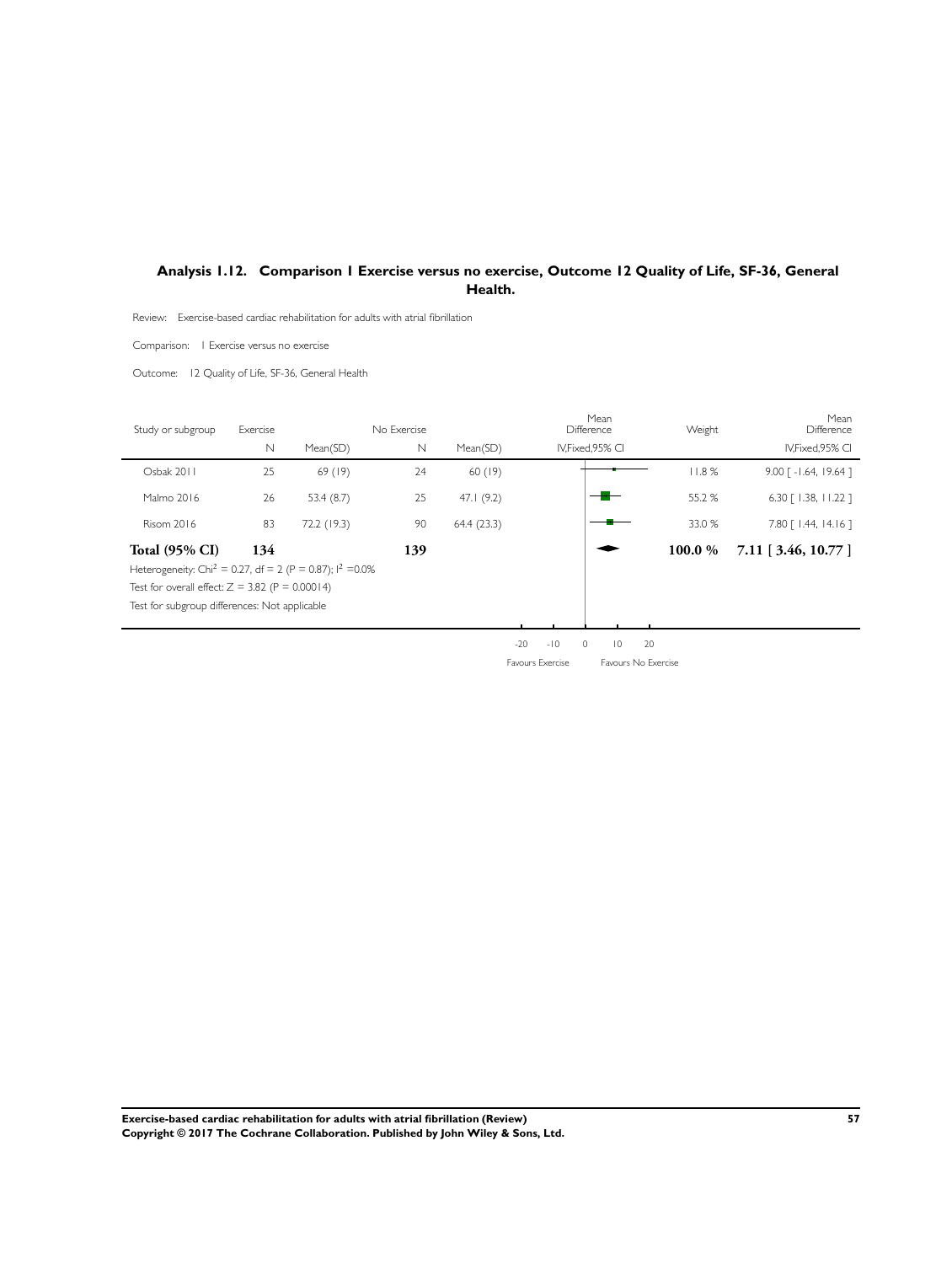#### <span id="page-59-0"></span>**Analysis 1.13. Comparison 1 Exercise versus no exercise, Outcome 13 Quality of Life, SF-36, Vitality.**

Review: Exercise-based cardiac rehabilitation for adults with atrial fibrillation

Comparison: 1 Exercise versus no exercise

Outcome: 13 Quality of Life, SF-36, Vitality

| Study or subgroup                                                                                                                                             | Exercise |            | No Exercise |               |               | Mean<br>Difference    | Weight  | Mean<br>Difference      |
|---------------------------------------------------------------------------------------------------------------------------------------------------------------|----------|------------|-------------|---------------|---------------|-----------------------|---------|-------------------------|
|                                                                                                                                                               | N        | Mean(SD)   | $\mathbb N$ | Mean(SD)      |               | IV, Fixed, 95% CI     |         | IV, Fixed, 95% CI       |
| Osbak 2011                                                                                                                                                    | 25       | 69(21)     | 24          | 59 (26)       |               |                       | 10.0%   | 10.00 [ -3.27, 23.27 ]  |
| Malmo 2016                                                                                                                                                    | 26       | 55.3 (9.8) | 25          | $49.5$ (11.3) |               |                       | 51.9%   | $5.80$ [ -0.01, 11.61 ] |
| <b>Risom 2016</b>                                                                                                                                             | 83       | 68.8(21.3) | 91          | 63.3(24.4)    |               |                       | 38.1 %  | $5.50$ [ -1.29, 12.29 ] |
| <b>Total (95% CI)</b><br>Heterogeneity: Chi <sup>2</sup> = 0.37, df = 2 (P = 0.83); l <sup>2</sup> = 0.0%<br>Test for overall effect: $Z = 2.86$ (P = 0.0043) | 134      |            | 140         |               |               |                       | 100.0 % | $6.10$ [ 1.91, 10.30 ]  |
| Test for subgroup differences: Not applicable                                                                                                                 |          |            |             |               |               |                       |         |                         |
|                                                                                                                                                               |          |            |             |               | $-10$<br>$-5$ | 5<br>$ 0\rangle$<br>0 |         |                         |

Favours Exercise Favours No Exercise

**Exercise-based cardiac rehabilitation for adults with atrial fibrillation (Review) 58 Copyright © 2017 The Cochrane Collaboration. Published by John Wiley & Sons, Ltd.**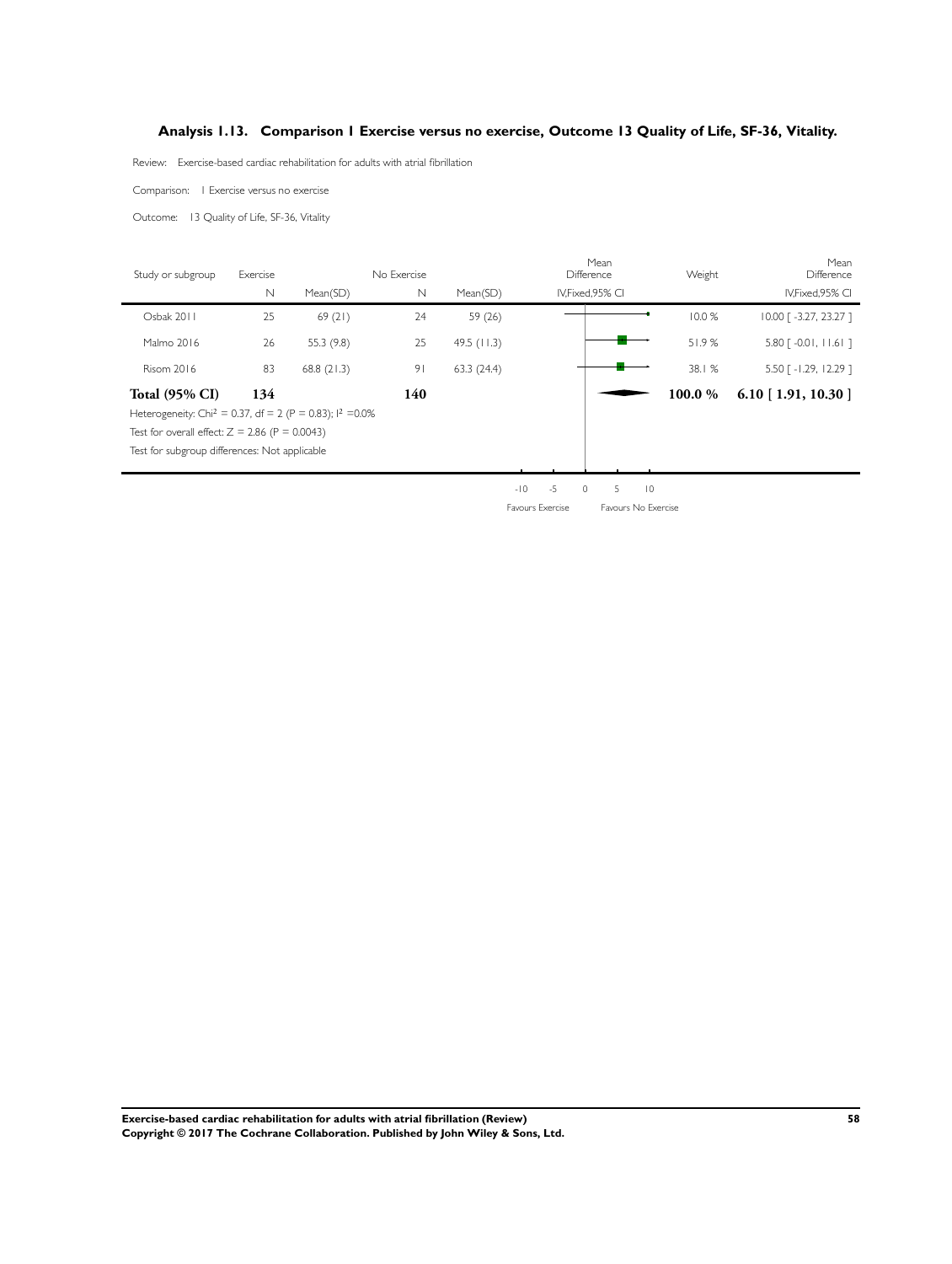## <span id="page-60-0"></span>**Analysis 1.14. Comparison 1 Exercise versus no exercise, Outcome 14 Quality of Life, SF-36, Social Functioning.**

Review: Exercise-based cardiac rehabilitation for adults with atrial fibrillation

Comparison: 1 Exercise versus no exercise

Outcome: 14 Quality of Life, SF-36, Social Functioning

| Study or subgroup                                                      | Exercise |           | No Exercise |            | Mean<br>Difference | Weight  | Mean<br>Difference     |
|------------------------------------------------------------------------|----------|-----------|-------------|------------|--------------------|---------|------------------------|
|                                                                        | N        | Mean(SD)  | $\mathbb N$ | Mean(SD)   | IV.Fixed.95% CI    |         | IV, Fixed, 95% CI      |
| Osbak 2011                                                             | 25       | 92(15)    | 24          | 85(18)     |                    | 14.7%   | 7.00 [ -2.30, 16.30 ]  |
| Malmo 2016                                                             | 26       | 51.8(9.4) | 25          | 49.1(9.4)  |                    | 47.8%   | 2.70 [ -2.46, 7.86 ]   |
| <b>Risom 2016</b>                                                      | 83       | 89(18)    | 91          | 87.6(21.2) |                    | 37.5 %  | $1.40$ [ -4.43, 7.23 ] |
| <b>Total (95% CI)</b>                                                  | 134      |           | 140         |            |                    | 100.0 % | $2.85$ [ -0.72, 6.41 ] |
| Heterogeneity: Chi <sup>2</sup> = 1.01, df = 2 (P = 0.60); $1^2$ =0.0% |          |           |             |            |                    |         |                        |
| Test for overall effect: $Z = 1.56$ (P = 0.12)                         |          |           |             |            |                    |         |                        |
| Test for subgroup differences: Not applicable                          |          |           |             |            |                    |         |                        |
|                                                                        |          |           |             |            |                    |         |                        |

-100 -50 0 50 100

Favours Exercise Favours No exercise

**Exercise-based cardiac rehabilitation for adults with atrial fibrillation (Review) 59 Copyright © 2017 The Cochrane Collaboration. Published by John Wiley & Sons, Ltd.**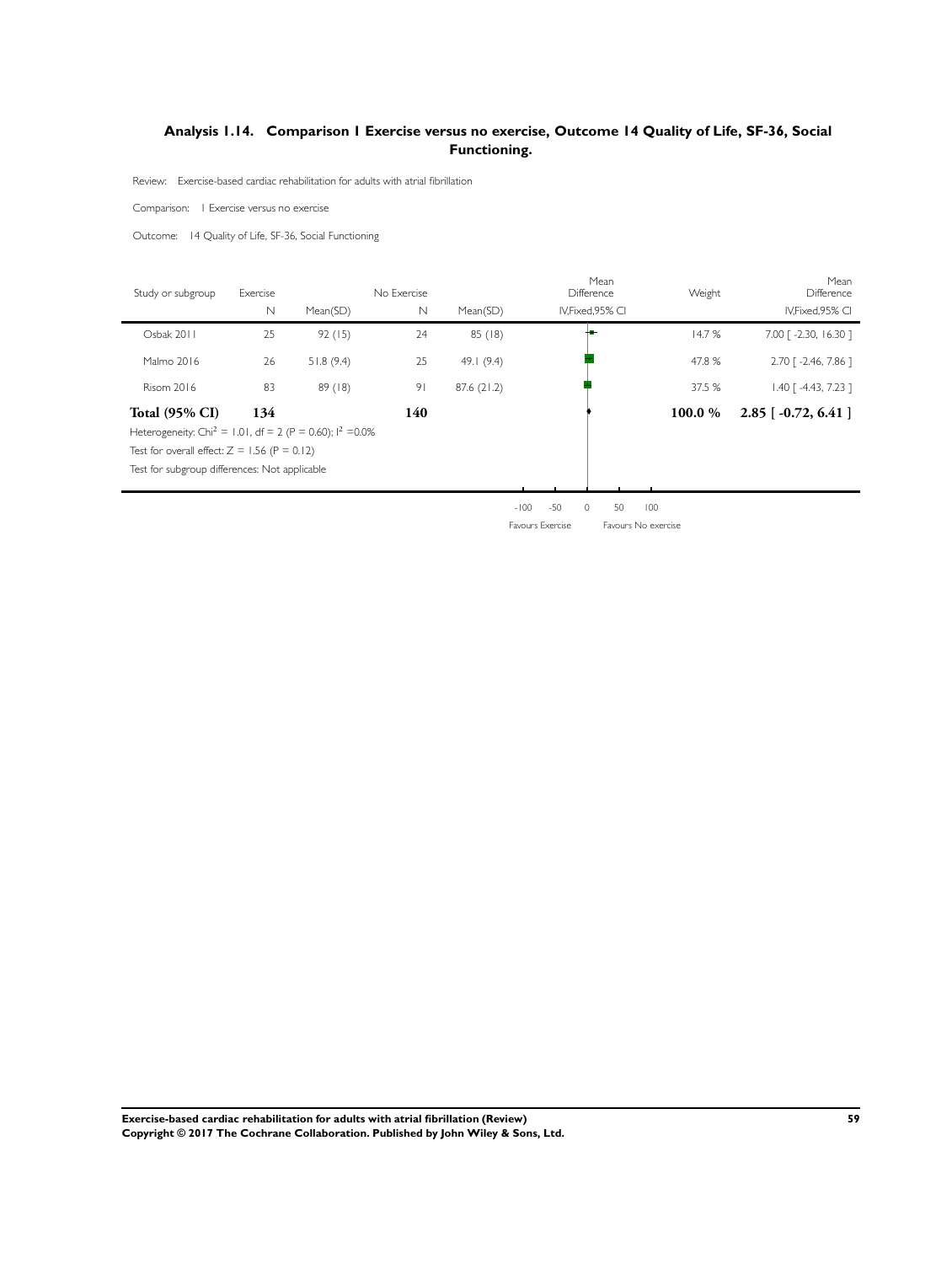### <span id="page-61-0"></span>**Analysis 1.15. Comparison 1 Exercise versus no exercise, Outcome 15 Quality of Life, SF-36, Role Emotional.**

Review: Exercise-based cardiac rehabilitation for adults with atrial fibrillation

Comparison: 1 Exercise versus no exercise

Outcome: 15 Quality of Life, SF-36, Role Emotional

| Study or subgroup                                                      | Exercise |             | No exercise    |             | Mean<br>Difference | Weight  | Mean<br>Difference                 |
|------------------------------------------------------------------------|----------|-------------|----------------|-------------|--------------------|---------|------------------------------------|
|                                                                        | N        | Mean(SD)    | $\mathbb N$    | Mean(SD)    | IV, Fixed, 95% CI  |         | IV, Fixed, 95% CI                  |
| Osbak 2011                                                             | 25       | 77(37)      | 25             | 62(42)      |                    | 4.4 %   | 15.00 [ -6.94, 36.94 ]             |
| <b>Risom 2016</b>                                                      | 83       | 83.9 (28.7) | 9 <sub>1</sub> | 83.1 (29.6) |                    | 28.1%   | $0.80$ [ -7.87, 9.47 ]             |
| Malmo 2016                                                             | 26       | 52.2(9.4)   | 25             | 49.2 (10.9) |                    | 67.5 %  | $3.00$ $\lceil -2.60, 8.60 \rceil$ |
| <b>Total (95% CI)</b>                                                  | 134      |             | 141            |             |                    | 100.0 % | $2.91$ [ -1.69, 7.50 ]             |
| Heterogeneity: Chi <sup>2</sup> = 1.40, df = 2 (P = 0.50); $1^2$ =0.0% |          |             |                |             |                    |         |                                    |
| Test for overall effect: $Z = 1.24$ (P = 0.22)                         |          |             |                |             |                    |         |                                    |
| Test for subgroup differences: Not applicable                          |          |             |                |             |                    |         |                                    |
|                                                                        |          |             |                |             |                    |         |                                    |

-100 -50 0 50 100 Favours exercise Favours no exercise

**Exercise-based cardiac rehabilitation for adults with atrial fibrillation (Review) 60 Copyright © 2017 The Cochrane Collaboration. Published by John Wiley & Sons, Ltd.**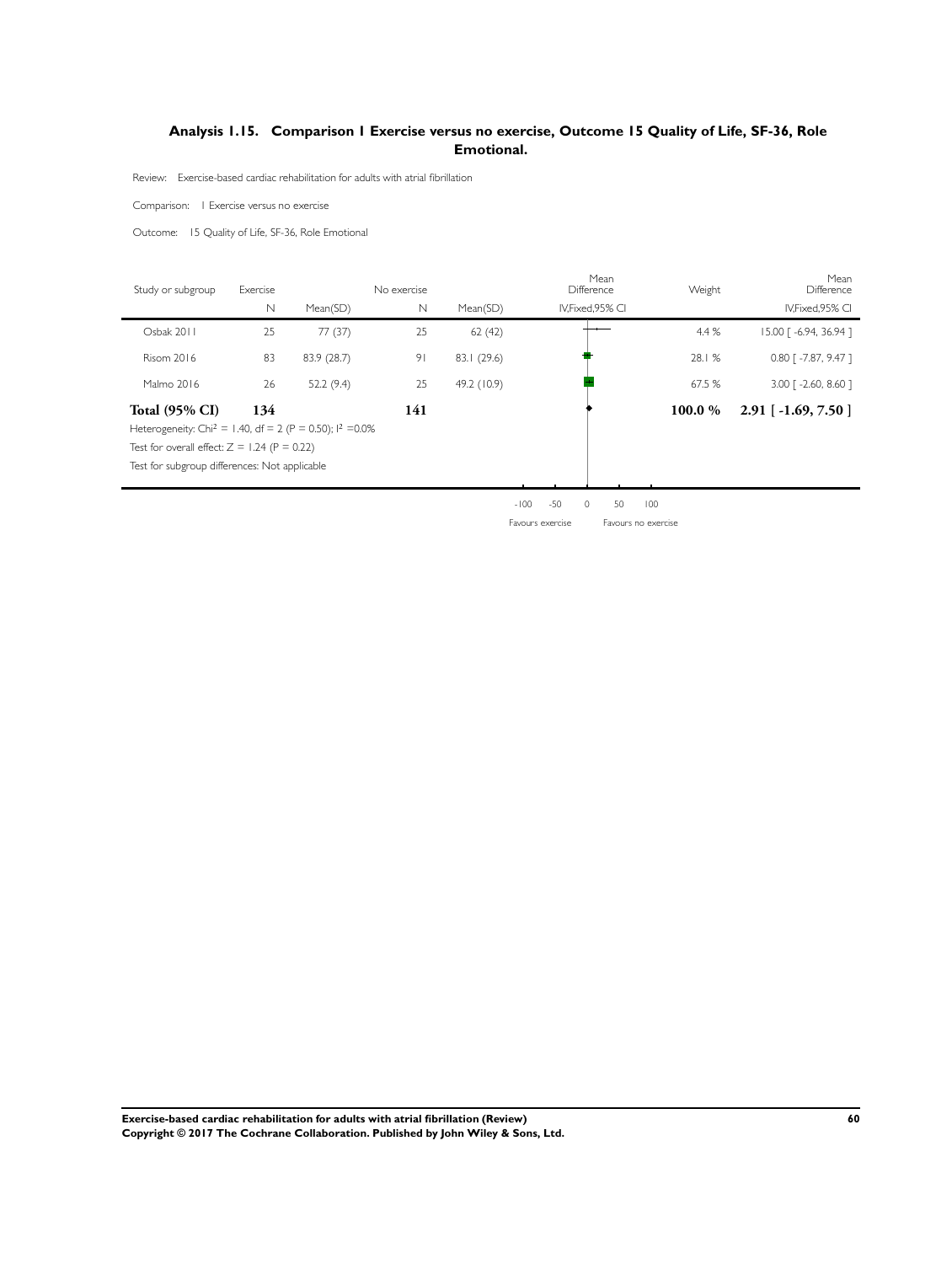#### <span id="page-62-0"></span>**Analysis 1.16. Comparison 1 Exercise versus no exercise, Outcome 16 Quality of Life, SF-36, Mental Health.**

Review: Exercise-based cardiac rehabilitation for adults with atrial fibrillation

Comparison: 1 Exercise versus no exercise

Outcome: 16 Quality of Life, SF-36, Mental Health

| Study or subgroup                                                                | Exercise |            | No exercise    |           | Mean<br>Difference | Weight  | Mean<br>Difference                  |
|----------------------------------------------------------------------------------|----------|------------|----------------|-----------|--------------------|---------|-------------------------------------|
|                                                                                  | N        | Mean(SD)   | $\mathbb N$    | Mean(SD)  | IV.Fixed.95% CI    |         | IV, Fixed, 95% CI                   |
| Osbak 2011                                                                       | 25       | 83(17)     | 24             | 78 (22)   |                    | 8.2%    | $5.00$ $\lceil -6.04, 16.04 \rceil$ |
| Malmo 2016                                                                       | 26       | 55.5(6.8)  | 25             | 55.1(9.8) |                    | 46.5 %  | $0.40$ $\lceil -4.25, 5.05 \rceil$  |
| <b>Risom 2016</b>                                                                | 83       | 82.7(14.7) | 9 <sub>1</sub> | 79.4 (17) |                    | 45.2 %  | $3.30$ [-1.41, 8.01]                |
| <b>Total (95% CI)</b>                                                            | 134      |            | 140            |           |                    | 100.0 % | $2.09$ [ -1.08, 5.26 ]              |
| Heterogeneity: Chi <sup>2</sup> = 1.03, df = 2 (P = 0.60); l <sup>2</sup> = 0.0% |          |            |                |           |                    |         |                                     |
| Test for overall effect: $Z = 1.29$ (P = 0.20)                                   |          |            |                |           |                    |         |                                     |
| Test for subgroup differences: Not applicable                                    |          |            |                |           |                    |         |                                     |
|                                                                                  |          |            |                |           |                    |         |                                     |

-20 -10 0 10 20 Favours exercise Favours no exercise

#### **Analysis 1.17. Comparison 1 Exercise versus no exercise, Outcome 17 Exercise capacity (VO2 peak).**

Review: Exercise-based cardiac rehabilitation for adults with atrial fibrillation

Comparison: 1 Exercise versus no exercise

Outcome: 17 Exercise capacity (VO2 peak)

| Study or subgroup                                                      | No Exercise<br>Exercise |             |             | Mean<br>Difference |                     | Weight                                      | Mean<br>Difference |                       |
|------------------------------------------------------------------------|-------------------------|-------------|-------------|--------------------|---------------------|---------------------------------------------|--------------------|-----------------------|
|                                                                        | $\mathbb N$             | Mean(SD)    | $\mathbb N$ | Mean(SD)           |                     | IV, Fixed, 95% CI                           |                    | IV, Fixed, 95% CI     |
| Malmo 2016                                                             | 26                      | 36.4(9.3)   | 25          | 32.1(8.9)          |                     |                                             | 23.0 %             | 4.30 [ -0.70, 9.30 ]  |
| <b>Risom 2016</b>                                                      | 79                      | 24.3 (8.44) | 78          | 20.7 (8.98)        |                     |                                             | 77.0 %             | 3.60 [ 0.87, 6.33 ]   |
| <b>Total (95% CI)</b>                                                  | 105                     |             | 103         |                    |                     |                                             | 100.0%             | $3.76$ [ 1.37, 6.15 ] |
| Heterogeneity: Chi <sup>2</sup> = 0.06, df = 1 (P = 0.81); $1^2$ =0.0% |                         |             |             |                    |                     |                                             |                    |                       |
| Test for overall effect: $Z = 3.08$ (P = 0.0021)                       |                         |             |             |                    |                     |                                             |                    |                       |
| Test for subgroup differences: Not applicable                          |                         |             |             |                    |                     |                                             |                    |                       |
|                                                                        |                         |             |             |                    |                     |                                             |                    |                       |
|                                                                        |                         |             |             |                    | $-2$<br>$-4$        | $\Omega$<br>$\mathcal{L}$<br>$\overline{4}$ |                    |                       |
|                                                                        |                         |             |             |                    | Favours no exercise | Favours exercise                            |                    |                       |

**Exercise-based cardiac rehabilitation for adults with atrial fibrillation (Review) 61**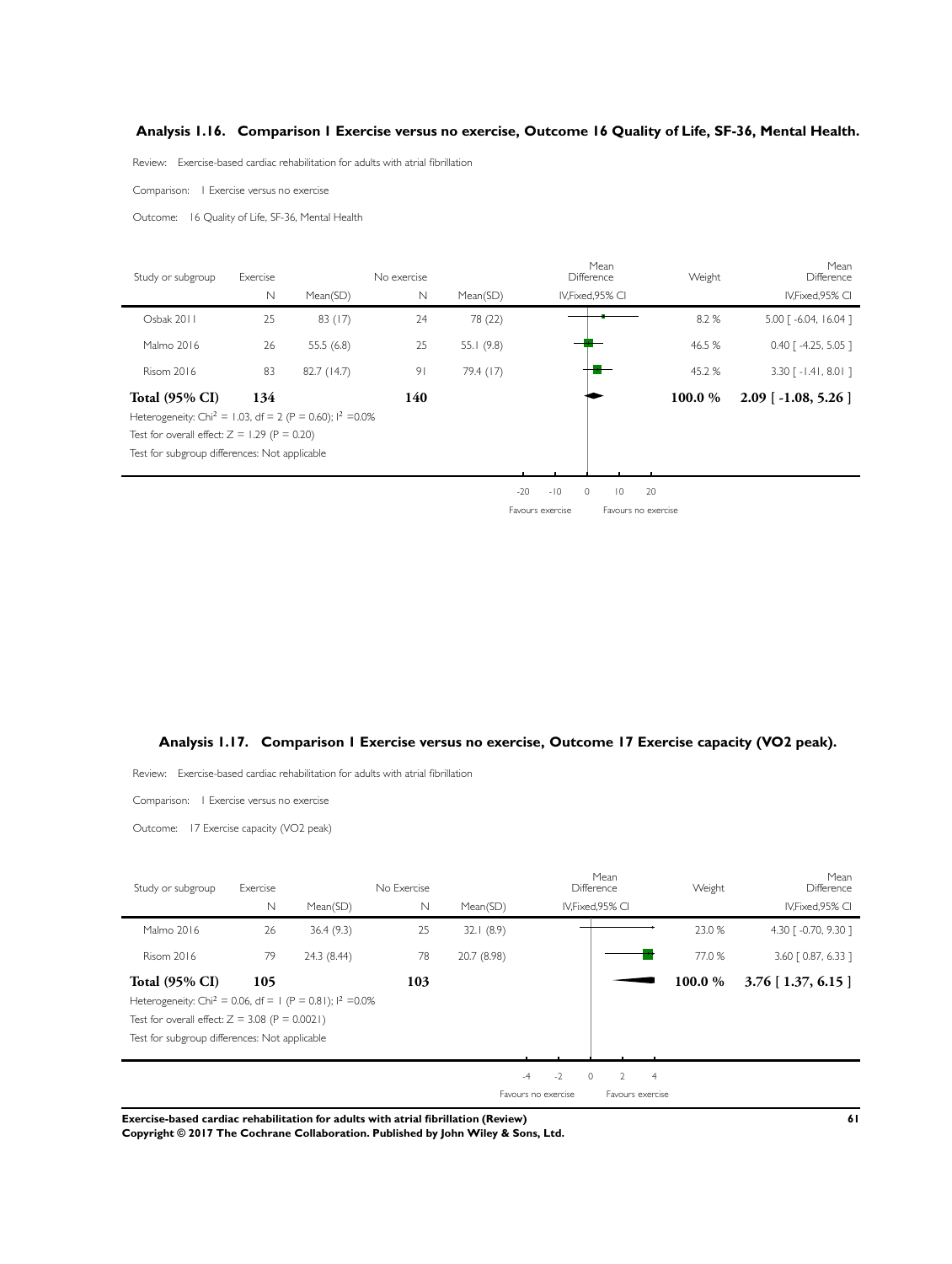## <span id="page-63-0"></span>**Analysis 1.18. Comparison 1 Exercise versus no exercise, Outcome 18 Exercise capacity (6MWT).**

Review: Exercise-based cardiac rehabilitation for adults with atrial fibrillation

Comparison: 1 Exercise versus no exercise

Outcome: 18 Exercise capacity (6MWT)

| Study or subgroup                                                                                         | Exercise    |                | No exercise |                | Mean<br>Difference    | Weight     | Mean<br>Difference            |
|-----------------------------------------------------------------------------------------------------------|-------------|----------------|-------------|----------------|-----------------------|------------|-------------------------------|
|                                                                                                           | $\mathbb N$ | Mean(SD)       | $\mathbb N$ | Mean(SD)       | IV, Random, 95% CI    |            | IV, Random, 95% CI            |
| Pippa 2007                                                                                                | 22          | 531 (121)      | 21          | 380 (97)       |                       | 22.4 %     | 151.00 [85.60, 216.40]        |
| Osbak 2011                                                                                                | 24          | 569.9 (92.6)   | 23          | 454.1 (95.7)   |                       | 24.3 %     | 115.80 [61.93, 169.67]        |
| Zeren 2016                                                                                                | 17          | 445.35 (66.24) | 16          | 406.38 (72.59) |                       | 25.4 %     | 38.97 [-8.53, 86.47]          |
| <b>Risom 2016</b>                                                                                         | 73          | 616(85)        | 76          | 602(101)       |                       | 27.9 %     | 14.00 [-15.93, 43.93]         |
| <b>Total (95% CI)</b>                                                                                     | 136         |                | 136         |                |                       |            | 100.0 % 75.76 [14.00, 137.53] |
| Heterogeneity: Tau <sup>2</sup> = 3325.51; Chi <sup>2</sup> = 20.65, df = 3 (P = 0.00012); $\vert^2$ =85% |             |                |             |                |                       |            |                               |
| Test for overall effect: $Z = 2.40$ (P = 0.016)                                                           |             |                |             |                |                       |            |                               |
| Test for subgroup differences: Not applicable                                                             |             |                |             |                |                       |            |                               |
|                                                                                                           |             |                |             |                |                       |            |                               |
|                                                                                                           |             |                |             |                | $-100$<br>$-200$<br>0 | 200<br>100 |                               |

Favours no exercise Favours exercise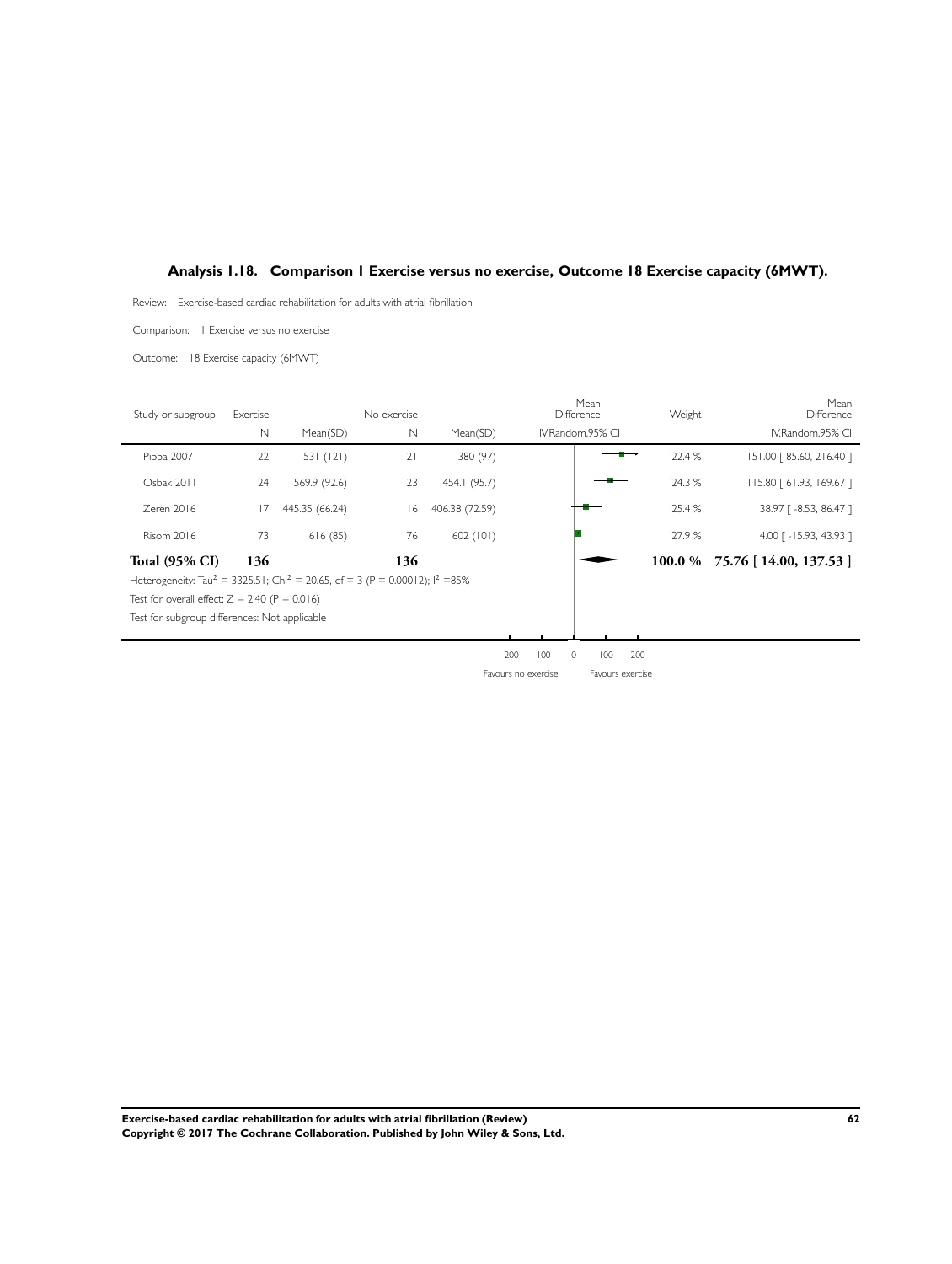#### **Analysis 1.19. Comparison 1 Exercise versus no exercise, Outcome 19 Exercise capacity (SMD).**

<span id="page-64-0"></span>Review: Exercise-based cardiac rehabilitation for adults with atrial fibrillation

Comparison: 1 Exercise versus no exercise

Outcome: 19 Exercise capacity (SMD)

| Study or subgroup                                                                                                                                | Exercise<br>$\mathbb N$                            | Mean(SD)       | No exercise<br>$\mathbb N$ | Mean(SD)       |              | Std.<br>Mean<br>Difference<br>IV, Random, 95% CI | Weight         | Std.<br>Mean<br>Difference<br>IV, Random, 95% CI |  |  |
|--------------------------------------------------------------------------------------------------------------------------------------------------|----------------------------------------------------|----------------|----------------------------|----------------|--------------|--------------------------------------------------|----------------|--------------------------------------------------|--|--|
| Hegbom 2006                                                                                                                                      | 3                                                  | 2077 (753)     | 15                         | 1152(341)      |              |                                                  | 12.0 %         | $1.58$ $[0.71, 2.44]$                            |  |  |
| Pippa 2007                                                                                                                                       | 22                                                 | 531 (121)      | 21                         | 380 (97)       |              |                                                  | 15.5 %         | $1.35$ $[0.68, 2.02]$                            |  |  |
| Osbak 2011                                                                                                                                       | 24                                                 | 569.9 (92.6)   | 23                         | 454.1 (95.7)   |              |                                                  | 16.4%          | $1.21$ $[0.58, 1.84]$                            |  |  |
| Malmo 2016                                                                                                                                       | 26                                                 | 36.4(9.3)      | 25                         | 32.1(8.9)      |              |                                                  | 17.9%          | $0.46$ $\lceil -0.09, 1.02 \rceil$               |  |  |
| Zeren 2016                                                                                                                                       | 17                                                 | 445.35 (66.24) | 16                         | 406.38 (72.59) |              |                                                  | 15.0%          | $0.55$ $\lceil -0.15, 1.25 \rceil$               |  |  |
| <b>Risom 2016</b>                                                                                                                                | 79                                                 | 24.3 (8.44)    | 78                         | 20.7 (8.98)    |              |                                                  | 23.3 %         | 0.41 [ 0.09, 0.73 ]                              |  |  |
| <b>Total (95% CI)</b><br>181<br>100.0%<br>178<br>Heterogeneity: Tau <sup>2</sup> = 0.15; Chi <sup>2</sup> = 14.16, df = 5 (P = 0.01); $1^2$ =65% |                                                    |                |                            |                |              |                                                  |                | $0.86$ [ 0.46, 1.26 ]                            |  |  |
|                                                                                                                                                  | Test for overall effect: $Z = 4.18$ (P = 0.000029) |                |                            |                |              |                                                  |                |                                                  |  |  |
| Test for subgroup differences: Not applicable                                                                                                    |                                                    |                |                            |                |              |                                                  |                |                                                  |  |  |
|                                                                                                                                                  |                                                    |                |                            |                | $-2$<br>$-1$ | $\Omega$                                         | $\overline{2}$ |                                                  |  |  |
| Favours exercise<br>Favours no exercise                                                                                                          |                                                    |                |                            |                |              |                                                  |                |                                                  |  |  |

# **A D D I T I O N A L T A B L E S**

**Table 1. Serious adverse events**

|                                | Hegbom 2006 Malmo 2016 |                        | <b>Osbak 2011</b>           | <b>Pippa 2007</b>                                                                 | <b>Risom 2016</b>                                                                                                                          | <b>Total events</b> |
|--------------------------------|------------------------|------------------------|-----------------------------|-----------------------------------------------------------------------------------|--------------------------------------------------------------------------------------------------------------------------------------------|---------------------|
| Control group                  | 0 events               | 1 patient:<br>1 stroke | 1 patient:<br>1 re-ablation | 2 patients:<br>$1 \quad \cdots$<br>embolism<br>deep vein tion)<br>1<br>thrombosis | 1 patient:<br>retinal 1 died (unrelated<br>to the interven-                                                                                | 5                   |
| <b>Exercise group</b> 0 events |                        | 0 patients             | 0 patients                  | 1 patient:<br>$\mathbf{1}$<br>embolism                                            | 2 patients:<br>retinal 1 died (unrelated<br>to the interven-<br>tion)<br>was hospi-<br>$\mathbf{1}$<br>talised while ex-<br>ercise testing | 3                   |

**Exercise-based cardiac rehabilitation for adults with atrial fibrillation (Review) 63 Copyright © 2017 The Cochrane Collaboration. Published by John Wiley & Sons, Ltd.**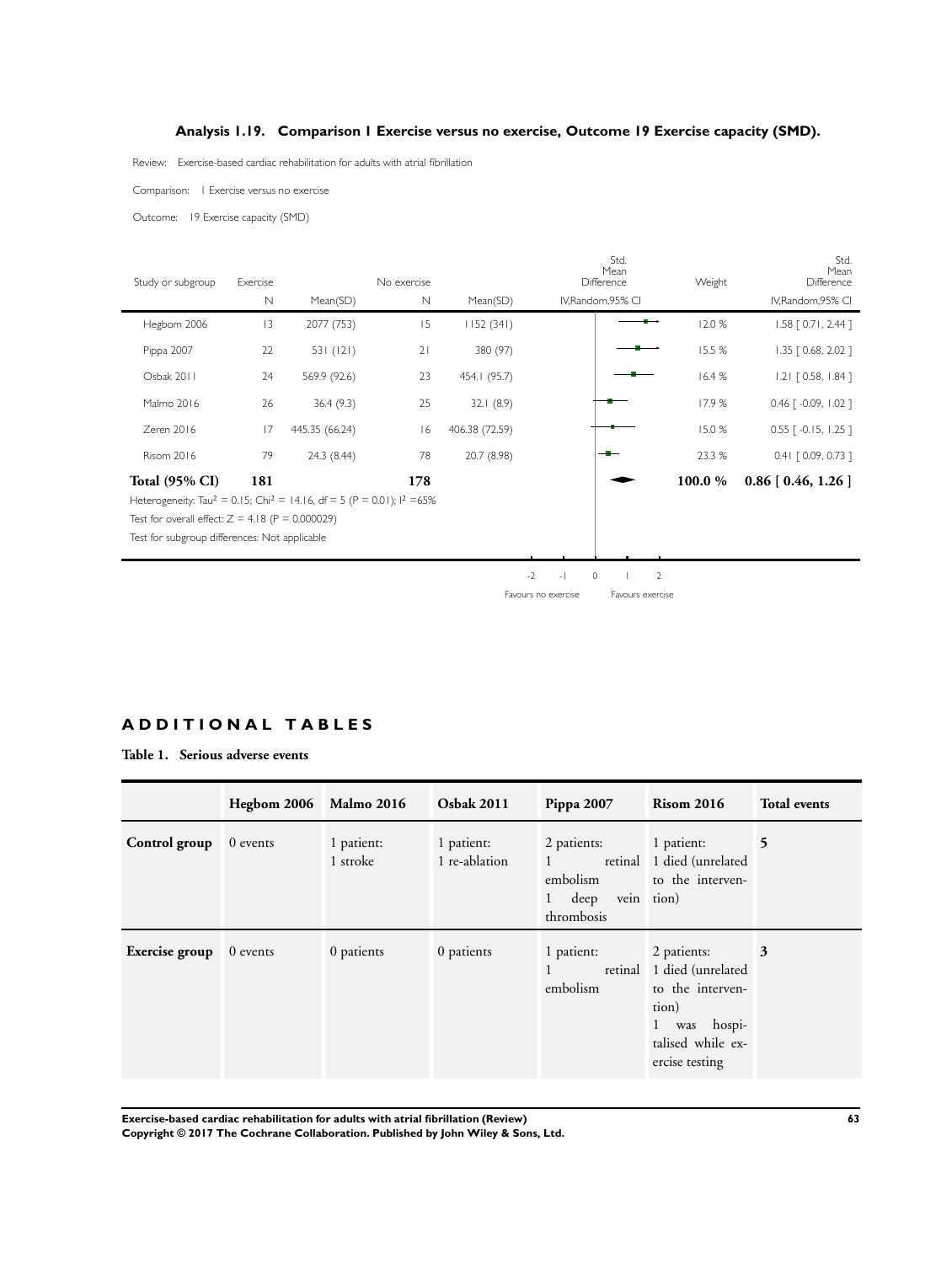#### **Table 1. Serious adverse events** (*Continued)*

| <b>Total events</b> | -0 |  |  |  |  |  |
|---------------------|----|--|--|--|--|--|
|---------------------|----|--|--|--|--|--|

**Table 2. Health-related quality of life**

| Instruments<br>used                                               | Hegbom<br>2006 |                  |   |             | Malmo 2016 Osbak 2011 Pippa 2007 Risom 2016 Zeren 2016 Total Instruments |
|-------------------------------------------------------------------|----------------|------------------|---|-------------|--------------------------------------------------------------------------|
| Short Form- X<br>36                                               |                | $\boldsymbol{X}$ | X | $\mathbf X$ | $\overline{4}$                                                           |
| Minnesota<br>Living with<br>Heart Failure<br>questionnaire        |                |                  | X |             | $\mathbf{1}$                                                             |
| The<br>Symptoms<br>and Severity<br>checklist                      | X              |                  |   |             | $\overline{1}$                                                           |
| of X<br>Activities<br>daily living                                |                |                  |   |             | $\mathbf{1}$                                                             |
| Atrial Fibrilla-<br>tion<br>Symptoms<br>and Severity<br>checklist |                | X                |   |             | 1                                                                        |
| Hospital Anx-<br>iety and De-<br>pression scale                   |                |                  |   | $\mathbf X$ | $\mathbf{1}$                                                             |

**Exercise-based cardiac rehabilitation for adults with atrial fibrillation (Review) 64 Copyright © 2017 The Cochrane Collaboration. Published by John Wiley & Sons, Ltd.**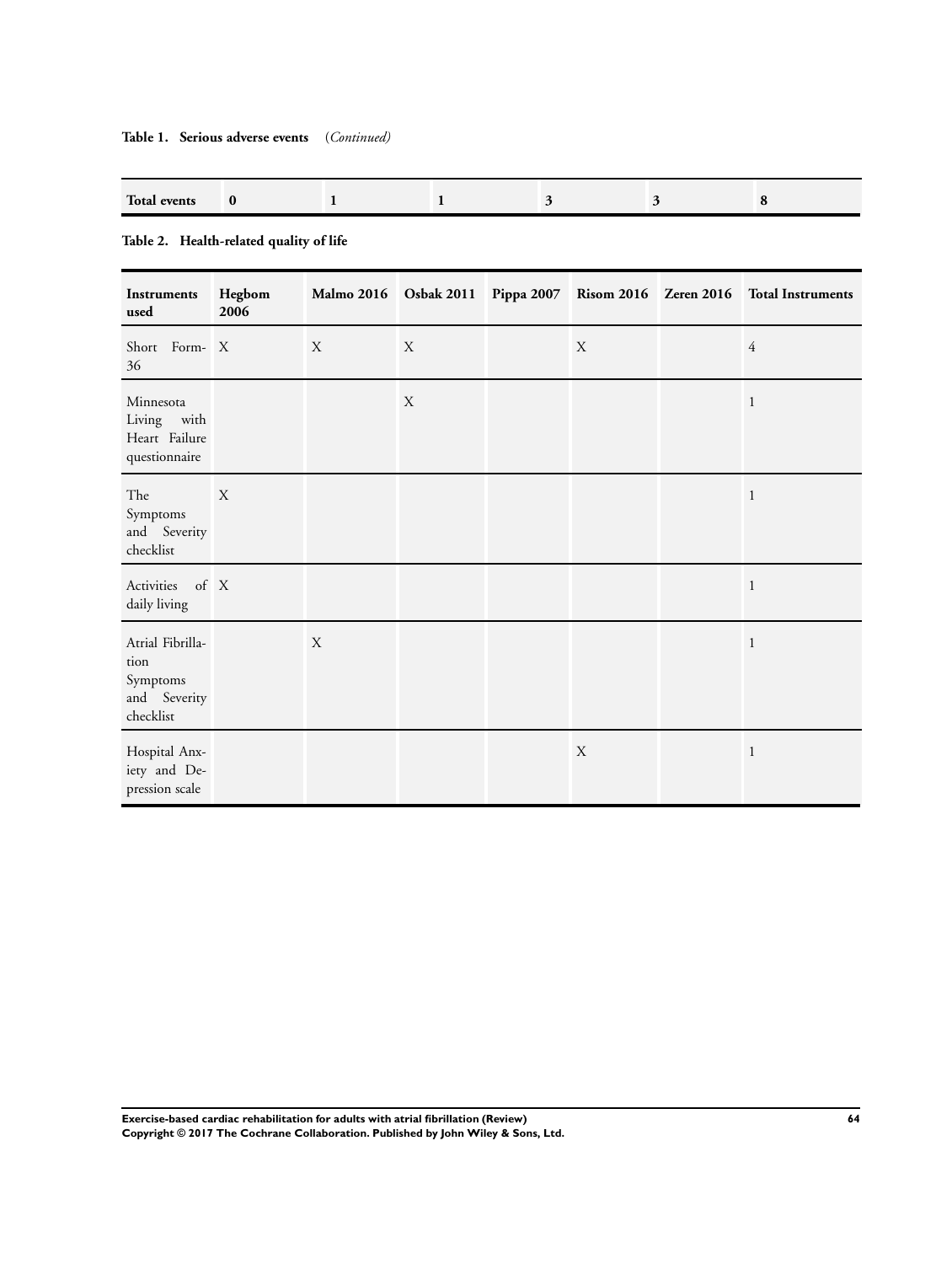## **A P P E N D I C E S**

#### **Appendix 1. Search strategies**

#### **CENTRAL**

#1 MeSH descriptor: [Atrial Fibrillation] this term only #2 atrial fibrillation\*:ti,ab,kw #3 auricular fibrillation\*:ti,ab,kw #4 atrium fibrillation\*:ti,ab,kw #5 MeSH descriptor: [Catheter Ablation] this term only #6 atrial ablation\*:ti,ab,kw #7 (electric\* near/2 ablation\*):ti,ab,kw #8 catheter ablation\*:ti,ab,kw #9 (radiofrequency near/2 ablation\*):ti,ab,kw #10 pulmonary vein isolation\*:ti,ab,kw #11 #1 or #2 or #3 or #4 or #5 or #6 ot #7 or #8 or #9 or #10 #12 MeSH descriptor: [Exercise] explode all trees #13 MeSH descriptor: [Exercise Therapy] explode all trees #14 MeSH descriptor: [Exercise Tolerance] this term only #15 MeSH descriptor: [Sports] explode all trees #16 MeSH descriptor: [Physical Exertion] this term only #17 exercis\*:ti,ab,kw #18 sport\*:ti,ab,kw #19 MeSH descriptor: [Physical Fitness] this term only #20 MeSH descriptor: [Physical Education and Training] explode all trees #21 (fitness or fitter or fit):ti,ab,kw #22 (muscle\* near/3 (train\* or activ\*)):ti,ab,kw #23 (train\* near/5 (strength\* or aerobic\* or exercise\*)):ti,ab,kw #24 ((aerobic or resistance) near/3 (train\* or activ\*)):ti,ab,kw #25 (physical\* near/5 (fit\* or train\* or therap\* or activ\* or strength or endur\* or exert\* or capacit\*)):ti,ab,kw #26 ((exercise\* or fitness) near/3 (treat\* or interven\* or program\* or train\* or physical or activ\*)):ti,ab,kw #27 MeSH descriptor: [Exercise Tolerance] this term only #28 (exercis\* near/2 (toleran\* or capacity)):ti,ab,kw #29 MeSH descriptor: [Rehabilitation] this term only #30 MeSH descriptor: [Activities of Daily Living] this term only #31 MeSH descriptor: [Dance Therapy] this term only #32 MeSH descriptor: [Rehabilitation Centers] this term only #33 rehabilitat\*:ti,ab,kw #34 kinesiotherap\*:ti,ab,kw #35 danc\*:ti,ab,kw #36 walk\*:ti,ab,kw #37 run\*:ti,ab,kw #38 jog\*:ti,ab,kw #39 (("lifestyle" or life-style) near/5 activ\*):ti,ab,kw #40 (("lifestyle" or life-style) near/5 physical\*):ti,ab,kw #41 MeSH descriptor: [Patient Education as Topic] this term only #42 (patient\* near/5 educat\*):ti,ab,kw #43 ((lifestyle or life-style) near/5 (interven\* or program\* or treatment\*)):ti,ab,kw #44 MeSH descriptor: [Self Care] this term only #45 (self near/5 (manag\* or care or motivate\*)):ti,ab,kw #46 MeSH descriptor: [Psychotherapy] explode all trees

**Exercise-based cardiac rehabilitation for adults with atrial fibrillation (Review) 65 Copyright © 2017 The Cochrane Collaboration. Published by John Wiley & Sons, Ltd.**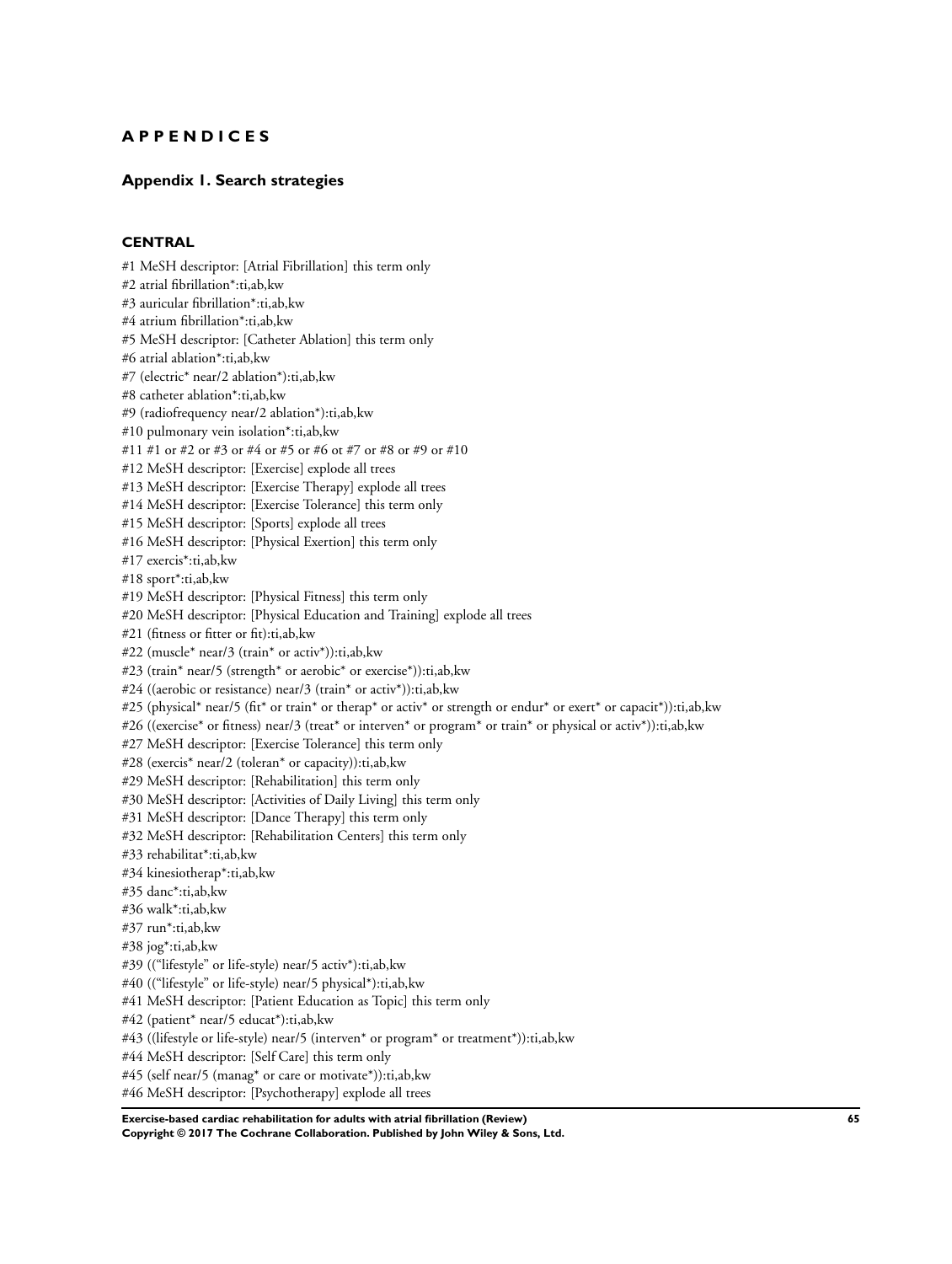#47 psychotherap\*:ti,ab,kw #48 (psycholog\* near/5 intervent\*):ti,ab,kw #49 MeSH descriptor: [Counseling] this term only #50 (counselling or counseling):ti,ab,kw #51 ((behavior\* or behaviour\*) near/5 (modify or modificat\* or therap\* or change)):ti,ab,kw #52 (psycho-educat\* or psychoeducat\*):ti,ab,kw #53 (motivat\* near/5 (intervention or interv\*)):ti,ab,kw #54 MeSH descriptor: [Health Education] this term only #55 (health near/5 educat\*):ti,ab,kw #56 (psychosocial or psycho-social):ti,ab,kw #57 (cognitive near/2 behav\*):ti,ab,kw #58 #12 or #13 or #14 or #15 or #16 or #17 or #18 or #19 or #20 or #21 or #22 or #23 or #24 or #25 or #26 or #27 or #28 or #29 or #30 or #31 or #32 or #33 or #34 or #35 or #36 or #37 or #38 or #39 or #40 or #41 or #42 or #43 or #44 or #45 or #46 or #47 or #48 or #49 or #50 or #51 or #52 or #53 or #54 or #55 or #56 or #57 #59 #11 and #58

**MEDLINE Ovid**

- 1. Atrial Fibrillation/
- 2. atrial fibrillation\*.tw.
- 3. auricular fibrillation\*.tw.
- 4. atrium fibrillation\*.tw.
- 5. Catheter Ablation/
- 6. atrial ablation\*.tw.
- 7. (electric\* adj2 ablation\*).tw.
- 8. catheter ablation\*.tw.
- 9. (radiofrequency adj2 ablation\*).tw.
- 10. pulmonary vein isolation\*.tw.
- 11. or/1-10
- 12. exp Exercise/
- 13. exp Exercise Therapy/
- 14. Exercise Tolerance/
- 15. exp Sports/
- 16. Physical Exertion/
- 17. exercis\*.tw.
- 18. sport\*.tw.
- 19. Physical Fitness/
- 20. exp "Physical Education and Training"/
- 21. (fitness or fitter or fit).tw.
- 22. (muscle\* adj3 (train\* or activ\*)).tw.
- 23. (train\* adj5 (strength\* or aerobic\* or exercise\*)).tw.
- 24. ((aerobic or resistance) adj3 (train\* or activ\*)).tw.
- 25. (physical\* adj5 (fit\* or train\* or therap\* or activ\* or strength or endur\* or exert\* or capacit\*)).tw.
- 26. ((exercise\* or fitness) adj3 (treat\* or interven\* or program\* or train\* or physical or activ\*)).tw.
- 27. Exercise Tolerance/
- 28. (exercis\* adj2 (toleran\* or capacity)).tw.
- 29. Rehabilitation/
- 30. "Activities of Daily Living"/
- 31. Dance Therapy/
- 32. Rehabilitation Centers/
- 33. rehabilitat\*.tw.
- 34. kinesiotherap\*.tw.
- 35. danc\*.tw.

**Exercise-based cardiac rehabilitation for adults with atrial fibrillation (Review) 66 Copyright © 2017 The Cochrane Collaboration. Published by John Wiley & Sons, Ltd.**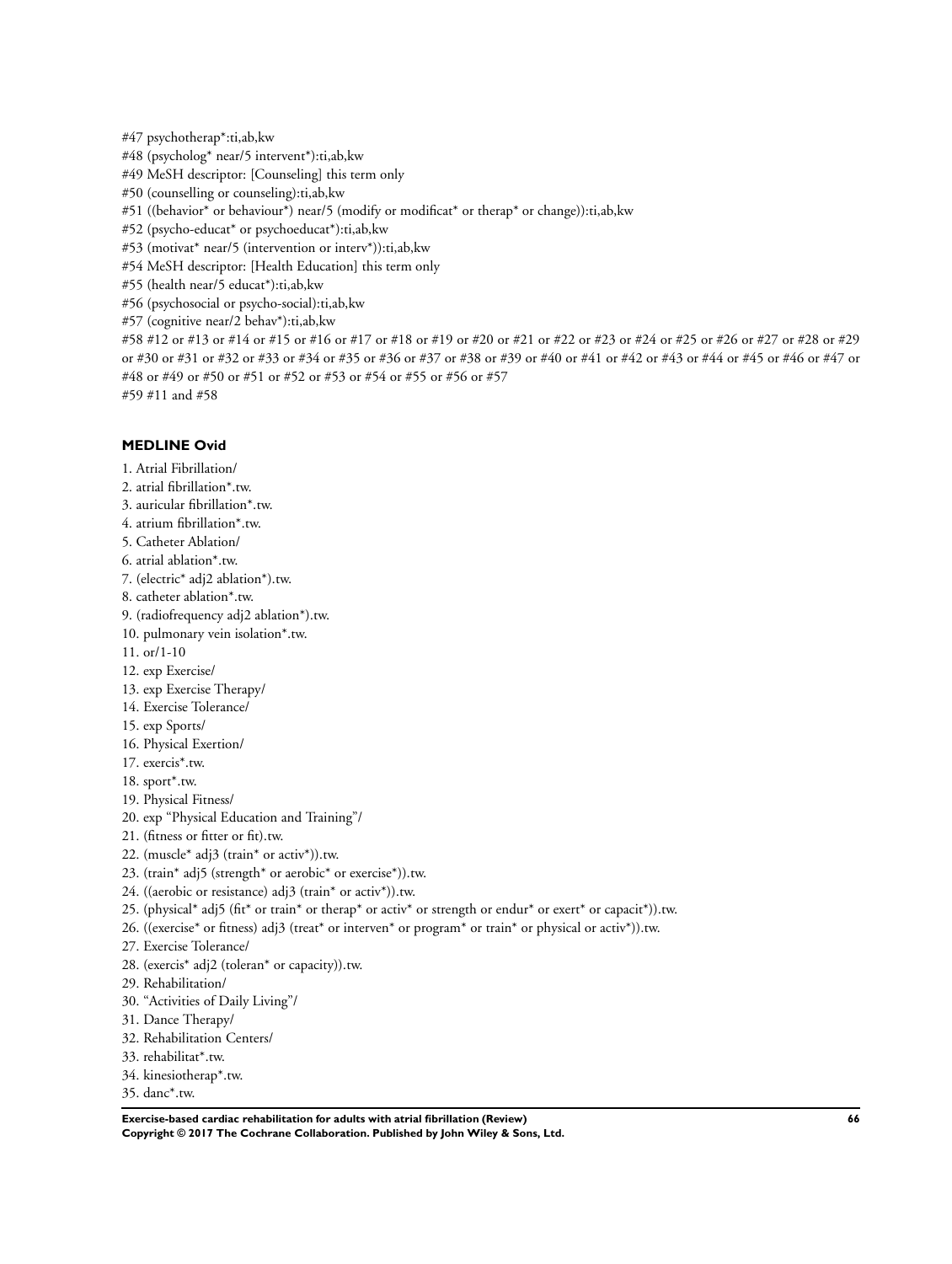36. walk\*.tw. 37. run\*.tw. 38. jog\*.tw. 39. (("lifestyle" or life-style) adj5 activ\$).tw. 40. (("lifestyle" or life-style) adj5 physical\$).tw. 41. Patient Education as Topic/ 42. (patient\* adj5 educat\*).tw. 43. ((lifestyle or life-style) adj5 (interven\* or program\* or treatment\*)).tw. 44. Self Care/ 45. (self adj5 (manag\* or care or motivate\*)).tw. 46. exp Psychotherapy/ 47. psychotherap\*.tw. 48. (psycholog\* adj5 intervent\*).tw. 49. Counseling/ 50. (counselling or counseling).tw. 51. ((behavior\* or behaviour\*) adj5 (modify or modificat\* or therap\* or change)).tw. 52. (psycho-educat\* or psychoeducat\*).tw. 53. (motivat\* adj5 (intervention or interv\*)).tw. 54. Health Education/ 55. (health adj5 educat\*).tw. 56. (psychosocial or psycho-social).tw. 57. (cognitive adj2 behav\*).tw. 58. or/12-57 59. 11 and 58 60. randomized controlled trial.pt. 61. controlled clinical trial.pt. 62. randomized.ab. 63. placebo.ab. 64. drug therapy.fs. 65. randomly.ab.

- 
- 66. trial.ab.
- 67. groups.ab.
- 68. 60 or 61 or 62 or 63 or 64 or 65 or 66 or 67
- 69. exp animals/ not humans.sh.
- 70. 68 not 69
- 71. 59 and 70

#### **Embase Ovid**

- 1. Atrial Fibrillation/
- 2. atrial fibrillation\*.tw.
- 3. auricular fibrillation\*.tw.
- 4. atrium fibrillation\*.tw.
- 5. Catheter Ablation/
- 6. atrial ablation\*.tw.
- 7. (electric\* adj2 ablation\*).tw.
- 8. catheter ablation\*.tw.
- 9. (radiofrequency adj2 ablation\*).tw.
- 10. pulmonary vein isolation\*.tw.
- 11. or/1-10
- 12. exp Exercise/
- 13. exp Exercise Therapy/
- 14. Exercise Tolerance/

**Exercise-based cardiac rehabilitation for adults with atrial fibrillation (Review) 67 Copyright © 2017 The Cochrane Collaboration. Published by John Wiley & Sons, Ltd.**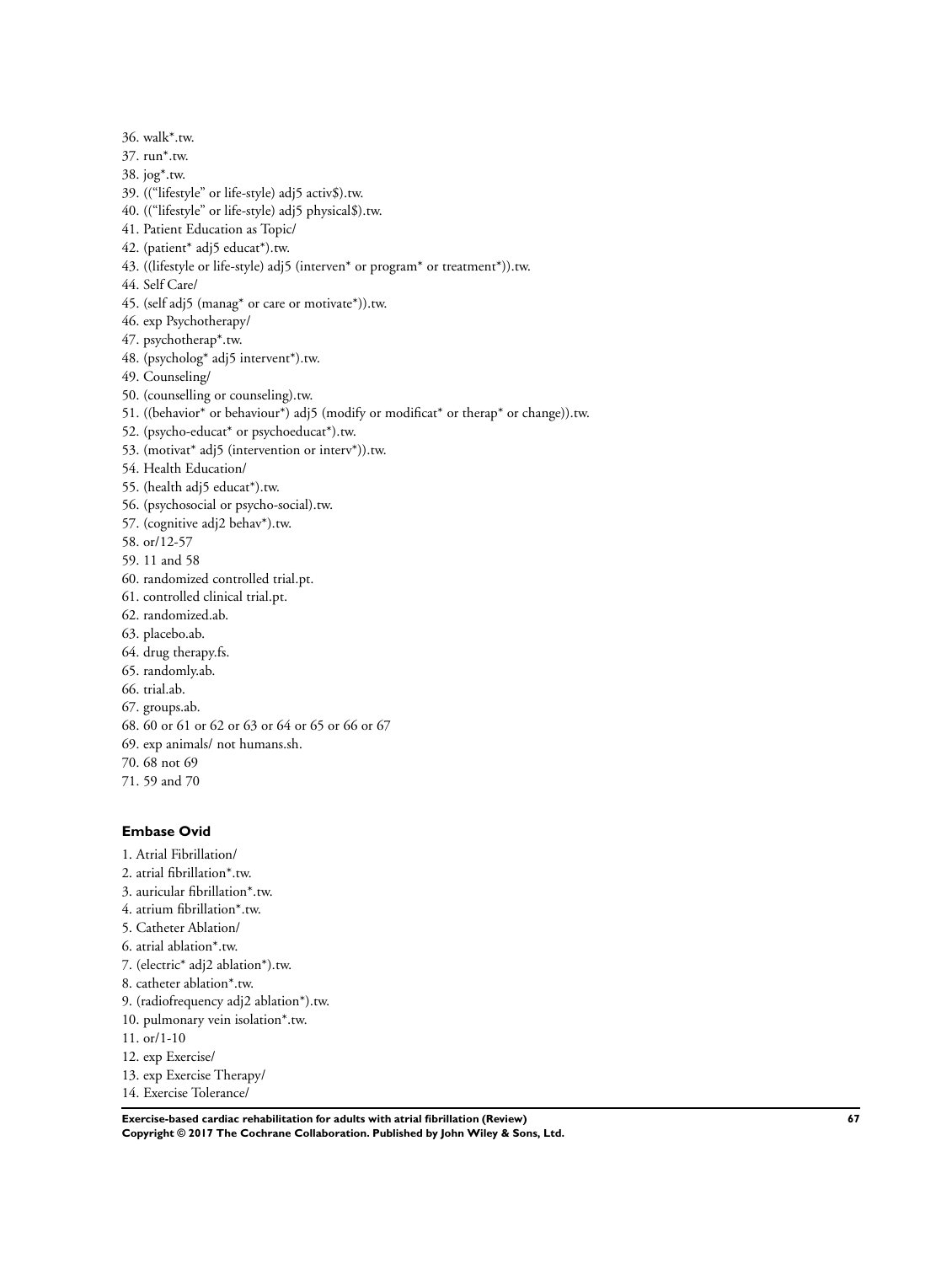15. exp Sports/

- 16. Physical Exertion/
- 17. exercis\*.tw.
- 18. sport\*.tw.
- 19. Physical Fitness/
- 20. exp "Physical Education and Training"/
- 21. (fitness or fitter or fit).tw.
- 22. (muscle\* adj3 (train\* or activ\*)).tw.
- 23. (train\* adj5 (strength\* or aerobic\* or exercise\*)).tw.
- 24. ((aerobic or resistance) adj3 (train\* or activ\*)).tw.
- 25. (physical\* adj5 (fit\* or train\* or therap\* or activ\* or strength or endur\* or exert\* or capacit\*)).tw.
- 26. ((exercise\* or fitness) adj3 (treat\* or interven\* or program\* or train\* or physical or activ\*)).tw.
- 27. Exercise Tolerance/
- 28. (exercis\* adj2 (toleran\* or capacity)).tw.
- 29. Rehabilitation/
- 30. "Activities of Daily Living"/
- 31. Dance Therapy/
- 32. Rehabilitation Centers/
- 33. rehabilitat\*.tw.
- 34. kinesiotherap\*.tw.
- 35. danc\*.tw.
- 36. walk\*.tw.
- 37. run\*.tw.
- 38. jog\*.tw.
- 39. (("lifestyle" or life-style) adj5 activ\$).tw.
- 40. (("lifestyle" or life-style) adj5 physical\$).tw.
- 41. Patient Education as Topic/
- 42. (patient\* adj5 educat\*).tw.
- 43. ((lifestyle or life-style) adj5 (interven\* or program\* or treatment\*)).tw.
- 44. Self Care/
- 45. (self adj5 (manag\* or care or motivate\*)).tw.
- 46. exp Psychotherapy/
- 47. psychotherap\*.tw.
- 48. (psycholog\* adj5 intervent\*).tw.
- 49. Counseling/
- 50. (counselling or counseling).tw.
- 51. ((behavior\* or behaviour\*) adj5 (modify or modificat\* or therap\* or change)).tw.
- 52. (psycho-educat\* or psychoeducat\*).tw.
- 53. (motivat\* adj5 (intervention or interv\*)).tw.
- 54. Health Education/
- 55. (health adj5 educat\*).tw.
- 56. (psychosocial or psycho-social).tw.
- 57. (cognitive adj2 behav\*).tw.
- 58. or/12-57
- 59. 11 and 58
- 60. random\$.tw.
- 61. factorial\$.tw.
- 62. crossover\$.tw.
- 63. cross over\$.tw.
- 64. cross-over\$.tw.
- 65. placebo\$.tw.
- 66. (doubl\$ adj blind\$).tw.
- 67. (singl\$ adj blind\$).tw.

**Exercise-based cardiac rehabilitation for adults with atrial fibrillation (Review) 68 Copyright © 2017 The Cochrane Collaboration. Published by John Wiley & Sons, Ltd.**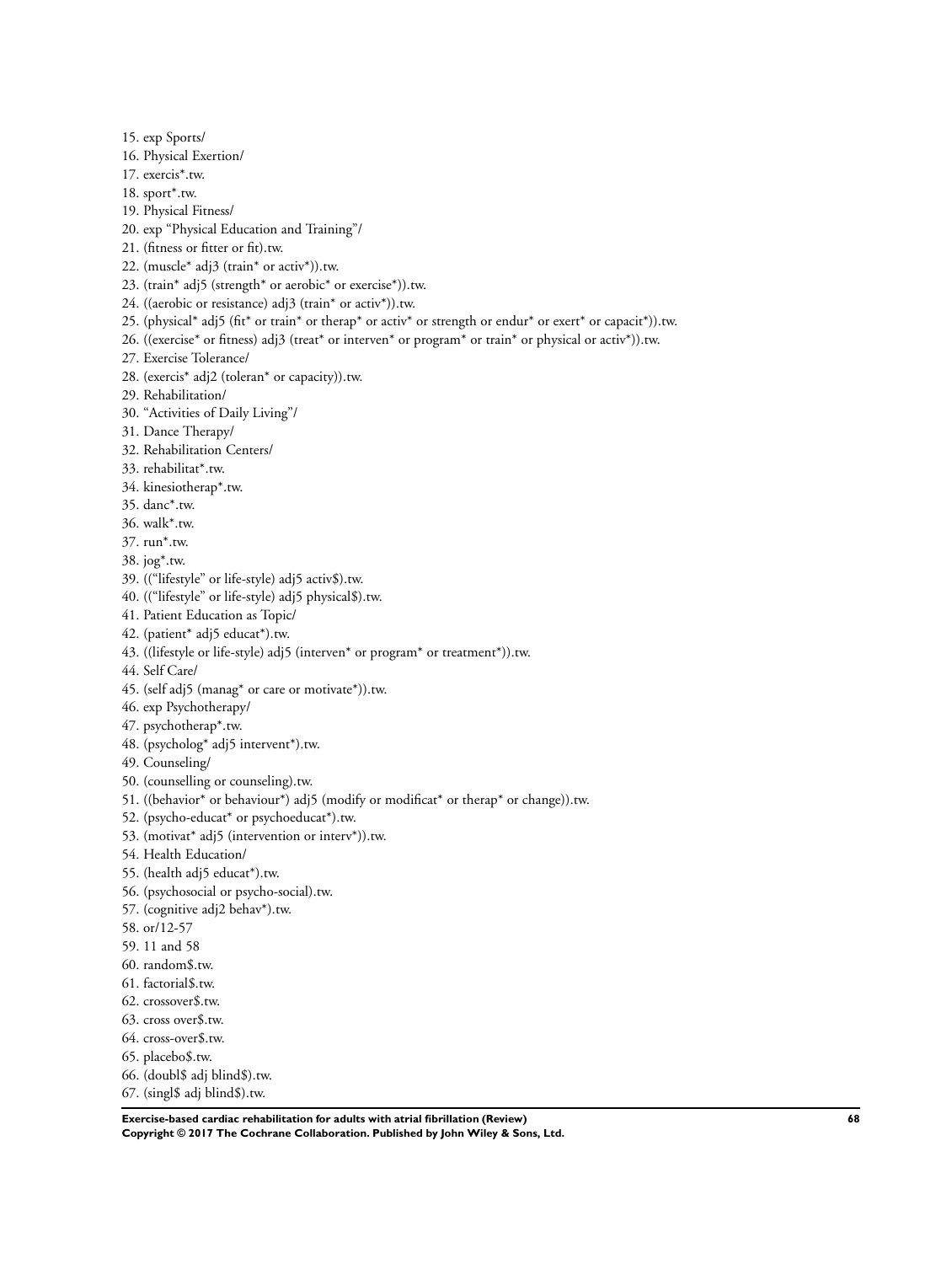68. assign\$.tw. 69. allocat\$.tw. 70. volunteer\$.tw. 71. crossover procedure/ 72. double blind procedure/ 73. randomized controlled trial/ 74. single blind procedure/ 75. 60 or 61 or 62 or 63 or 64 or 65 or 66 or 67 or 68 or 69 or 70 or 71 or 72 or 73 or 74 76. (animal/ or nonhuman/) not human/ 77. 75 not 76 78. 59 and 77

# **PsycINFO Ovid**

#### 1. Atrial Fibrillation/

- 2. atrial fibrillation\*.tw.
- 3. auricular fibrillation\*.tw.
- 4. atrium fibrillation\*.tw.
- 5. atrial ablation\*.tw.
- 6. (electric\* adj2 ablation\*).tw.
- 7. catheter ablation\*.tw.
- 8. (radiofrequency adj2 ablation\*).tw.
- 9. pulmonary vein isolation\*.tw.
- 10. (or/1-4) or (or/5-9)
- 11. exp Exercise/
- 12. exp Recreation Therapy/
- 13. exp Sports/
- 14. Physical Exertion/
- 15. exercis\*.tw.
- 16. sport\*.tw.
- 17. Physical Fitness/
- 18. exp "Physical Education and Training"/
- 19. (fitness or fitter or fit).tw.
- 20. (muscle\* adj3 (train\* or activ\*)).tw.
- 21. (train\* adj5 (strength\* or aerobic\* or exercise\*)).tw.
- 22. ((aerobic or resistance) adj3 (train\* or activ\*)).tw.
- 23. (physical\* adj5 (fit\* or train\* or therap\* or activ\* or strength or endur\* or exert\* or capacit\*)).tw.
- 24. ((exercise\* or fitness) adj3 (treat\* or interven\* or program\* or train\* or physical or activ\*)).tw.
- 25. Exercise Tolerance/
- 26. (exercis\* adj2 (toleran\* or capacity)).tw.
- 27. Rehabilitation/
- 28. "Activities of Daily Living"/
- 29. Dance Therapy/
- 30. Rehabilitation Centers/
- 31. rehabilitat\*.tw.
- 32. kinesiotherap\*.tw.
- 33. danc\*.tw.
- 34. walk\*.tw.
- 35. run\*.tw.
- 36. jog\*.tw.
- 37. (("lifestyle" or life-style) adj5 activ\$).tw.
- 38. (("lifestyle" or life-style) adj5 physical\$).tw.
- 39. (patient\* adj5 educat\*).tw.

**Exercise-based cardiac rehabilitation for adults with atrial fibrillation (Review) 69 Copyright © 2017 The Cochrane Collaboration. Published by John Wiley & Sons, Ltd.**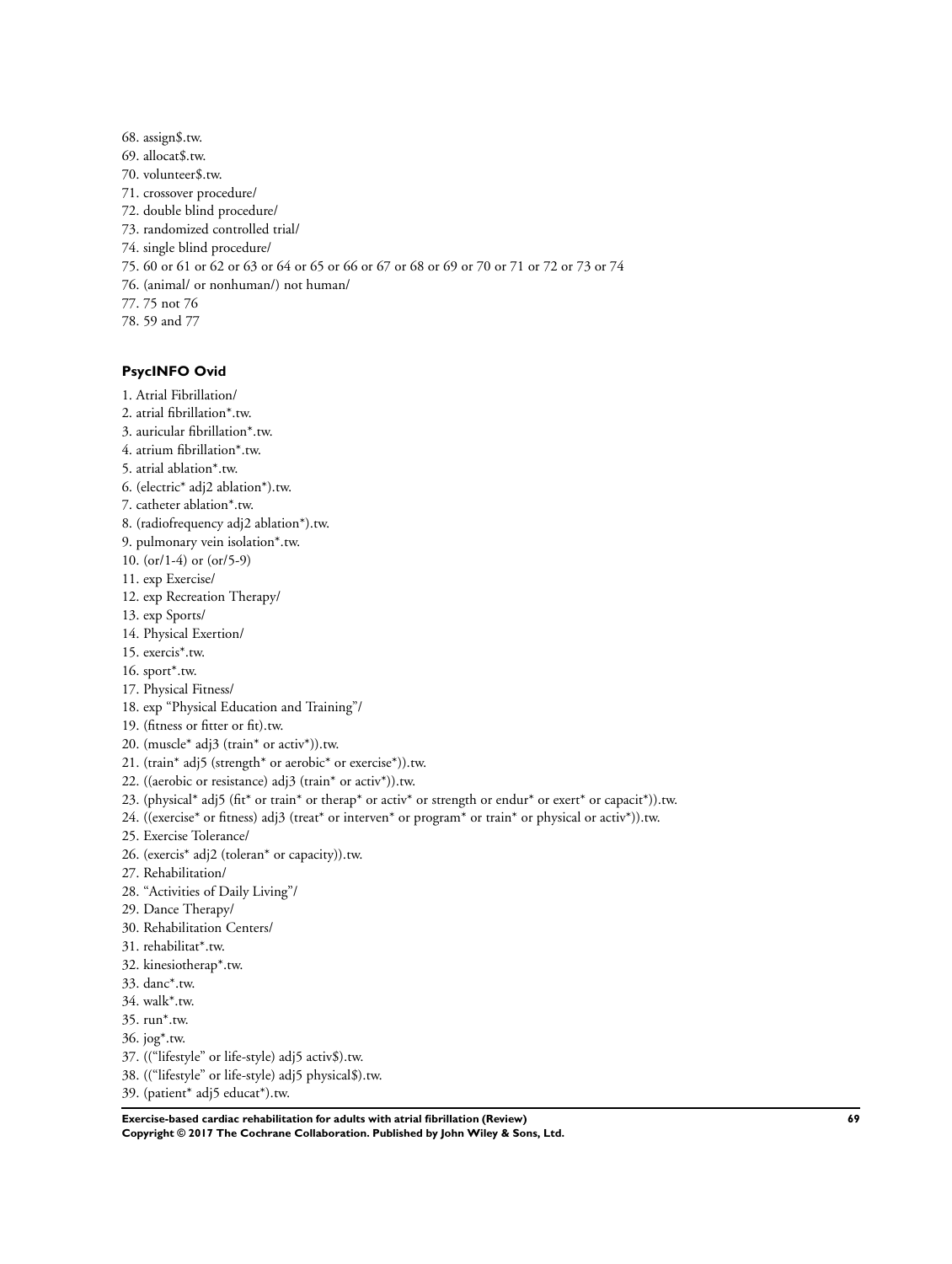- 40. ((lifestyle or life-style) adj5 (interven\* or program\* or treatment\*)).tw.
- 41. Self Care/
- 42. (self adj5 (manag\* or care or motivate\*)).tw.
- 43. exp Psychotherapy/
- 44. psychotherap\*.tw.
- 45. (psycholog\* adj5 intervent\*).tw.
- 46. Counseling/
- 47. (counselling or counseling).tw.
- 48. ((behavior\* or behaviour\*) adj5 (modify or modificat\* or therap\* or change)).tw.
- 49. (psycho-educat\* or psychoeducat\*).tw.
- 50. (motivat\* adj5 (intervention or interv\*)).tw.
- 51. Health Education/
- 52. (health adj5 educat\*).tw.
- 53. (psychosocial or psycho-social).tw.
- 54. (cognitive adj2 behav\*).tw.
- 55. 11 or 12 or (or/13-38) or (or/39-54)
- 56. 10 and 55
- 57. random\$.tw.
- 58. factorial\$.tw.
- 59. crossover\$.tw.
- 60. cross-over\$.tw.
- 61. placebo\$.tw.
- 62. (doubl\$ adj blind\$).tw.
- 63. (singl\$ adj blind\$).tw.
- 64. assign\$.tw.
- 65. allocat\$.tw.
- 66. volunteer\$.tw.
- 67. control\*.tw.
- 68. "2000".md.
- 69. or/57-68
- 70. 56 and 69

#### **CINAHL EBSCO**

S58 (MH "Clinical Trials+")

S76 S57 AND S75 S75 S58 or S59 or S60 or S61 or S62 or S63 or S64 or S65 or S66 or S67 or S68 or S69 or S70 or S71 or S72 or S73 or S74 S74 TX cross-over\* S73 TX crossover\* S72 TX volunteer\* S71 (MH "Crossover Design") S70 TX allocat\* S69 TX control\* S68 TX assign\* S67 TX placebo\* S66 (MH "Placebos") S65 TX random\* S64 TX (doubl\* N1 mask\*) S63 TX (singl\* N1 mask\*) S62 TX (doubl\* N1 blind\*) S61 TX (singl\* N1 blind\*) S60 TX (clinic\* N1 trial?) S59 PT clinical trial

**Exercise-based cardiac rehabilitation for adults with atrial fibrillation (Review) 70 Copyright © 2017 The Cochrane Collaboration. Published by John Wiley & Sons, Ltd.**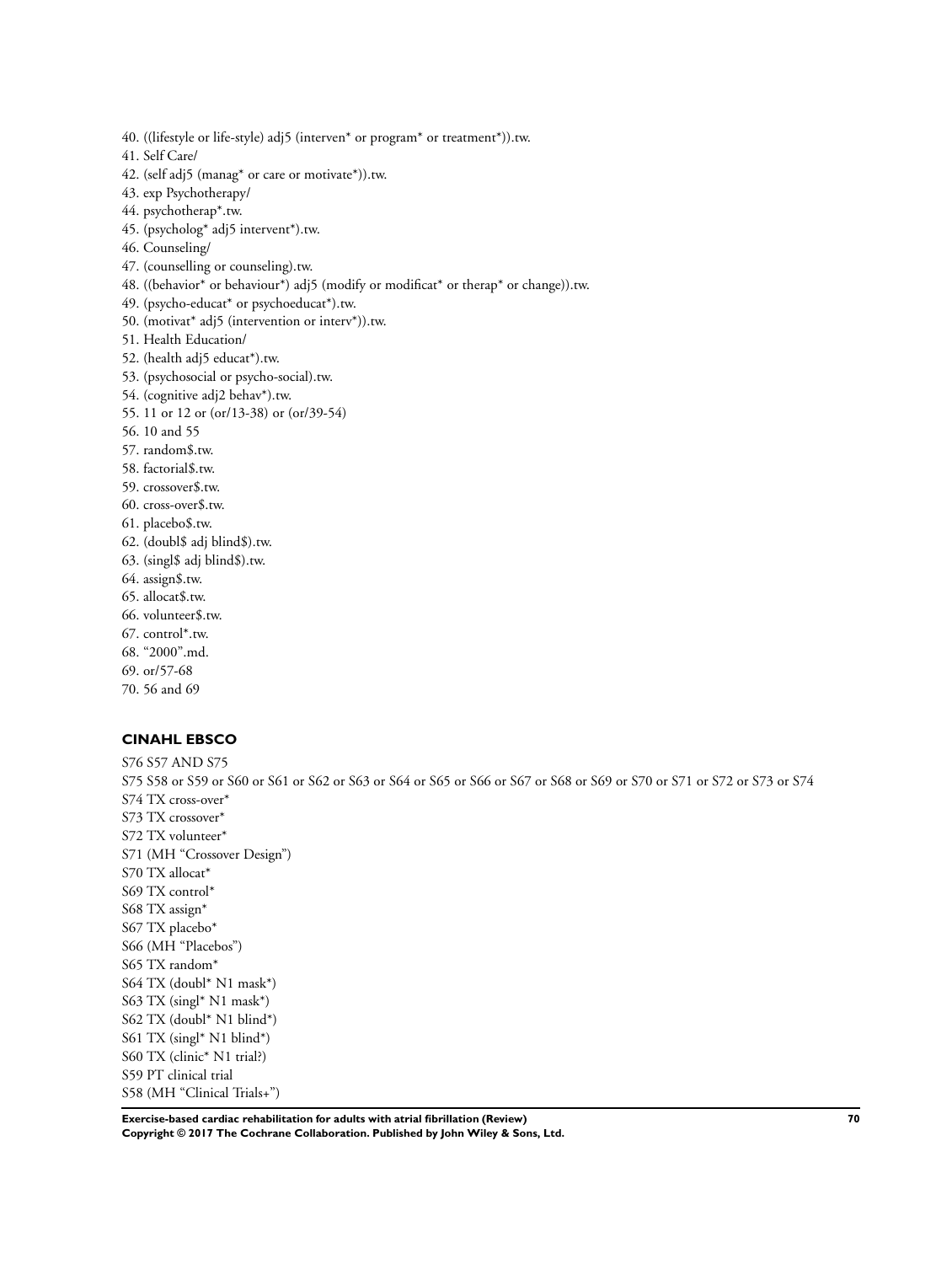S57 S11 AND S56

S56 S12 OR S13 OR S14 OR S15 OR S16 OR S17 OR S18 OR S19 OR S20 OR S21 OR S22 OR S23 OR S24 OR S25 OR S26 OR S27 OR S28 OR S29 OR S30 OR S31 OR S32 OR S33 OR S34 OR S35 OR S36 OR S37 OR S38 OR S39 OR S40 OR S41 OR S42 OR S43 OR S44 OR S45 OR S46 OR S47 OR S48 OR S49 OR S50 OR S51 OR S52 OR S53 OR S54 OR S55 S55 (cognitive N2 behav\*) S54 (psychosocial or psycho-social) S53 (health N5 educat\*) S52 (MH "Health Education") S51 (motivat\* N5 (intervention or interv\*)) S50 (psycho-educat\* or psychoeducat\*) S49 ((behavior\* or behaviour\*) N5 (modify or modificat\* or therap\* or change)) S48 (counselling or counseling) S47 (MH "Counseling") S46 (psycholog\* N5 intervent\*) S45 psychotherap\* S44 (MH "Psychotherapy+") S43 (self N5 (manag\* or care or motivate\*)) S42 (MH "Self Care") S41 ((lifestyle or life-style) N5 (interven\* or program\* or treatment\*)) S40 (patient\* N5 educat\*) S39 (("lifestyle" or life-style) N5 (activ\* or physical\*)) S38 jog\* S37 run\* S36 walk\* S35 danc\* S34 kinesiotherap\* S33 rehabilitat\* S32 (MH "Rehabilitation Centers") S31 (MH "Dance Therapy") S30 (MH "Activities of Daily Living") S29 (MH "Rehabilitation") S28 (exercis\* N2 (toleran\* or capacity)) S27 (MH "Exercise Tolerance") S26 ((exercise\* or fitness) N3 (treat\* or interven\* or program\* or train\* or physical or activ\*)) S25 (physical\* N5 (fit\* or train\* or therap\* or activ\* or strength or endur\* or exert\* or capacit\*)) S24 ((aerobic or resistance) N3 (train\* or activ\*)) S23 (train\* N5 (strength\* or aerobic\* or exercise\*)) S22 (muscle\* N3 (train\* or activ\*)) S21 (fitness or fitter or fit) S20 (MH "Physical Education and Training") S19 (MH "Physical Fitness") S<sub>18</sub> sport\* S17 exercis\* S16 (MH "Physical Activity") S15 (MH "Sports+") S14 (MH "Exercise Tolerance") S13 (MH "Therapeutic Exercise+") S12 (MH "Exercise+") S11 S1 OR S2 OR S3 OR S4 OR S5 OR S6 OR S7 OR S8 OR S9 OR S10 S10 pulmonary vein isolation\* S9 (radiofrequency N2 ablation\*) S8 catheter ablation\* S7 (electric\* N2 ablation\*)

**Exercise-based cardiac rehabilitation for adults with atrial fibrillation (Review) 71 Copyright © 2017 The Cochrane Collaboration. Published by John Wiley & Sons, Ltd.**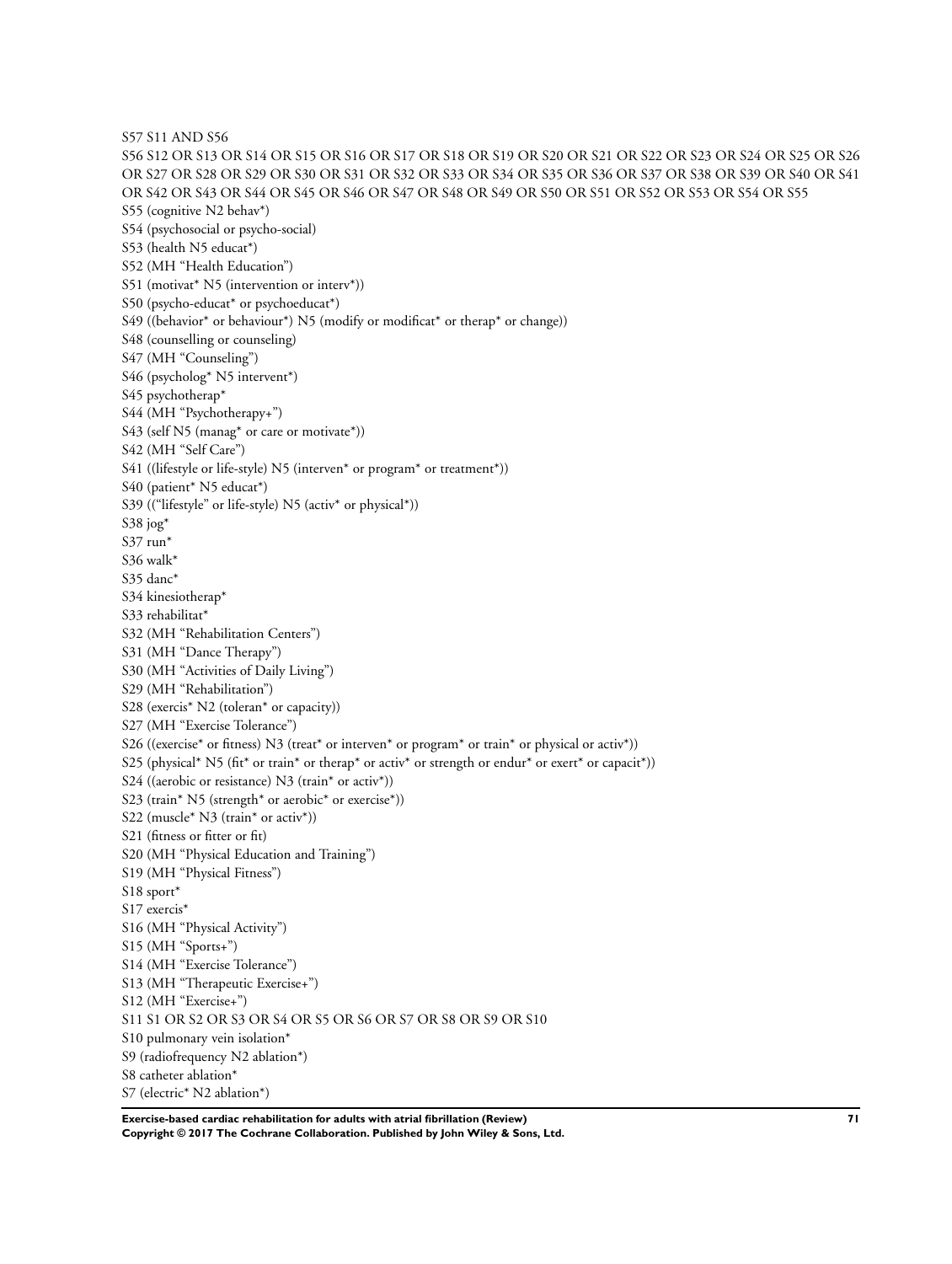S6 atrial ablation\* S5 (MH "Catheter Ablation") S4 atrium fibrillation\* S3 auricular fibrillation\* S2 atrial fibrillation\* S1 (MH "Atrial Fibrillation")

## **Web of Science Thomson Reuters**

- # 42 #41 AND #40 # 41 TOPIC: ((random\* or blind\* or allocat\* or assign\* or trial\* or placebo\* or crossover\* or cross-over\*)) # 40 #39 AND #9 # 39 #38 OR #37 OR #36 OR #35 OR #34 OR #33 OR #32 OR #31 OR #30 OR #29 OR #28 OR #27 OR #26 OR #25 OR #24 OR #23 OR #22 OR #21 OR #20 OR #19 OR #18 OR #17 OR #16 OR #15 OR #14 OR #13 OR #12 OR #11 OR #10 # 38 TOPIC: ((cognitive near/2 behav\*)) # 37 TOPIC: ((psychosocial or psycho-social)) # 36 TOPIC: ((health near/5 educat\*)) # 35 TOPIC: ((motivat\* near/5 (intervention or interv\*))) # 34 TOPIC: ((psycho-educat\* or psychoeducat\*)) # 33 TOPIC: (((behavior\* or behaviour\*) near/5 (modify or modificat\* or therap\* or change))) # 32 TOPIC: ((counselling or counseling)) # 31 TOPIC: ((psycholog\* near/5 intervent\*)) # 30 TOPIC: (psychotherap\*) # 29 TOPIC: ((self near/5 (manag\* or care or motivate\*))) # 28 TOPIC: (((lifestyle or life-style) near/5 (interven\* or program\* or treatment\*))) # 27 TOPIC: ((patient\* near/5 educat\*)) # 26 TOPIC: ((("lifestyle" or life-style) near/5 physical\*)) # 25 TOPIC: ((("lifestyle" or life-style) near/5 activ\*))  $\#$  24 TOPIC: (jog\*) # 23 TOPIC: (run\*) # 22 TOPIC: (walk\*) # 21 TOPIC: (danc\*) # 20 TOPIC: (kinesiotherap\*) # 19 TOPIC: (rehabilitat\*) # 18 TOPIC: ((exercis<sup>\*</sup> near/2 (toleran<sup>\*</sup> or capacity))) # 17 TOPIC: (((exercise\* or fitness) near/3 (treat\* or interven\* or program\* or train\* or physical or activ\*))) # 16 TOPIC: ((physical\* near/5 (fit\* or train\* or therap\* or activ\* or strength or endur\* or exert\* or capacit\*))) # 15 TOPIC: (((aerobic or resistance) near/3 (train\* or activ\*))) # 14 TOPIC: ((train\* near/5 (strength\* or aerobic\* or exercise\*))) # 13 TOPIC: ((muscle\* near/3 (train\* or activ\*))) # 12 TOPIC: ((fitness or fitter or fit)) # 11 TOPIC: (sport\*) # 10 TOPIC: (exercis\*) # 9 #8 OR #7 OR #6 OR #5 OR #4 OR #3 OR #2 OR #1 # 8 TOPIC: (pulmonary vein isolation\*) # 7 TOPIC: ((radiofrequency near/2 ablation\*)) # 6 TOPIC: (catheter ablation\*) # 5 TOPIC: ((electric\* near/2 ablation\*)) # 4 TOPIC: (atrial ablation\*) # 3 TOPIC: (atrium fibrillation\*)
- # 2 TOPIC: (auricular fibrillation\*)
- # 1 TOPIC: (atrial fibrillation\*)

**Exercise-based cardiac rehabilitation for adults with atrial fibrillation (Review) 72 Copyright © 2017 The Cochrane Collaboration. Published by John Wiley & Sons, Ltd.**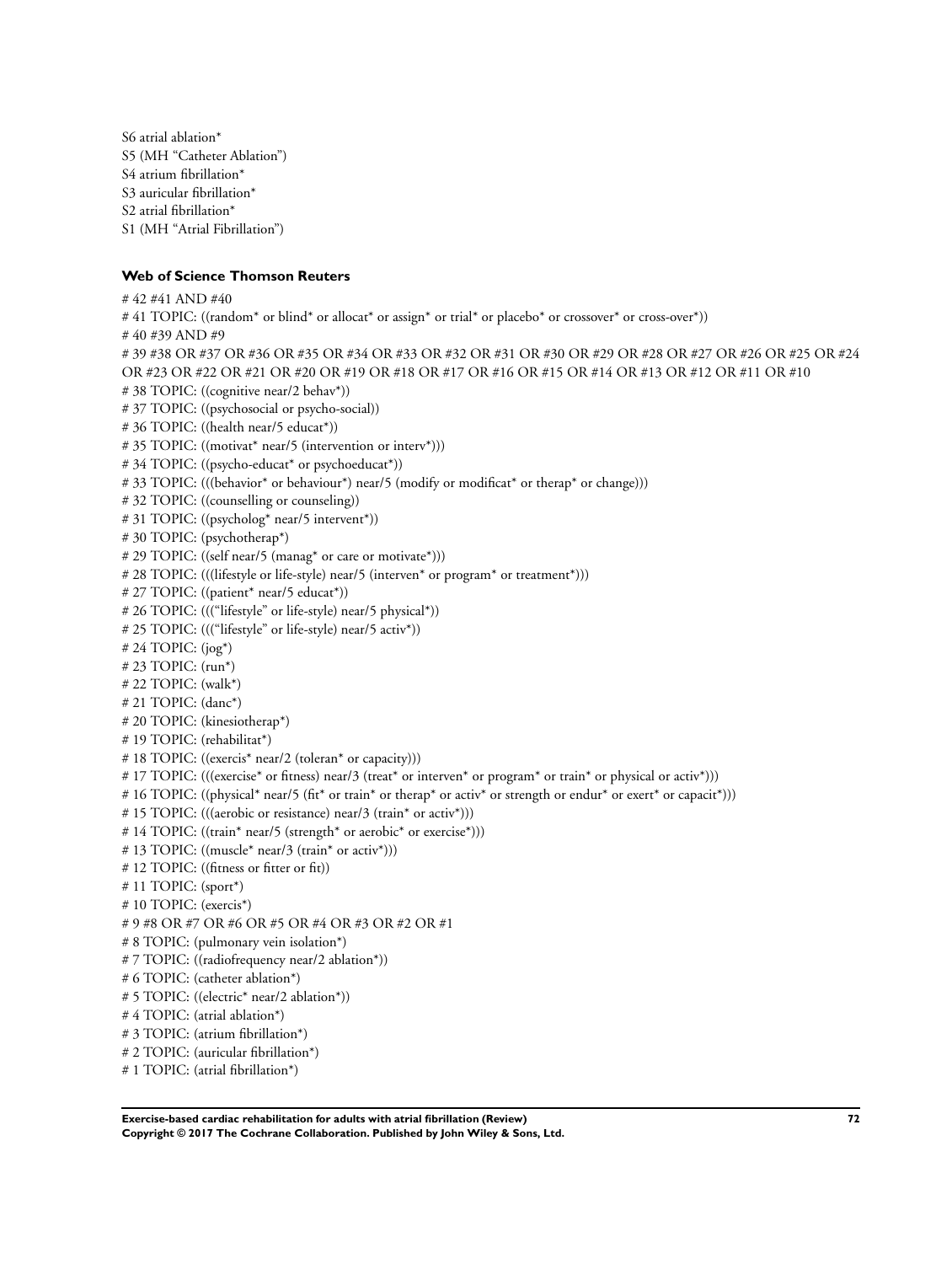## **LILACS Bireme**

atrial fibrillation\$ or auricular fibrillation\$ or atrium fibrillation\$ or atrial ablation\$ or electric\$ ablation\$ or catheter ablation\$ or radiofrequency ablation\$ or pulmonary vein isolation\$ [Words] and exercis\$ or sport\$ or fitness or fitter or fit or (muscle\$ and (train\$ or activ\$)) or (train\$ and (strength\$ or aerobic\$ or exercise\$)) or ((aerobic or resistance) and (train\$ or activ\$)) or (physical\$ and (fit\$ or train\$ or therap\$ or activ\$ or strength or endur\$ or exert\$ or capacit\$)) or ((exercise\$ or fitness) and (treat\$ or interven\$ or program\$ or train\$ or physical or activ\$)) or (exercis\$ and (toleran\$ or capacity)) or rehabilitat\$ or kinesiotherap\$ or danc\$ or walk\$ or run\$ or jog\$ or ((lifestyle or life-style) and (activ\$ or physical\$)) or (patient\$ and educat\$) or ((lifestyle or life-style) and (interven\$ or program\$ or treatment\$)) or (self and (manag\$ or care or motivate\$)) or psychotherap\$ or (psycholog\$ and intervent\$) or (counselling or counseling) or ((behavior\$ or behaviour\$) and (modify or modificat\$ or therap\$ or change)) or (psycho-educat\$ or psychoeducat\$) or (motivat\$ and (intervention or interv\$)) and (health and educat\$) or (psychosocial or psycho-social) or (cognitive and behav\$) [Words] and trial\$ or random\$ or blind\$ [Words]

## **Clinical trial registers**

1 atrial fibrillation 2 rehabilitation 3 exercise 1 AND 2 1 AND 3 1 AND 2 AND 3

## **Adverse effects searches**

### **MEDLINE**

- 1. Atrial Fibrillation/
- 2. atrial fibrillation\*.tw.
- 3. auricular fibrillation\*.tw.
- 4. atrium fibrillation\*.tw.
- 5. Catheter Ablation/
- 6. atrial ablation\*.tw.
- 7. (electric\* adj2 ablation\*).tw.
- 8. catheter ablation\*.tw.
- 9. (radiofrequency adj2 ablation\*).tw.
- 10. pulmonary vein isolation\*.tw.
- 11. or/1-10
- 12. exp Exercise/
- 13. exp Exercise Therapy/
- 14. Exercise Tolerance/
- 15. exp Sports/
- 16. Physical Exertion/
- 17. exercis\*.tw.
- 18. sport\*.tw.
- 19. Physical Fitness/
- 20. exp "Physical Education and Training"/
- 21. (fitness or fitter or fit).tw.
- 22. (muscle\* adj3 (train\* or activ\*)).tw.
- 23. (train\* adj5 (strength\* or aerobic\* or exercise\*)).tw.
- 24. ((aerobic or resistance) adj3 (train\* or activ\*)).tw.
- 25. (physical\* adj5 (fit\* or train\* or therap\* or activ\* or strength or endur\* or exert\* or capacit\*)).tw.
- 26. ((exercise\* or fitness) adj3 (treat\* or interven\* or program\* or train\* or physical or activ\*)).tw.
- 27. Exercise Tolerance/
- 28. (exercis\* adj2 (toleran\* or capacity)).tw.
- 29. Rehabilitation/

**Exercise-based cardiac rehabilitation for adults with atrial fibrillation (Review) 73 Copyright © 2017 The Cochrane Collaboration. Published by John Wiley & Sons, Ltd.**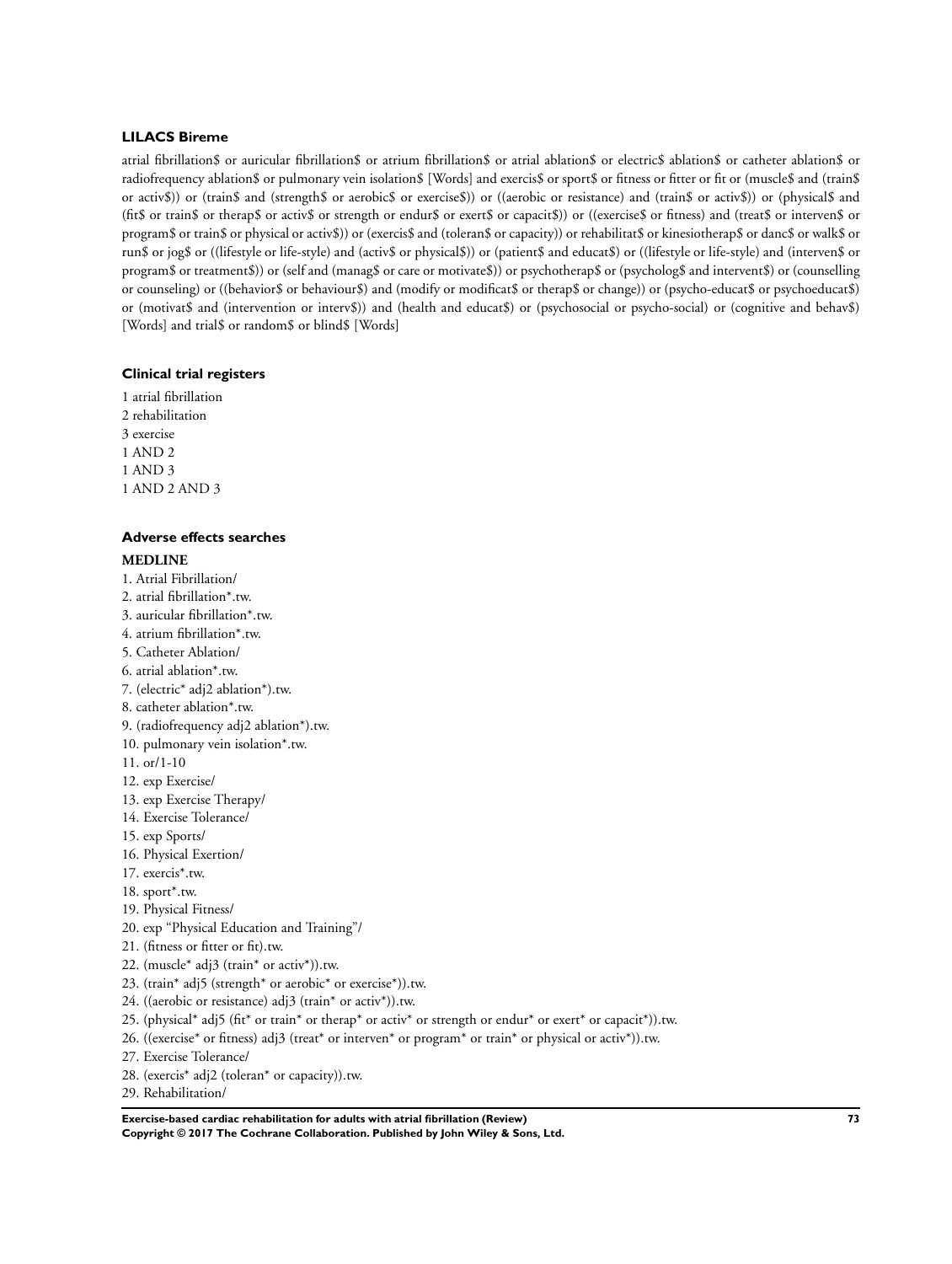- 30. "Activities of Daily Living"/
- 31. Dance Therapy/
- 32. Rehabilitation Centers/
- 33. rehabilitat\*.tw.
- 34. kinesiotherap\*.tw.
- 35. danc\*.tw.
- 36. walk\*.tw.
- 37. run\*.tw.
- 38. jog\*.tw.
- 39. (("lifestyle" or life-style) adj5 activ\$).tw.
- 40. (("lifestyle" or life-style) adj5 physical\$).tw.
- 41. Patient Education as Topic/
- 42. (patient\* adj5 educat\*).tw.
- 43. ((lifestyle or life-style) adj5 (interven\* or program\* or treatment\*)).tw.
- 44. Self Care/
- 45. (self adj5 (manag\* or care or motivate\*)).tw.
- 46. exp Psychotherapy/
- 47. psychotherap\*.tw.
- 48. (psycholog\* adj5 intervent\*).tw.
- 49. Counseling/
- 50. (counselling or counseling).tw.
- 51. ((behavior\* or behaviour\*) adj5 (modify or modificat\* or therap\* or change)).tw.
- 52. (psycho-educat\* or psychoeducat\*).tw.
- 53. (motivat\* adj5 (intervention or interv\*)).tw.
- 54. Health Education/
- 55. (health adj5 educat\*).tw.
- 56. (psychosocial or psycho-social).tw.
- 57. (cognitive adj2 behav\*).tw.
- 58. or/12-57
- 59. 11 and 58
- 60. adverse effects.fs.
- 61. contraindications.fs.
- 62. poisoning.fs.
- 63. toxicity.fs.
- 64. drug effects.fs.
- 65. (toxi\* adj2 (effect or effects or reaction\* or event or events or outcome\*)).tw.
- 66. (adverse\* adj2 (effect or effects or reaction\* or event or events or outcome\*)).tw.
- 67. (side adj3 (effect or effects)).tw.
- 68. (adr or adrs).tw.
- 69. or/60-68
- 70. exp animals/ not humans.sh.
- 71. 69 not 70
- 72. 59 and 71

## **Embase**

- 1. Atrial Fibrillation/
- 2. atrial fibrillation\*.tw.
- 3. auricular fibrillation\*.tw.
- 4. atrium fibrillation\*.tw.
- 5. Catheter Ablation/
- 6. atrial ablation\*.tw.
- 7. (electric\* adj2 ablation\*).tw.
- 8. catheter ablation\*.tw.
- 9. (radiofrequency adj2 ablation\*).tw.

**Exercise-based cardiac rehabilitation for adults with atrial fibrillation (Review) 74 Copyright © 2017 The Cochrane Collaboration. Published by John Wiley & Sons, Ltd.**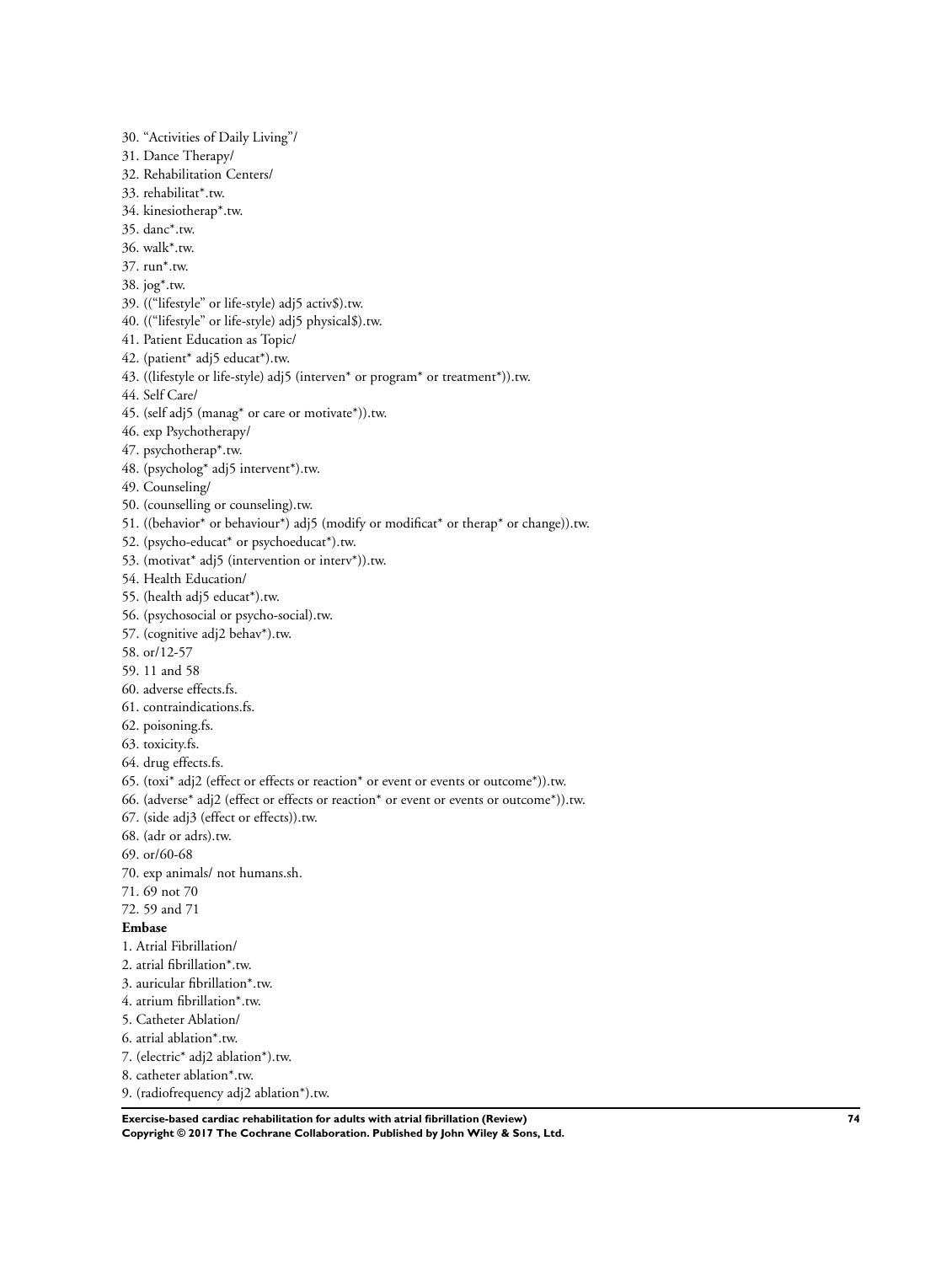10. pulmonary vein isolation\*.tw.

- 11. or/1-10
- 12. exp Exercise/
- 13. exp Exercise Therapy/
- 14. Exercise Tolerance/
- 15. exp Sports/
- 16. Physical Exertion/
- 17. exercis\*.tw.
- 18. sport\*.tw.
- 19. Physical Fitness/
- 20. exp "Physical Education and Training"/
- 21. (fitness or fitter or fit).tw.
- 22. (muscle\* adj3 (train\* or activ\*)).tw.
- 23. (train\* adj5 (strength\* or aerobic\* or exercise\*)).tw.
- 24. ((aerobic or resistance) adj3 (train\* or activ\*)).tw.
- 25. (physical\* adj5 (fit\* or train\* or therap\* or activ\* or strength or endur\* or exert\* or capacit\*)).tw.
- 26. ((exercise\* or fitness) adj3 (treat\* or interven\* or program\* or train\* or physical or activ\*)).tw.
- 27. Exercise Tolerance/
- 28. (exercis\* adj2 (toleran\* or capacity)).tw.
- 29. Rehabilitation/
- 30. "Activities of Daily Living"/
- 31. Dance Therapy/
- 32. Rehabilitation Centers/
- 33. rehabilitat\*.tw.
- 34. kinesiotherap\*.tw.
- 35. danc\*.tw.
- 36. walk\*.tw.
- 37. run\*.tw.
- 38. jog\*.tw.
- 39. (("lifestyle" or life-style) adj5 activ\$).tw.
- 40. (("lifestyle" or life-style) adj5 physical\$).tw.
- 41. Patient Education as Topic/
- 42. (patient\* adj5 educat\*).tw.
- 43. ((lifestyle or life-style) adj5 (interven\* or program\* or treatment\*)).tw.
- 44. Self Care/
- 45. (self adj5 (manag\* or care or motivate\*)).tw.
- 46. exp Psychotherapy/
- 47. psychotherap\*.tw.
- 48. (psycholog\* adj5 intervent\*).tw.
- 49. Counseling/
- 50. (counselling or counseling).tw.
- 51. ((behavior\* or behaviour\*) adj5 (modify or modificat\* or therap\* or change)).tw.
- 52. (psycho-educat\* or psychoeducat\*).tw.
- 53. (motivat\* adj5 (intervention or interv\*)).tw.
- 54. Health Education/
- 55. (health adj5 educat\*).tw.
- 56. (psychosocial or psycho-social).tw.
- 57. (cognitive adj2 behav\*).tw.
- 58. or/12-57
- 59. 11 and 58
- 60. ae.fs.
- 61. to.fs.
- 62. co.fs.

**Exercise-based cardiac rehabilitation for adults with atrial fibrillation (Review) 75 Copyright © 2017 The Cochrane Collaboration. Published by John Wiley & Sons, Ltd.**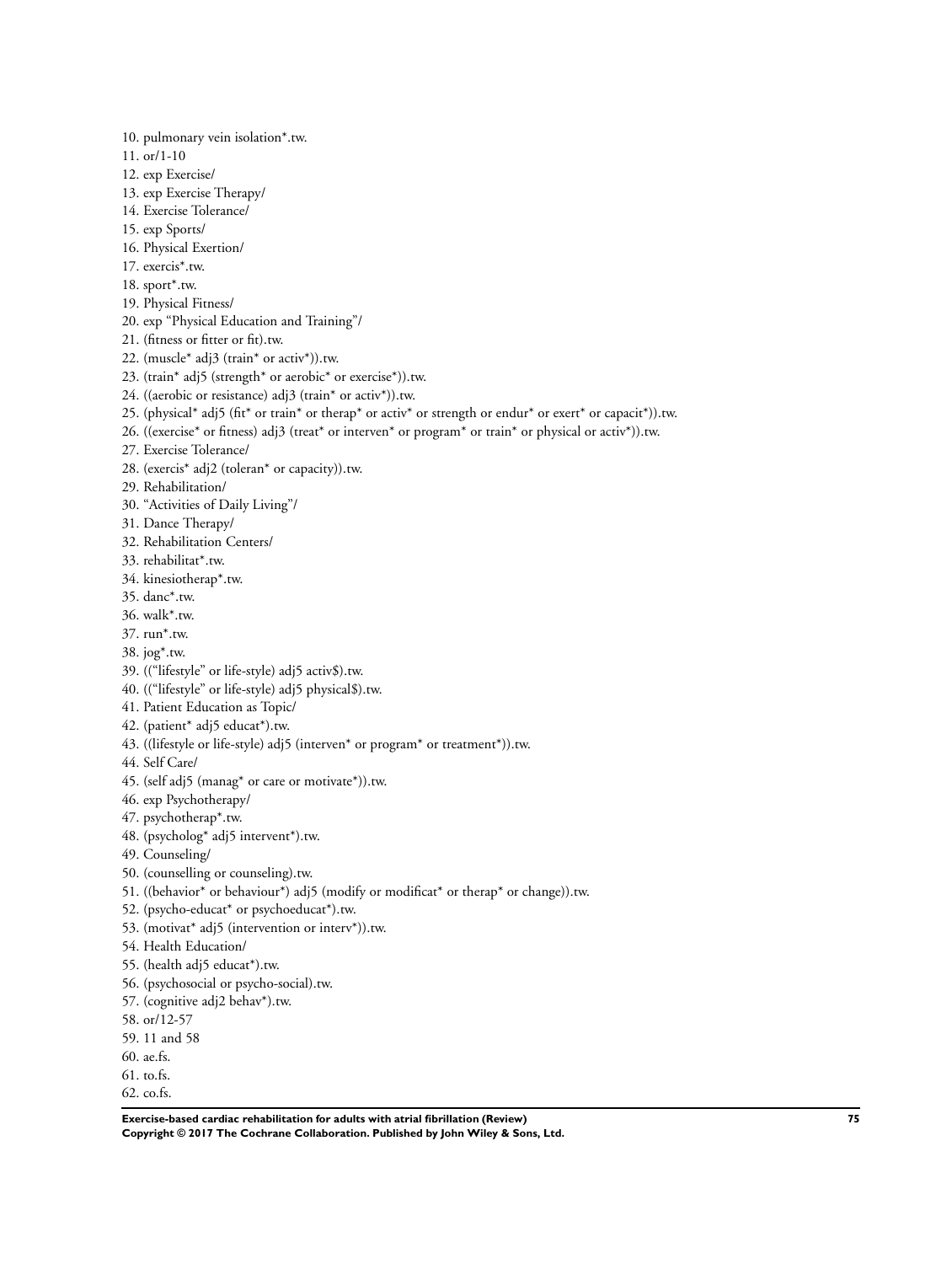63. si.fs. 64. (toxi<sup>\*</sup> adj2 (effect or effects or reaction<sup>\*</sup> or event or events or outcome<sup>\*</sup>)).tw. 65. (adverse\* adj2 (effect or effects or reaction\* or event or events or outcome\*)).tw. 66. (side adj3 (effect or effects)).tw. 67. (adr or adrs).tw. 68. adverse drug reaction/ 69. or/60-68 70. (animal/ or nonhuman/) not human/ 71. 69 not 70

72. 59 and 71

# **Appendix 2. Description of the bias risk domains**

### **Generation of random sequence**

• Low risk of bias: Sequence generation was achieved using computer-generated random numbers or a table of random numbers. Drawing lots, tossing a coin, shuffling cards, and throwing dice were adequate if performed by an independent adjudicator, or the method was unlikely to introduce selection bias.

• Uncertain risk of bias: Insufficient information to assess whether the method used could cause bias.

• High risk of bias: The method used was improper and likely to be confounding (e.g. the sequence generation was not random).

### **Allocation concealment**

• Low risk of bias: The method used probably did not cause bias on the final observed effect (e.g. allocation was controlled by a central and independent randomisation unit).

• Uncertain risk of bias: There was not enough information to assess whether the method used could cause bias on the estimate of effect.

• High risk of bias: The method used probably did cause bias on the final observed effect (e.g. the allocation sequence was known to the investigators).

### **Blinding of participants and personnel**

• Low risk of bias: Neither the patient nor the personnel were aware to which group the patient was allocated and which intervention they received.

• Uncertain risk of bias: There was insufficient information to assess whether the patients or the personnel were blinded to the intervention.

• High risk of bias: Neither the patients nor the personnel were blinded to the intervention.

Due to the type of intervention, we did expect a high level of bias for this domain. This was applied to all studies, as it was impossible to blind patients when the intervention consisted of physical exercise that may have included a psycho-educational intervention.

### **Blinding of outcome assessment**

• Low risk of bias: The trial investigators performing the outcome assessments, analyses, and calculations were blinded to the treatment allocation and this was described.

- Uncertain risk of bias: The procedure of blinding was insufficiently described.
- High risk of bias: Blinding was not performed.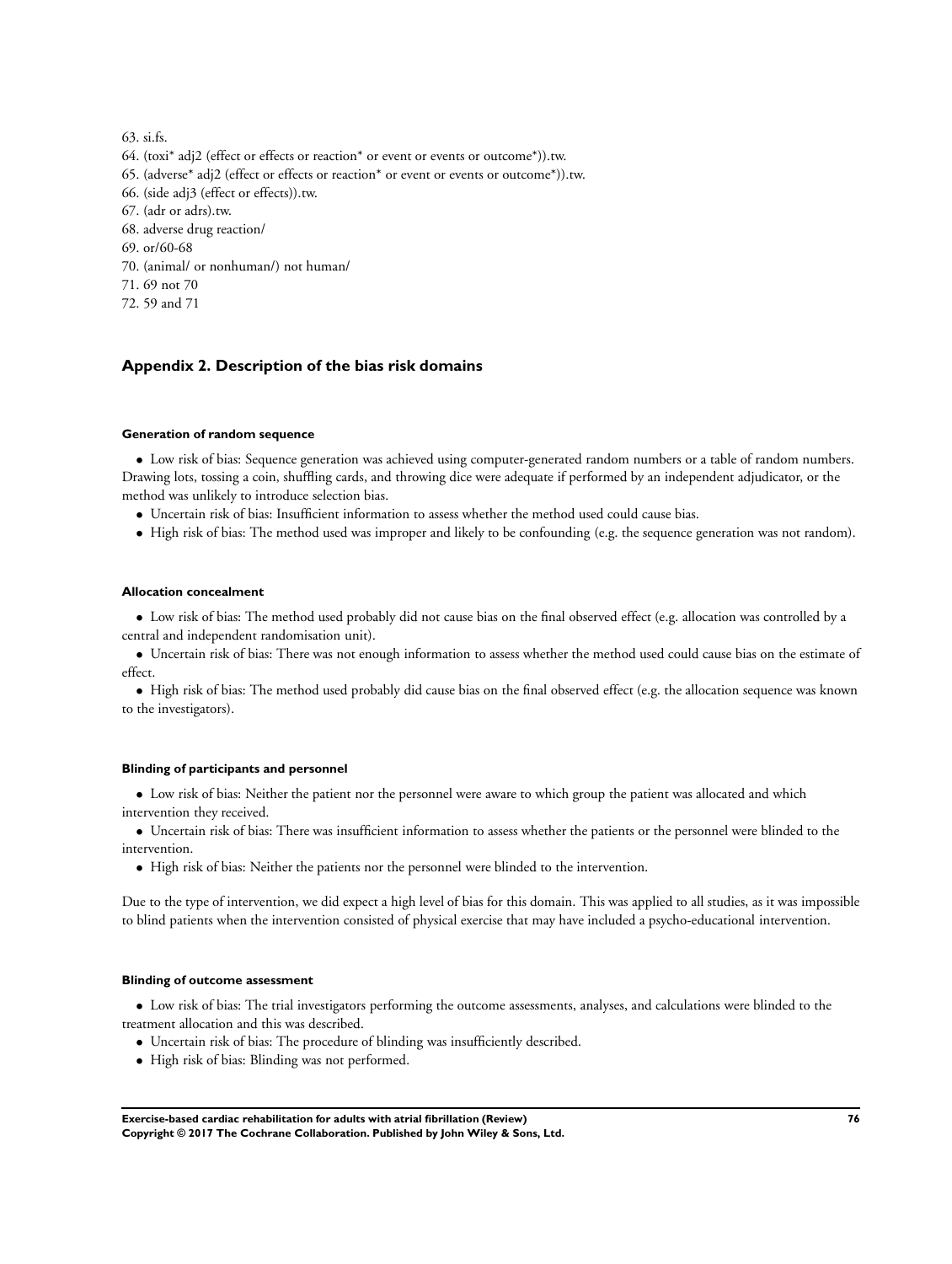### **Performance bias**

• Low risk of bias: Any co-interventions were delivered equally across intervention and control groups.

• Uncertain risk of bias: There was insufficient information to assess whether co-interventions were present or equally delivered across groups, which could put the trial at a risk of bias.

• High risk of bias: The co-interventions were not delivered equally across intervention and control groups.

### **Incomplete outcome data**

• Low risk of bias: The number and reasons for dropouts and withdrawals were described and valid methods were used to handle missing data, e.g. multiple imputations.

• Uncertain risk of bias: The trial gave the impression that there were no dropouts or withdrawals, but this was not sufficiently described.

• High risk of bias: The crude estimate of effects was biased if the effects were concluded on missing or incomplete data (e.g. dropouts or withdrawals), and the methods used to handle missing data were unsatisfactory, e.g. last observation carried forward.

### **Selective outcome reporting**

• Low risk of bias: All the primary and clinically relevant outcomes of the trial have been reported, and the hierarchy of the outcomes was documented in a protocol before launch of randomisation.

• Uncertain risk of bias: Not all primary or clinically relevant outcomes were reported, or were not reported fully, or it was unclear whether data on these outcomes were reported or not.

• High risk of bias: Not all primary or clinically relevant outcomes were reported, or there was incongruence between the original protocol and the outcome measures used in the results.

#### **For-profit bias**

• Low risk of bias: The trial was free of industry sponsorship or other support from a for-profit organisation that may have an interest in a given result.

• Uncertain risk of bias: it was unclear how the trial was funded.

• High risk of bias: The trial was sponsored by the industry or had received other support from a for-profit organisation that may have had an interest in a given result.

In addition to the above, we also assessed whether studies had undertaken intention-to-treat analyses, and whether there was balance in baseline characteristics between the intervention and control groups.

#### **Intention-to-treat analysis**

• Low risk of bias: The trial reported the analyses were conducted according to an intention-to-treat analysis, which included all the principles of such analysis, e.g. keeping participants in the intervention groups to which they were randomised, regardless of the intervention they actually received; outcome data were measured on all or the majority of participants (i.e. more than 90% of those randomised), or included imputation of all missing data in the analysis, using appropriate methodology, e.g. multiple imputation.

• Uncertain risk of bias: it was unclear if and how the investigators performed an intention-to-treat analysis.

• High risk of bias: the trial did not include an intention-to-treat analysis, there was a substantive loss of outcome data (e.g. greater than 20%), and analyses were performed according to imputation methods known to create bias, such as last observation carried forward.

#### **Groups balanced at baseline**

• Low risk of bias: Characteristics of the participants in the intervention and control groups were reported to be comparable before the start of intervention, or could be judged to be comparable (e.g. information reported in Table 1) for the main prognostic factors.

• Uncertain risk of bias: It was not reported whether the participants' characteristics between groups were balanced at baseline and there was inadequate information reported to assess this.

• High risk of bias: There was evidence of substantive imbalance in the baseline characteristics of the intervention and control groups for the main prognostic factors.

**Exercise-based cardiac rehabilitation for adults with atrial fibrillation (Review) 77 Copyright © 2017 The Cochrane Collaboration. Published by John Wiley & Sons, Ltd.**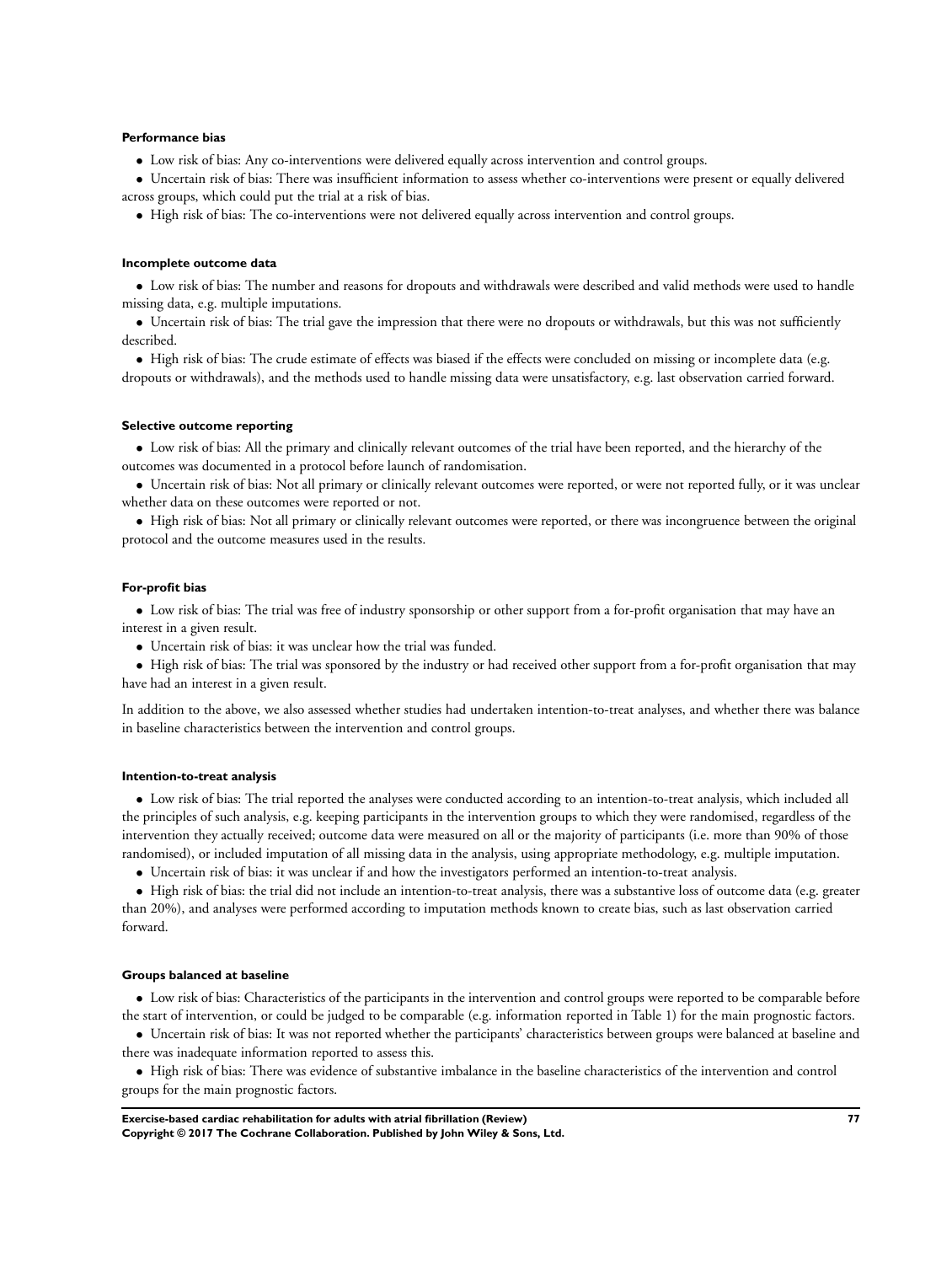# **C O N T R I B U T I O N S O F A U T H O R S**

SSR drafted the review with supervision by RT, JL and CG. SSR and PPJ identified the included trials, extracted data and assessed bias from the trials, SKB checked extracted data and bias assessments. Analysis was primarily done by SSR, but with extensive assistance from KLS, CG, JL and RT. All authors have revised and contributed to the drafting of the review, and all have approved the final version of the review for publication.

# **D E C L A R A T I O N S O F I N T E R E S T**

Signe S Risom, Selina K Berg, Kirstine L Sibilitz, Pernille Palm Johansen, Christian Gluud, Jane Lindschou, Jesper Hastrup Svendsen, and Ann-Dorthe Zwisler are involved in conducting three randomised trials, investigating the effect of cardiac rehabilitation for 1) people with atrial fibrillation treated with radiofrequency ablation, 2) people treated for infective endocarditis, and 3) people after heart valve surgery; and one trial about sexual rehabilitation.

Rod S Taylor is an author on a number of other Cochrane cardiac rehabilitation reviews and is currently the co-chief investigator on the programme of research with the overarching aims of developing and evaluating a home-based cardiac rehabilitation intervention for people with heart failure and their carers (PGfAR RP-PG-0611-12004).

# **S O U R C E S O F S U P P O R T**

## **Internal sources**

• The Heart Centre at the University Hospital Rigshospitalet and Metropolitan University College, Denmark.

### **External sources**

- The Danish Strategic Research Foundation and The Lundbeck Foundation, Denmark.
- National Institute for Health Research, via Cochrane Infrastructure, UK.

The views and opinions expressed therein are those of the authors and do not necessarily reflect those of the Systematic Reviews Programme, NIHR, NHS or the Department of Health

# **DIFFERENCES BETWEEN PROTOCOL AND REVIEW**

1. Under control intervention we added the following point: 'Any other type of cardiac rehabilitation programme, as long as it does not include a physical exercise element.' The point was added to include a comprehensive answer to the objectives.

2. Under Assessment of risk of bias in included studies we added the following risk of bias domains: 'Intention to treat analysis' and 'balance in baseline characteristics between intervention and control groups'. We then defined the bias components as "low risk of bias", "uncertain risk of bias" and "high risk of bias".

3. Summary of Findings table: We planned to include primary outcomes. In the final review we have also included exercise capacity, a secondary outcome.